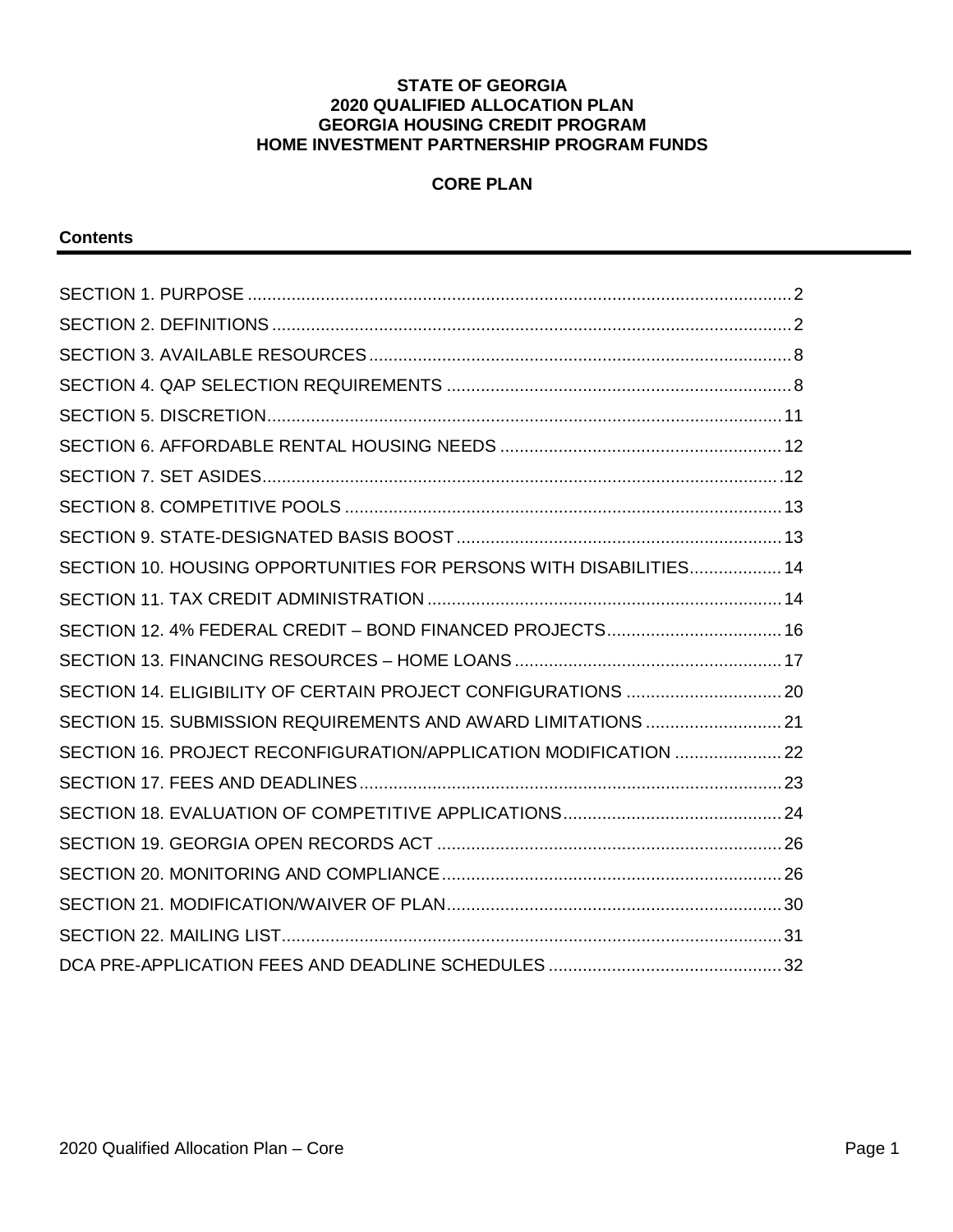## <span id="page-1-0"></span>**SECTION 1. PURPOSE**

The Georgia Housing and Finance Authority (GHFA) is authorized to allocate and issue housing credits under Section 42 of the Internal Revenue Code of 1986, as amended, and to take all other actions and impose all other conditions which are required by federal law or which in the determination of DCA are necessary or convenient to ensure the complete, effective, efficient and lawful allocation of and utilization of the housing credit program (O.C.G.A. 50-26-8(a)). As required by §42(m)(1) of the Code, GHFA approved this 2020 Qualified Allocation Plan (QAP) after extensive public consultation including three public hearings, one through an online webinar as well as in-person hearings in Atlanta and Dublin, and a thirty-day public comment period. The final 2020 QAP has been approved by the Board of Directors of GHFA and the Governor of the State of Georgia.

The purpose of the 2020 Qualified Allocation Plan (Plan) is to set forth:

- Legislative and program requirements for the Georgia housing credit program.
- Federal and State resources that will be awarded under the QAP.
- Housing priorities of the Housing and Finance Authority for the State of Georgia.
- Selection criteria.
- Process for evaluating funding requests and awarding of resources.

#### <span id="page-1-1"></span>**SECTION 2. DEFINITIONS**

The following definitions shall apply for the purposes of this Plan:

**"4% Credits"** means Federal Credit available to Bond Financed Projects which meet the requirements of this Plan.

**"9% Credits"** means Federal Credit allocated on a competitive basis under the provisions of this Plan.

**"Adjacent"** means either immediately contiguous to or abutting a neighboring property, lot or walkway, and excludes property, lots, or walkways across the street from, or diagonally opposite across an intersection from the subject property, lot, or walkway.

**"AMI"** means Area Median Income as defined by HUD.

**"Applicant"** means the General Partner.

**"Application"** means the complete and entire set of required and requested documents, submitted by an Applicant to DCA under this Plan.

**"Application Submission"** means the date and time, as stipulated in the Core Plan, by which the Application must be submitted to DCA in order to be eligible for funding under this Plan.

**"ARRA"** means the American Recovery and Reinvestment Act of 2009.

**"Bond Financed Projects"** means affordable housing developments financed with tax- exempt bonds and therefore eligible for 4% Federal Credit.

**"Capital Improvements or Capital Expenditures"** mean substantial improvements **or Capital Expenditures** to the real estate, for items such as re-roofing, structural repairs, or major projects to replace or upgrade existing furnishings. Capital Improvements do not include replacement of individual appliances or minor repairs.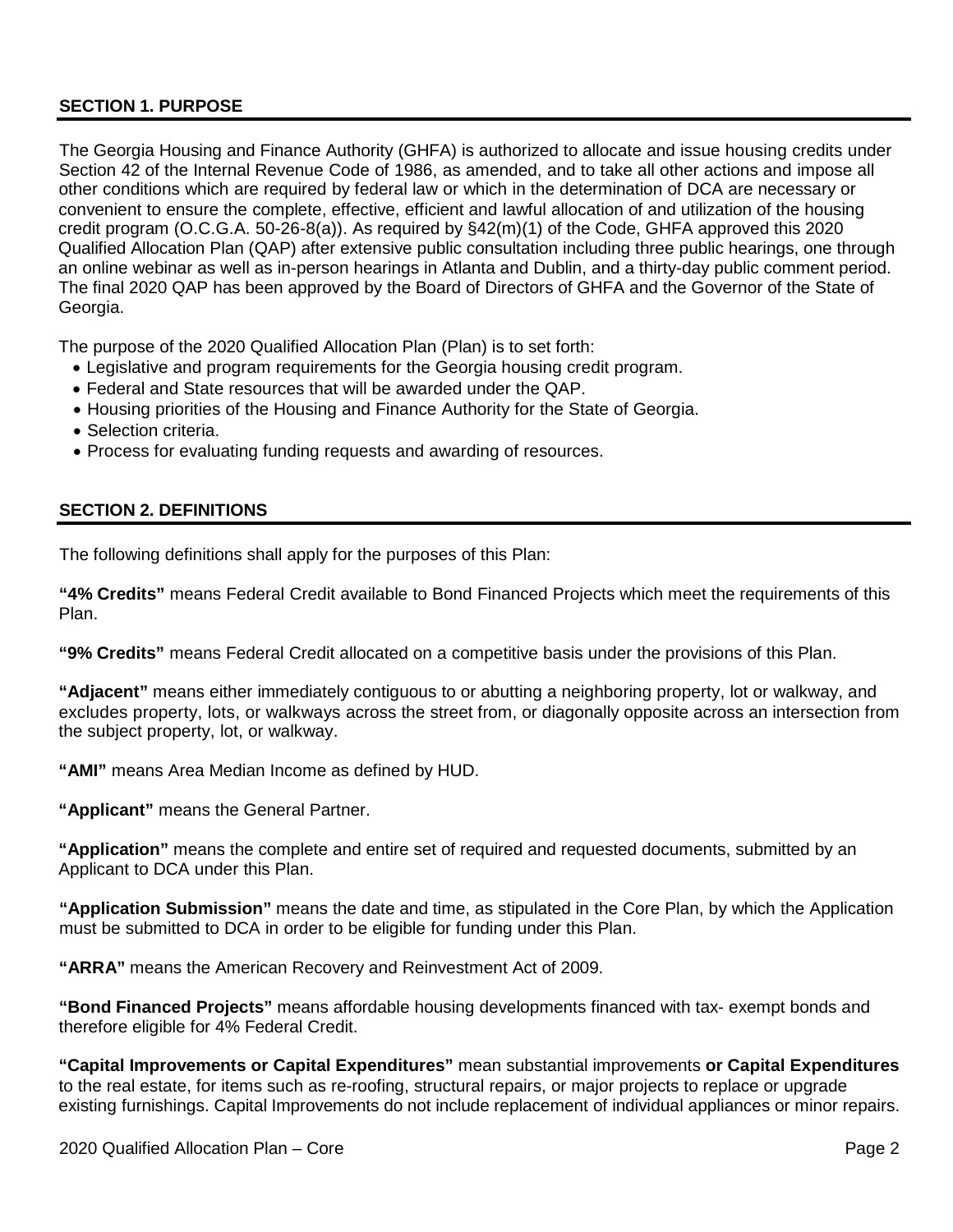**"CHDO"** means a Community Housing Development Organization, as defined in the 2013 HOME regulations at 24 CFR Part 92. CHDO "Owner", "Developer", and "Sponsor" are specifically defined therein.

**"Code"** means Internal Revenue Code (IRC), primarily Section 42.

**"Competitive Scoring"** means the process described in this Plan by which DCA ranks the Applications received.

**"Compliance Period"** means the initial fifteen (15) year period during which a project must operate in accordance with the Credit requirements to avoid Federal Credit recapture. The Compliance Period commences with the first taxable year of the Federal Credit period.

**"Consultant"** means a third-party entity that provides consulting services to Project Participants. An entity acting in the capacity of Owner, Developer, or General Contractor or which provides technical assistance to the Owner, Developer, or General Contractor is considered a Consultant. Consultants include, but are not limited to, construction management consultants, interior design consultants, relocation specialists, tax credit application consultants, resident certification consultants, HOPE VI consultants, etc. All consulting fees are considered part of the calculation of the maximum allowable Developer fee for each project.

**"Conversion"** means the Conversion of a loan from a construction loan to a permanent loan.

**"Credit(s)"** means the Federal and State Housing Tax Credit program.

**"DCA"** means the Georgia Department of Community Affairs, an executive government agency in the State of Georgia. By state law, DCA administers the programs of the Georgia Housing and Finance Authority.

**"Developer"** means the legal entity designated as the Developer in the Application as well as all persons, affiliates of such persons, corporations, partnerships, joint ventures, associations, or other entities that have a direct or indirect ownership interest in the Developer entity. Any entity or individual that receives all or part of the Developer Fee must be designated as a developer. Material Participation is required for all developers and for all entities that receive any portion of the Developer Fee.

Any Person that receives more than five (5) percent of the developer fee including "consultants" are considered in any QAP provision which relates to "caps".

**"Disabled Person and Persons with a Disability"** means any person who has a physical or mental impairment that substantially limits one or more major life activities; has a record of such impairment; or is regarded as having such an impairment. In general, a physical or mental impairment includes hearing, mobility, and visual impairments; chronic substance abuse issues; chronic mental illness; AIDS; AIDS-related complexes; and mental retardation that substantially limit one or more major life activities. Major life activities include walking, talking, hearing, seeing, breathing, learning, performing manual tasks, and caring for oneself. DCA utilizes the HUD definition of "Disabled Person." Applicants can refer to HUD guidance for further information.

**"Elderly"** means a person at least 62 years of age.

**"Elderly Housing"** means housing intended for and only occupied by Elderly persons, including a family in which all members are Elderly. All household members must be Elderly (no children, and no disabled persons under the age of 62).

**"Extended Use Period"** means the period beginning on the 1st day in the compliance period on which such building is part of a qualified low-income housing project, and ending on the later of the date specified by such

2020 Qualified Allocation Plan – Core Page 3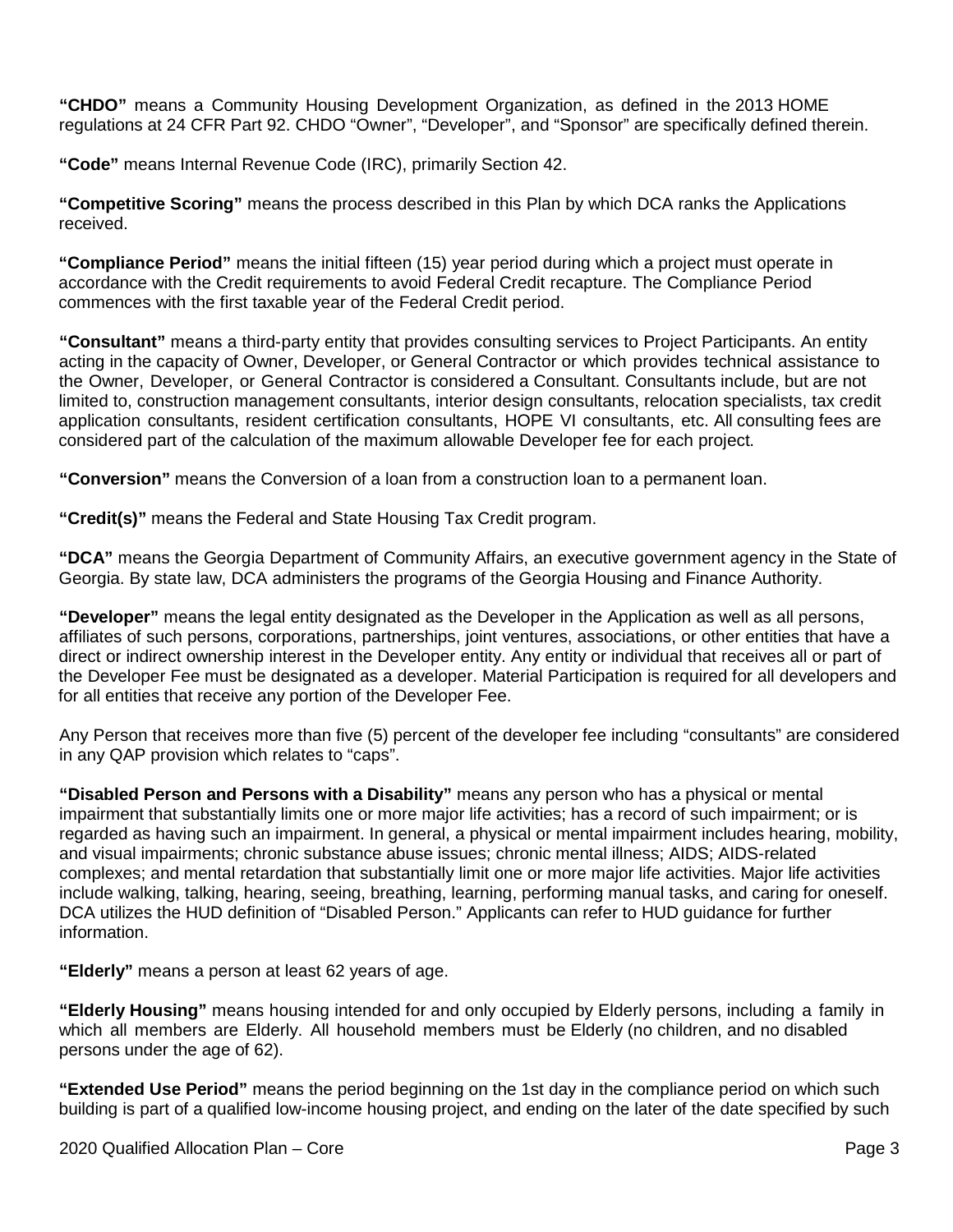agency in such agreement, or the date which is 15 years after the close of the compliance period.

**"Federal Credit"** means the Georgia Housing Tax Credit established by the federal government for the purpose of encouraging the development of affordable housing and governed by the Code.

**"Federal Deposit Insurance Corporation (FDIC) / Affordable Housing Disposition Program (AHDP)"** means the program that the Financial Institutions Reform, Recovery and Enforcement Act of 1989 (FIRREA) required the Resolution Trust Corporation (FDIC) to develop for selling residential properties to provide affordable housing opportunities. In response to this provision, FDIC established the AHDP, or herein referred to as the Affordable Housing Program (AHP).

**"Federal Financial Institutions Examination Council (FFIEC)"** means the interagency body established pursuant to Title X of the Financial Institutions Regulatory and Interest Rate Control Act of 1978 (FIRA) empowered to prescribe uniform principles, standards, and report forms for the federal examination of financial institutions by the Board of Governors of the Federal Reserve System (FRB), the Federal Deposit Insurance Corporation (FDIC), the National Credit Union Administration (NCUA), the Office of the Comptroller of the Currency (OCC), and the Office of Thrift Supervision (OTS) and to make recommendations to promote uniformity in the supervision of financial institutions. The FFIEC website can be found at [www.ffiec.gov.](http://www.ffiec.gov/)

**"FMR"** means the Fair Market Rents issued by HUD.

**"General Partner"** means the Partner which has general liability for the partnership during construction, lease up, and operation of the project as well as all persons, affiliates of such persons, corporations, partnerships, joint ventures, associations, or other entities that have a direct or indirect ownership interest in the General Partner entity. If the entity in question is a limited liability company, the term "General Partner" shall also mean the managing member for the limited liability company.

**"GHFA"** means the Georgia Housing and Finance Authority, a public corporation created by the Georgia General Assembly and designated by the Governor as the State Allocating Agency for Federal and State Housing Tax Credits and the state-level grantee for federal HOME funds.

**"Guarantor Fee"** means a fee paid by an Owner/Developer to an entity or individual that will provide construction completion guarantees to the project equity investor for an agreed upon price.

**"HOME"** means the HOME Investment Partnership Program.

**"HOME Loans"** means DCA's HOME Investment Partnership Program loans.

**"HOME Regulations"** means the regulations at 24 CFR Part 92 governing the use of HOME funds, promulgated by HUD, including any subsequent amendments to such regulations.

**"Housing and Economic Recovery Act of 2008 (HERA)"** means the Act signed into law by President Bush on July 30, 2008 that covers a range of housing issues.

**"Housing for Older Persons"** means housing intended and operated for occupancy by persons 55 years of age or older ("Older Persons"). According to Georgia law, such housing must also have significant facilities and services serving the Older Persons population even though the requirement has been eliminated from the federal definition of an elderly project. At least 80% of the total occupied units in such a housing development must be occupied by at least one Older Person.

Up to 20% of the units may be occupied by others, including the landlord's employees, the surviving spouses or children of residents who were Older Persons when they died, and caregivers. Owner must adhere to policies and procedures which demonstrate an intent by an owner to provide housing for individuals who are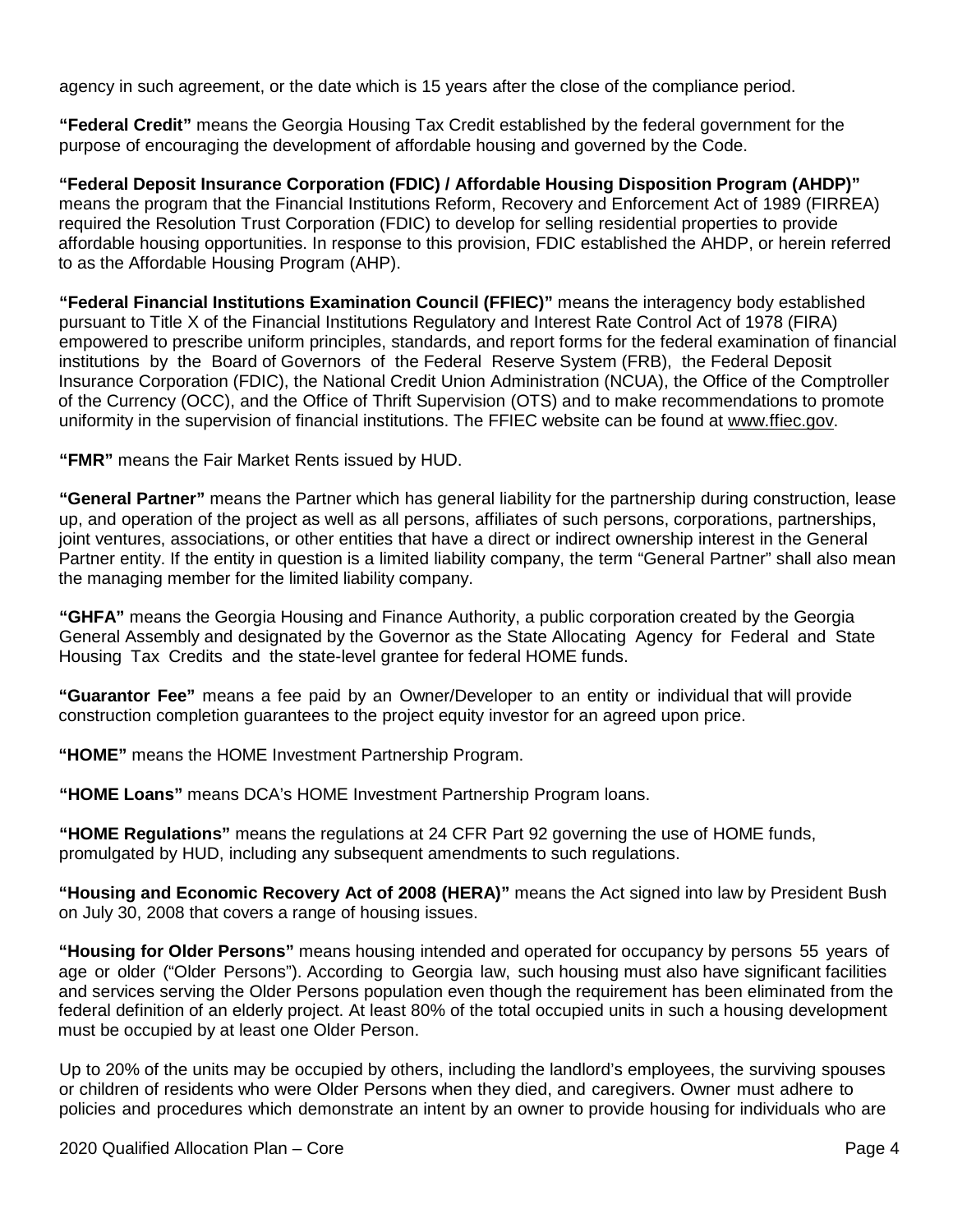55 years of age or older. DCA will monitor the required facilities and services during the applicable Extended Use Period or the Period of Affordability, whichever is longer. This definition also includes Public Housing properties that have combined Older Persons with disabled residents in accordance with HUD program requirements.

**"HTF"** means the Housing Trust Fund for the Homeless established by O.C.G.A. § 8-3-300.

**"HUD"** means the U.S. Department of Housing and Urban Development.

**"Identity of Interest"** means a situation in which a Project Participant has a direct or indirect interest in the ownership of an entity which contracts with a Project Participant to provide land, goods, loans, financial support, or services for the project or where there is a financial, familial, or business relationship that permits less than arm's length transactions.

**"Incomplete Document"** means a document submitted with the Application where the majority of the content is provided, but not the full document or the executed documents meets some but not all of DCA requirements.

**"Innovation"** means a program, design, or methodology not typically seen in affordable housing.

**"Integrated Setting or Integrated Housing**" means the "most integrated setting" which is defined as "a setting that enables individuals with disabilities to interact with non-disabled persons to the fullest extent possible." Integrated settings are those that provide individuals with disabilities opportunities to live, work, and receive services in the greater community in a manner similar to individuals without disabilities. Integrated settings are located in mainstream society and offer access to community activities and opportunities at times, frequencies, and with persons of an individual's choosing. Integrated settings also afford individuals choice in their daily life activities and provide individuals with disabilities the opportunity to interact with non-disabled persons to the fullest extent possible. Settings that are not integrated include, but are not limited to, properties which target more than 20% of the units to individuals with disabilities. (Applicants should review the Justice Department Mandate for additional quidance on this issue: [http://www.ada.gov/olmstead/q&a\\_olmstead.htm\)](http://www.ada.gov/olmstead/q&a_olmstead.htm).

**"Interest - Direct or Indirect"** refers to a person or entity having ownership, financial or controlling interest in another entity.

**"IRS"** means the Internal Revenue Service, a division of the U.S. Department of Treasury.

**"Letter of Determination"** means a notice issued by GHFA to the issuer of tax exempt bonds for a specific project, which states that the project is eligible for 4% Georgia housing tax credits without receiving an allocation of credits from the state housing credit ceiling because the project satisfies the requirements of this Plan and which also sets forth conditions which must be met by the development before GHFA will issue the IRS Form(s) 8609 to the Owner.

**"Local Government"** means the controlling elected governing body of the local jurisdiction (as defined in its Charter) in which the property is located at the time of Application (e.g., city council if within the city limits, or county commission if in an unincorporated area).

**"LURA"** means the Land Use Restriction Agreement that is a recorded agreement between GHFA and the Owner of a HOME-funded project. The LURA is binding upon the Owner and its successors in interest, and that encumbers the project with respect to this Plan and the requirements of the HOME program.

**"LURC"** means the Declaration of Land Use Restrictive Covenant for Low-Income Housing Tax Credits that is a recorded agreement between GHFA and the Owner. The LURC is binding upon the Owner and its successors in interest, and that encumbers the project with respect to this Plan and the requirements of Section 42 of the Code.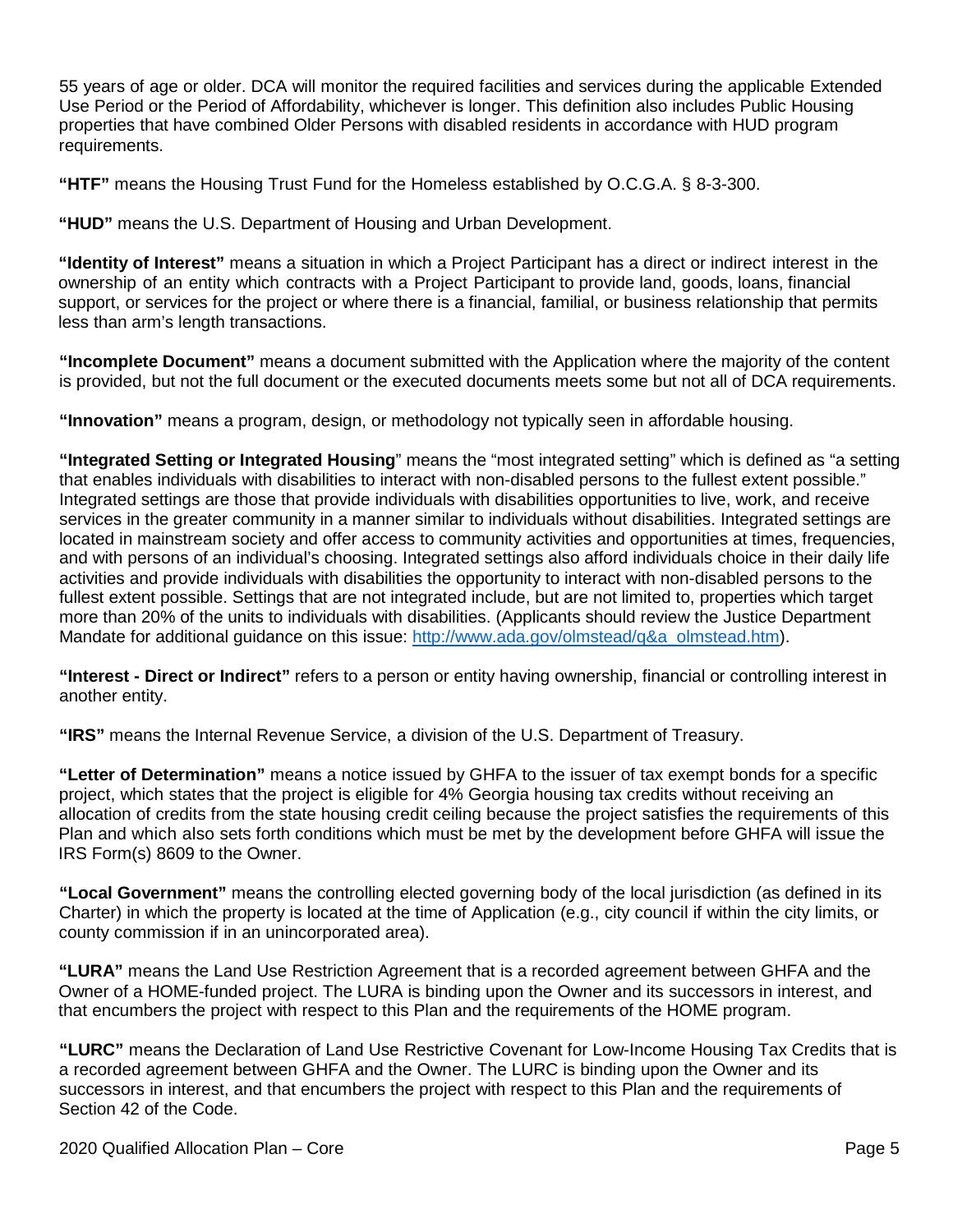**"Major Project Failure"** means foreclosure of an affordable housing property or significant non-compliance resulting in loss of affordability or credit recapture.

**"Material Participation**" means involvement in the development and operation of the project on a basis which is regular, continuous, and substantial as defined in Code Section 42 and 469(h) of the regulations promulgated hereunder.

**"Missing Document"** means a document required as part of the Application that is either not included in the application and/or not executed and dated (as applicable) prior to the Application Submission date.

**"Municipality"** means any incorporated city or town in the state.

**"NHTF"** means the National Housing Trust Fund established by HUD.

**"Non-Metro Median Income Limits"** means the higher of the current non-metro median income (as defined in section 530 of the Housing Act of 1949) or the area median income used to calculate incomes and rents of projects located in designated rural areas, as defined by Department of Agriculture and as outlined in HERA. At this time, HUD has not authorized the use of these non-metro income limits for HOME properties.

**"O.C.G.A."** means the Official Code of Georgia Annotated.

**"Operating Cost"** means the costs associated with operating a DCA funded property after it is placed in service.

**"Owner"** means the single purpose legal entity holding title to the property as well as all persons, affiliates of such persons, corporations, partnerships, joint ventures, associations, or other entities that have a direct or indirect ownership interest in the ownership entity.

**"Period of Affordability"** means the time during which HOME Loan financed units must remain affordable to eligible households, as defined by HOME program regulations and this Plan. The Period of Affordability shall commence upon completion of the project and shall run for the period required under HOME regulations or the term of the HOME Loan, whichever is greater. Completion shall be defined as set forth in the HUD regulations for the HOME program.

**"Permanent Debt Financing"** means long-term debt with a minimum maturity period of 10 years.

**"Person"** means an individual, corporation, partnership, joint venture, Limited Liability Company, association, trust, or any other business entity.

**"PJ"** means a Participating Jurisdiction, which is an agency of State or Local Government that administers the HOME Program in its jurisdiction. GHFA is the PJ for the non-entitlement areas of the State of Georgia**.** The local PJs include the cities of Albany, Atlanta, Macon, and Savannah; Clayton, DeKalb, and Gwinnett Counties; the consolidated governmental units of Athens-Clarke County, Augusta-Richmond County, and Columbus-Muscogee County; the counties and cities comprising the Georgia Urban County Consortium (Cobb, Marietta, Cherokee, Canton); and the Fulton County Consortium (Fulton, Roswell).

**"Plan"** means this 2020 Qualified Allocation Plan.

**"Principal"** means an individual who has at least a direct ownership interest in the general partner or developer entity and who materially participates in the ownership, development and operation of the project through regular, continuous and substantial involvement. For purposes of a non-profit entity, DCA will consider the executive director as a Principal.

2020 Qualified Allocation Plan – Core Page 6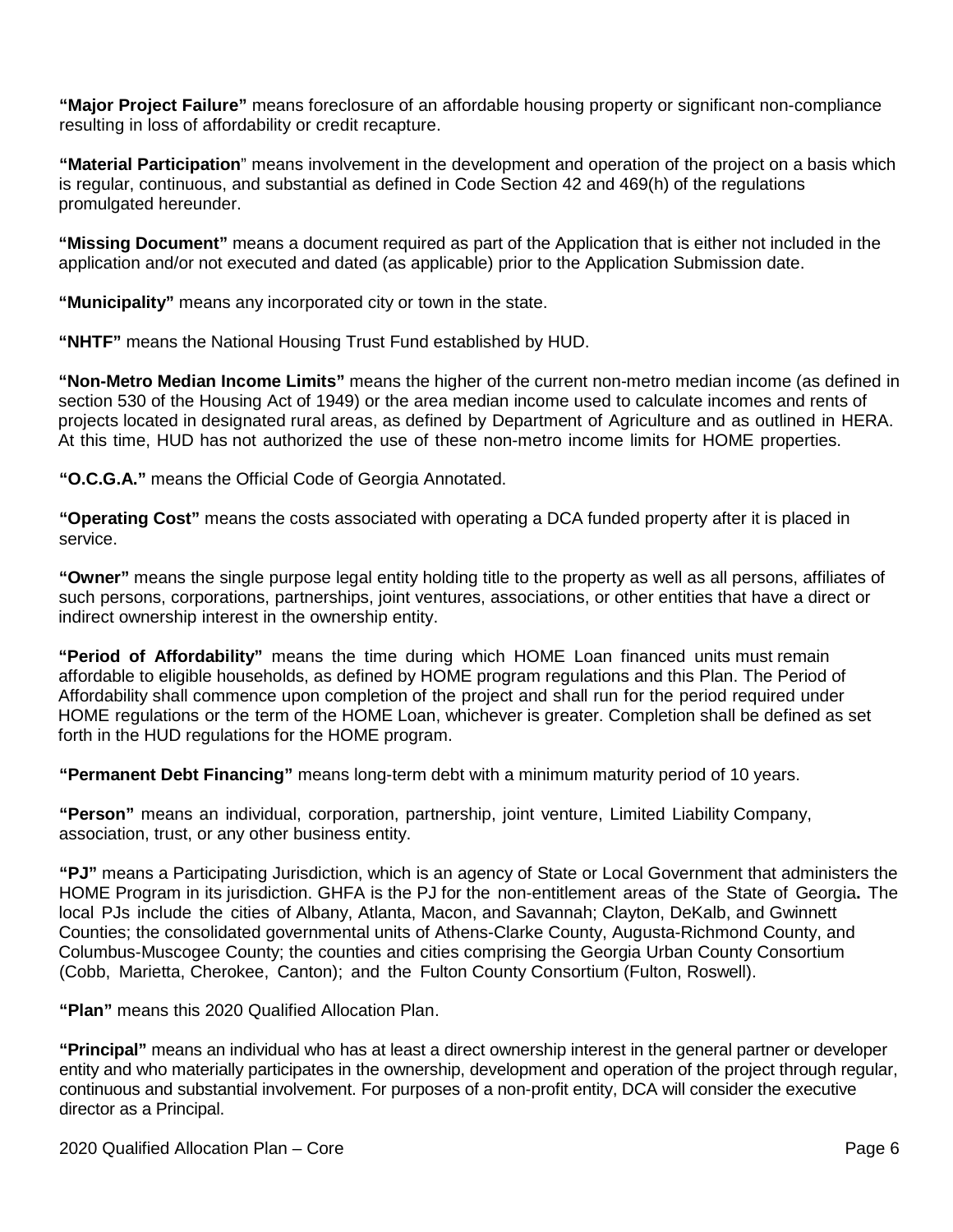**"Project Participants"** mean the Owner, Developer, Management Company, Consultants, and Syndicator for a project for which an Application is submitted.

"**Project Team**" means the General Partner, Developer, Consultant and the Principal(s) thereof for a proposed tax credit project. For purposes of project participant qualifications, consultants with less than five percent (5%) interest in the project are not considered members of the Project Team.

**"PHA"** means a local public housing authority.

**"Related Parties"** means a relative (including but not limited to grandfather, grandmother, father, mother, son, daughter, brother, sister, uncle, aunt, first cousin, nephew, niece, husband, wife, father-in-law, mother-in-law, brother-in-law, sister-in-law, stepfather, stepmother, stepson, stepdaughter, stepbrother, stepsister, halfbrother, or half-sister) of any Principal or any entity that shares common Principals, executive directors, board members, or officers.

**"Reservation of Funds"** means the securing of funding for a particular project proposal based on the understanding that the project will fully satisfy program and Plan requirements.

**"Rural"** means those areas designated by USDA as being eligible Rural areas or those counties that appear on Exhibit A of Appendix II in the Scoring section. A list of USDA Rural areas can be accessed on the USDA website at [\[http://eligibility.sc.egov.usda.gov/\]](http://eligibility.sc.egov.usda.gov/)

"**Scoring Criteria"** means the criteria detailed in Appendix II by which points are assigned for the purpose of Competitive Scoring.

**"State"** means the State of Georgia.

**"State Credit"** means the Housing Tax Credit established by the Georgia General Assembly, as set forth in O.C.G.A. §48-7-29 and §33-1-18.

**"Subsidy Layering Review"** means the DCA evaluation of projects using DCA program funds in combination with other governmental assistance to ensure that no more than the necessary amount of DCA program funds is invested in any one project to provide affordable housing. For HOME funds, the subsidy layering review will be conducted in accordance with the requirements set forth in the HUD CPD Notice 98-01 guidelines required by 24 CFR §92.250(b). For tax credit properties, the subsidy layering review is conducted at application, carryover, and before issuance of 8609s.

**"Successful Projects"** means an affordable property that has been completed, has no forbearances, bankruptcies, no defaults, no workouts, and has a physical occupancy of 90% or greater at time of Pre-Application or Application submission.

**"TCAP"** means the second round of the Tax Credit Assistance Program, with funds available from program income earned after the close out of the original program funded under the American Recovery and Reinvestment Act of 2009.

**"Total Development Cost"** means the sum of all anticipated or actual allowable development costs that are necessary to complete the proposed project.

**"UA"** means the utility allowances used during the compliance period and during the period of affordability as described in the Plan.

**"USDA"** means the United States Department of Agriculture.

2020 Qualified Allocation Plan – Core Page 7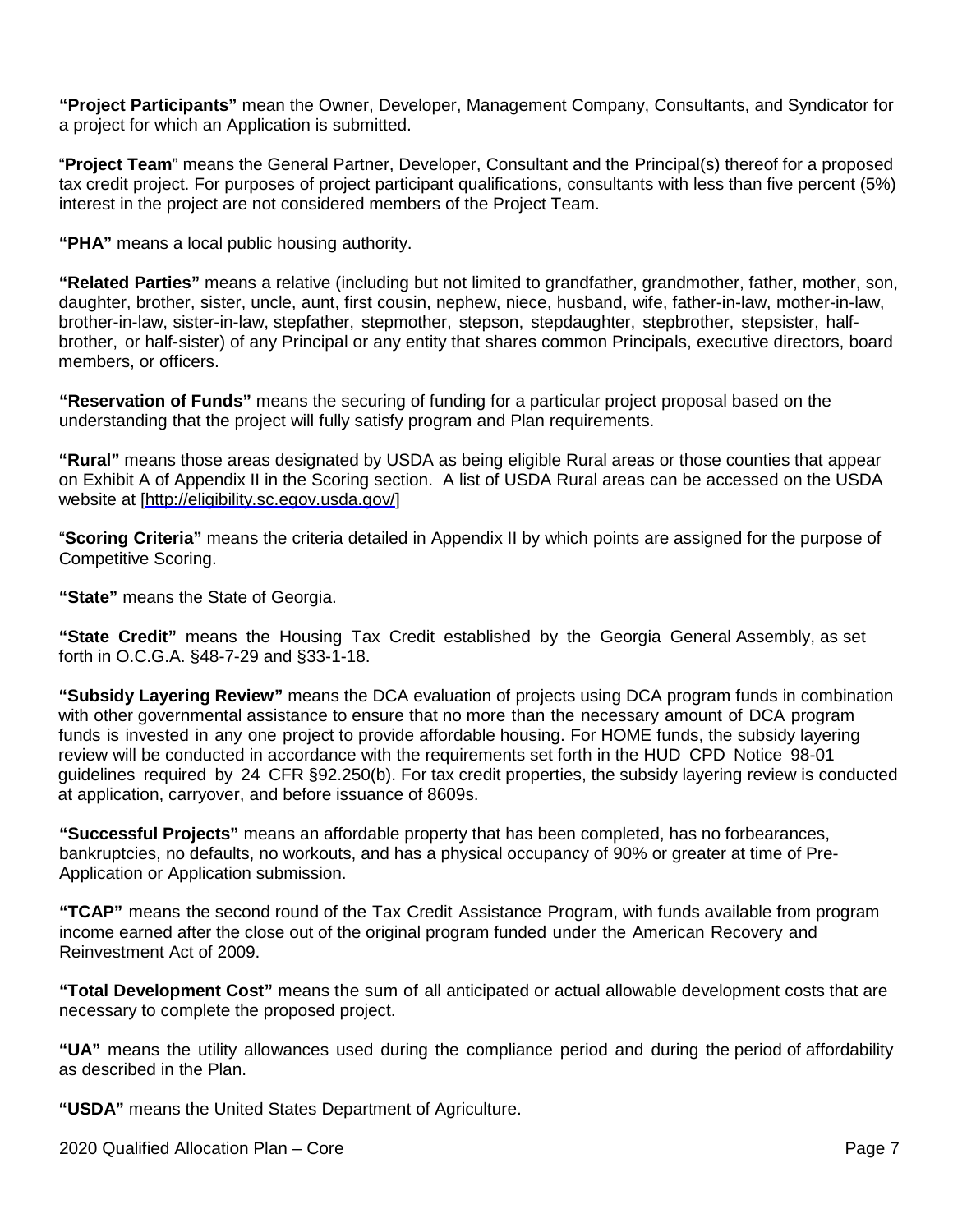#### <span id="page-7-0"></span>**SECTION 3. AVAILABLE RESOURCES**

#### **A.** *9% Federal Credit*

The annual Federal Credit dollar amount allocated to the State of Georgia is determined by the Internal Revenue Service and is based on Georgia's population and indexed for cost-of-living adjustments. The amount of Federal Credit available for the 2020 funding cycle will be comprised of the State's 2020 Federal Credit ceiling (per capita credit, unused credit, returned credit, and any national pool credit) available to the State less any Federal Credits forward committed. DCA may forward commit credits to 2020 Applications. DCA estimates that approximately \$25 million of Federal Credits will be available in the 2020 round.

### **B .** *State Credit*

The annual State Credit dollar amount will equal that of the Federal Credit. The State Credit will be automatically allocated on a dollar-for-dollar basis with the Federal Credit (for both the 9% and 4% Federal Credit) and will be available for the same time period discussed above.

This State Credit will be administered under the same rules and regulations prescribed for the Federal Credit supplemented by any rules, policies, or regulations established by the Georgia Department of Revenue and/or the Office of Insurance and Safety Fire Commissioner. DCA will underwrite the combined Credit allocations to ensure that no development proposal is over-subsidized.

#### **C.** *HOME Multifamily Program*

The State of Georgia receives an annual allocation of HUD HOME funds on or before July of each year.

#### <span id="page-7-1"></span>**SECTION 4. QAP SELECTION REQUIREMENTS**

#### **A.** *Minimum Requirements*

Section 42 provides that each state allocation plan must meet certain minimal requirements. The selection criteria must include:

- 1. Project location.
- 2. Housing needs characteristics.
- 3. Project characteristics, including whether the project involves the use of existing housing as part of a community revitalization plan.
- 4. Project intended for eventual tenant ownership.
- 5. Tenant populations with special housing needs.
- 6. Sponsor characteristics.
- 7. Tenant populations of individuals with children.
- 8. Public housing waiting lists.
- 9. Energy efficiency.
- 10. Historic nature of the project.

#### **B.** *Statutory Preferences*

States must give preference in selection to those projects that: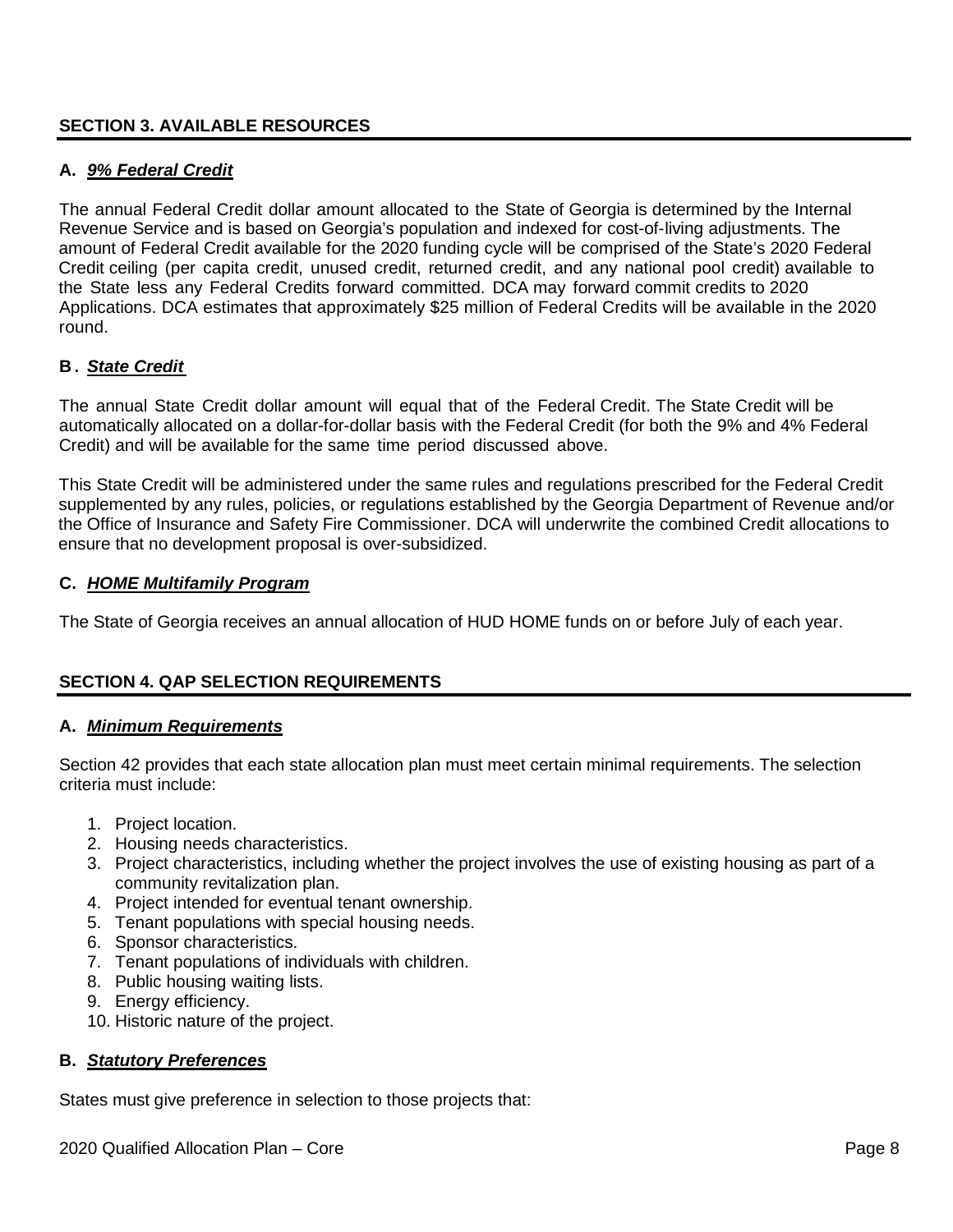- 1. Serve the lowest income residents.
- 2. Serve qualified residents for the longest period.
- 3. Are located in Qualified Census Tracts, the development of which contributes to a concerted community revitalization plan.

## **C.** *Credit Award Requirements*

The Qualified Allocation Plan sets out the priorities and selection criteria for the competitive round. In order to be selected for an award of credits:

- 1. The submitted Application must show that it meets all Program requirements as well as the policies and requirements contained in the Core Qualified Allocation Plan.
- 2. The submitted Application must meet all requirements in Appendix I (Threshold). Projects that do not meet all Threshold requirements at the time of Application Submission will not be considered for an award.
- 3. The projects are scored and selected for funding in accordance with the provisions of the 2020 Qualified Allocation Plan.

In the event DCA allocates credits not in accordance with the established priorities and selection criteria of the QAP, a written explanation, available for general public review, is required by Section 42.

#### **D.** *State Priorities*

In addition to the effective, efficient, and lawful allocation of and utilization of the Georgia housing credit program outlined in O.C.G.A. 50-26-8(a), DCA has identified the six priorities listed below for the allocation of resources under the 2020 Qualified Allocation Plan. These priorities stem from the three overarching housing strategic goals set by DCA: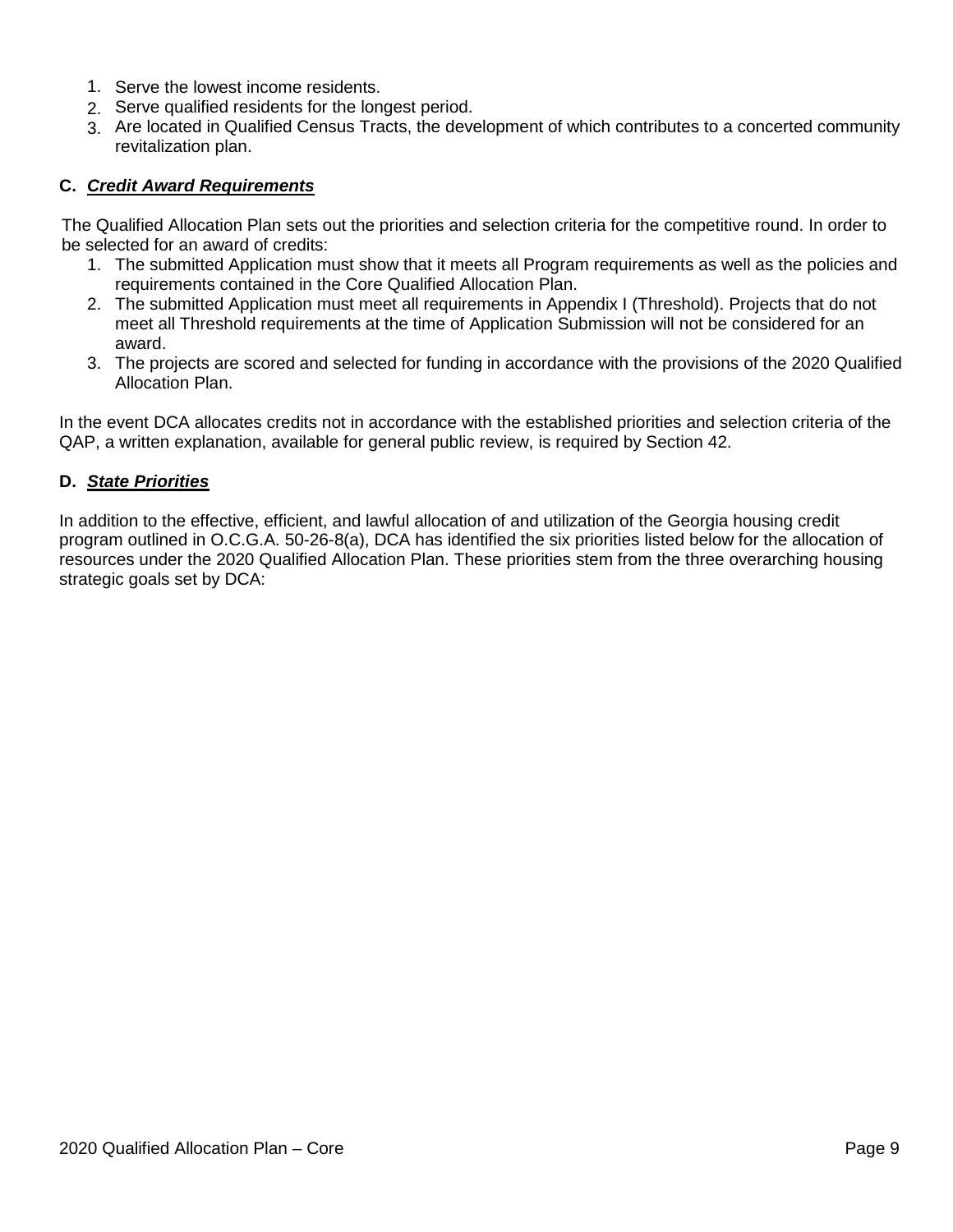| <b>DCA Housing Strategic Goals:</b>                                                                             |                                                                                                    |                                                                                                                                                                           |  |  |
|-----------------------------------------------------------------------------------------------------------------|----------------------------------------------------------------------------------------------------|---------------------------------------------------------------------------------------------------------------------------------------------------------------------------|--|--|
| Increasing access to thriving<br>communities through<br>outreach and development in<br>areas of opportunity     | <b>Partnering across Georgia</b><br>to grow and achieve local<br>visions for strong<br>communities | <b>Fostering inclusive</b><br>communities free of<br>barriers to individuals<br>underserved by existing<br>housing programs                                               |  |  |
| Access to quality schools,<br>quality jobs, diverse<br>neighborhoods, affordable and<br>reliable transportation | Concerted community<br>development and<br>measurable outcomes                                      | Overcoming barriers to<br>access for people with<br>disabilities, returning citizens,<br>extremely low-income<br>households, and individuals<br>experiencing homelessness |  |  |
| Financing affordable housing<br>and undertaking outreach to<br>landlords                                        | Capitalizing on existing local<br>momentum and supporting<br>new community development             | Increasing access to housing<br>support and encouraging<br>outreach to landlords                                                                                          |  |  |
| <b>Education: Demonstrating to</b><br>communities the value of<br>affordable housing                            | Education: Capacity building,<br>technical assistance, and<br>targeted financing                   | <b>Education: Increasing</b><br>knowledge of housing<br>options                                                                                                           |  |  |

- **1. Integrated Housing Opportunities for Persons with Disabilities***:* DCA has a strong commitment to provide Integrated Housing options for Persons with Disabilities. DCA's commitment to provide a full range of housing options drives the decision to focus funding on an adequate supply of housing in an integrated setting. Characteristics of integrated housing include, but are not limited to: the project's proximity to community resources and activities; opportunities for residents with disabilities to live independently and interact with non-disabled persons; the same tenancy rights as nondisabled individuals including eviction protection, choice of roommates, and choice of service providers; and the absence of restrictive, regimented rules that limit residence activities or impede residents' ability to interact with non-disabled individuals. (DCA uses the definition of integration provided by the Justice Department in its Statement on Enforcement of the Olmstead Integration Mandate in its analysis of whether a project provides Integrated or congregate housing for Persons with Disabilities.)
- **2. Health Outcomes for Residents***:* Physical and mental health are necessities for thriving individuals and families. The location where a household lives strongly influences household health through components like access to quality care, education, and healthy foods. In addition, safe, quality affordable housing provides the foundation and central location for encouraging healthy lifestyles. As such, DCA has a strong commitment to encouraging better health outcomes for residents through site selection, site design, community partnerships, and focused services.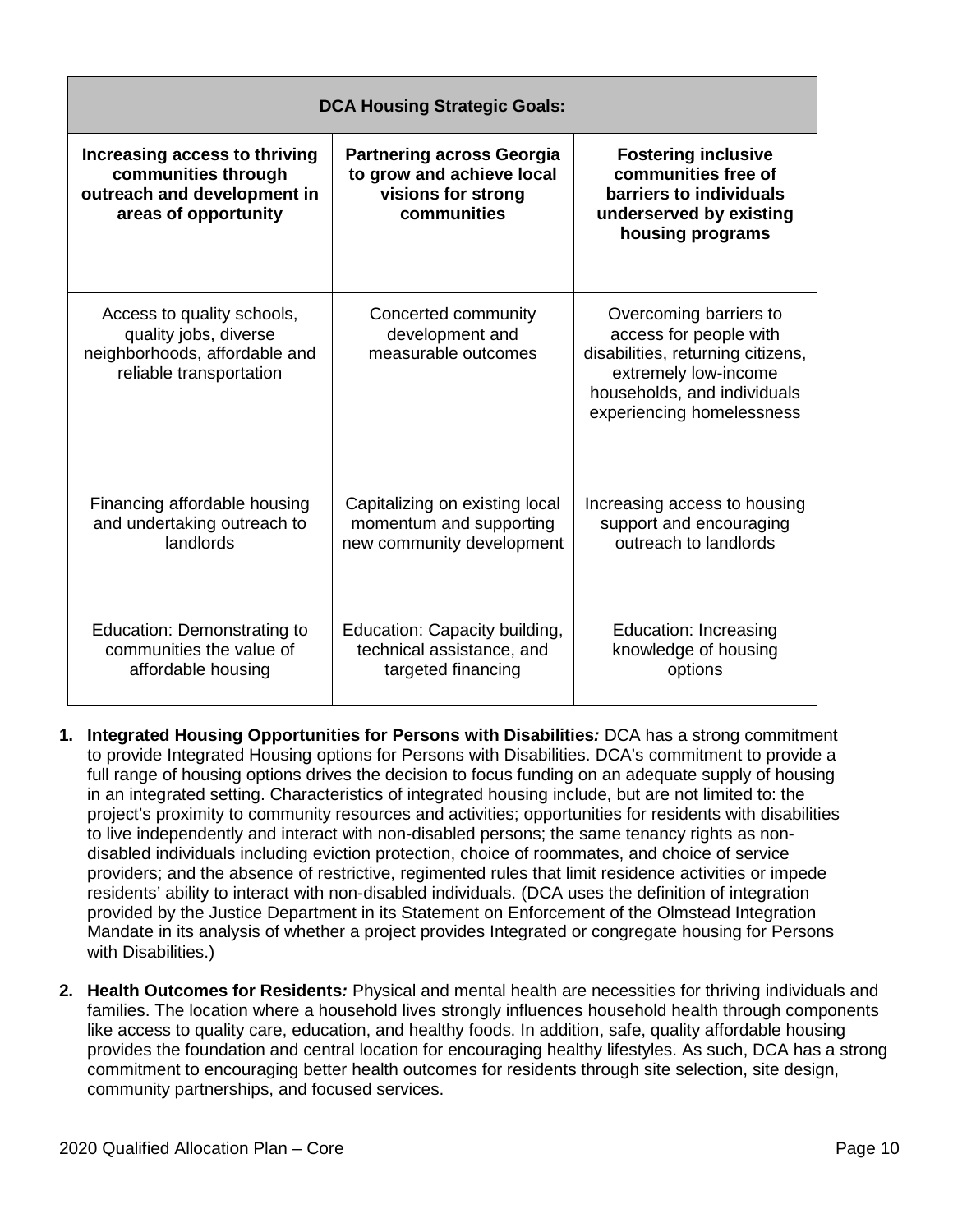- **3. Preservation of Existing Affordable Housing:** Preservation is a key component of DCA's work to ensure an adequate supply of affordable rental housing, advance sustainability, and retain historic structures through adaptive reuse. Most importantly, preservation is a vital tool for maintaining affordability through the retention of federal rental assistance. In addition, preservation allows DCA to mitigate the risk of losing affordable housing projects due to market conversion, physical deterioration, or financial instability. Regarding sustainability, renovating existing buildings produces less construction waste, uses fewer new materials, and requires less energy than new construction. Further, little to no new utility or transportation infrastructure investments are required when existing buildings are rehabbed. Combined with energyefficient upgrades, rehabbing and preserving both aging rental and historic buildings is a conservative, cost effective way to meet growing demand for quality affordable housing. Additionally, historic preservation advances DCA's stewardship of historic buildings and locations while maintaining cultural and community diversity. Finally, DCA seeks to utilize its 4% Bond Allocation to the maximum extent possible for preservation of affordable housing.
- **4. Quality Developments:** DCA's multifamily programs are designed to create financially and physically sustainable affordable properties. Two major components that support the development of quality affordable housing properties are quality project teams and quality buildings. The development quality created in part through these key components directly supports the long-term viability of the project and its ability to serve its residents. Selected projects should have strong Project Teams with significant capacity, a solid track record of partnership, and a history of success developing the type of affordable housing proposed. Selected projects should achieve a level of quality in architecture, design, and sustainable building methods that lay the foundation for the long-term success of the development.
- **5. Innovation:** Resources for affordable housing have been significantly reduced while the need for housing Georgia's residents including seniors, persons with special needs, re-entering citizens, Persons with Disabilities, and persons with low incomes has increased. DCA encourages projects which are innovative and seek to provide housing and services in a more efficient, sustainable, and cost-effective manner. Innovative collaborations, placed-based strategies, cost-effective delivery of services, and new building techniques can be an important part of broader or comprehensive neighborhood improvement. Innovations can also work to mitigate barriers for individuals that face difficulties in obtaining safe, quality affordable housing, such as re-entering citizens who may need more individualized resident screen criteria. These strategies have the capability to fundamentally change the character of a neighborhood through measurable community impact.
- **6. Geographic Distribution of Resources:** Georgia is a diverse state with both rural, suburban, and urban communities. The consideration of Rural areas shall be included in ensuring a balanced allocation of resources. Selection of lower scoring projects may be required to obtain a better geographic allocation.

#### <span id="page-10-0"></span>**SECTION 5. DISCRETION**

In the process of administering the Georgia Housing Tax Credit Program, DCA will make decisions and interpretations regarding project Applications and the 2020 Qualified Allocation Plan. Unless otherwise stated, DCA is entitled to the full discretion allowed by law in making all such decisions and interpretations.

Such discretion shall include, but is not limited to, the right to allocate and issue low-income housing credits under Section 42 of the Internal Revenue Code of 1986, as amended, and to take all other actions and impose all other conditions which are required by federal law or which in the opinion of the authority are necessary or convenient to ensure the complete, effective, efficient, and lawful allocation of and utilization of the housing credit program and to determine the reasonableness of developmental and operational costs of the program as required by Regulation 1.42-17. Such conditions may include barring or limiting applicants from participation in the tax credit program as set forth in statutes and in the Plan and imposing more stringent conditions for receipt of the credit than are required by Section 42 of the Internal Revenue Code.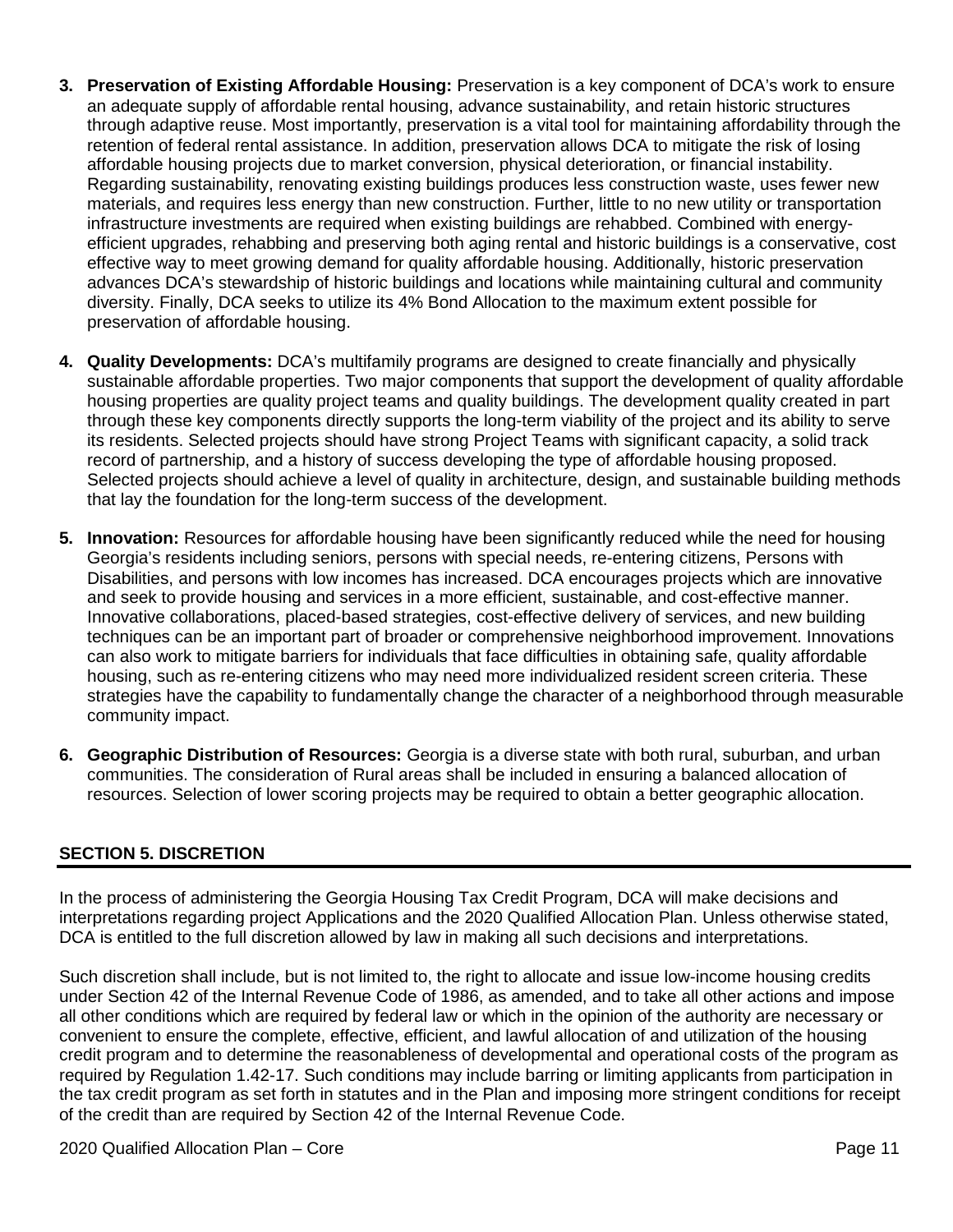DCA may require additional explanation, documents, or information pertaining to any portion of an Application even if the Qualified Allocation Plan does not specifically require such production of such information, explanation, or documents. DCA's review of submitted applications includes a determination that the Applicant can meet all of the obligations promised in the Application. DCA will not fund or select projects that are not financially viable and sustainable for the entire required Compliance Period, Extended Use, and/or Period of Affordability or that constitute a waste or risk to state resources and/or assets, regardless of their competitive score.

The complex nature of the program may require DCA to interpret or provide guidance on provisions of the Qualified Allocation Plan. This additional guidance may be in the form of answers to both general and specific questions, technical memos, or written guidance published on the DCA website. DCA will rely on this guidance and interpretations in the analysis of submitted Applications.

## <span id="page-11-0"></span>**SECTION 6. AFFORDABLE RENTAL HOUSING NEEDS**

The State's Annual Action Plan for Consolidated Funds identifies the proposed distribution method, geographic allocation, and guidelines for meeting federal requirements for all HOME-funded programs of the State. The HOME Program regulations require that each PJ distribute its HOME resources in accordance with the priorities and objectives outlined in its most current approved Annual Action Plan for Consolidated Funds prepared in accordance with established HUD regulations (24 CFR Part 91). The Annual Action Plan incorporates the Plan as the established policy and procedures for the State's review and evaluation of Applications for the HOME Rental Housing Loan Program.

## <span id="page-11-1"></span>**SECTION 7. SET ASIDES**

The estimated amount of Federal Credit available includes the following set asides:

#### **A.** *Non-Profit Set Aside*

10% of the available 9% Credits are set aside for non-profit sponsored Applications pursuant to the Code. Qualified non-profit organizations must materially participate in the development and operation of a project within the meaning of Section 469(h) of the Code and meet all requirements in Code Section 42(h)(5).

#### **B.** *General Set Aside*

One (1) Application may be selected to receive up to one million dollars (\$1,000,000) of the 9% credits available for the 2020 competitive round for a strategic property that has been determined to be of high priority to the State of Georgia. These tax credits will be set aside for a property that furthers the Authority's mission, goals, initiatives, set asides and/or priorities irrespective of the ranking by the evaluation factors. The General Set Aside award must be approved by the DCA Commissioner. The designation of the General Set Aside may be made either before Application Submission, during Application review, or within 45 days of the announcement of awards.

DCA may elect to designate both the 2020 set aside and forward commit 2021 set aside funds to the same property.

Notwithstanding the point ranking system, geographic limitations, nor other provisions set forth in this Plan, the Authority reserves the right and shall have the power to allocate Credits and/or HOME Financing resources to a Development or waive provisions irrespective of its point ranking, if such intended allocation is: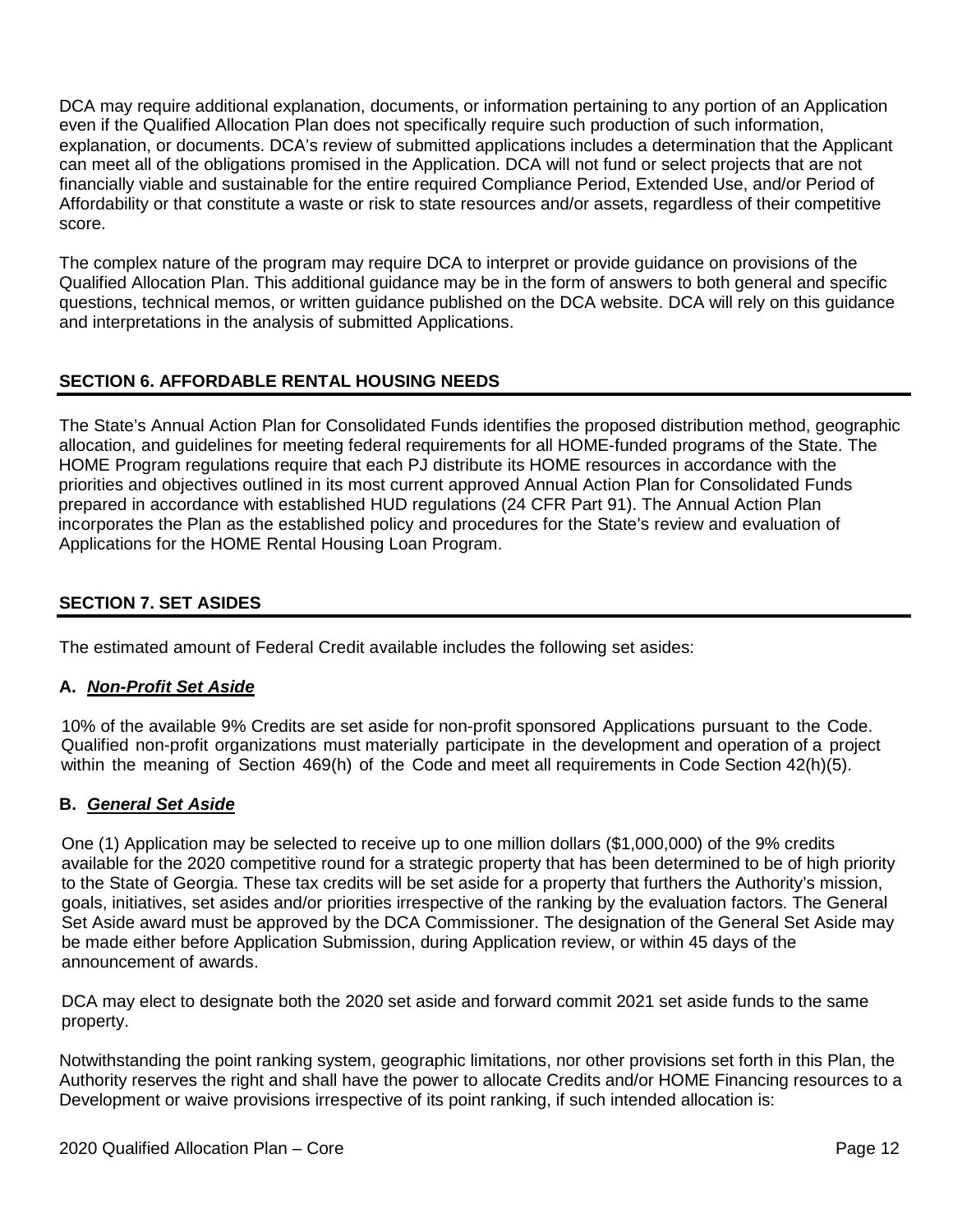- (1) in compliance with Section 42 of the Code;
- (2) in furtherance of the State Priorities stated herein; and
- (3) determined to be in the interests of the citizens of the State of Georgia.

Additionally, the Authority will provide a written explanation to the general public for any allocation of Credits which is not in accordance with the established goals, priorities, and selection criteria in this Qualified Allocation Plan.

### **C.** *Rural HOME Preservation Set Aside*

Up to one million five hundred thousand (\$1,500,000) of the available 9% Credits will be set aside for the rehabilitation and refinancing of Rural developments that have existing DCA HOME loan balances. Up to five (5) Applications may be selected to receive 9% Credits up to three-hundred seventy-five thousand (\$375,000) each. The terms of this set aside are contained in Appendix I.

#### **D.** *Disaster Rebuilding Set Aside*

DCA may award 9% Credits to up to three (3) developments which will help communities respond to damage for disaster events in areas which received or will receive CDBG-DR funding from HUD. Selected developments must meet all Threshold requirements but will not be scored under Appendix II. DCA may develop separate scoring criteria for this set aside. Selected developments will not be considered in the geographic limitations set forth in this QAP.

#### <span id="page-12-0"></span>**SECTION 8. COMPETITIVE POOLS**

To ensure the availability of housing tax credit resources to Georgia communities representing a wide range of contexts and local housing needs, competitive 9% Credits in the 2020 funding round are available in the Rural pool and the Flexible pool. Applicants proposing a site in a Rural area, as defined in Exhibit A to Appendix II Scoring Criteria, will be considered a Rural pool Application. All other Applications will be considered a Flexible pool Application.

A minimum of 35% and a maximum of 50% of the available 9% Credits will be awarded to Rural pool Applications. Applicants in the Rural pool whose allocations comprise the first 35% of awards will be competitively ranked against other members of the Rural pool during the selection process.

After 35% of the 9% Credit allocation has been awarded to Rural pool Applications, all remaining 9% Credits will be awarded on a competitive basis to all remaining Rural and Flexible pool Applications, though no more than 50% of 9% Credits will be awarded to Rural pool Applications. Each Application will be evaluated according to the Scoring Criteria established under either the Rural pool or the Flexible pool.

#### <span id="page-12-1"></span>**SECTION 9. STATE-DESIGNATED BASIS BOOST**

The Housing and Economic Recovery Act (HERA) authorizes state allocating agencies to designate certain areas not located in a QCT or DDA for up to a 30% basis boost. Projects may receive an allocation of credit based upon 130% of the eligible basis for new construction or substantial rehabilitation. Only projects that conclusively show that the boost is needed and that the project meets all of DCA's underwriting and other criteria are eligible for the boost. The minimum request for the state-designated basis boost is 10% and any state basis boost request should be made on a full percentage point. DCA will evaluate the need for any statedesignated basis boost at Application Submission and again at final project allocation application.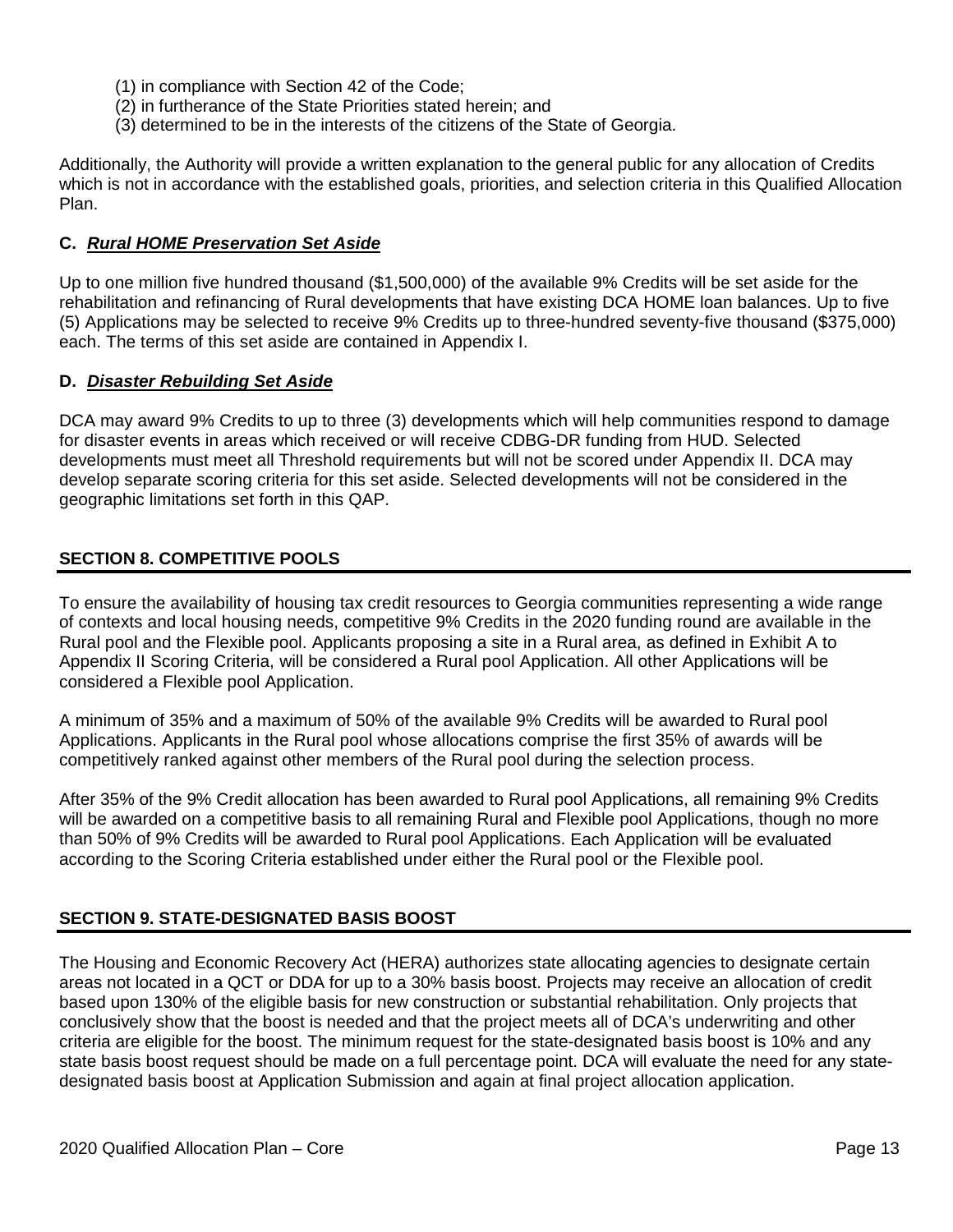Projects in the following categories are eligible to apply for the boost:

- 1. Multifamily Rural projects without DCA HOME as a source.
- 2. Multifamily projects within areas that qualify for at least 2 points under Stable Communities (projects which appear to have a primary purpose of subsidizing an ownership transfer do not qualify);
- 3. Extraordinary circumstances which further the policies of this QAP. Extraordinary shall be defined as what is not expected or usual for the development of an affordable multifamily tax credit property. Low rents, high utility costs, and proximity to a QCT are not considered to be extraordinary circumstances.

All requests for the state-designated basis boost must indicate which category (or categories) of eligibility the Application falls under, and any supporting documentation must be included in the Application.

#### **Requests made in category 3 above (extraordinary circumstances) must be made at the time of preapplication or after selection of an Application.**

DCA will generally require that any project receiving a state-designated basis boost defer 1% of the total Developer Fee for every 1% in state-designated basis boost granted to the project. This deferred developer fee requirement does not apply if the project receives a new loan or grant from an independent non-related party in the amount of at least 30% of the total Developer Fee. Assumption of an existing loan is not considered a new loan for this purpose. Projects which contain USDA 515 funding may request that DCA waive the matching deferred Developer Fee.

Please note that a project located in a QCT or DDA is eligible to receive a 30% basis boost for new construction and/or rehabilitation and it is not subject to the State-Designated Basis Boost provision.

## <span id="page-13-0"></span>**SECTION 10. HOUSING OPPORTUNITIES FOR PERSONS WITH DISABILITIES**

DCA is committed to providing a full range of housing options for Persons with Disabilities. DCA identifies both Integrated and congregate housing as important healthy living options for Persons with Disabilities and seeks to allow Persons with Disabilities to choose what type of housing they prefer. Historically, a majority of the Georgia housing credit resources financing supportive housing have supported congregate housing development. Therefore, DCA's commitment to providing a full range of housing options requires focusing resources to develop supportive housing in an Integrated Setting. Therefore, DCA will not fund new construction of congregate housing under this QAP. DCA uses the definition of integration provided by the Justice Department in its Statement on Enforcement of the Olmstead Integration Mandate in its analysis of whether a development provides Integrated or congregate housing for Persons with Disabilities.

In order to ensure that supportive housing developments meet DCA's goals, DCA will review each proposed Application as a whole to determine whether the project is "Integrated" or "congregate". Applicants considering submitting an Application for a project that serves Persons with Disabilities should specifically discuss how the project meets the definition of integration in terms of its proximity to community resources and the opportunity for residents with disabilities to interact with non-disabled persons, which is referenced in the DCA definition of Integrated Housing. (DCA's definition is based upon the definition used by the Justice Department in its Integration mandate.)

<span id="page-13-1"></span>Funding sources or rental assistance that requires documentation of a disability as a condition will be considered documentation that the unit targets individuals with disabilities. Examples include funding that requires recipients to be "chronically" homeless or any property that targets persons with HIV/AIDS.

#### **SECTION 11. TAX CREDIT ADMINISTRATION**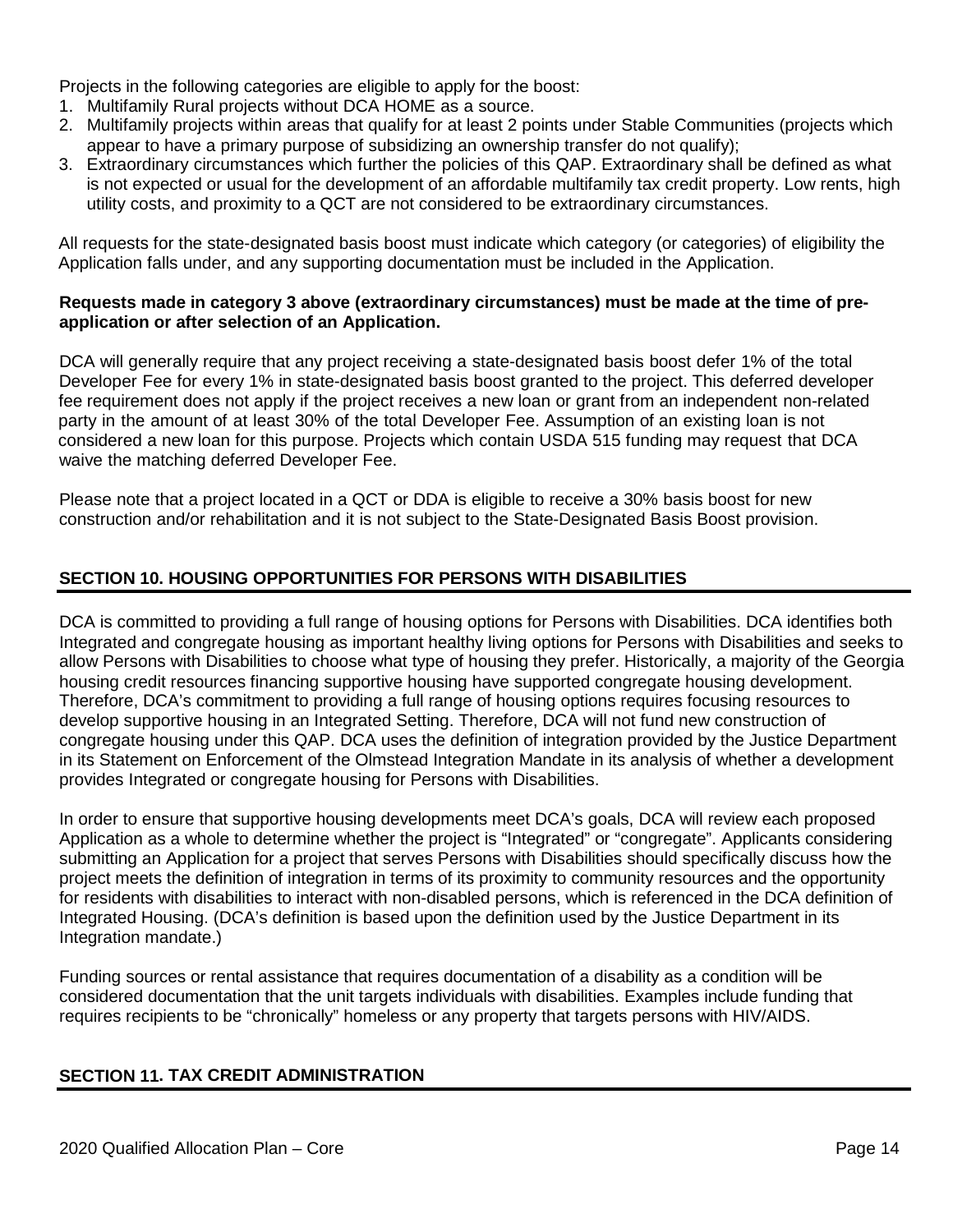## **A.** *Land Use Restrictive Covenant (LURC)*

The Owner and Lessor must execute and record GHFA's prescribed form of the LURC prior to final allocation as required under Section 42(h)(6) of the Code. The LURC shall reflect all representations made in the original Application and any changes made to the original Application that have been approved in writing by GHFA. The LURC will be drafted after GHFA's receipt of the certification of the 10% test, and must be recorded upon its execution. All construction and/or permanent financing for the project must be subordinated to that portion of the recorded LURC that sets forth the requirements of Section 42 (h)(6)(E)(ii) of the Code**.** The LURC will be for the term of the Compliance Period and the Extended Use Period**.**

IRS Revenue Ruling 2004-83 provides that Section 42(h)(6)(B)(i) requires that an extended low-income housing commitment must include a prohibition during the Extended Use Period against (1) the eviction or the termination of tenancy (other than for good cause) of an existing tenant of any low-income unit (no causeeviction protection) and (2) any increase in the gross rent with respect to the unit not otherwise permitted under Section 42. DCA requires all other sources to subordinate to Section 42(h)(6)(B)(i).

### **B.** *Carryover Allocations*

To qualify for 9% Credits, a building generally must be placed in service during the year in which it receives an allocation. An exception is provided in the case where the Owner has expended more than ten percent (10%) of the reasonably expected basis in the building (the "Ten Percent Test") no later than twelve (12) months after the Carryover Allocation. No project can receive more than one Carryover Allocation of 2020 Credits. For projects located in major disaster areas, extensions may be allowed pursuant to Revenue Procedure 2007-64.

### **C.** *Tax Credit Pricing*

As the Administrator of the Federal and State Credit program, DCA must ensure that the credit is administered in an efficient and effective manner. Applicants must obtain a fair and reasonable price for credits that are allocated under this QAP. DCA must determine that the proposed pricing for credits at Application is competitive and reasonable in order to ensure that the proposed project is not over-subsidized at the time of the initial award of credits and at issuance of Form 8609. DCA will review the reasonableness of credit pricing during the competitive round. (The method of adjustment is discussed in Appendix I, Project Feasibility.)

#### **D.** *Cost Reasonableness*

Front End Cost Review: Owners may not close equity until after the review is complete. A Third-Party Front-End Cost Review ("FECR") of the construction costs must be conducted post-award for projects funded by programs administered through the QAP. DCA must approve the Third-Party Front-End Cost Reviewer's qualifications beforehand (See Submission Requirements Manual). DCA will have forty-five (45) days to respond to the FECR , plus any days added for questions or clarifications. Owners may not close equity until after the earlier of this time period expiring or DCA's approval.

Contractor Cost Certification: All selected Applicants in receipt of a 9% Credit award or a Letter of Determination (4% Credit award) will be required to submit to DCA a Contractor Cost Certification. The cost certification shall be prepared in accordance with the standards set forth for a HOME contractor cost certification. Industry standards for Owner-provided construction services shall be used to determine reasonableness for the services.

#### **E.** *Additional 9% Credits and Future Application Scoring*

Project Teams as defined in Core, Section 2: Definitions with Developments awarded 9% Credits in the 2020 competitive round that later request and are awarded additional 9% Credits will receive a two-point deduction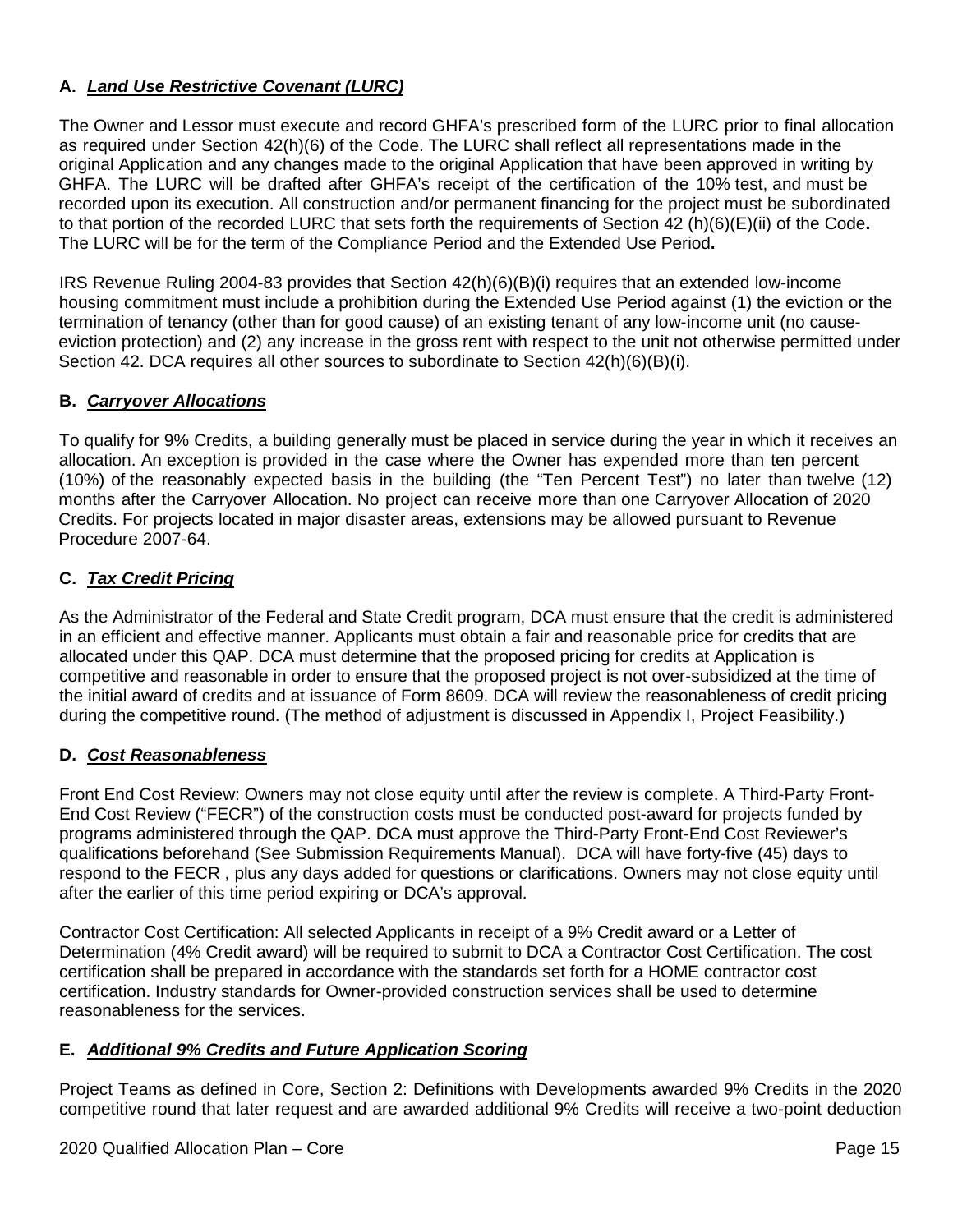on all applications submitted in a subsequent competitive round for 9% Credits. For this provision, a consultant with an ownership interest below 20% will not count as a member of the Project Team.

## <span id="page-15-0"></span>**SECTION 12. 4% FEDERAL CREDIT – BOND FINANCED PROJECTS**

An Application for Credits for Bond Financed Projects must satisfy all applicable requirements in Appendix I, Threshold Criteria, of the Plan and all applicable requirements in the Plan. Proposed Bond Financed Projects that are financed by HUD or USDA and include a commitment for at least 15-year project based rental assistance for the majority of project units from HUD or USDA may request waivers of certain QAP requirements in accordance with written confirmation from the federal agency that the conditions requiring a waiver of QAP requirements have been approved. Third party reports that have been finalized and accepted by the federal agency may be provided with a letter from the third party analyst, providing DCA the ability to rely on such reports and demonstrating that the reports are generally in compliance with DCA requirements. Documented acceptance of the conclusions related thereto directly from the federal agency will generally be accepted by DCA. Incomplete Applications (as determined solely by DCA) will not be accepted and will be returned in their entirety to the Applicant.

All Applicants with intent to submit 4% Credit bond applications for issuance of a Letter of Determination are required to complete the pre-application process. All waivers and qualification determination requests must be accompanied with a completed pre-application workbook. Applicants are expected to submit the required information for this process no later than 30 days prior to the intended complete application submission date. DCA will provide a Pre-Application Clearance Letter upon completing the pre-application review.

The Application must be submitted at least 75 days before bond closing. DCA will provide its Letter of Determination within 75 days of the receipt of a *complete* Application. All waiver requests and Project Team qualification determinations must be submitted as part of the pre-application.

In making an Application to DCA for a Letter of Determination, an owner must:

- Complete the standard application.
- Provide all supporting documentation necessary to meet all applicable requirements.
- Pay the appropriate application fee and other applicable fees.
- Include the DCA issued pre-application clearance letter for the specific deal.

Bond Applications submitted in close proximity to a 9% Credit Application submitted for the competitive round may be required to update market studies to reflect proposed Applications in the same market area.

An Application for Credits for bond financed developments must contain an appraisal commissioned by the Lender or by a DCA-approved appraiser with an effective date of not more than 6 months earlier than the date of the Application, regardless of whether there is an Identity of Interest between the buyer and the seller. The Application must also include the bond inducement resolution that will be utilized for the expected bond financed development.

DCA will be the sole entity responsible for making such a determination and must issue its opinion as to the project's 4% Credit eligibility prior to bond closing**.** The project must comply with the Plan in effect at the time of Application Submission.

After issuance of the Letter of Determination, significant changes in the financing structure, syndicator, or scope of work must be approved in writing by DCA.

Incomplete bond applications will be returned to the proposed applicants. DCA will not hold bond applications that are being restructured or modified. A resubmission fee or new application fee will be required to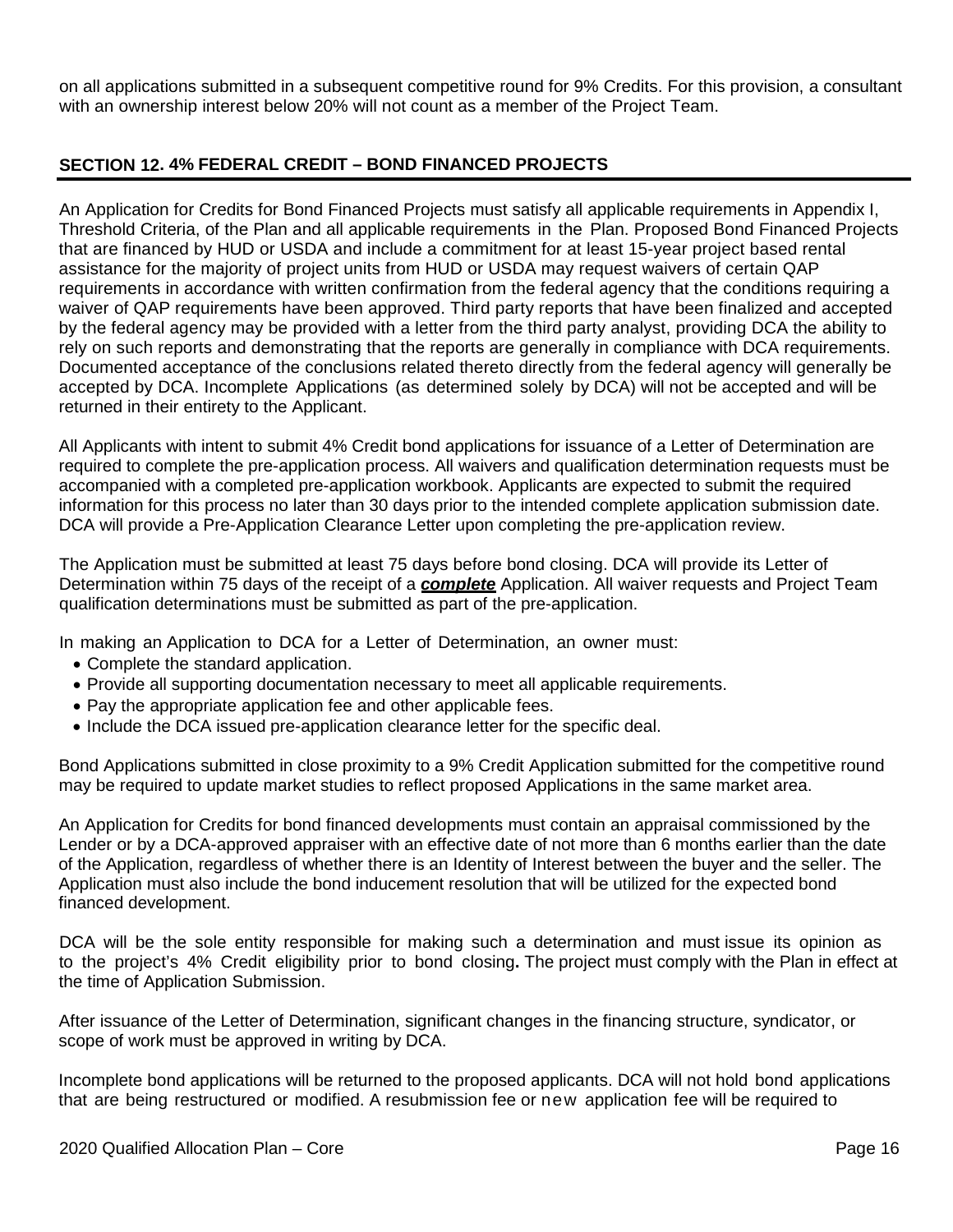resubmit such a project. The fee type required will be determined based on review of the time frame in which the application was deemed incomplete, and the application information and supporting documents provided for resubmission.

For all 4% Credit bond projects that propose rehabilitation, a work scope/plan review conference is required prior to issuing the Letter of Determination.

Owners of projects receiving a Letter of Determination for Bond Financed Projects in 2020 must:

- 1. Close the bond financing within 180 days of the issuance of the Letter of Determination;
- 2. Have any significant change in the financing structure or scope of work set out in the Application approved by DCA before the start of construction;
- 3. Commence construction/rehabilitation activity within 30 days of bond finance closing date.
- 4. Complete all construction activity by December 31, 2022;
- 5. Complete and submit the "DCA Placed in Service" form at the time the first building is placed in service; and
- 6. Apply for Final Allocation and request for issuance of IRS form(s) 8609 by September 13, 2023.

IRS form(s) 8609 for a project will be issued only once for the entire project as proposed in the Application. Form(s) 8609 will not be issued as buildings are placed in service.

DCA will not issue a Letter of Determination or Form(s) IRS-8609 when an Applicant exhibits a continual pattern of noncompliance, or when the Applicant demonstrates an inability or an unwillingness to resolve noncompliance matters in a timely manner as determined by DCA.

The Owner must execute and record GHFA's prescribed form of the LURC at or prior to bond closing. The LURC must reflect all representations made in the original Application and any changes made to the original Application that have been approved in writing by GHFA. The LURC must be recorded upon its execution. All construction and/or permanent financing for the project must be subordinated to that portion of the recorded LURC that sets forth the requirements of Section  $42(h)(6)(E)(ii)$  of the Code.

## <span id="page-16-0"></span>**SECTION 13. FINANCING RESOURCES – HOME LOANS**

Applicants that will utilize DCA HOME funds as a funding source in a competitive tax credit Application must obtain DCA's consent during the pre-application process**.** Applicants for DCA HOME funds must designate whether the Application will compete in the Rural pool or Flexible pool at the time of pre-application. **Any application that is submitted in the 2020 competitive funding round with DCA HOME funds as a funding source that did not obtain the required consent will fail Threshold under the project feasibility criteria.**

To be eligible for a HOME award, all Project Team members must be free of any default in existing loans and have no outstanding compliance issues. Additionally, either the General Partner or Developer must currently operate at least one (1) Multifamily HOME Loan funded property in which that member was the owner and developer. This Multifamily HOME Loan funded property must have been awarded after January 1, 2000.

If at least 60% of HOME requests are in the Rural pool, then at least 60% of the available HOME funds receiving a consent will be given in the Rural pool. Once this threshold is met, the remaining consents will be given to the Flexible pool. In the Rural pool, if at least 50% of the Applications have a senior tenancy, then at least 50% of the Applications selected for a HOME consent will be designated for a senior tenancy. Applications located in a HOME Participating Jurisdiction are eligible to apply for DCA HOME funds, but DCA will limit awards in HOME Participating Jurisdictions to 30% of DCA HOME funds available in the 2020 competitive funding round.

DCA may consider proximity of projects requesting a HOME consent in the selection process regardless of the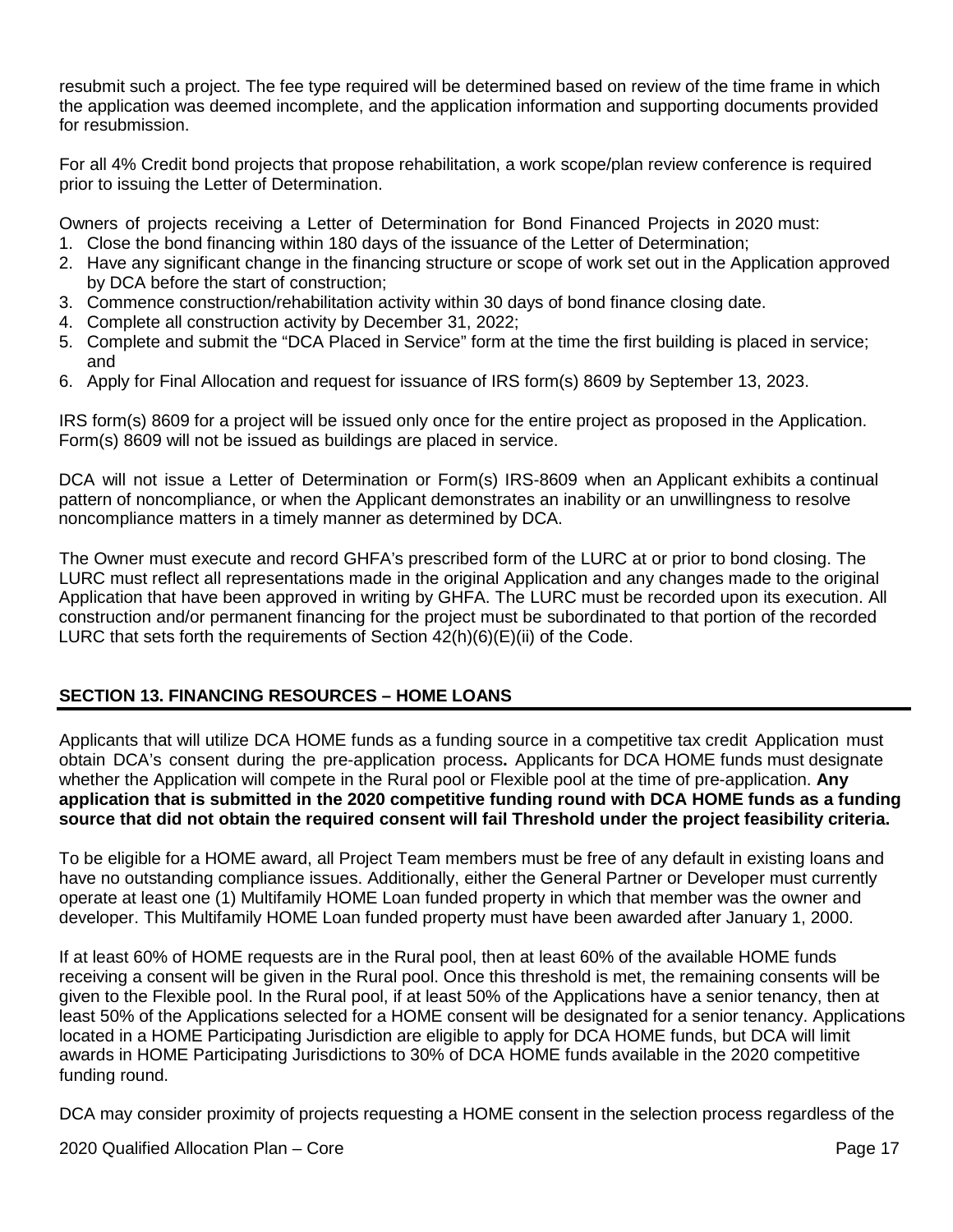County or local jurisdiction.

Generally, each Project Team (including Owner and Developer consultants) will receive no more than one HOME consent.

HOME funds awarded under a DCA Notice of Funding Availability (NOFA) may have different requirements than those listed below. Any deviation from the following policies will be delineated in the particular NOFA for HOME funds.

Section 13 does not apply to bond financed projects.

## **A.** *Eligibility*

Except for Applications submitted by a CHDO, Applications located in an area eligible for a QCT or DDA designation are not eligible to receive DCA HOME funds.

#### **B.** *HOME Loan Limits*

The maximum HOME loan amount is \$2 million and the minimum HOME loan amount is \$1 million.

#### **C.** *Failure to Use DCA HOME Funds*

Applications that receive a consent to utilize HOME funds as a funding source are required to utilize the requested funds if the Application is selected for an award of tax credits. Failure to utilize HOME funds may result in the withdrawal of the tax credit award or a finding which may impact future compliance scoring.

#### **D.** *CHDO Set-Aside*

DCA will set aside up to four million dollars (\$4,000,000) of the State's HOME allocation for Applications submitted by entities that meet HOME CHDO requirements. Selected Applications will also receive a 9% tax credit award. DCA will select developments for purposes of this set aside through a Notice of Funding Availability that will occur prior to the Application Submission deadline. Selected developments must meet all threshold requirements but will not be scored under Appendix II. DCA may develop separate scoring criteria for this set aside. Selected CHDOs will not be considered in the geographic limitations set forth in this Plan.

#### **CHDO Set-Aside Requirements***:*

- a) In a Limited Partnership (LP), the CHDO or its wholly owned subsidiary must be the sole General Partner. In a Limited Liability Company (LLC), the CHDO or its wholly owned subsidiary must be the sole managing member.
- b) If the LP or LLC agreement permits the CHDO to be removed as sole general partner or sole managing member, the agreement must provide that the removal must be for cause and that the CHDO must be replaced with another CHDO.
- c) The application for CHDO Certification must be submitted with the DCA Performance Workbook as part of the Pre-Application process. During the Pre-Application review, DCA will evaluate whether an organization appears to meet all applicable requirements for CHDO designation. Only organizations receiving a preliminary CHDO designation will receive a HOME consent to submit an Application under the HOME CHDO set-aside.
- d) DCA will not require the project developer fee to be split in accordance with Ownership interests for CHDO Applications.
- e) DCA may determine a proposed CHDO to be a qualified ownership entity or project team member if it meets HOME program requirements even though it does not meet DCA qualification requirements.
- Developers who partner with a General Partner CHDO applying in the set aside will not have that project counted against DCA project cap requirements.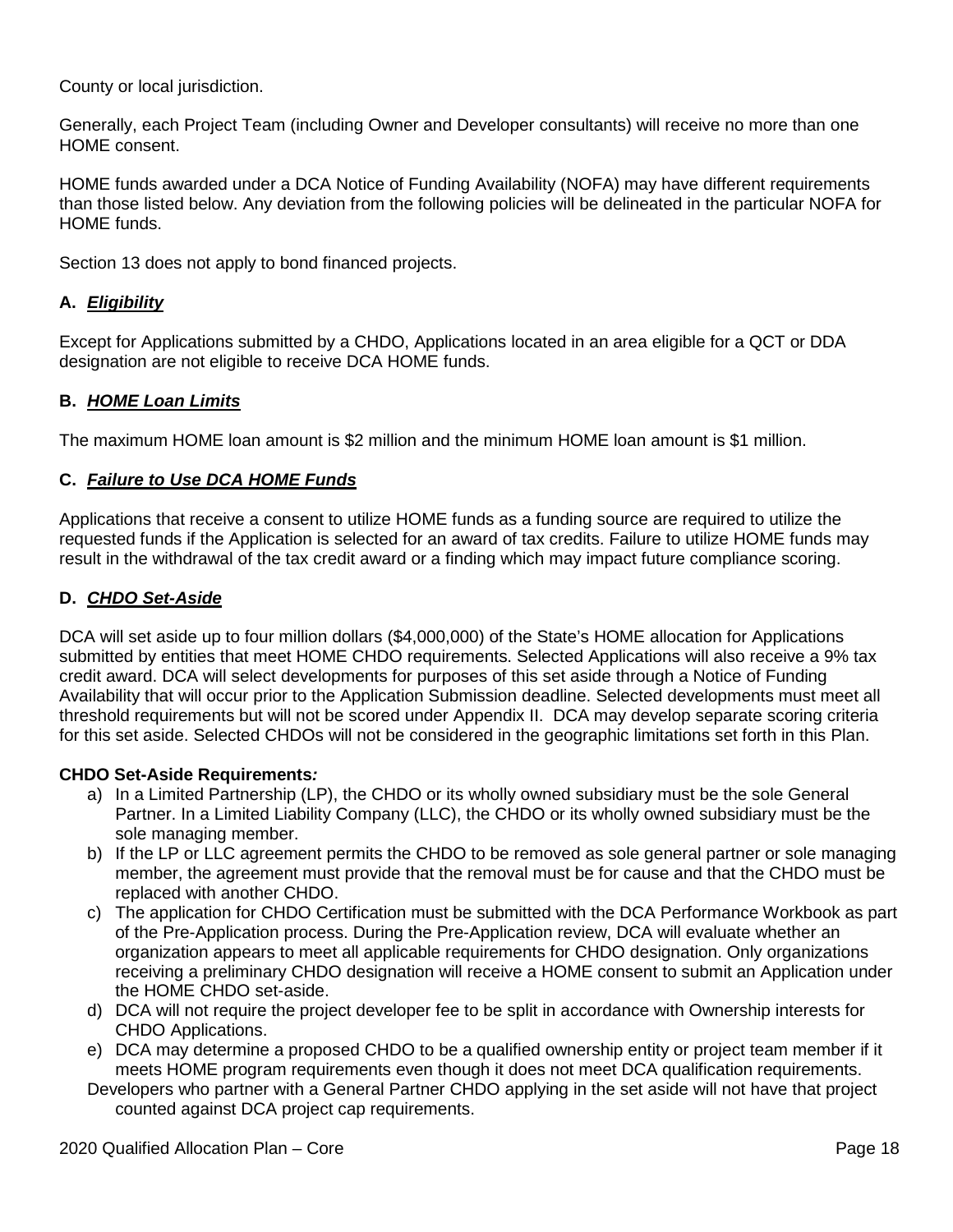- **2. CHDO Selection Requirements***:* In choosing projects for the CHDO set aside, DCA will consider the following:
	- a) The strength of the proposed Project Team.
	- b) The strength and depth of the proposed CHDO entity.
	- c) The history of the proposed CHDO entity in using HOME funds.
	- d) Uniqueness of the overall project concept.
	- e) Leveraged resources for the project.

The final 2013 HOME Rule contains new requirements for awarding HOME funds to CHDO Applicants. All provisions in the 2013 HOME Rule should be reviewed in detail by the Applicant contemplating the use of HOME funds designated for CHDO entities.

### **E.** *HOME Underwriting Policies*

DCA's policies for underwriting HOME loans are set out in Exhibit A of Appendix I (Threshold).

#### **F.** *Selection Criteria for Consent (not applicable to CHDO Set Aside requests)*

*Competitive Selection Criteria:* The following scoring criteria give preference to Applicants that minimize risk of loss to DCA, demonstrate HOME experience and capacity, achieve a geographic distribution of resources, and meet DCA fair housing priorities.

- **1. Scoring Criteria**. In the event DCA receives requests for HOME consents that exceed available HOME funds, consents will be issued based on those who best meet the criteria below:
	- a) Both the Owner and Developer entity currently own and have developed five (5) HOME-funded properties. Only properties awarded after January 1, 2000 will be considered.
	- b) If HOME assisted multifamily experience is derived from participation in a non-DCA HOME property, the Applicant must submit the following additional documentation from the Participating Jurisdiction that funded the HOME loan: verification that the HOME loan is current, and verification of the following: 1) timely payment of all required payments (including but not limited to debt service payments) for a period of thirty-six months prior to January 1, 2020; 2) Applicants current ownership in the property; and 3) payment of all current real estate taxes. A copy of the HOME loan agreement must also be provided to DCA.
	- c) Applicant agrees to select a general contractor that can be payment and performance bonded and will not request a waiver of the DCA payment and performance bond requirement.
	- d) Rural pool only: Application includes no debt other than DCA HOME.
	- e) Flexible pool only: HOME loan is in senior/first position throughout the loan term.
	- f) Flexible pool only: Application demonstrates the HOME loan can fully amortize (equal level payments throughout the loan term resulting in a zero balance at maturity). A 20-year term and amortization loan will receive a preference over any longer term and amortization loan. Loan terms should not exceed 30 years.

#### **2. Tie-Breaker:**

Flexible pool: Applications that exhibit the greatest ability to further DCA's fair housing goals will be given a preference. DCA will evaluate the fair housing impact of a property using the combined tools listed under Scoring Section IX. Stable Communities and Scoring Section VI. Subsection A. Quality Education Areas.

Rural Pool: Applications that exhibit a strong record of DCA HOME performance including number of DCA HOME loans, timely HOME payments over past thirty-six months, strong compliance history, and have received fewer than three (3) HOME Loan Awards within the previous three (3) competitive rounds will be given preference.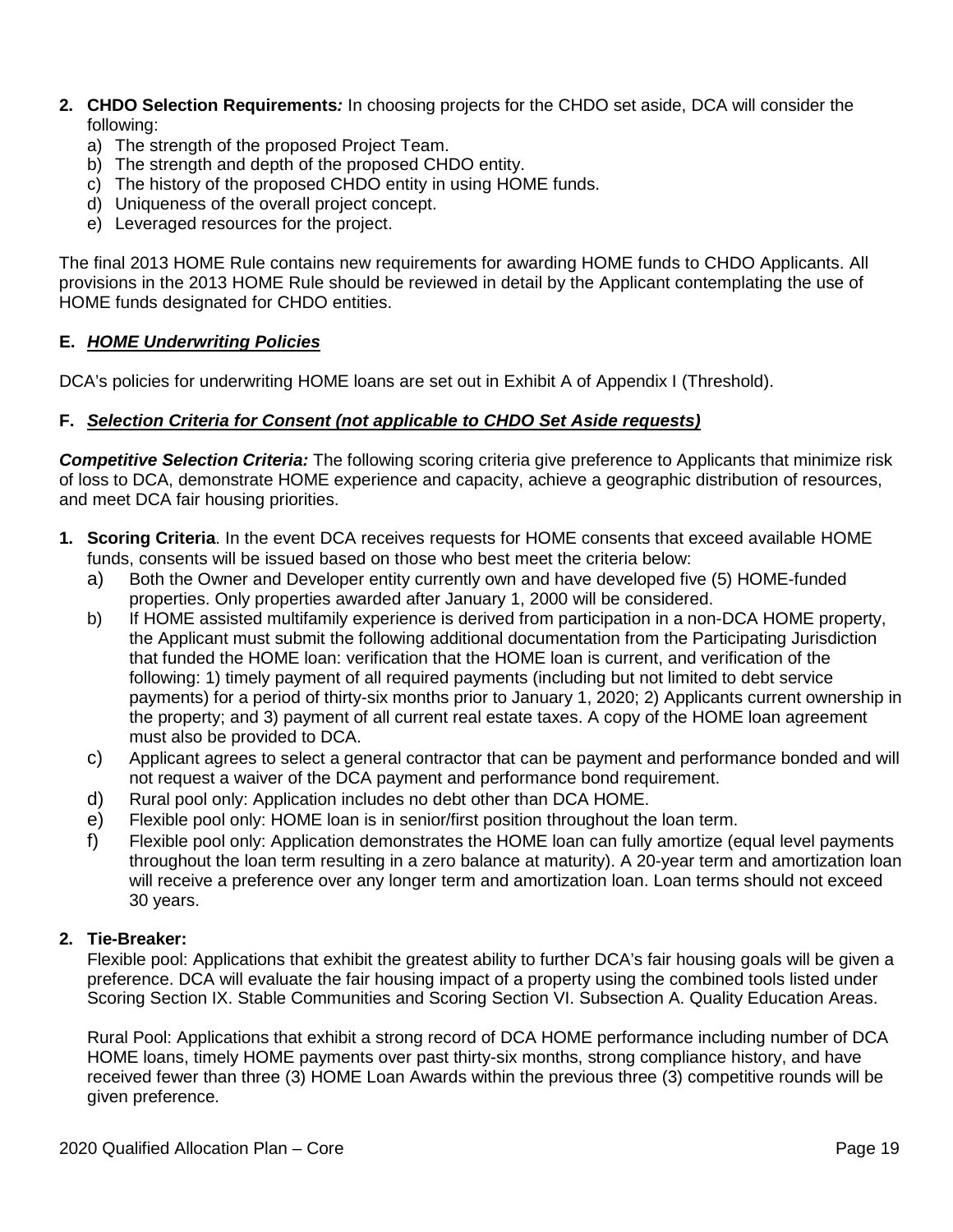## **G.** *Final HOME Award*

DCA will issue a HOME preliminary reservation at the conclusion of the 2020 competitive funding round. Final commitments will be issued after a project is underwritten and is approved by DCA's project loan committee. Review of CHDO requirements and certification to HUD will be made during underwriting.

### <span id="page-19-0"></span>**SECTION 14. ELIGIBILITY OF CERTAIN PROJECT CONFIGURATIONS**

#### **A.** *Eligibility of Scattered Sites*

All Applications proposing scattered sites must meet the following requirements:

- 1. All residential units are income and rent restricted as set forth in Section 42 of the Code.
- 2. All buildings in the development must be under the ownership of one entity.
- 3. All buildings in the development must be developed under one plan of financing and considered a single project by all funding sources.
- 4. All units in the scattered site Application must be managed by one management entity.
- 5. The scattered sites must be appraised, if applicable, as a single proposed development.
- 6. Each site within the proposed development must meet all applicable Threshold and Scoring criteria. DCA may consider Architectural Standards and/or Amenities Waiver requests which are submitted according to Exhibit A of the Core.
- 7. No more than six (6) non-contiguous parcels within a ½ mile radius and a minimum of four (4) residential units per parcel, except for parcels on which the community center is located.

Legal Opinion: Applications must include a legal opinion on scattered site to support the project's development.

#### **B.** *Detached Single-Family Rental Housing*

Detached single family housing proposals will be eligible for funding if they satisfy the following requirements:

- 1. The Application must include in its operating budget the costs associated with the continuous upkeep of each rental house, including ground maintenance, at the project Owner's expense. These costs must be supported by a detailed maintenance plan.
- 2. The Application must have a detailed Replacement Reserve analysis and plan.
- 3. The house designs must reflect architectural diversity using different elevations and styles.
- 4. Landscaping must be appropriate for detached, single family housing.
- 5. Public water and sewer must be available at the proposed development site at the time of Application.

#### **C.** *Single Room Occupancy (SRO)*

DCA will not accept applications for new construction or preservation of single room occupancy developments. DCA defines an SRO unit as one that does not have an in-unit kitchen and/or bathroom.

#### **D.** *Preservation of Existing Housing Credit Developments*

DCA will not consider 9% Credit Applications for the preservation of existing Housing Credit developments with a placed-in-service date that is within 15 years of Application Submission.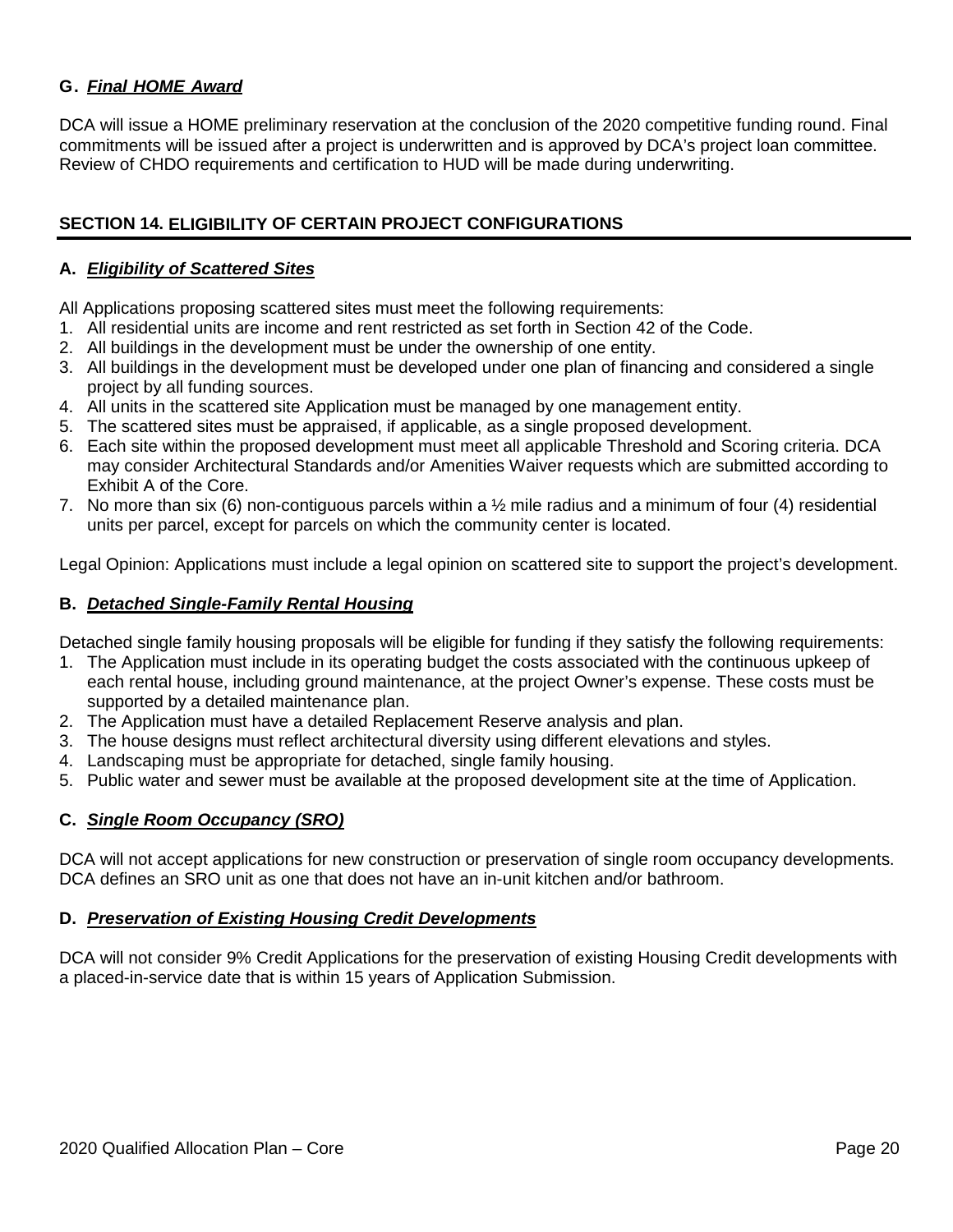#### <span id="page-20-0"></span>**A.** *Pre-Determinations*

**1***.* **DCA HOME Consent***:* Applicants that will utilize DCA HOME funds as a funding source in a 2020 competitive Application must obtain DCA's consent during the pre-application process. Applicants must submit all required documentation for DCA review and approval (see Exhibit A for DCA Pre-Application Deadlines and Fee Schedule).

#### **2. Pre-determinations and Waivers:**

- a) Architectural Standards waiver (See exception below)
- b) Operating expense waiver
- c) State basis boost extraordinary circumstances only
- d) Project Team Qualification Determination
- e) CHDO Qualification and Capacity review

All of the above-listed waivers must be submitted at the pre-application stage. For Project Team qualification review timelines, see XIX. Experience, Capacity, and Performance Requirements for General Partner and Developer Entities in Appendix I. Threshold.

#### **B.** *Application Submission Requirements.*

#### **1***.* **Date and Time of Application Submission***:*

a) *9% Applications*. DCA will conduct one Competitive Application cycle for 9% Credit and HOME Loan funding resources during 2020. Only Electronic Applications will be accepted and must be delivered by the deadline to:

> Georgia Department of Community Affairs Housing Finance and Development Division 60 Executive Park South, N.E. Atlanta, Georgia 30329-2231

The complete electronic Application is due at DCA by 4:00 PM on May 21<sup>st</sup>, 2020. DCA will not accept any Applications after this date and time. At 4:00 PM, the Application Submission process will be closed, and irrespective of any extenuating circumstances, no Applications or portions thereof will be accepted. The use of a third party or common carrier to deliver the Application does not relieve the Applicant of its responsibility for meeting the Application Submission deadline. Consequently, there will be no exceptions to this deadline.

- b) *4% Applications***.** 4% Tax Credit Applications for Bond Financed Projects can be submitted throughout the year subsequent to Bond Allocation, but no later than seventy-five (75) days prior to bond closing date, and are subject to applicable criteria set out in the Core Plan, Threshold Criteria, Core Application Instructions, Core Application, and Application Manuals. All waiver requests and Project Team qualification determinations must be submitted as part of the pre-application submittal.
- **2. Application Submission Package:** A complete Application package must include all required documentation and all applicable Application fees.

Applicants must submit complete Applications according to the directions and format prescribed in the 2020 Core Application Instructions and the 2020 Application Manuals. No additional documentation will be accepted after the Application Submission deadline described in this Section unless specifically requested by DCA as part of the clarification review.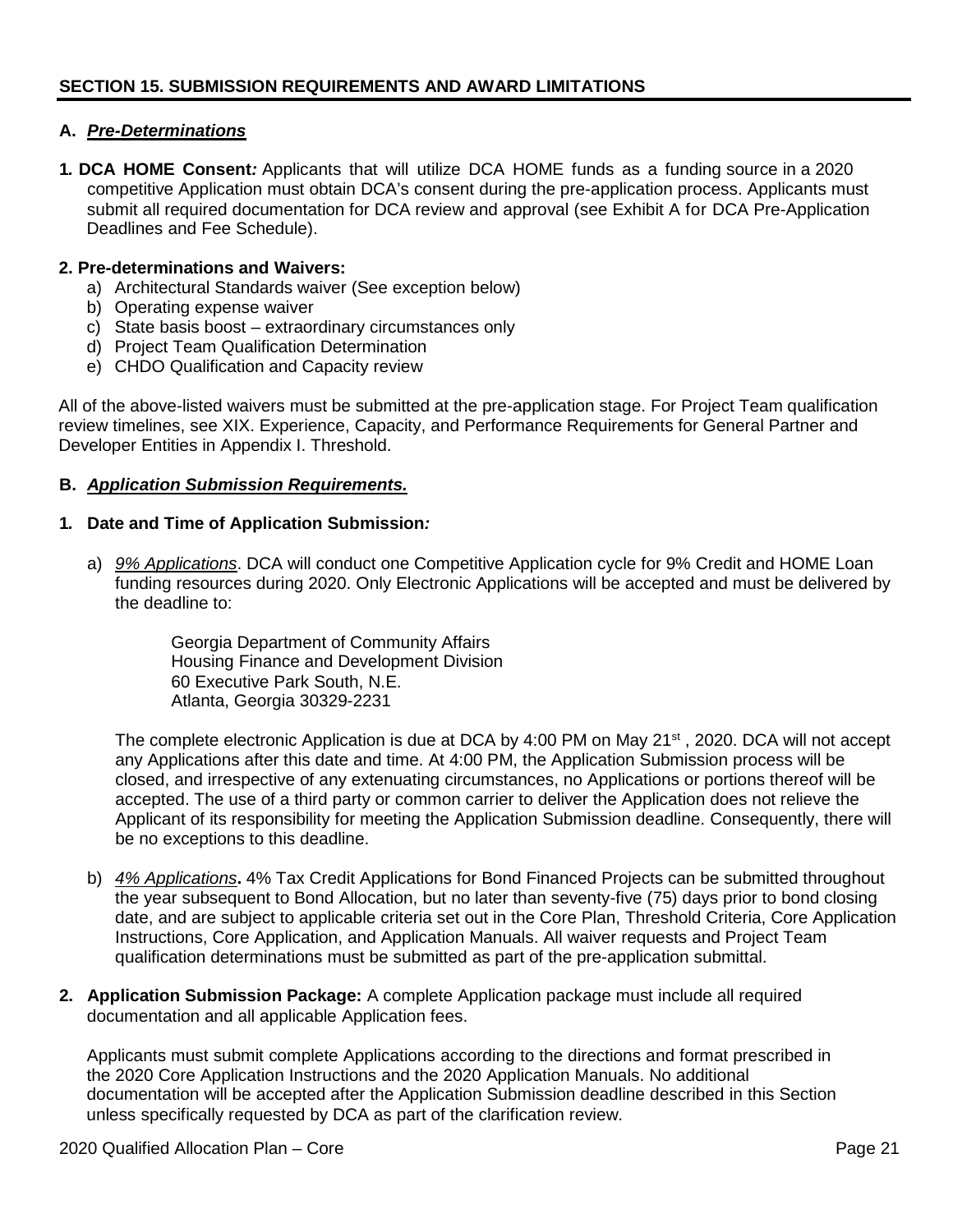Applicants for 9% Credits and/or HOME funding will be required to self-score their Applications and fully explain their rationale in support of the scoring decision for each criterion. Applicants' self-scores must be done in strict accordance with the provisions of the Plan and the Application Manuals.

### **C.** *Maximum Number of Applications*

DCA will assign sequential project numbers to all Applications in the order they are received and prior to any form of Application review. Applicants will be permitted to submit a maximum of four (4) Applications for funding resources under the Plan. This limitation applies to Ownership interests of all proposed Project Participants except for Syndicators. Ownership interests of all Project Participants in the proposed Applications will be reviewed. If it is determined that a Project Participant has proposed Ownership interest in more than four (4) Applications, DCA will only evaluate the first four (4) Applications submitted to DCA. Any other Applications which include the same Project Participant will be considered ineligible and will not be evaluated.

Subsection 15(C) does not apply to bond financed projects.

#### **D.** *Award Limitations*

- **1. Project Limitations***:* DCA will not award more than \$1,000,000 of Credits to any Flexible pool Application or more than \$900,000 of Credits to any Rural pool Application in the competitive round.
- **2***.* **Maximum Ownership/Development Interests***:* Applicants will be limited to direct or indirect Ownership/Development interest in a maximum of two (2) selected projects in which the combined total Federal Credit from the 2020 competitive funding round cannot exceed one million eight hundred thousand dollars (\$1,800,000) and/or total HOME funding cannot exceed twenty-five percent (25%) of the total HOME Loan resources available. This limitation applies to direct or indirect Ownership/Development interests of all proposed Project Participants, except Syndicators. Once an applicant has been awarded projects that meet the above limits, all of that Applicant's lower scoring projects will be deemed ineligible. For non-profit applicants, DCA will look at Executive Directors and common threads of effective control as well as whether different non-profit entities have met DCA Qualification requirements through the same individuals or entities.

*CHDO Exception:* A qualified Project Team member that is the developer in an application where a proposed CHDO general partner has received a HOME loan consent under the CHDO set aside will not have that project count towards the Maximum Ownership Interests.

**3. Adjustment of Maximum Number of Projects Allowed:** In the event an Owner/Developer fails to meet deadlines on projects (including placed in service that requires an exchange of credits), has a significant number of projects under development but not completed, or is experiencing a financial issue with regard to an existing project, DCA may elect to reduce the number of projects that can be awarded under the project cap.

DCA will not fund any Application with an Owner and/or Developer that has a DCA property funded in the 2018 round or earlier that has not closed their financing and started construction on that property as of Application Submission.

Subsection 15(D) does not apply to bond financed projects.

## <span id="page-21-0"></span>**SECTION 16. PROJECT RECONFIGURATION/APPLICATION MODIFICATION**

#### **Prior to Award**

2020 Qualified Allocation Plan – Core Page 22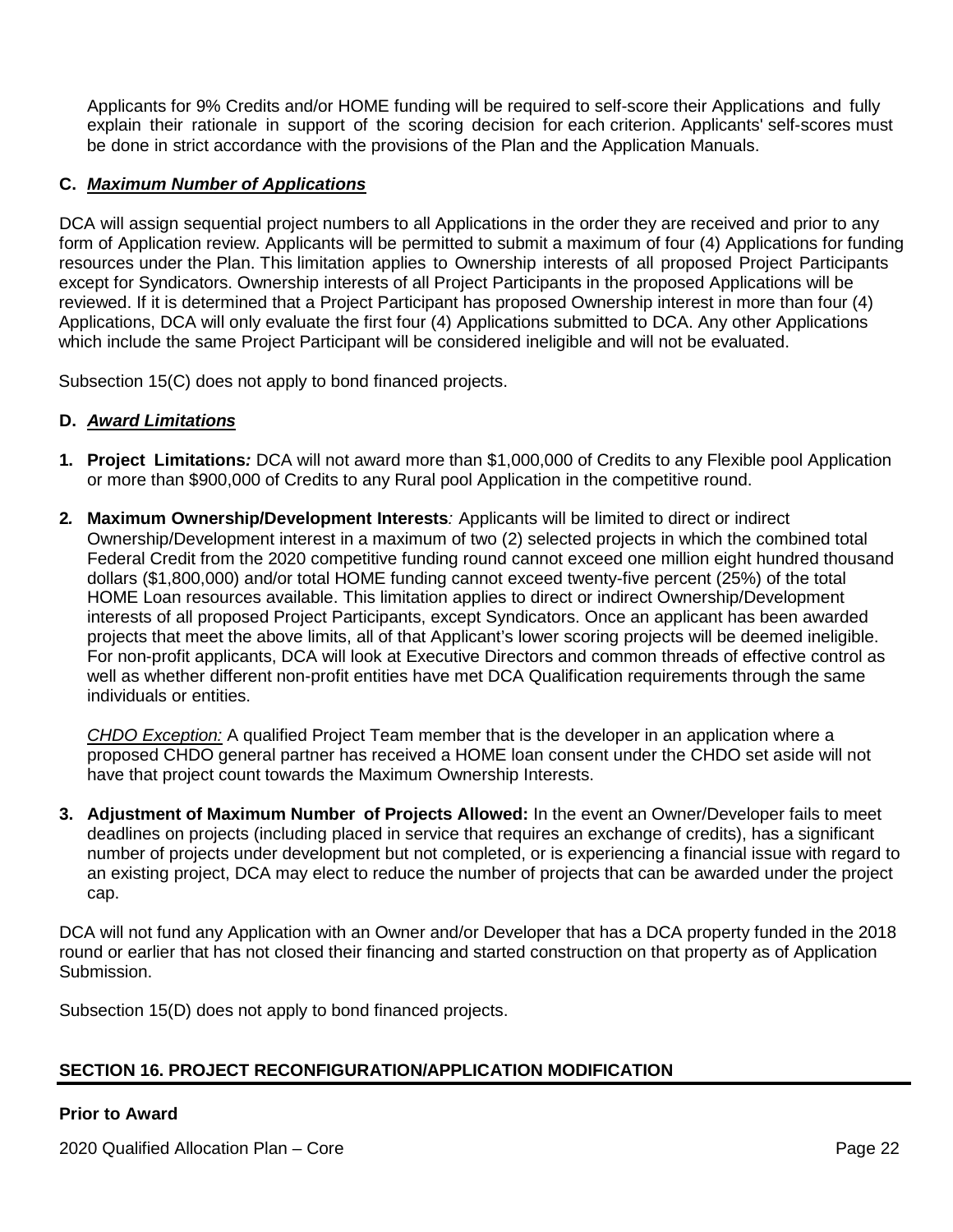Applicants will not be allowed to make any changes to a Submitted Application prior to the announcement of awards. DCA may allow Applicants to correct deficiencies in the Application if DCA does not approve a sufficient number of Applications to use all the Credit authority or meet applicable set asides available in an Application cycle *and* it receives Applications that are acceptable except for minor deficiencies that the Applicant can address within a reasonable period of time (generally not to exceed 10 business days).

#### **After Award**

Subsequent to awards, Applicants will generally not be allowed to make any changes to the Application or the proposed project concept. Specifically, DCA will not approve a change in tenancy, land and/or existing structure purchase prices, or the number of units proposed in the original application. Additionally, the scope of work cannot decrease after award selection. Applications where the proposed construction budget increases more than 10% from the Application must resubmit the project pro forma to DCA for approval. Applicants may not change the utility allowance utilized in the submitted core application until 18 months after placing in service.

The final completed property shall meet all requirements of this QAP and all promises made in the submitted Application. The failure to receive points in a category does not release an Applicant from obligations undertaken in the Application. The Applicant may not request to be released from representations made in the Application to earn points even if those points were not necessary to be selected for funding.

If Applicants believe an extenuating circumstance exists for DCA to consider a change, the request must be submitted on DCA's Project Concept Form and accompanied by the appropriate fee. DCA will consider changes in amenities, services, direct or indirect transfers of a General Partner or Developer's interest in a project concept change.

This provision applies to any changes proposed after Application award and, if an award is made, throughout the project's Compliance Period or Period of Affordability, whichever is longer.

## <span id="page-22-0"></span>**SECTION 17. FEES AND DEADLINES**

The fees indicated in this section will be charged based on the legal status of the Applicants. Fees assessed must be paid by certified funds made payable to the "Georgia Housing and Finance Authority." All fees remitted to GHFA are non-refundable.

**A.** *Compliance Monitoring Fees*: When DCA is required to monitor projects for compliance with resident income and/or rent limitations of more than one program (e.g., Credits and FDIC), the applicable monitoring fees for each program will be charged. All compliance monitoring fees, including credit compliance fees must be paid no later than the placed in-service date. Failure to do so may adversely affect the Applicant's ability to compete in future funding rounds with exception of FDIC monitoring fees which are not considered for 9% Credit Applications.

**B.** *Non-Compliant Properties:* Projects having instances of noncompliance that require additional review and follow-up will be assessed with additional compliance fees based on staff time and travel expense.

**C.** *HOME Asset Management Fees:* Developments that are funded with DCA HOME are required to pay an ongoing annual asset management fee while there are DCA HOME restrictions on the property.

**D.** *Fees and Deadlines:* Fees and deadlines can be found in Exhibit A DCA Pre - Application Fees and Deadline Schedules.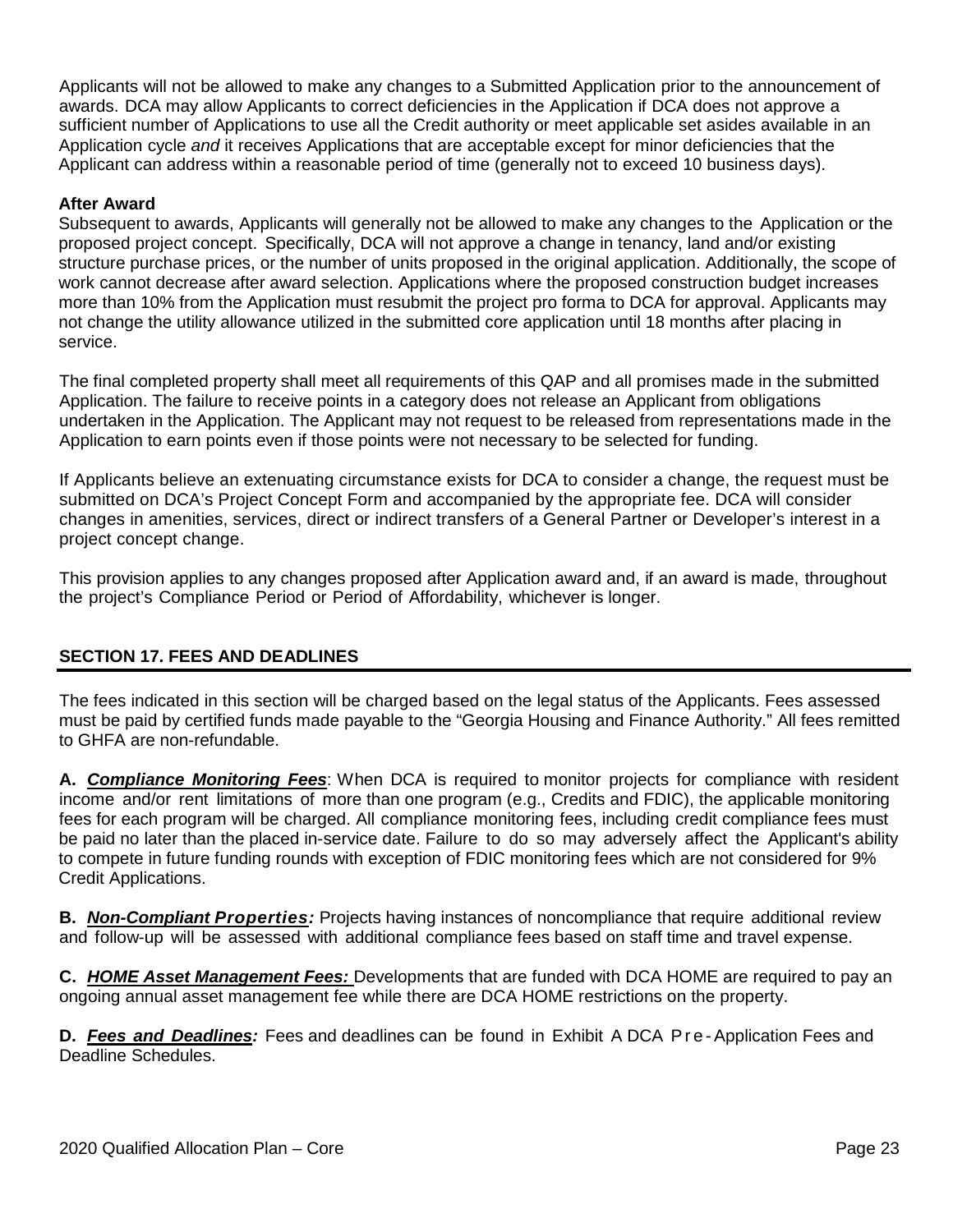#### <span id="page-23-0"></span>**A.** *Completeness Review*

Applications received by DCA will be reviewed for completeness, including but not limited to:

- 1. Organization of electronic Application Submission.
- 2. Inclusion of all required Application forms.
- 3. Inclusion of Environmental Phase I.
- 4. Inclusion of Market Study.
- 5. Submission of all required supporting documents.
- 6. Completed Electronic Core Application.

Any project which is deemed substantially incomplete will be returned to the Applicant and not subject to further review.

#### **B.** *Threshold Review.*

Complete Applications will be reviewed to determine if the project meets the requirements set forth in Appendix I (Threshold). Projects that fail to meet any applicable Threshold requirements at the time of Application Submission will not be considered for an award. Applicants that submit an Application that fails to meet Appendix I requirements will be notified in writing (by email) of the specific requirement(s) that the Application did not meet. If an Applicant believes the requirement(s) was (were) met, the Applicant must respond in writing within 5 calendar days from the date of the DCA's preliminary Threshold failure notification letter. The response must provide a clear and specific explanation of why the Applicant believes DCA's initial determination was incorrect. DCA will review the response and make a final determination of whether the submitted Application meets all Threshold requirements. Applications that fail to meet required Threshold requirement(s) may be scored for advisory purposes only. Applicants that receive a final Threshold Failure letter after DCA review of a response to the preliminary failure will have the right to appeal that failure under the DCA appeal procedures.

*Threshold Deficiencies:* If an Application contains Appendix I deficiencies which are administrative in nature such as a missing or incomplete document, or need clarification of information submitted in the Application, then DCA may request correction or clarification for such deficiencies. Such a request is referred to as the "clarification request". DCA will provide this request in the form of an email to the Applicant. This clarification period will only be utilized for minor inconsistencies or to help DCA understand the overall project concept. It cannot be used to modify a submitted application or provide documents or reports that were not in existence prior to Application Submission day.

Applicants receiving a clarification request may supply missing or incomplete information and may clarify any inconsistencies related to the specific items identified by DCA in the clarification request. The clarification period will begin on the date of the clarification request and will end five (5) calendar days later, unless otherwise noted in the clarification request. The clarification request will specify the means and methods by which missing items may be supplied, incomplete items completed, and inconsistencies clarified. It is the Applicant's responsibility to ensure that submitted materials are addressed properly to the specified DCA Housing Finance and Development Division address (electronic or physical).

Applicants may not submit additional items for the purpose of increasing or further supporting their score. **Any documentation that is provided during the clarification review period that is also applicable to a related scoring item will be reviewed only for Appendix I Threshold clarifications and will not be utilized during the scoring review process for the Application.**

#### **C.** *Scoring*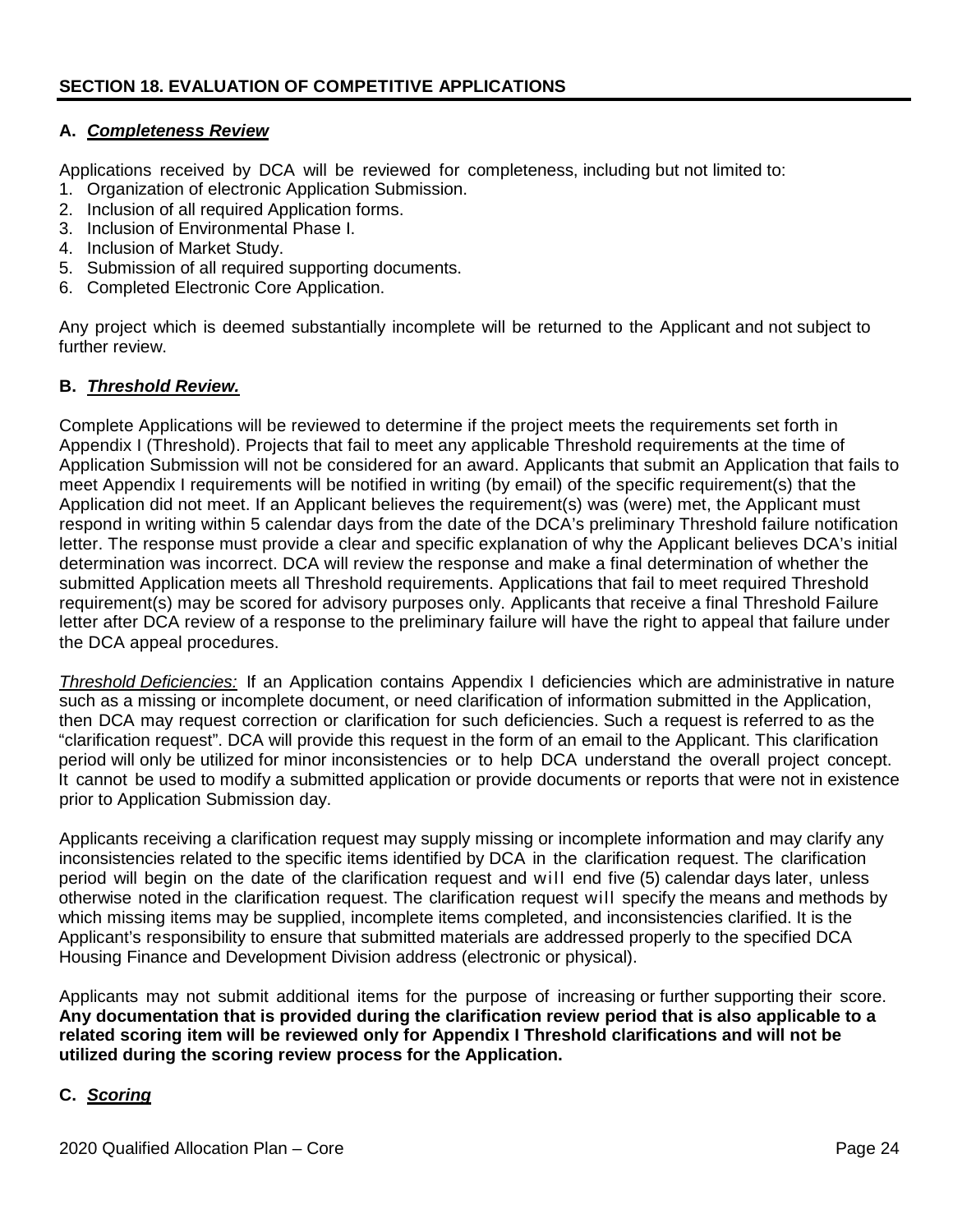Complete Applications that meet applicable Threshold requirements will be scored. Applicants in each pool will be ranked in descending order by total DCA point score as set forth in Appendix II. (Applicants' self-scores are advisory and are not considered in the final scoring process.)

DCA will provide the preliminary results of the Competitive Scoring of each Application to the Applicant. Applicants will be given a forty-eight (48) hour period to provide comments to DCA regarding the preliminary scoring of a submitted Application. Applicants may not submit additional items for the purposes of curing scoring deficiencies, justifying self-scores, or increasing their scores. Comments must be limited to the Applicants' opinions regarding DCA's scoring determinations. DCA will review all comments that are received during the comment period prior to assigning each project its final score.

## **D.** *Selection*

#### **1***.* **Competitive Application Selection:**

Applications with the highest DCA score and favorable market studies will be allocated resources provided that only one Application is submitted in the market area and provided all set asides have been met. If more than one project receives a competitive score in the same market area and will serve the same tenancy, DCA will select the higher scoring Application. For purposes of this subsection, Family, Elderly, HFOP, and Other are each distinct tenancies. Applications that do not score high enough to receive an award will be placed on a waiting list. If additional funding becomes available, the next highest-scoring Application on the list will be selected for an award.

#### **2. Geographic Allocation Limitations for Projects selected in the 2020 round:**

- a) DCA will not select more than one phase of a planned multi-phase development.
- b) DCA will select only one Rural Application located in the same Local Government area.
- c) DCA will select up to two Flexible pool Applications located in the same Local Government area.
- d) DCA will allocate up to ten percent (10%) of Credits, excluding set asides, among Applications for funding in the City of Atlanta. DCA will not award less than an Applicant's tax credit request to reach this cap.

#### **3***.* **Tie-Breaker:**

In the event one or more projects have the same score, but DCA has insufficient resources to fund all projects having that score or two projects have the same score in the same Local Government area, the following priorities will be utilized to evaluate projects. These tiebreakers will be used in the order presented.

- a) An Application that has received a letter from DCA Portfolio Management designating the property as a high priority. Only one letter will be considered in each round.
- b) First selected Application for the Project Team in this round to help ensure more equitable distribution of resources among Applicants.
- c) Applications that use the least amount of tax credits per low-income unit.
- d) Applicants that have submitted documentation that the property will reduce public housing waiting lists.
- **4***.* **Special Allocation Considerations:** DCA may allocate Credits up to the first day of the allocation round based on the prior year's allocation plan with all applicable terms and conditions to projects that received an allocation in the prior year.
- **5***.* **Final Notification:** DCA will provide the final results of the Competitive Scoring process to all Applicants as soon as possible after the process has been completed. A separate letter will notify those Applicants whose projects are selected for awards. Also, if a DCA HOME Loan is proposed and the project is selected for a tax credit award, DCA will issue to the Applicant/borrower a preliminary loan commitment letter.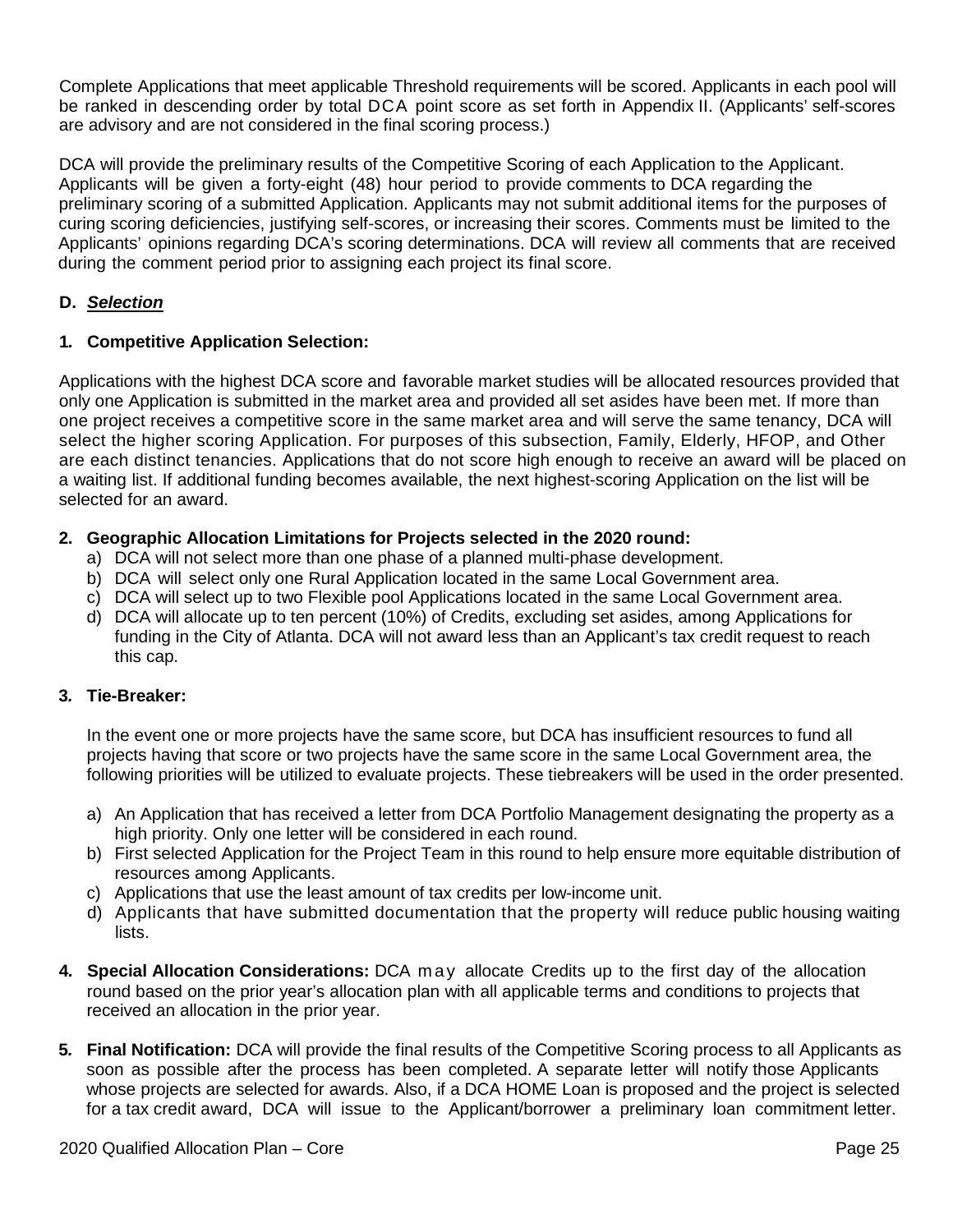This commitment letter - while not fully guaranteeing that the HOME Loan will be forthcoming - will set forth all the conditions that, if met, will result in a HOME Loan.

- **6***.* **Reconsideration/Appeal Process***:* DCA's 9% Competitive round has a two-step review process.
	- A reconsideration meeting is an informal meeting with DCA scoring staff to discuss the reason for the non-selection.
	- An Appeal Review is a formal presentation by an Applicant to DCA staff not part of the scoring process. Procedures for Appeal Reviews are posted on the DCA website.

An Applicant may request further review for competitive round applications under this process for a Threshold determination or a point deduction only if a DCA decision was the reason the Application was not selected for funding. The reversal of the DCA initial decision would result in the funding of the Application. Applications with a self-score insufficient to be selected for funding may not use this process to request further review of a submitted Application.

The following is the process for requesting further review of a DCA competitive round decision:

- a) The Request for Reconsideration must be made in writing and submitted within fourteen calendar days from the date on the notice of a final Threshold determination or notification of a project's final score. Requests should be submitted to the attention of the Director of the Office of Housing Finance. The request must contain a detailed written statement which supports the Applicant's assertion that the Threshold determination or scoring decision was incorrect.
- b) Upon receipt of Request for Reconsideration, DCA will schedule a meeting with DCA scoring staff and the Applicant. The Applicant will be informed of the date, time and location of that meeting. This meeting is an informal meeting where the decision at issue for the non-selection is discussed by both DCA staff and the Applicant.
- c) Upon completion of its review, DCA will issue a decision. The Applicant will be notified by a Decision Letter stating whether the Threshold determination or scoring decision was affirmed or reversed.
- d) If the Applicant seeks further review of its Request for Reconsideration, the Applicant may (within seven calendar days of the date on the Decision Letter denying the Applicant's Request for Reconsideration) submit a request for a full Appeal Review by DCA's Appeal Review Committee, to the Deputy Commissioner for Housing. Only documentation that meets the requirements of the QAP will be considered by the Appeal Review Committee. Documents that the Applicant did not submit with the Application will not be considered in the review. Documents not submitted as part of a Threshold clarification will not be considered.
- e) The burden of proof is on the Applicant to prove that the decision that resulted in the non-selection of the project was incorrect and that the Application met all QAP requirements, program requirements, and statutory requirements and should be selected for funding.
- f) The Appeal Review meeting may be recorded and available for transcription upon Applicant's request.
- g) The decision of the Appeal Review Committee will be considered the final decision of DCA and not subject to further internal review.
- h) The administrative procedures for Appeal meetings can be found on the DCA website.

## <span id="page-25-0"></span>**SECTION 19. GEORGIA OPEN RECORDS ACT**

All Applications are subject to disclosure under the Georgia Open Records Act (GORA). Applicants must agree in the Application to hold harmless DCA and GHFA for any and all losses associated with disclosures in accordance with GORA.

#### <span id="page-25-1"></span>**SECTION 20. MONITORING AND COMPLIANCE**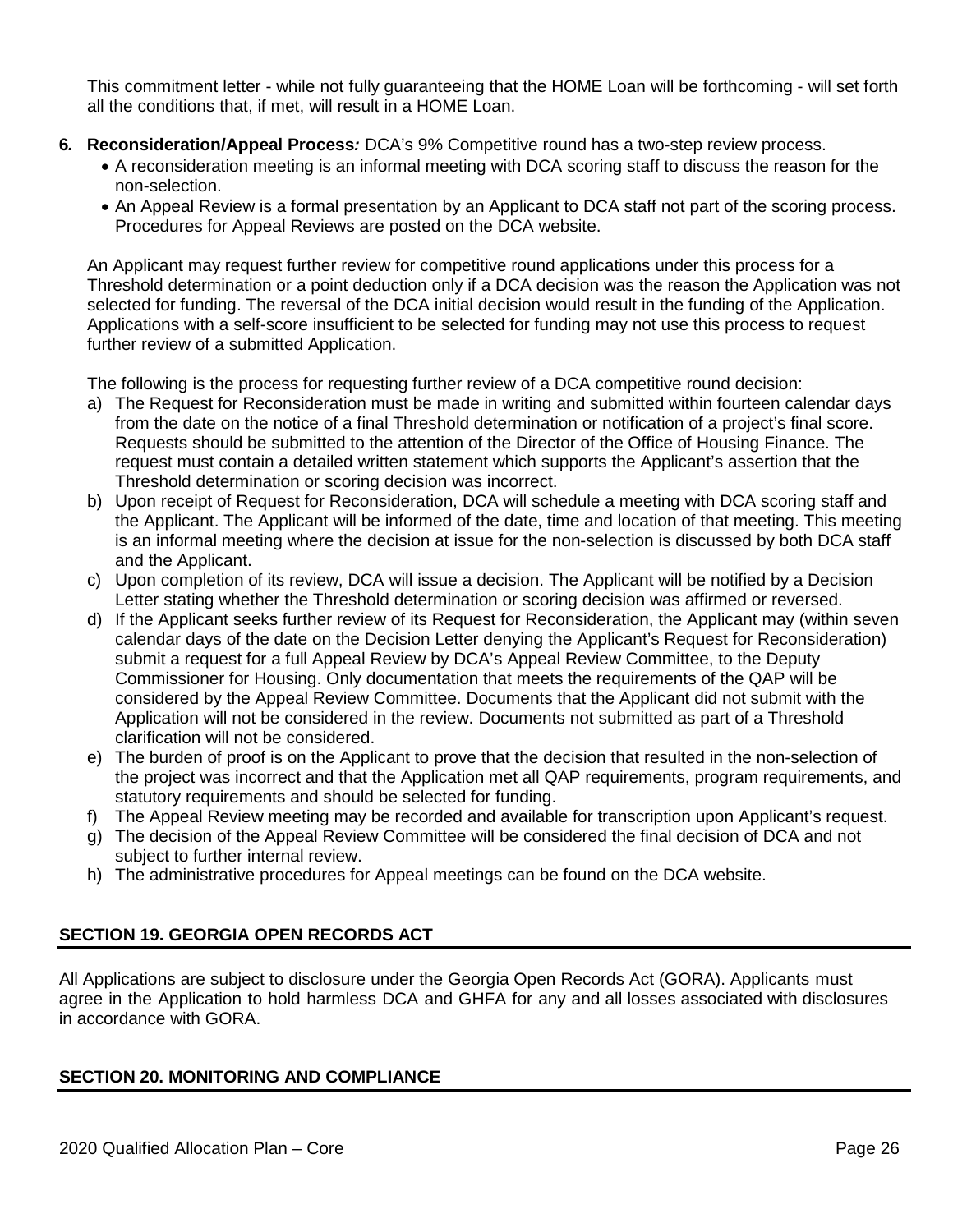The following sub-sections delineate the procedures that GHFA will follow in monitoring for non-compliance with the provisions of this section, in notifying the Internal Revenue Service of such noncompliance, and in monitoring for noncompliance with habitability standards through regular site visits.

The Applicant's compliance responsibilities begin with the award of the HOME funds and/or the Credit and continue through the end of the Compliance Period/Extended Use Period, the Period of Affordability, or the term of the loan, whichever is longest.

Applicants are advised that DCA is required to monitor projects for compliance with the requirements of IRC Section 42, the HOME regulations at 24 CFR Part 92, the representations set forth in the Final Allocation Application, the requirements stated in this Plan, the requirements set forth in the respective program manuals, and as represented in all restrictive documents. Although DCA is responsible for monitoring the Owners' compliance with these rules, regulations, and restrictions, this responsibility does not make DCA liable for an Owners' noncompliance.

## **A***. Credit Compliance Monitoring Procedures*

Section 1.42-5(a) of U.S. Treasury Regulations, Tax Credit and Tax Exempt Bond/Tax Credit Properties, requires that each Plan include a procedure that the housing credit agency (DCA) will follow in monitoring for noncompliance with the provisions of Section 42 and in notifying the Internal Revenue Service of any noncompliance of which DCA becomes aware. The procedure for monitoring contained in the Plan must contain procedures consistent with the Regulations that address the following areas: record keeping and record retention; certification and review; on-site inspection; and notification of noncompliance. This section is included in the Plan to comply with the mandate of the Regulations. DCA reserves the right to make such alteration or amendment to its monitoring procedures as may be required. Specific procedures that Owners must follow to remain in compliance with Program requirements are outlined in DCA LIHTC Compliance manual and in the IRS-issued "Guide for Preparing Form 8823" revised in January 2011. Changes and updates to these materials can be found on the Compliance Section of the DCA web site [\(Manuals, Guides, Resources\).](http://www.tinyurl.com/dcacompliance)

For additional compliance monitoring procedures, see addendum to the QAP, Compliance Monitoring Procedures, Requirements, and Penalty Criteria.

#### **B***. Section 8 Rental Assistance*

No project may deny a unit to Applicants possessing a Section 8 Rental Assistance certificate or voucher unless those applicants fail to meet the minimum requirements for all leaseholders. Federal statutes prohibit discrimination against Section 8 certificate and voucher holders. The number of Section 8 residents residing at a property cannot be limited under the IRS program regulations at any property receiving DCA Tax Credits and/or HOME funding. DCA will closely monitor whether the resident application process is structured to avoid such discrimination or whether any actions are taken to discourage Section 8 Rental Assistance certificate or voucher holders from applying. Likewise, all lease provisions must be compatible and not in conflict with Section 8 leases.

#### **C***. Property and Record Compliance*

Please refer to The Guide for Completing 8823 Low Income Housing Agencies Report of Noncompliance or Building Disposition revised in January 2011.

#### **D***. Review*

DCA will review the certifications submitted to determine whether the Owner has complied with the requirements of Section 42.

Annually, DCA inspects a portion of the affordable developments to which it has made an allocation under Section 42, such that DCA will meet all applicable federal inspection requirements. In each development selected for review, DCA will randomly inspect the required number of low-income units in each development. Records relating to resident income, supporting documentation, and rent records will be selected at random by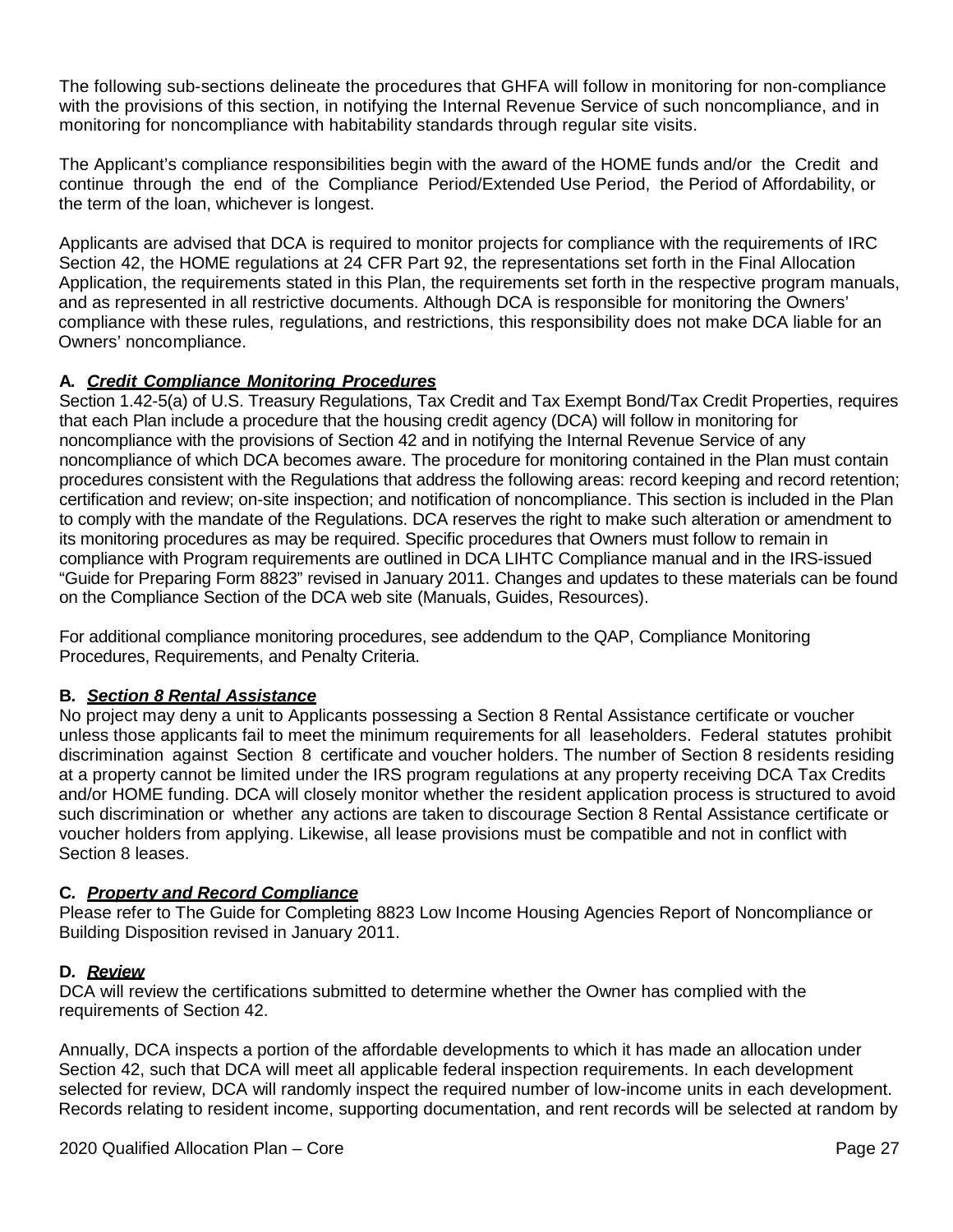DCA's monitoring officer prior to the scheduled review. In addition, DCA Compliance Officers, or contractor or agent will conduct a physical inspection of each low-income unit selected in the inspection sample review. The purpose of this inspection will be to determine whether the units meet Uniform Physical Condition Standards (UPCS) as defined by the Department of Housing and Urban Development (HUD).

## **E***. Record Keeping and Record Retention*

- 1. Owners awarded HOME Loans must keep records for each assisted building as stipulated in the final HOME regulations.
- 2. Owners allocated credits must keep records for each building as stipulated in Section 42 of the IRS Code, according to regulation 1.42.5(b).
- 3. Owners receiving a HOME Loan and a Credit allocation must follow the most stringent requirements of the two programs.

#### **F***. Inspection Record Retention Provision*

The Owner of a Tax Credit /Tax-Exempt Bond with Tax Credit property is required to retain all original local health, safety, or building code violation reports or notices that were issued by the State or Local government unit for DCA's inspection.

### **G.** *Compliance Standards*

- **1***.* **Assessment of Noncompliance***.* Owners awarded Housing Tax Credits and/or HOME in previous cycles must remain materially in compliance with Housing Tax Credit and HOME program requirements (if applicable) to remain eligible to compete for future Housing Credit awards or HOME Loans. Material noncompliance status exists when a party exhibits a continual pattern of noncompliance, or when a party demonstrates an inability or an unwillingness to resolve any noncompliance matter in a timely manner. DCA will determine those Project Team members as ineligible to participate due to noncompliance status.
- **2***.* **Cure Period Standards***.* DCA will notify the Owner in writing of any possible findings of noncompliance. Each item of noncompliance will have an assigned cure period. The cure periods will typically range from forty-five (45) days to a maximum of one hundred eighty (180) days from the date of the notification. Examples of noncompliance matters and typical cure periods are as follows:

| <b>Noncompliance Items</b>                                                                                                                                                                               | <b>Typical Cure Periods</b> |
|----------------------------------------------------------------------------------------------------------------------------------------------------------------------------------------------------------|-----------------------------|
| <b>Health and Safety</b><br>Any issue                                                                                                                                                                    | 24-72 hours                 |
| Administrative Noncompliance<br>Incomplete or incorrect resident income certifications<br>Failure to submit annual owner certification reports<br>Failure to pay required Compliance monitoring or Asset | 45 days<br>45 days          |
| Management fees                                                                                                                                                                                          | 45 days                     |
| Project Wide Noncompliance<br>Incorrect utility allowance                                                                                                                                                | 60 days                     |
| Violations of the 40/50 Rule<br>Rent overages                                                                                                                                                            | 60 days<br>60 days          |
| Incurable Instances of Noncompliance<br>Submission of fraudulent information to DCA                                                                                                                      | No Cure                     |

For additional guidance regarding noncompliance and appropriate cures, please refer to the 8823 Guide.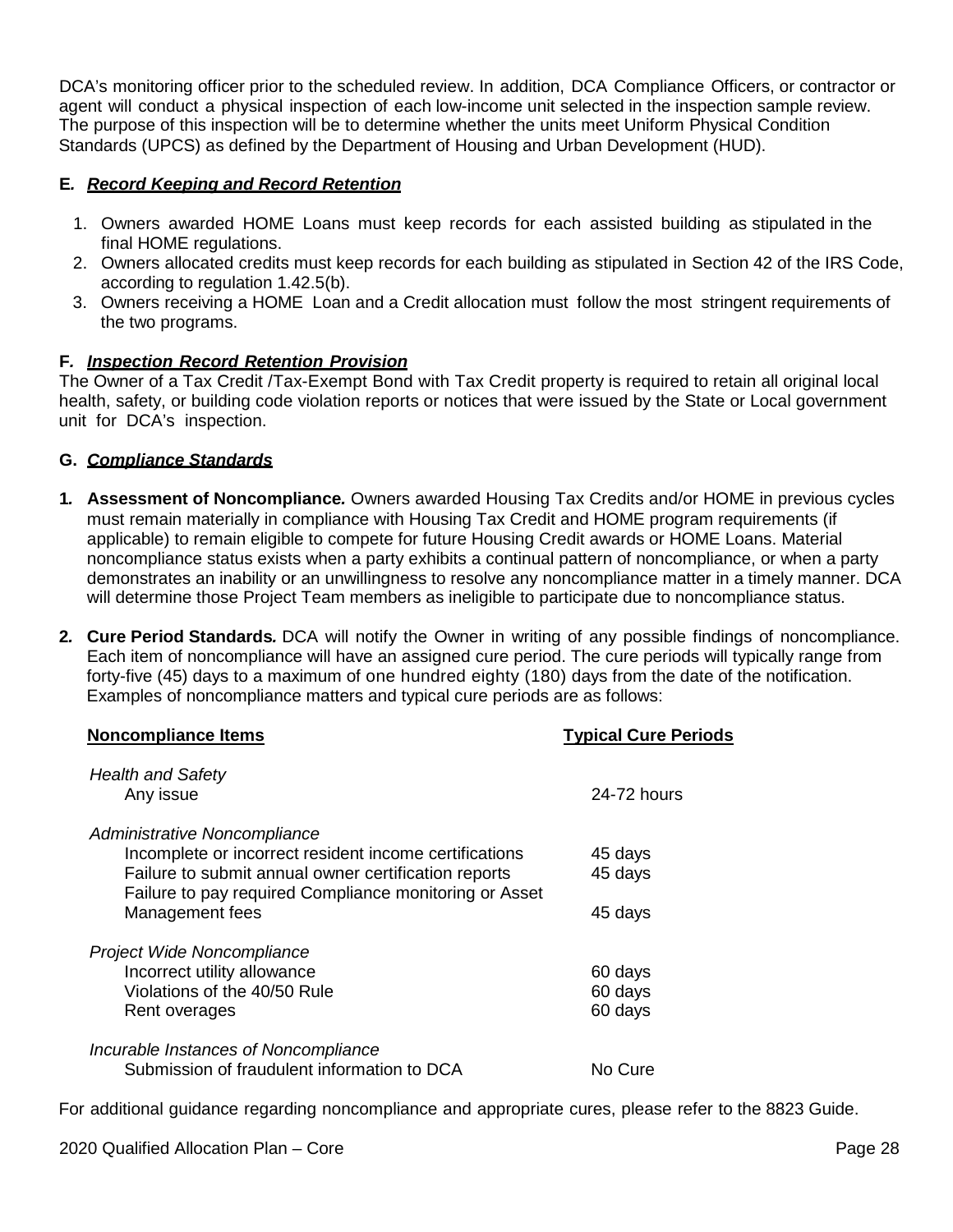#### **H***. Monitoring Fees*

DCA charges a monitoring fee for all Credit developments containing five (5) or more low-income units. Credit recipients will be required to pay the entire fee covering the 15-year Compliance Period as indicated in Exhibit A, Pre-Application Fees and Deadline Schedules.

Additional fees may be charged to properties that require additional follow-up due to non-compliance findings. \$75 per unit plus travel expenses will be assessed for re-inspections. Failure to pay these fees will be considered an Administrative noncompliance issue.

DCA charges an asset management fee for all 2020 HOME-funded developments (See 2013 Final HOME Rule). Recipients will be required to pay the fee annually during the affordability period as indicated in Exhibit A, Pre-Application Fees and Deadline Schedules. Failure to pay these fees will be considered Administrative noncompliance.

#### **I***. Compliance Monitoring Responsibilities*

- 1. DCA may choose to delegate all or a portion of its compliance monitoring responsibilities to an agent or other private contractor. This option, if chosen, does not relieve DCA of its obligation to notify HUD or the IRS of noncompliance instances*.*
- 2. Applicants must inform DCA of all conditions or extenuating circumstances at each project that may impact compliance monitoring duties. Any questions regarding compliance with the Credit or HOME programs should be addressed in writing and emailed to DCA's Compliance Monitoring Section at [compliance@dca.ga.gov.](mailto:compliance@dca.ga.gov)

#### **J.** *Reasonable Accommodation*

DCA is committed to ensuring that its policies and procedures do not deny individuals with disabilities the opportunity to participate in; benefit from; or access any of DCA's programs, services, and activities, or otherwise discriminate against individuals living with disabilities. Therefore, if an otherwise qualified individual with a disability requires an accommodation such as a modification to a DCA policy, DCA will provide such accommodation unless doing so would result in a fundamental alteration in the nature of the program or an undue financial and administrative burden. In such a case, DCA may recommend another accommodation that would not result in a financial or administrative burden.

#### **K.** *Housing Rights for Victims of Domestic Violence, Dating Violence, Sexual Assault, and Stalking*

An Owner awarded Housing Tax Credits and/or HOME Loan Program funding (hereafter referred to as a "covered housing program") must comply with the provisions of the Violence Against Women Reauthorization Act of 2013 (VAWA 2013) and any final rule promulgated pursuant thereto.

Pursuant to this enactment, a covered housing program applicant or resident may not be denied admission to, denied assistance under, terminated from participation in, or evicted from the housing on the basis that the applicant or resident is or has been a victim of domestic violence, dating violence, sexual assault, or stalking, if the applicant or resident otherwise qualifies for admission, assistance, participation, or occupancy. An incident of domestic violence, dating violence, sexual assault, or stalking shall not be considered a lease violation by the victim, nor shall it be considered good cause for an eviction.

If a resident who is a victim requests an early lease termination, lease bifurcation from the abuser, or transfer to another unit because she/he is in danger, a covered housing program shall make every effort to comply with the request and shall not penalize the resident. Each owner/manager of a covered housing program shall have a written emergency transfer policy for victims seeking safety, which incorporates reasonable confidentiality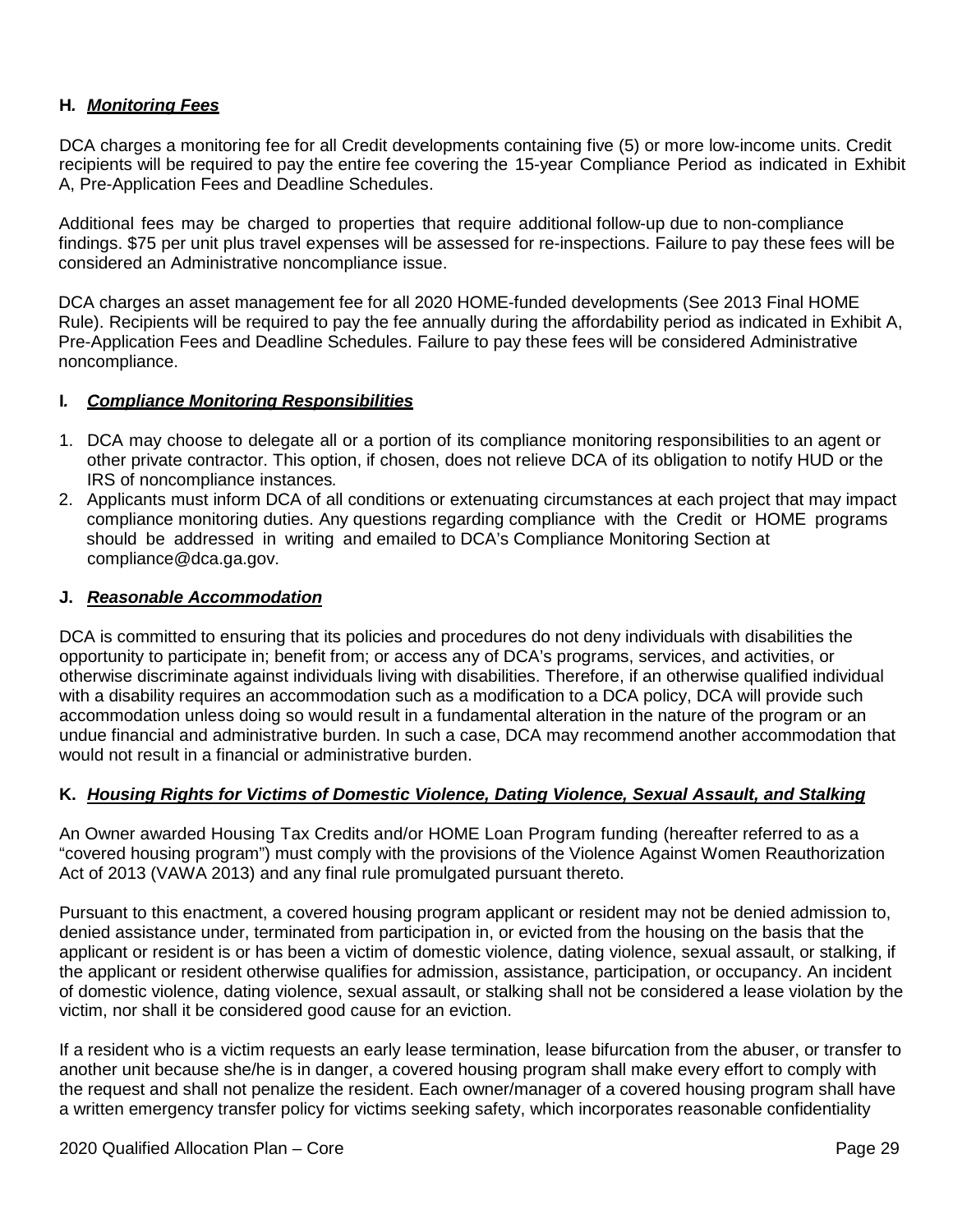measures to ensure that the owner or manager does not disclose the location of the dwelling unit of a resident to a person that commits an act of violence or stalking against the resident. An owner, manager, or landlord may request documentation from a victim before these protections are triggered. Any one of the following shall be considered adequate documentation: an affidavit signed by the victim under penalty of perjury; an affidavit or letter signed by a domestic violence service provider, attorney, or medical/mental health professional who assisted the victim; or a court or administrative record. This submission shall be confidential.

## **L.** *Screening Criteria*

Although a criminal record is not a protected characteristic under the Fair Housing Act, criminal history-based restrictions on housing opportunities violate the Act if, without justification, the burden falls more often on renters or other housing market participants of one race or national origin over another. All properties funded under Georgia multifamily affordable housing programs must have a clearly defined screening policy that establishes criteria for renting to prospective residents that is not a violation of the Fair Housing Act. This criterion includes reasonable and non-discriminatory policies around applicant income, employment requirements, and background checks. On April 4, 2016, HUD issued new regulations with regards to criminal background checks. Each property's screening policy should at a minimum, include the following:

- Arrests records are not a valid reason to deny an applicant housing.
- Applicants with a criminal conviction may be denied housing only if the reason for their convictions clearly demonstrates that the safety of residents and/or property is at risk.
- Blanket terms in screening criteria that say "Any criminal convictions will be denied" are now considered discriminatory and in violation of the Fair Housing Act.
- The annual Owner's certification will monitor each property's compliance with this provision.

## <span id="page-29-0"></span>**SECTION 21. MODIFICATION/WAIVER OF PLAN**

Without limiting the generality of DCA's power and authority to administer, operate, and manage the allocation of Credits and HOME Loans according to federal law, federal procedures, and the Plan, DCA shall make such determinations and decisions; publish administrative rules; require the use of such forms; establish such procedures; and otherwise administer, operate, and manage allocations of Credits and HOME Loans and funds in such respects as may be, in DCA's determination, necessary, desirable, or incident to its responsibilities as the administrator, operator, and manager of allocations of Credits and HOME Loans.

In accordance with NCSHA best underwriting practices, DCA reserves the right to allow developer fees of up to 20% for projects that DCA deems hard to develop or socially desirable developments, developments produced in DDAs as defined by HUD, or in accordance with policy changes necessitated by DCA. DCA must approve any such increase in writing before submission of an Application.

The Governor recognizes and acknowledges that DCA will encounter situations which have not been foreseen or provided for in the Plan and expressly delegates to DCA the right to amend the Plan, after the public has had the opportunity to comment through the public hearing process, and to administer, operate, and manage allocations of Credits and HOME Loans in all situations and circumstances, both foreseen and unforeseen, including, without limiting the generality of the foregoing, the power and authority to control and establish procedures for controlling any misuse or abuses of the Credits or HOME Loan allocation system and the power and authority to resolve conflicts, inconsistencies, or ambiguities, if any, in the Plan or which may arise in administering, operating, or managing Credits or HOME Loan allocations pursuant to the Plan.

The Governor further expressly delegates to DCA the authority to amend the Plan to ensure compliance with federal law and regulations as such federal law may be amended and as federal regulations are promulgated governing Credits and the HOME Loan Program.

The Commissioner of DCA, acting as Executive Director of GHFA, is also granted the authority to make minor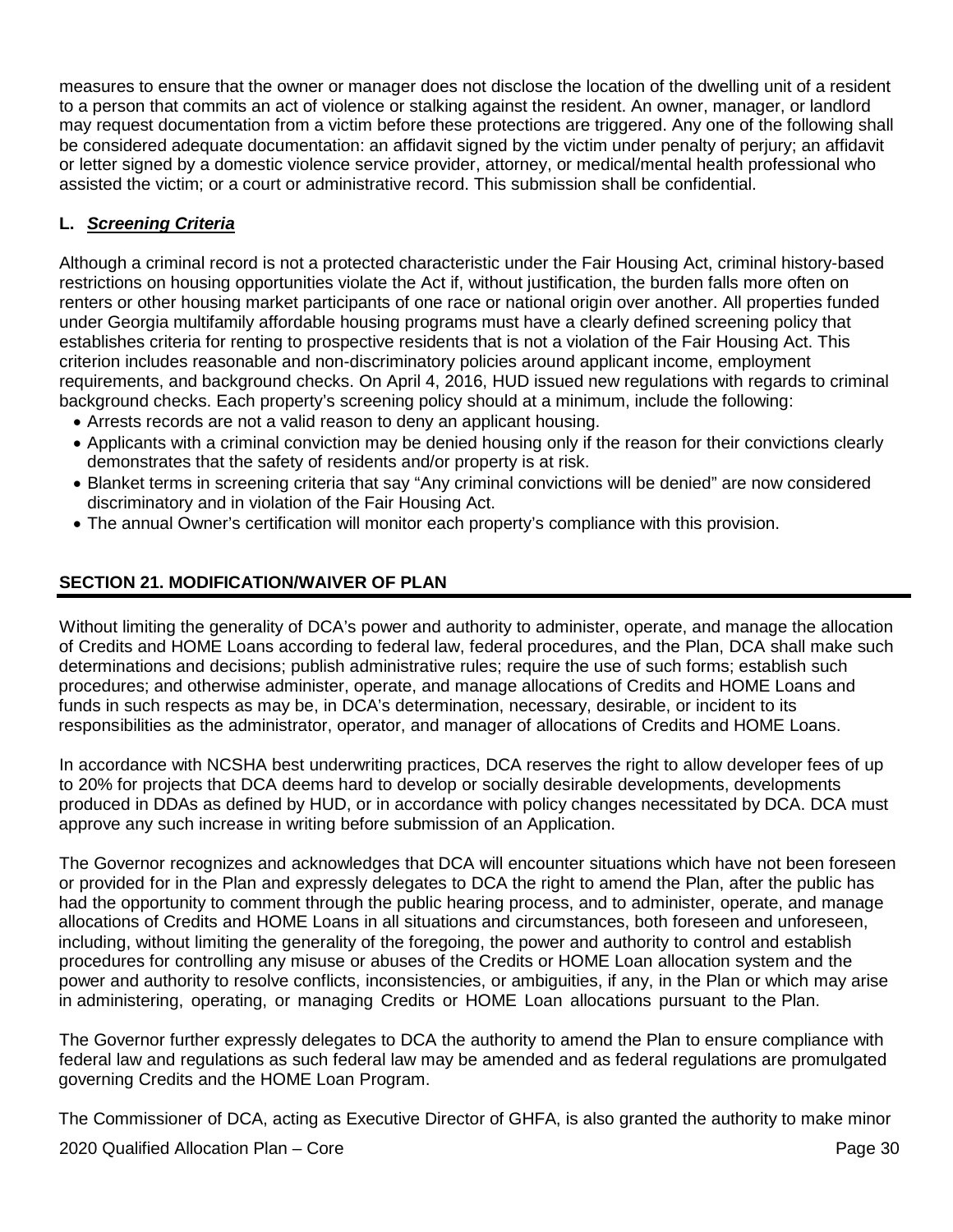modifications to the Plan to clarify provisions and correct inconsistencies. Such modifications include but are not limited to changes in Application Submission date or any other deadline listed in this document.

Generally, DCA will not waive QAP requirements unless there is a specific process for a waiver described in a QAP requirement.

#### <span id="page-30-0"></span>**SECTION 22. MAILING LIST**

DCA maintains an e-mail distribution list for those interested in receiving notifications of application cycles and other DCA Multifamily program activities. To be added to the e-mail distribution list, visit DCA's website at:

[www.dca.ga.gov/housing/HousingDevelopment/programs/OAH.asp](http://www.dca.ga.gov/housing/HousingDevelopment/programs/OAH.asp)

Or submit a written request to: [hfdround@dca.ga.gov](mailto:hfdround@dca.ga.gov)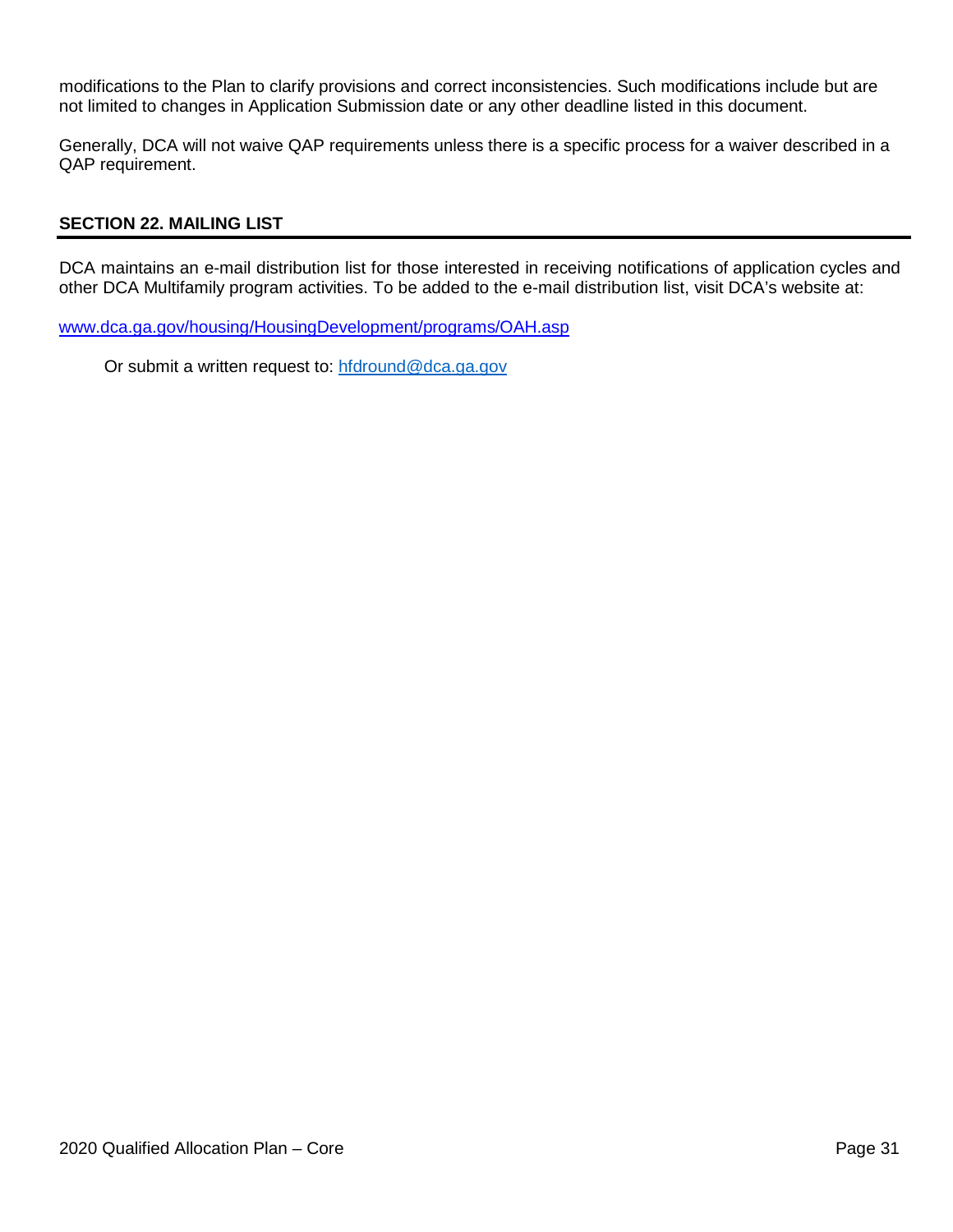#### **EXHIBIT A**

#### <span id="page-31-0"></span>**DCA PRE-APPLICATION FEES AND DEADLINE SCHEDULES**

#### **For Profit, Non-profit, and for Profit/Non-profit Joint Ventures**

Notes:

- Incomplete information submitted will not be reviewed.
- All checks should be made to the attention of OAH Billing Department.
- All fees remitted to GHFA are non-refundable.
- Failure to meet deadlines below will be considered in the Qualification Determination review.

|                                                                                    | <b>Fees</b>                   | 9%<br><b>Deadline</b> | 4% Deadline                                                                              |
|------------------------------------------------------------------------------------|-------------------------------|-----------------------|------------------------------------------------------------------------------------------|
| Architectural Standards &<br>Design Waiver (up to 10 items<br>per waiver)*         | \$1,500 per<br>waiver         | 3/5/20                | No later than 30 days prior to<br>submittal of the Georgia housing<br>credit application |
| <b>Optional Amenity Request*</b>                                                   | \$1,500 per<br>request        | 3/5/20                | No later than 30 days prior to<br>submittal of the Georgia housing<br>credit application |
| DCA HOME Consent Loan<br>Application fee*                                          | \$1,000 For<br><b>Profits</b> | 3/5/20                | N/A                                                                                      |
|                                                                                    | \$500 Non-<br>profits         |                       |                                                                                          |
| <b>Qualification Determination</b><br>(Required for all Deals)                     | \$1,000                       | 3/5/20                | No later than 30 days prior to<br>submittal of the Georgia housing<br>credit application |
| Operating Expense Waiver*                                                          | \$1,500 per<br>waiver         | 3/5/20                | No later than 30 days prior to<br>submittal of the Georgia housing<br>credit application |
| State-Basis Boost request under<br>Section 8.D*<br>("extraordinary circumstances") | <b>NONE</b>                   | 3/5/20                | N/A                                                                                      |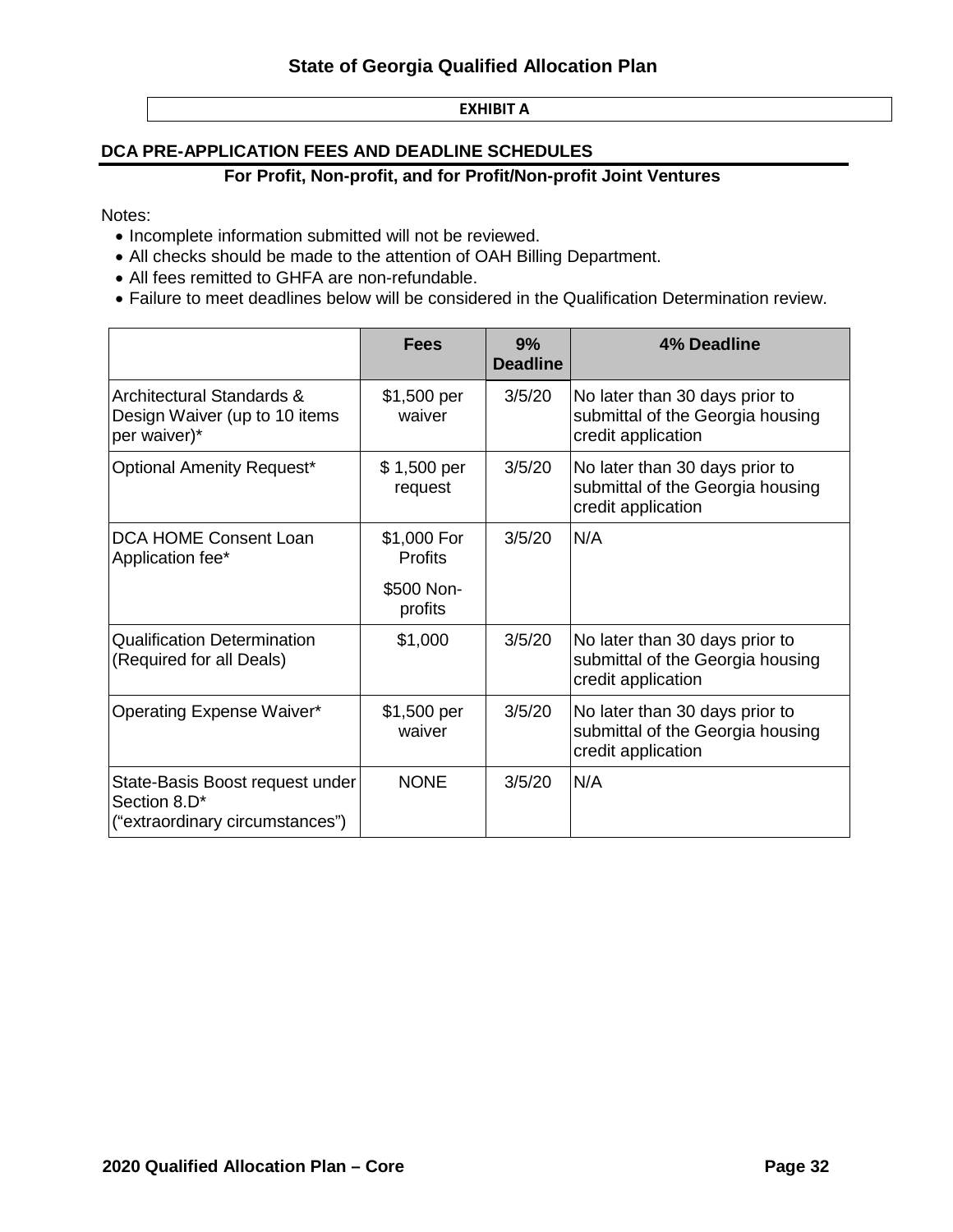## **EXHIBIT A (continued)**

## **DCA APPLICATION AND PRE-AWARD DEADLINES & FEE SCHEDULE**

## **For Profit, Non-profit, and For Profit/Non-profit Joint Ventures**

|                                                                                                   | <b>Fees</b>                                                                                               | 9%<br><b>Deadline</b>                        | <b>4% Deadline</b>                                                                                                                                   |
|---------------------------------------------------------------------------------------------------|-----------------------------------------------------------------------------------------------------------|----------------------------------------------|------------------------------------------------------------------------------------------------------------------------------------------------------|
| 2020 Bond/4% Credit<br>Letter of Determination                                                    | \$5,000<br>(Resubmission fee of<br>\$500 due for<br>incomplete<br>submissions)                            | N/A                                          | Application Submission no<br>later than 75 days before<br>bond closing (fee not<br>required at application if<br>submitted with pre-<br>application) |
| 2020 Credit<br>Application Fee and Third<br><b>Party Review Fees</b>                              | \$6,500 For Profits<br>\$6,500 For<br>Profits/Non- profits<br><b>Joint Venture</b><br>\$5,500 Non-profits | Application<br>Submission<br>May 21,<br>2020 | N/A                                                                                                                                                  |
| Payment & Performance<br><b>Bond Waiver</b>                                                       | \$1,500 per project                                                                                       | Application<br>Submission<br>May 21,<br>2020 | N/A                                                                                                                                                  |
| Notification of delayed<br>Financing Awards (AHP) or<br>other competitive funding<br>sources      | <b>NONE</b>                                                                                               | 7/8/20                                       | N/A                                                                                                                                                  |
| <b>Alternate Financing</b><br>Deadline, if Notification<br>deadline has not or will not<br>be met | <b>NONE</b>                                                                                               | 7/22/20                                      | N/A                                                                                                                                                  |
| Evidence of 8 step<br>process completion                                                          | <b>NONE</b>                                                                                               | 8/30/20                                      | N/A                                                                                                                                                  |

**9% Application Submission Deadline: 4:00 PM on May 21, 2020**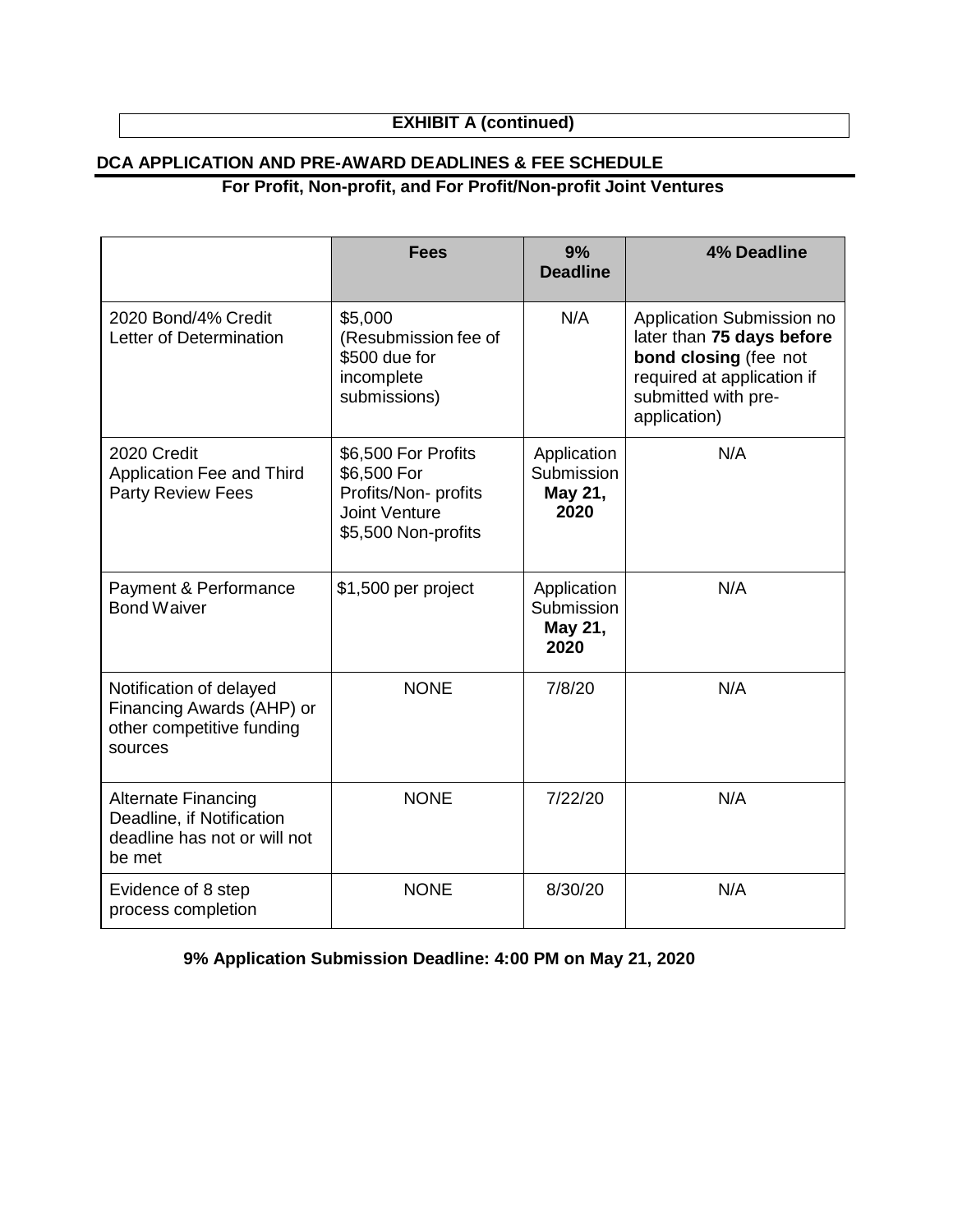## **EXHIBIT A (continued)**

## **DCA POST AWARD DEADLINES AND FEE SCHEDULE\***

# **For Profit, Non-profit, and for Profit/Non-profit Joint Ventures**

|                                                                                  | <b>Fees</b>                                                                                    | 9% Deadline                                                                                                                                                                        | <b>4% Deadline</b>                                                                                           |  |  |
|----------------------------------------------------------------------------------|------------------------------------------------------------------------------------------------|------------------------------------------------------------------------------------------------------------------------------------------------------------------------------------|--------------------------------------------------------------------------------------------------------------|--|--|
| <b>During Scoring Round</b>                                                      |                                                                                                |                                                                                                                                                                                    |                                                                                                              |  |  |
| <b>Project Application</b><br>Amendments<br><b>Environmental Review</b><br>Costs | \$1,500 per<br>request<br>Based on actual<br>costs incurred by<br>DCA to retain<br>consultants | At time of submission of<br>request for amendment<br>Upon invoicing by DCA.                                                                                                        | At time of submission of<br>request for amendment<br>Upon invoicing by DCA.                                  |  |  |
|                                                                                  |                                                                                                | After Carryover Award or Letter of Determination (LOD)                                                                                                                             |                                                                                                              |  |  |
| Post Award/LOD<br><b>Project Concept</b><br>Amendments                           |                                                                                                | \$1,500 per request At time of submission of<br>request for amendment                                                                                                              | At time of submission of<br>request for amendment                                                            |  |  |
| Bond/4% Credit<br><b>Processing Fee</b>                                          | 8% of annual<br>Federal<br>Credit amount                                                       | N/A                                                                                                                                                                                | Due by the $5th$ day following<br>the month of the issuance<br>of the tax-exempt bonds                       |  |  |
| <b>Credit Allocation Fee</b>                                                     | 8% of annual<br>Federal<br>Credit amount                                                       | At time Applicant executes<br>the carryover allocation,<br>except for Non-profit sole<br>general partners who can<br>submit at or before<br>construction commencement<br>deadline. | N/A                                                                                                          |  |  |
| <b>Appraisal Fee (HOME</b><br>Loans Only)                                        | Based on DCA<br>cost                                                                           | Upon invoicing by DCA<br>during underwriting                                                                                                                                       | N/A                                                                                                          |  |  |
| 60 Day Submission                                                                | <b>NONE</b>                                                                                    | No later than March 30, 2021                                                                                                                                                       | No later than 60 days after<br>announcement of awards<br>(including projects with<br>DCA HOME)               |  |  |
| <b>Formal Firm</b><br>Commitments<br>(for equity and non-<br>DCA debt)           | <b>NONE</b>                                                                                    | Must be submitted to DCA<br>within<br>75 days of the carryover<br>allocations                                                                                                      | N/A                                                                                                          |  |  |
| <b>DCA Review</b><br>Submission<br>(HOME Loans Only)                             | <b>NONE</b>                                                                                    | No later than May 30, 2021<br>(Must include FECR)                                                                                                                                  | Due 45 days prior to<br><b>Construction Loan Closing</b><br>(Must include Front End<br>Cost Review)          |  |  |
| <b>Front End Cost Review</b>                                                     |                                                                                                | Included as part of DCA<br><b>Commencement Submission</b><br>(Due October 15, 2021)                                                                                                | Included as part of DCA<br>Commencement<br>Submission (Due 45 days<br>prior to construction<br>commencement) |  |  |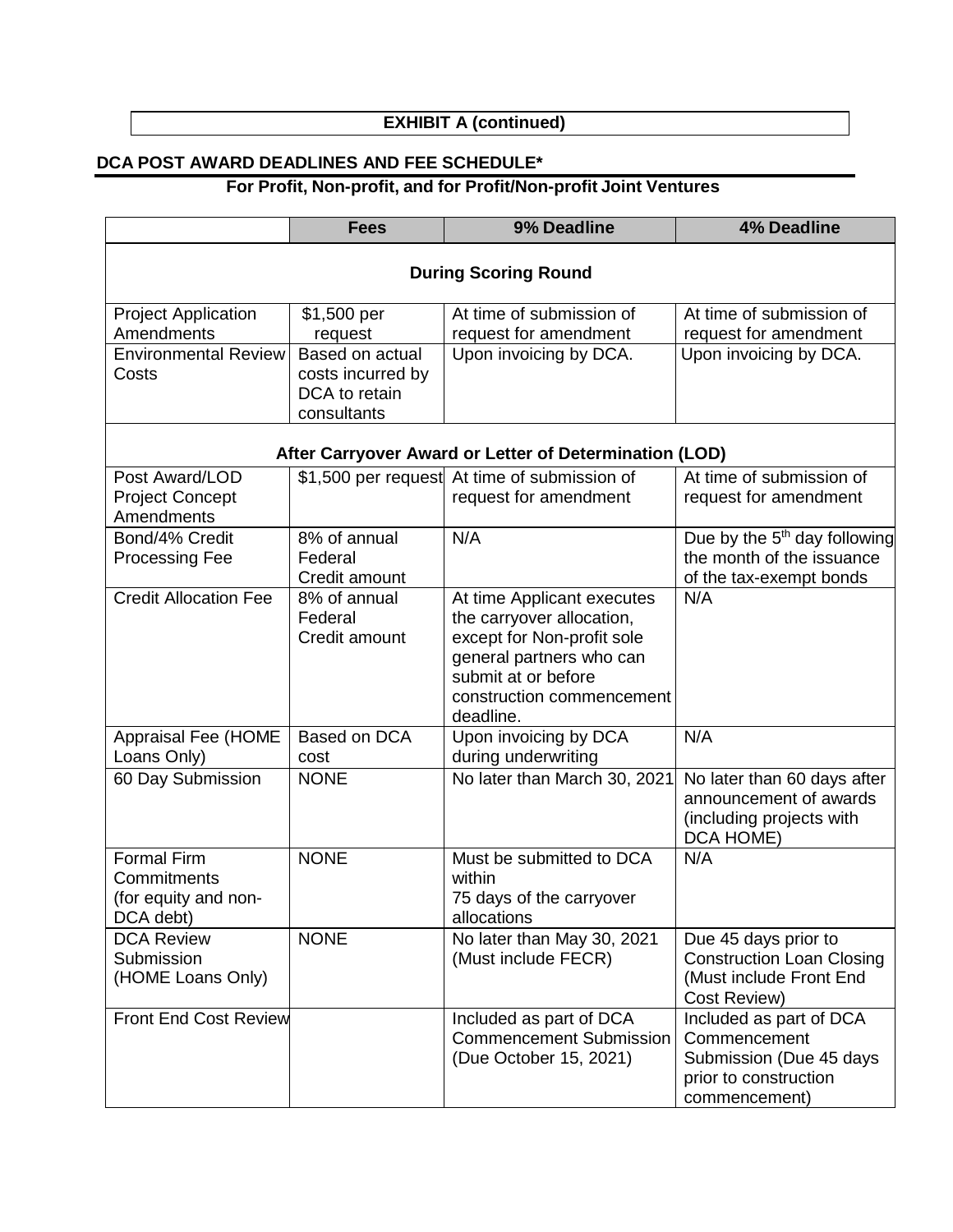| <b>HOME Construction</b><br>Loan Closing<br>Submission               | <b>NONE</b> | Due 30 days prior to DCA<br><b>Construction Loan Closing</b>                                                                                               | Due 30 days prior to DCA<br><b>Construction Loan Closing</b> |
|----------------------------------------------------------------------|-------------|------------------------------------------------------------------------------------------------------------------------------------------------------------|--------------------------------------------------------------|
|                                                                      |             | <b>Loan Closing</b>                                                                                                                                        |                                                              |
| <b>Construction Loan</b><br>Closing<br>(Tax Credit only<br>Projects) | <b>NONE</b> | No Later than November 15,<br>2021                                                                                                                         | Within 180 days of LOD<br>Issuance                           |
| Completion of DCA<br><b>HOME Loan</b><br>Underwriting                | <b>NONE</b> | The loan must be approved<br>by DCA's Project Loan<br>Committee on or before July<br>13, 2021. Closing should<br>occur within 90 days of this<br>approval. | N/A                                                          |

| <b>Construction Commencement</b>                                                                                  |                                                                                                                                                |                                                                                                                                                                                                   |                                                                                                                                               |  |
|-------------------------------------------------------------------------------------------------------------------|------------------------------------------------------------------------------------------------------------------------------------------------|---------------------------------------------------------------------------------------------------------------------------------------------------------------------------------------------------|-----------------------------------------------------------------------------------------------------------------------------------------------|--|
| Commencement<br>Submission                                                                                        | <b>NONE</b>                                                                                                                                    | Due October 15, 2021<br>(Due 30 days prior to<br>construction<br>commencement)                                                                                                                    | Due 30 days prior to<br>construction<br>commencement                                                                                          |  |
| Commencemen<br>t Submission<br>(Projects w/<br><b>Tax Credit and</b><br>HOME)                                     | <b>NONE</b>                                                                                                                                    | No later than November 15,<br>2021                                                                                                                                                                | Due 30 days prior to bond<br>finance closing date                                                                                             |  |
|                                                                                                                   |                                                                                                                                                | <b>Construction Completion</b>                                                                                                                                                                    |                                                                                                                                               |  |
| <b>Credit Compliance</b><br><b>Monitoring Fee</b><br>(calculated on a per<br>unit basis for all<br>project units) | $$800 - 9\%$<br>Credits:<br>\$800 -- Bond/4%<br>Credits:<br>\$1,000-Income<br>Avg. Deals<br>\$1,500 - Single<br>family detached<br>or duplexes | No later than the Placed in<br>Service date                                                                                                                                                       | No later than the placed in<br>service date                                                                                                   |  |
| Certificates of<br>Occupancy/<br>Placement-In-<br>Service                                                         | <b>NONE</b>                                                                                                                                    | Issued by local jurisdiction/all<br>buildings placed in service<br>before end of business:<br>-Dec 31, 2022 for 2020<br>allocated credits<br>-June 30, 2023 for 2021<br>forward allocated credits | Issued by local jurisdiction<br>/all buildings placed in<br>service before end of<br>business:<br>-Dec 31, 2022 for 2020<br><b>LOD Awards</b> |  |
| <b>Completion of Work</b><br>Scope                                                                                | <b>NONE</b>                                                                                                                                    | No later than:<br>-Dec 31, 2022 for 2020<br>allocated credits                                                                                                                                     | No later than:<br>-Dec 31, 2022 for 2020<br><b>LOD Awards</b>                                                                                 |  |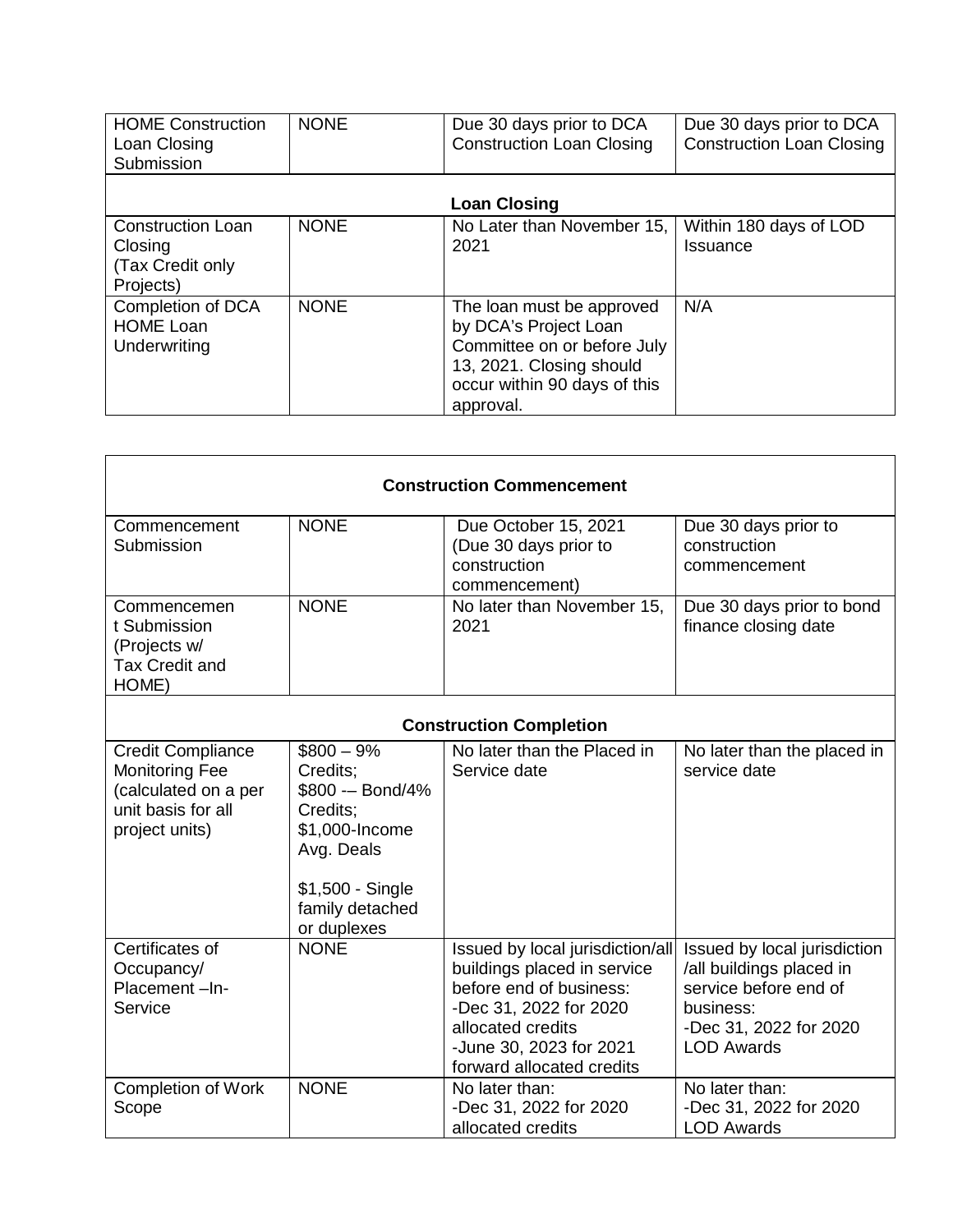|                                                   |                                        | -June 30, 2023 for 2021                                |                                       |  |
|---------------------------------------------------|----------------------------------------|--------------------------------------------------------|---------------------------------------|--|
|                                                   |                                        | forward allocated credits                              |                                       |  |
| Management                                        | <b>NONE</b>                            | Prior to the 1 <sup>st</sup> building                  | Prior to the 1 <sup>st</sup> building |  |
| Company Approval                                  |                                        | placed in service                                      | placed in service                     |  |
|                                                   |                                        | <b>HOME Loan Conversion</b>                            |                                       |  |
| <b>HOME Loan</b>                                  | <b>NONE</b>                            | No later than 24 months                                | No later than 24 months               |  |
| Conversion                                        |                                        | after HOME construction                                | after HOME construction               |  |
|                                                   |                                        | loan closing                                           | loan closing                          |  |
| <b>HOME Asset</b>                                 | \$750 per project                      | Beginning no later than 24                             | Beginning no later than 24            |  |
| Management Fee                                    | annually                               | months after HOME                                      | months after HOME                     |  |
|                                                   |                                        | construction loan closing                              | construction loan closing             |  |
|                                                   |                                        | Preparing for Issuance of 8609s                        |                                       |  |
| <b>LURC Execution</b>                             | <b>NONE</b>                            | Prior to submission of final<br>allocation application | At or prior to bond closing           |  |
| Final Inspection                                  | <b>NONE</b>                            | Due within 30 days of final                            | Due within 30 days of final           |  |
| Submission                                        |                                        | retainage draw certified date                          | retainage pay app                     |  |
| (Tax Credits Only                                 |                                        |                                                        |                                       |  |
| Projects)<br>Construction                         | \$3,000 per project                    | Part of Final Inspection                               | Part of Final Inspection              |  |
| Inspection                                        |                                        | Submission                                             | Submission                            |  |
| Fee (all 4% and 9%                                |                                        |                                                        |                                       |  |
| properties, excluding                             |                                        |                                                        |                                       |  |
| those projects involving                          |                                        |                                                        |                                       |  |
| HOME funds)                                       |                                        |                                                        |                                       |  |
| <b>Final Allocation</b>                           | <b>NONE</b>                            | February 15, 2023 for 2020                             | September 13, 2023 for                |  |
| Application<br>Submission                         |                                        | allocated credits                                      | 2020 LOD Awards                       |  |
|                                                   |                                        | September 30, 2023 for                                 |                                       |  |
|                                                   |                                        | 2021 forward allocated                                 |                                       |  |
|                                                   |                                        | credits                                                |                                       |  |
| Affirmative Fair                                  | <b>NONE</b>                            | Part of the final allocation                           | Part of the final allocation          |  |
| <b>Housing Marketing</b>                          |                                        | application.                                           | application.                          |  |
| Plan (AFHMP)<br><b>Final Allocation</b>           | \$1,500 per request At time of request |                                                        |                                       |  |
| Application                                       |                                        |                                                        | At time of request                    |  |
| <b>Re-Submission</b>                              |                                        |                                                        |                                       |  |
| Construction 8609                                 | None                                   | Prior to final allocation of                           | Prior to final allocation of          |  |
| <b>Clearance Submission</b>                       |                                        | resources:                                             | resources:                            |  |
| (Tax Credits Only                                 |                                        | February 15, 2023 for 2020                             | September 13, 2023 for                |  |
| Projects)                                         |                                        | allocated credits                                      | 2020 LOD Awards                       |  |
|                                                   |                                        | September 30, 2023 for<br>2021 forward allocated       |                                       |  |
|                                                   |                                        | credits                                                |                                       |  |
|                                                   |                                        |                                                        |                                       |  |
| After 8609s Are Issued (During Compliance Period) |                                        |                                                        |                                       |  |
| <b>Post Stabilization</b>                         |                                        | \$1,500 per request At time of submission of           | At time of submission of              |  |
| <b>Project Concept</b>                            |                                        | request for amendment                                  | request                               |  |
| Changes                                           |                                        |                                                        | for amendment                         |  |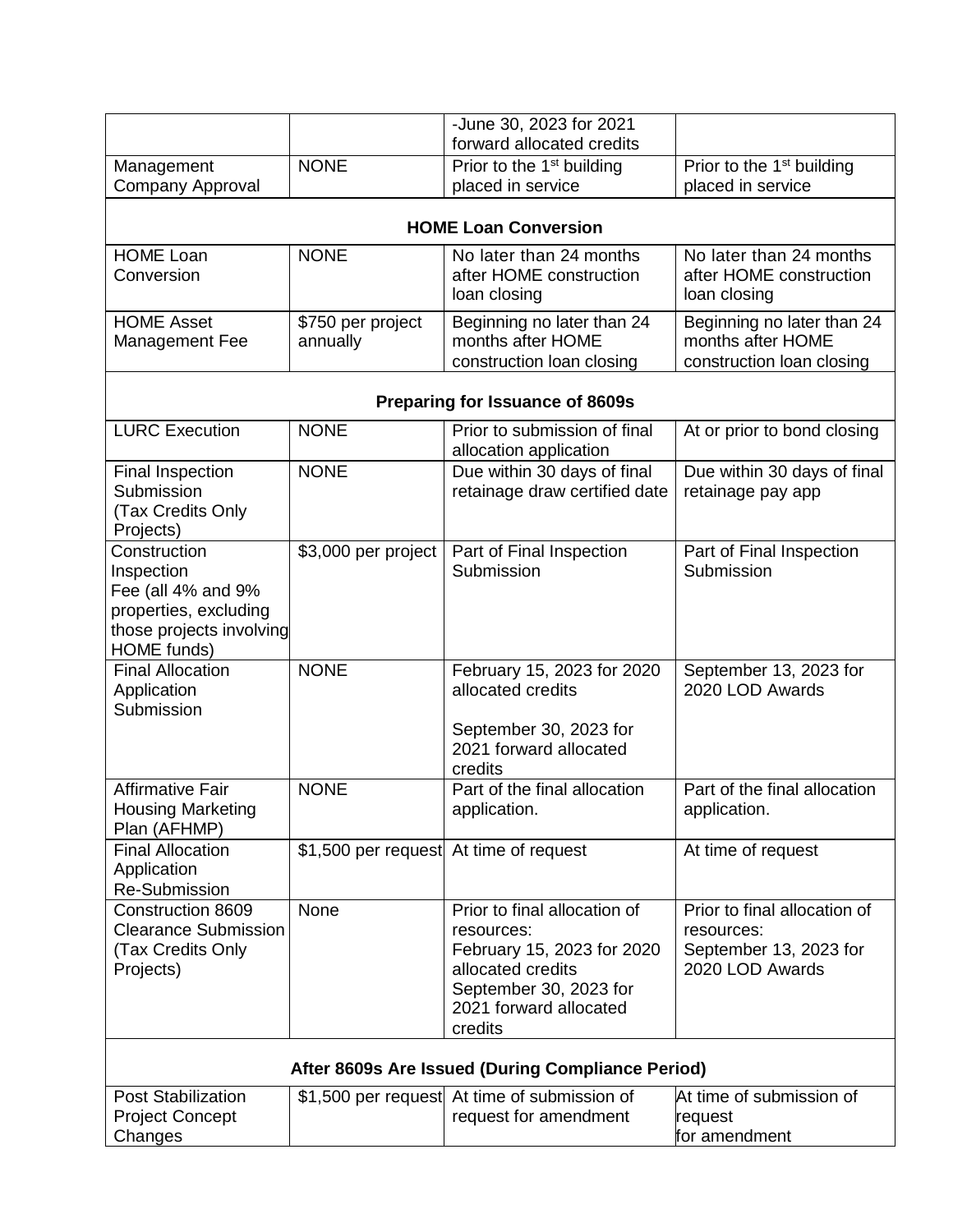| (Ownership/GP)<br>Change; Amenities<br>change; Loan<br>Modification, etc.) |                  |                       |                       |
|----------------------------------------------------------------------------|------------------|-----------------------|-----------------------|
|                                                                            | Minimum of \$75  |                       |                       |
| Non-Compliant                                                              |                  | Due within 15 days of | Due within 15 days of |
| <b>Reinspection Fee</b>                                                    | per unit or file | invoicing by          | invoicing             |
|                                                                            | plus travel      | <b>DCA</b>            | by DCA                |
|                                                                            | expenses         |                       |                       |

**Note: All outstanding fees due to DCA must be paid in full prior to issuance of 8609's for all projects receiving an allocation of tax credits per this Plan.**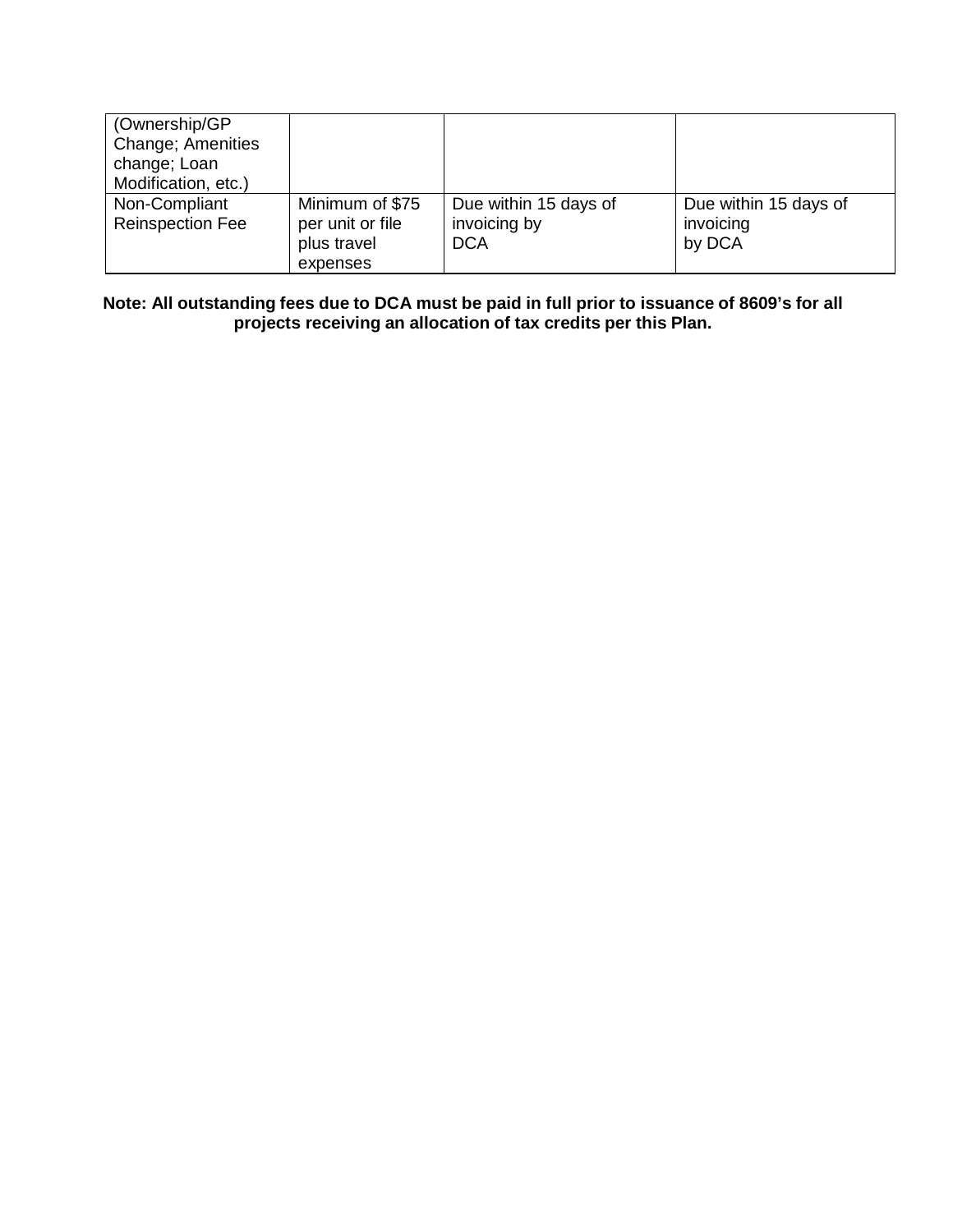## **Appendix I Threshold Criteria**

| $\mathbf{I}$ . | PROJECT FEASIBILITY, VIABILITY ANALYSIS & CONFORMANCE WITH PLAN 2  |  |
|----------------|--------------------------------------------------------------------|--|
| Ш.             |                                                                    |  |
| III.           |                                                                    |  |
| IV.            |                                                                    |  |
| V.             |                                                                    |  |
| VI.            |                                                                    |  |
| VII.           |                                                                    |  |
| VIII.          |                                                                    |  |
| IX.            |                                                                    |  |
| X.             |                                                                    |  |
| XI.            |                                                                    |  |
| XII.           |                                                                    |  |
| XIII.          |                                                                    |  |
| XIV.           |                                                                    |  |
| XV.            | SITE INFORMATION AND CONCEPTUAL SITE DEVELOPMENT PLAN 24           |  |
| XVI.           |                                                                    |  |
|                |                                                                    |  |
|                |                                                                    |  |
| XIX.           | EXPERIENCE, CAPACITY AND PERFORMANCE REQUIREMENTS FOR GENERAL      |  |
| XX.            | ELIGIBILITY FOR CREDIT UNDER THE NON-PROFIT SET ASIDE  37          |  |
| XXI.           | ELIGIBILITY FOR CREDIT UNDER RURAL HOME PRESERVATION SET ASIDE  38 |  |
|                | XXII. ELIGIBILITY FOR HOME LOANS UNDER THE CHDO SET ASIDE 38       |  |
|                |                                                                    |  |
|                |                                                                    |  |
|                |                                                                    |  |
|                |                                                                    |  |
|                |                                                                    |  |
|                | XXVIII. BOND (4%) TAX CREDIT) ADDITIONAL THRESHOLD REQUIREMENTS43  |  |
|                |                                                                    |  |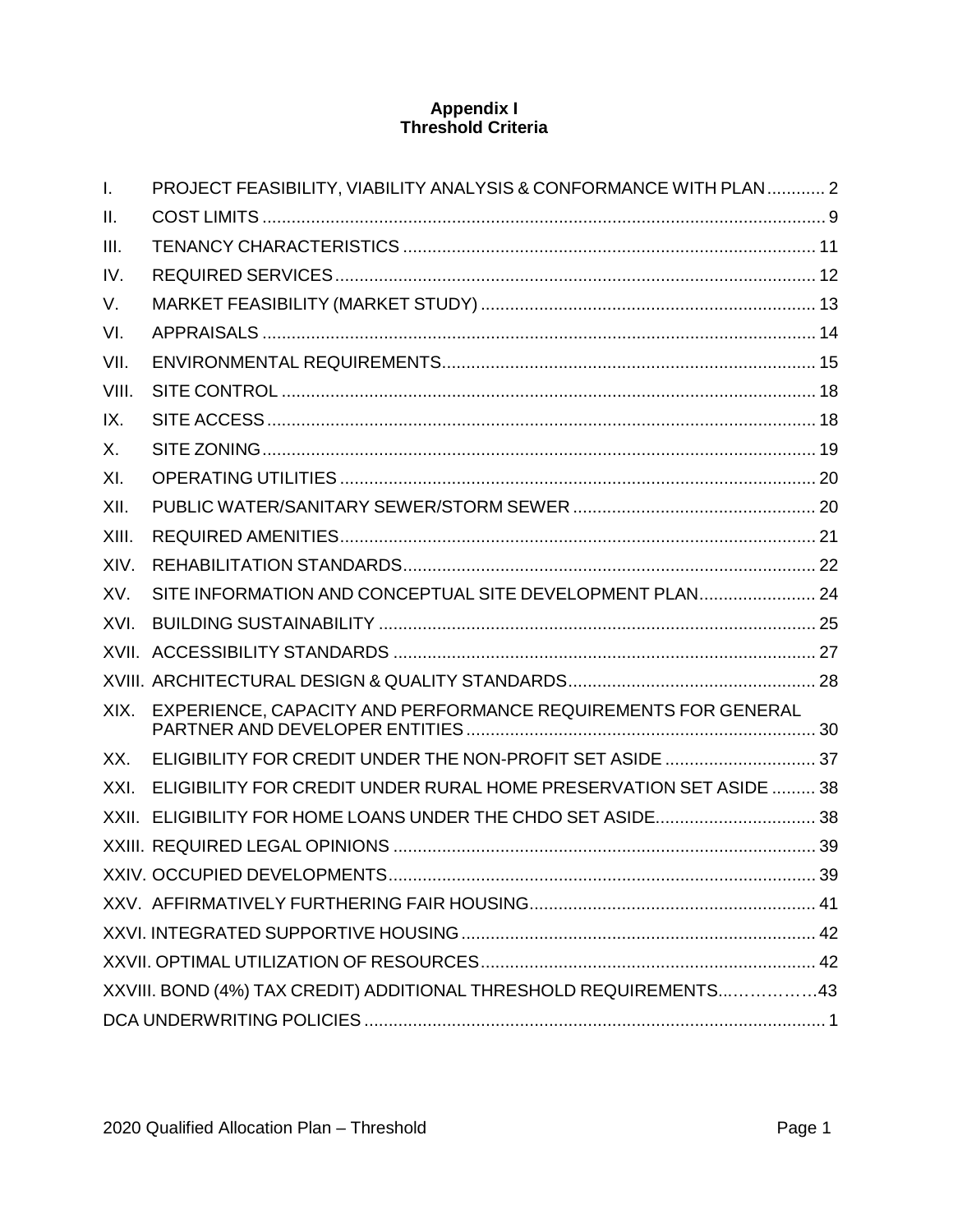To be considered for an allocation of DCA resources:

- Applications must meet all Threshold requirements described below.
- Applications must be complete when submitted.
- Applications that contain a significant number of missing or incomplete documents will be returned to the Applicant and be deemed a threshold failure.
- Applications that are deemed a Threshold failure will not be scored by DCA.

# <span id="page-38-0"></span>**I. PROJECT FEASIBILITY, VIABILITY ANALYSIS & CONFORMANCE WITH PLAN**

Section 42 requires that the housing credit dollar amount allocated to a project not exceed the amount that DCA determines is necessary for the financial feasibility of the project and its viability as a qualified low-income housing project through the credit period.

## **A.** *Feasibility Assumptions and Policies*

Applicants must use DCA's underwriting assumptions and, if applicable, DCA HOME underwriting assumptions in the Submitted Application pro forma. DCA's underwriting assumptions can be found in Exhibit A attached to this Appendix I.

- The ownership entity for the proposed project must be structured as a single purpose entity and must be able to clearly show that the project is financially sustainable based on income from operations.
- The sources and uses must be verifiable and available at the time of Application.
- Commitment letters must demonstrate that there will be no shortfall of funds during the construction period.
- Owner contributions outside of deferred developer fee will not be considered an allowable source for the property's permanent financing.
- Deferred developer fee, as a construction source, cannot exceed the developer fee amount earned during the construction period.
- DCA may require documentation not specifically included in the minimum documentation requirements to verify the reasonableness of operating costs.

In addition, the following policies will be utilized in determining whether a project is feasible:

## **1. Certifications**

The Applicant must certify to DCA the full extent of all federal, state, and local subsidies that apply (or which the applicant expects to apply) to the project. The Applicant must also certify to the Agency all other sources of funds and all development costs for the project. All financing agreements and sources must be reflected in the submitted pro forma.

## **2. Income**

Rental income plus ancillary income up to a maximum of 2% of gross potential rents (GPR) will be used in the cash flow analysis. Applicants should justify the source of ancillary income in the justification section of the Application. Tax abatements and exemptions, interest credit payments, and other documented sources of commonly accepted forms of expense off-sets will also be considered, however, income from commercial space, fees, charitable contributions or owner contributions will not be considered.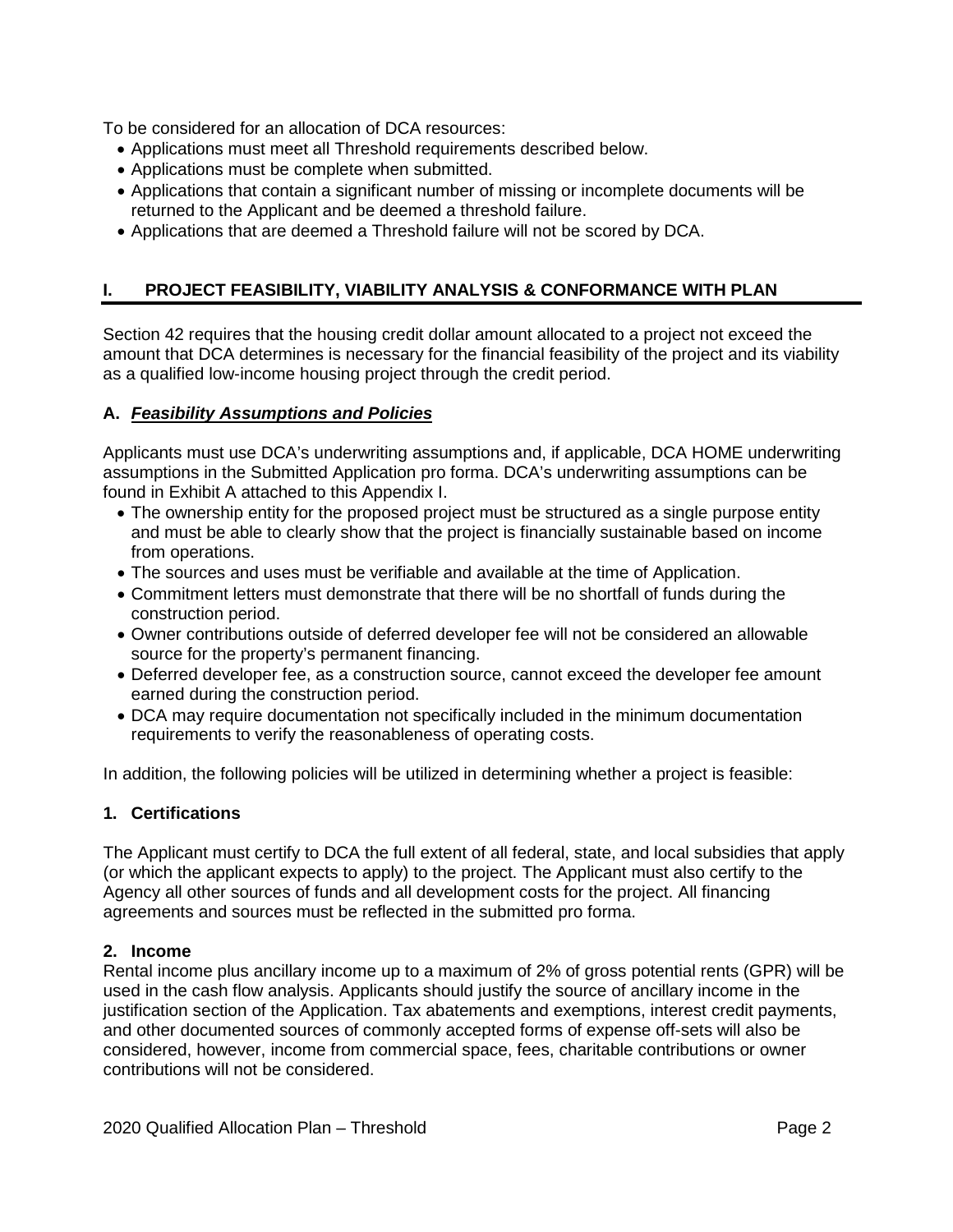## **3. Reasonableness of Costs**

In order to be eligible for selection, DCA must determine that proposed costs are reasonable based on an examination of all soft costs and hard costs listed in the Application. DCA will thoroughly examine construction costs, soft costs and land costs. It will also consider variations in costs due to project location, type of construction, and population served. Additionally, DCA will compare proposed project costs to other Applications submitted in the funding round, to certified cost data on existing Housing Credit developments in the State portfolio, as well as to the actual costs of other non-luxury multifamily housing located in the same geographic areas. Applications which do not demonstrate cost reasonableness will be ineligible for an allocation of credits. In general, property asset management fees should be funded from operating income and not from development sources.

Applicants must measure and input Residential Square Footage in their core applications as the area of an individual unit that is available for the exclusive use of the resident. Residential square footage must be measured from the inside finished surface of surrounding permanent walls, and excludes walls, columns, and projections enclosing the structural elements of the building within the unit. Exterior space including patios and balconies that are available for the exclusive use of residents is also included in this calculation.

DCA may request a breakdown of the hard construction cost line items in the event that it determines that the proposed costs do not appear to be reasonable and consistent with the scope of work for the project or obtain a review of costs from a qualified outside source during Application review. DCA will review land costs carefully to determine that there has been no unjust enrichment to any party and that the parties have not overpaid for a proposed project site. During Application review or as a condition of selection, DCA may order an appraisal, to be paid for by the Applicant, to determine the reasonableness of the contract price for land and/or buildings. DCA may require documentation not specifically included in the minimum documentation requirements to verify the reasonableness of development costs.

DCA will adjust construction costs to more accurately reflect industry standards. These changes may result in a decrease in credits awarded to a selected Application.

## **4. Reasonableness of Federal and State Equity Pricing**

The Code requires that allocation of credit may not exceed the amount necessary for the financial feasibility and long term viability of the project. DCA will evaluate the reasonableness of the submitted equity price with the information available and may adjust the pricing and/or the amount of credits to reflect more accurate market conditions and/or industry standards.

DCA will underwrite all 9% Applications at no less than 90% of the median equity price based on applications submitted in this round. DCA will determine the median price in both the rural pool and the flexible pool for purposes of making this adjustment. Applicants that receive a lower credit allocation as a result of this determination must submit an amended equity commitment letter or a revised pro forma showing how any funding gaps will be covered prior to the issuance of a carryover allocation.

DCA will also adjust credit prices for underwriting purposes, if the equity market and/or current tax credit price significantly change during the review of the Application. Any change will be posted prior to DCA making the adjustment along with specific directions on how resulting gaps must be covered.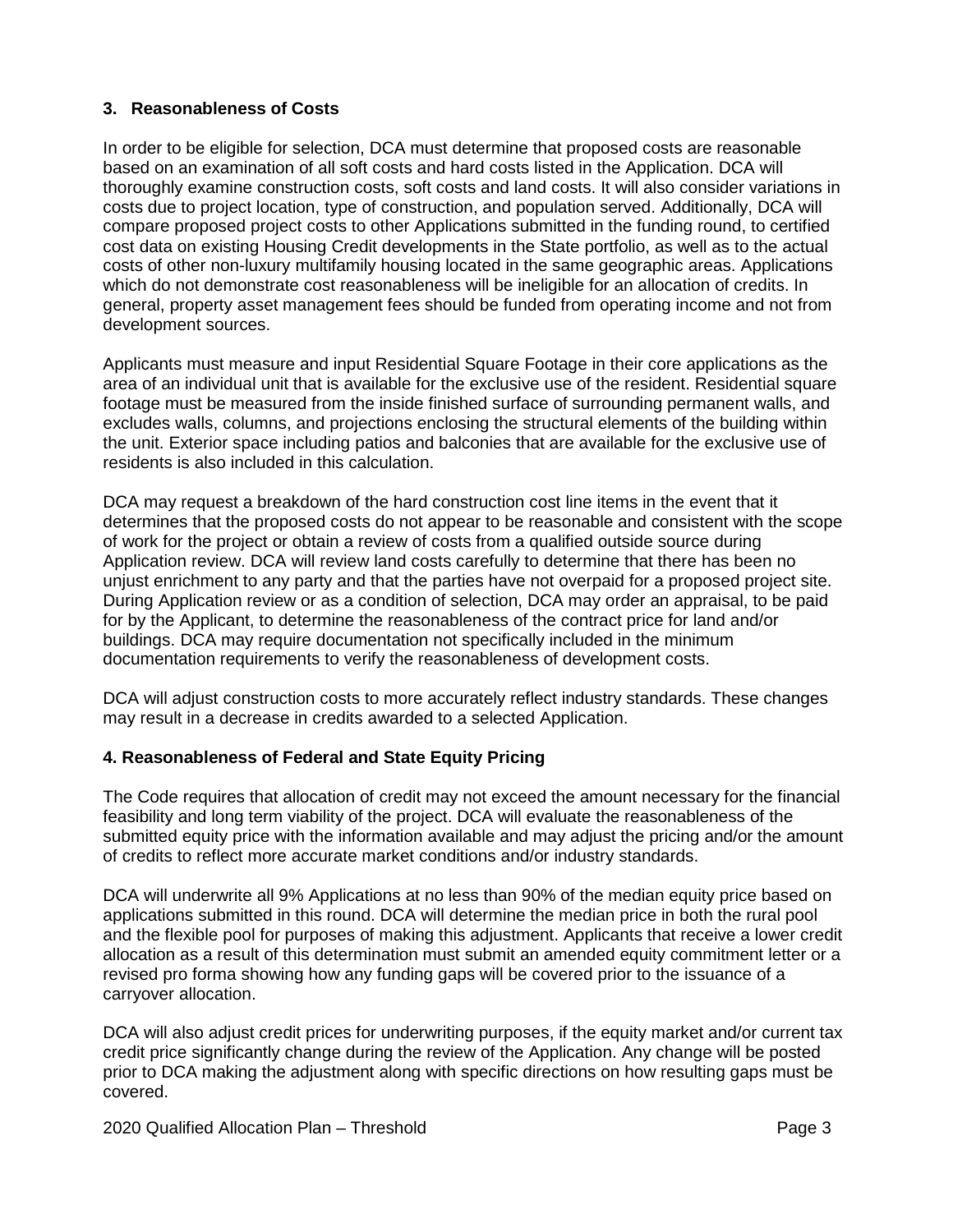DCA will not subtract points for adjusting credit pricing under this paragraph.

## **5. Reasonableness of Operating Costs**

Applications must reasonably estimate operating expenses for a submitted project. Projects that do not provide a reasonable estimate of operating costs may be determined to be infeasible. DCA will adjust operating costs that do not appear to reflect reasonable costs.

### **Minimum Documentation:**

- Supporting documentation including methodology from service provider for estimates of impact fees, taxes, and property insurance. (An example of documentation justifying real estate taxes would be documentation of taxes paid by other LIHTC properties in the same assessment area but does not include projected tax appeals).
- Annual operating expenses which differ significantly from average costs for the project area will require clear documentation of the basis for the deviation.

## **6. Rent**

Rents in effect as of January 1, 2020, must be used.

- a) *National Non-Metropolitan***.** Applications without HOME funding which are located in qualified USDA-designated rural areas may utilize National Non-Metropolitan Area Median Income Rents, if applicable. 4% credit projects are not eligible to use National Non-Metropolitan rents.
- b) *Tax Credit (only)***.** Gross rents may not exceed 30% of 60% of the effective AMI table for the appropriate bedroom size, unless an applicant is utilizing Income Averaging. Applicants must assume 1.5 persons per bedroom. If an applicant decides to use Income Averaging, DCA's Income Averaging Policy must be followed.
- c) *HOME Rents with Tax Credits***.** For layered projects, the maximum allowable rents must be determined based on the regulations of each program, and the most restrictive rent limit of the programs must be utilized.

Dwelling unit rents must conform to the LIHTC and/or the HOME regulation's gross rent (contract rent and resident UA) restrictions. Resident UA must conform to the requirements set forth in the Plan and the Manual. In the event Credit, HOME, or other funds are requested, the most restrictive gross rents will govern. Rents must be supported by the Market Study provided by the applicant.

For Scattered Site projects, all units must meet gross rent and utility allowance restrictions.

## **7. Operating Utility Allowance (UA)**

For any low-income units where the residents are responsible for any utility costs, the owner must provide utility allowances as set forth below. Applicable rents and utility allowances, in effect as of January 1, 2020, must be utilized in the Application and market study. In Georgia, the following methods will be used in the order listed:

a) *USDA–Assisted Buildings.* If a building receives assistance from the USDA (formerly called the Farmers Home Administration, or FmHA), the USDA-prescribed utility allowance applies to all rent-restricted units in the building. The USDA-approved allowance applies even if the building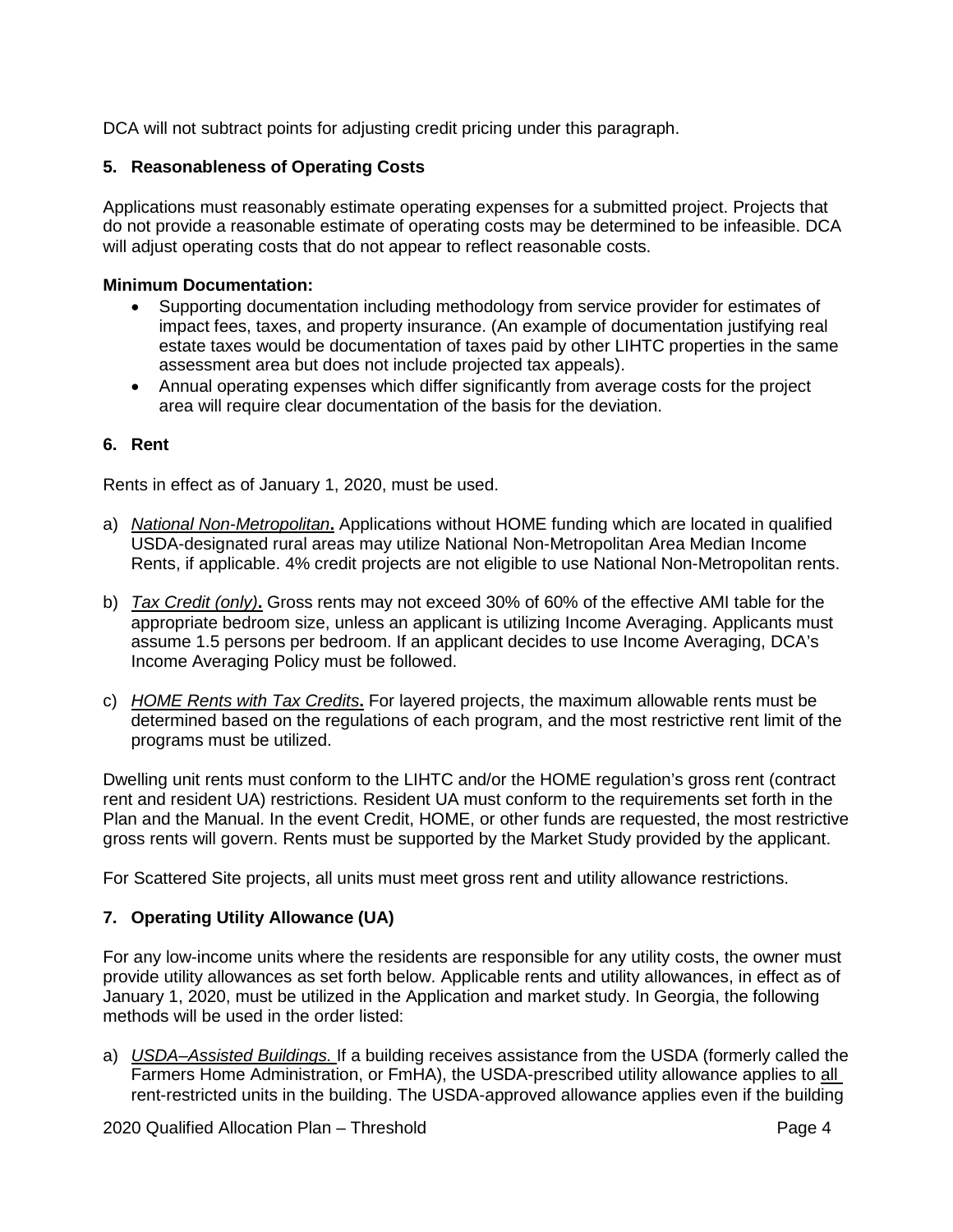is assisted by any other program or agency. Examples of USDA assistance include assistance provided under the USDA Section 515 rural rental loan program and USDA rental assistance. Projects funded with USDA 538 loan guarantee must use the DCA UA.

- b) *Buildings with USDA-Assisted Residents.* If any resident of a building receives USDA rental assistance, the USDA-approved utility allowance applies to all rent-restricted units in the building. This is even the case if residents of some units receive rental assistance from the U.S. Department of Housing and Urban Development (HUD).
- c) *HUD-Regulated Buildings.* If neither a building nor any resident in the building receives USDA assistance, and HUD annually reviews the rents and utility allowances for the property (such as for Section 8 and Section 236 projects), the HUD-prescribed UA is used. This rule doesn't apply to buildings that have only FHA-insured mortgages.
- d) *Tax Credit Buildings with no HOME.* The applicant may use the UA established by the Public Housing Agency (PHA) that administers the Section 8 Program in the locality where the property is located, *HUD Utility Schedule Model, Utility company estimate, or Energy Consumption Model* (licensed engineer or qualified professionals providing this model must be approved by DCA prior to submission of the Model), as allowed under Section 42 of the IRS Code, according to regulation 1.42-10 Utility Allowances.
- e) *Tax Credit & HOME Assisted Buildings.* For all HOME properties funded beginning January 25, 2016, an individual utility allowance must be determined using the *HUD Utility Schedule Model*, or other model(s) approved by HUD.

## **Minimum Documentation:**

- Current applicable UA.
- If the HUD Utility Model or allowable comparable model is used, all documentation used in the calculation must be submitted.

## **8. Project Based Rental Assistance (PBRA)/Rental Assistance Demonstration Program (RAD)**

Projects with PBRA that have less than ten years remaining from Application Submission Date, must be underwritten within the maximum tax credit rents and/or HOME rents, as applicable. (All units with High HOME rents and PBRA must be underwritten at the maximum HOME rent).

## **Minimum Documentation:**

- PBRA agreement, including most recent rent and utility allowance adjustment
- Commitment for PBRA renewal, if applicable

## **9. Deferred Developer Fee**

Any Deferred Developer Fee shown in the Application must be included as a source of funding in the calculation of Credit. This policy will apply at application, carryover, and final allocation. All Deferred Developer fee should be in the form of a note or incorporated into the limited partnership agreement along with a detailed repayment schedule and specific terms. DCA will consider the terms and conditions contained in the debt and equity commitments in determining the project's debt service coverage and ability to pay deferred Developer Fee within 15 years. The following are also applicable: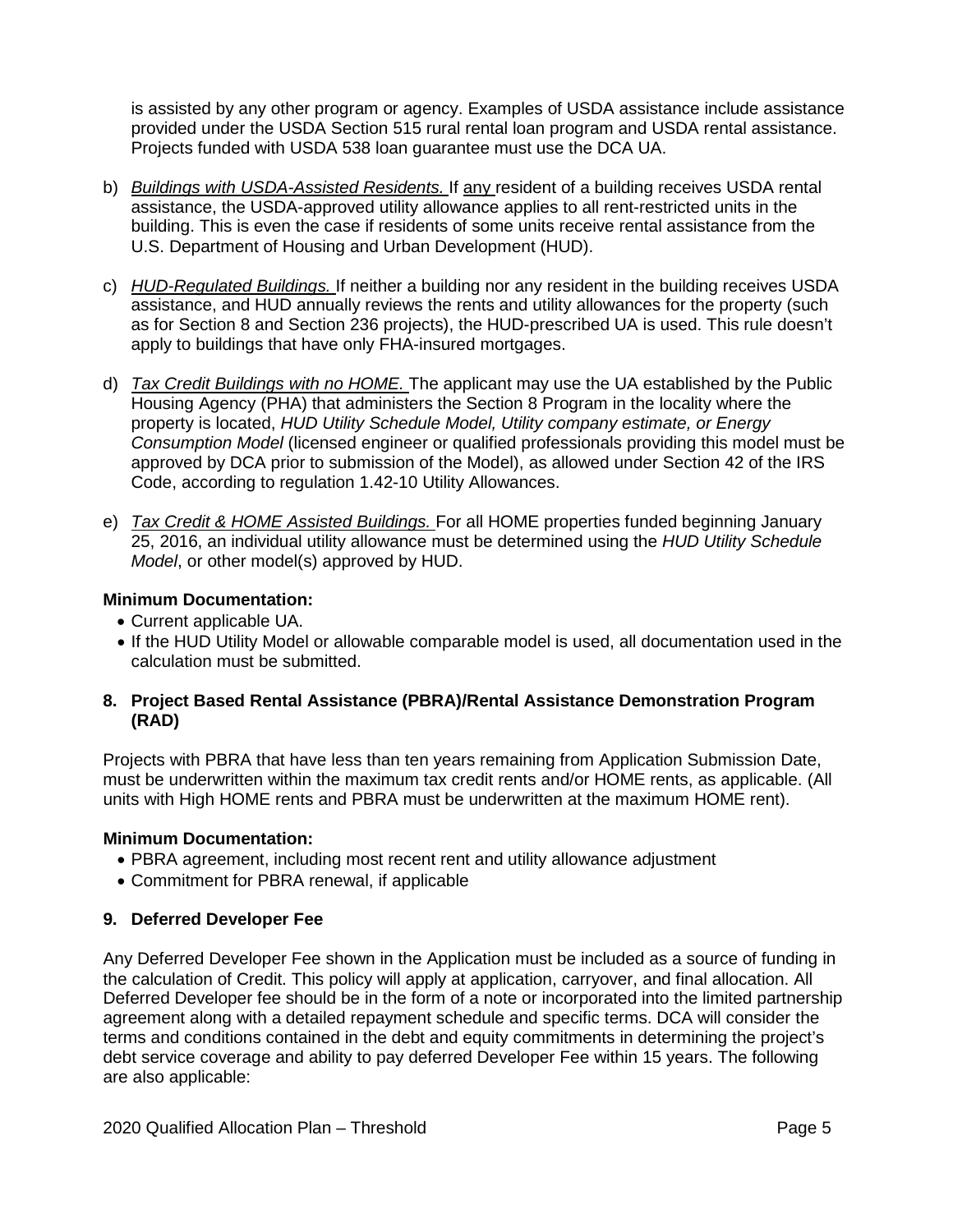• Deferred Developer fee must be payable within fifteen years from available cash flow. The deferred portion cannot exceed 50% of the total amount of Developer Fee at initial application. For purposes of calculating the project's annual debt service coverage ratio, the deferred Developer Fee will not be included as debt service.

## **10. Market Units**

Any and all costs directly associated with developing unrestricted units must be covered by unrestricted financing sources. The market rate units to total units percentage must be less than or equal to the unrestricted permanent financing to total development cost percentage. Deferred developer fee is considered an unrestricted financing source for purposes of this section.

## **11. Commitments**

Commitments must be for each individual application and not be combined for more than one application.

- a) Original executed preliminary commitments for all financing must be submitted with the Application including, but not limited to, the following:
	- i. Construction financing.
	- ii. Non-DCA permanent financing.
	- iii. Bridge loans, if applicable.
	- iv. Project Based Rental Assistance agreements.
	- v. Operating subsidy agreements.
	- vi. Limited partner (tax credit) equity.
	- vii. HUD letters by an authorized official from the Multifamily Housing Division stating that the application is under serious consideration and Lender Preliminary Commitments for HUD assisted projects under 221(d)(3), 221(d)(4), 223(f), or 202 programs may be submitted with the Application, but final MAP Invitations must be submitted by the deadline noted on Exhibit A DCA Pre-application and Pre-Award Deadlines and Fee Schedule.
	- viii. USDA Notice to Proceed (or equivalent) with application processing and lender preliminary commitment are required for loans to be guaranteed under the USDA Section 538 Guaranteed Rural Rental Housing Program. Any grants or other forms of assistance utilized during the construction period or utilized as permanent financing must be documented.
	- ix. Applications that include costs associated with pre-development financing must provide copies of the loan documents (Note, Loan Agreement, Guarantees, Security Documents) if the loan has closed, or an original commitment from the proposed lender.
	- x. Federal Home Loan AHP financing commitment from either the Federal Home Loan Bank to the non-profit entity or to the ownership entity is required. If the commitment is to the non-profit entity, then the non-profit entity should provide a preliminary commitment to the ownership entity.
	- xi. Projects proposing the utilization of Historic Tax Credits must provide a historic tax credit syndicator letter and documentation of the designation for the subject project through the National Register.
- b) In the case of public financing which is under final consideration at the time of Application, but is not awarded funding, the Applicant may secure alternate financing provided related Application documents are submitted to DCA on or before the date noted on Exhibit A DCA Pre-application and Pre-Award Deadlines and Fee Schedule. Failure to provide the required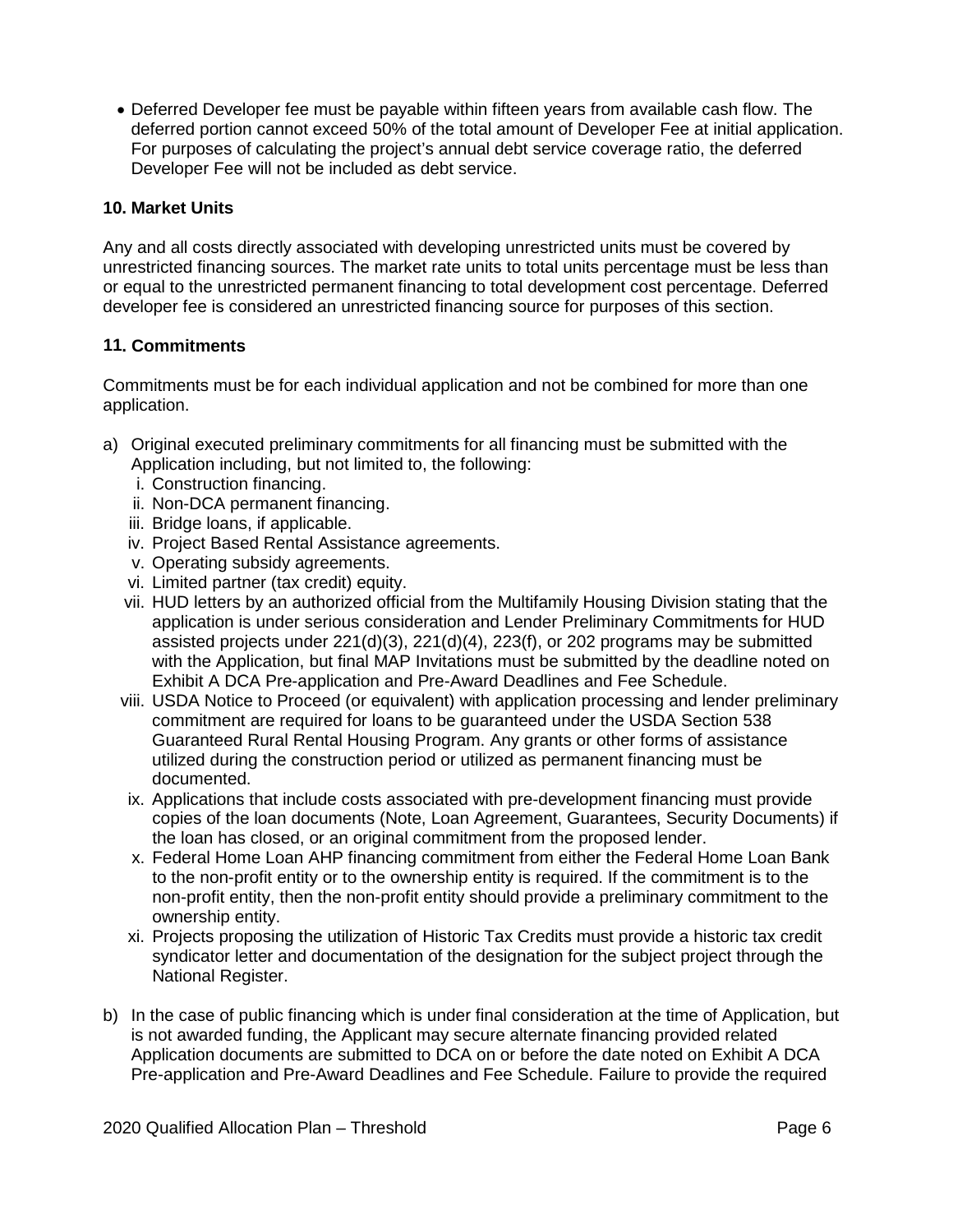documentation for USDA, FHLB-AHP, HUD alternative financing, and/or the National Historic designation as stated above may result in a Threshold failure.

- c) The preliminary commitments must disclose, at minimum, the following:
	- i. The purpose of the loan and use of proceeds.
	- ii. The property address.
	- iii. The loan amount.
	- iv. The interest rate applicable to the construction period. If the construction period rate is floating, the rate index, spread, and the frequency of adjustment must be clearly identified. DCA will utilize the applicable rate effective as of May 1, 2020.
	- v. The interest rate applicable to the permanent period. If the interest rate is to be fixed at the time of funding, the rate index and credit spread must be clearly identified and the indicative rate as of the date of the preliminary commitment must be provided.
	- vi. All "add-ons" to the base interest rate, including but not limited to MIP, USDA annual guarantee fee, servicing fees, Ginnie Mae guarantee fees, trustee fees, and issuer fees, must be clearly identified in the commitment letter.
	- vii. The general and specific terms and conditions of the loan.
	- viii. The amortization period and term of the loan.
	- ix. Equity Commitment Letters are required to contain, at minimum, equity pricing, total capital contribution amount, an estimated pay-in schedule, and any reserve requirement.
	- x. All reserves required by the lender/syndicator, including but not limited to replacement reserves, operating deficit reserves, HUD-required program reserves, and USDA-required program reserves.
	- xi. A preliminary financing commitment must include the amount of the asset management fee and whether or not the asset management fee will be increased annually; if increased, the commitment must include the rate of increase and the priority of payment of the asset management fee.
	- xii. In the case of loans to be guaranteed under the USDA Section 538 Guaranteed Rural Rental Housing Program, the lender must specify if the annual USDA guarantee fee will be paid out of the lender's principal and interest payments.
	- xiii. Applicants that propose financing structures with government program loans are responsible for correctly reflecting the terms of the loan and determining whether the funds were originally "federal funds."

## **Minimum Documentation:**

- Commitment letters meeting above requirements.
- If utilizing a construction loan, applicant must provide evidence for construction interest expense estimate (e.g., draw schedule, written justification).

# **12. Assumption of Existing Debt**

Any existing debt that is not paid in full at closing must be disclosed as part of the Application. This includes existing debt which may be forgiven in part, or recycled back into the property as new debt. (Debt that is not paid in full will be considered in the appraised value of the property for purposes of determining whether the purchase price is reasonable.)

The following supporting documentation must be included for all existing debt that is in any part of the new financing structure:

a) An approval letter signed by an officer of the lender whose debt is being assumed which certifies, no less than thirty days prior to Application Submission day: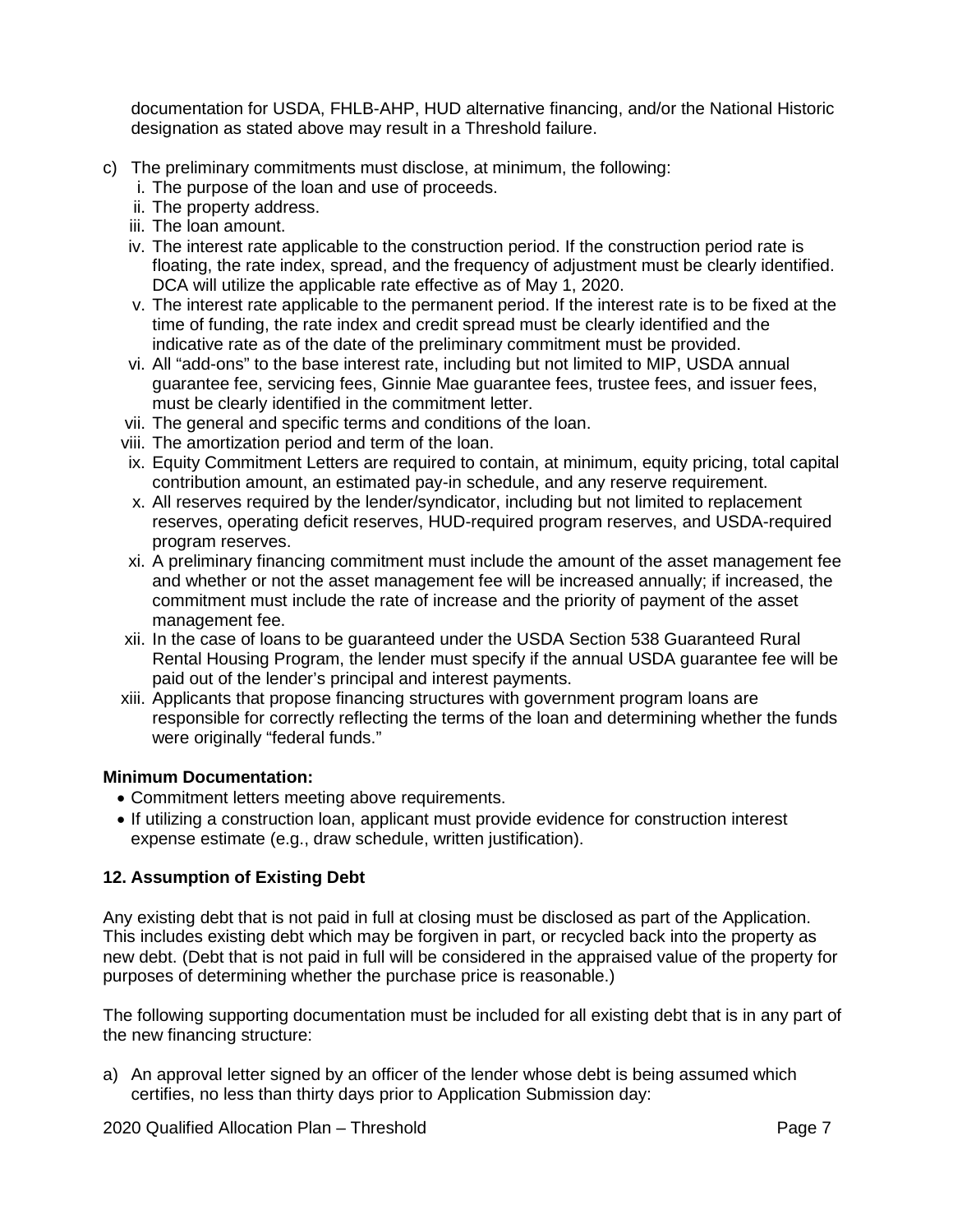- i. The original principal balance of the loan.
- ii. The current outstanding principal balance of the loan.
- iii. The current accrued and unpaid interest.
- iv. The current effective interest rate applicable to the loan.
- v. The original date of the loan.
- vi. The maturity date of the loan.
- vii. Annual debt service.
- viii. The amortization period applicable to the original loan.
- ix. That the loan is not currently in default, or if there exists an event of default, or an event that with the passage of time will constitute an event of default, all of the factual data pertinent to said default or said potential default.
- x. The type and current balances of any outstanding reserve accounts for existing loans and their disposition upon the sale of the project, if applicable.
- b) A copy of the original Promissory Note and any amendments and/or modification to said Promissory Note.
- c) A copy of the original Loan Agreement and any amendments and/or modification to said Loan Agreement.
- d) A copy of the original Mortgage, Deed to Secure Debt, Deed of Trust, or such other security instrument providing security for the loan, and any amendments and/or modification to said security instruments.
- e) Board resolutions approving the restructuring or assumption of existing debt.

For Scattered Site Projects, all units must be developed under one master plan of financing and considered as a single project by all funding sources. The requirements of this threshold category are applicable to the project as a whole**.**

## **B.** *DCA Analysis of Feasibility During the Competitive Round*

- **1. Total development cost may be decreased or increased by DCA during its review if it is determined that line items are not reasonable or do not accurately reflect the supporting documents.**
	- Development budget adjustments made by DCA must be covered by deferred developer fee.
	- Development costs may not be increased by the Applicant during DCA's review.
	- No new financing sources may be added or existing financing sources modified.
	- Credits will be adjusted accordingly for each adjustment. Credits will not be increased above the amount requested in the Application.
	- Applicants may not request that one line item be reduced in order to increase or add an additional line item during the threshold clarification period.
- **2. DCA will not make the following revisions during its analysis of feasibility:**
- a) Unit count, income mix and bedroom type.
- b) Rent structure (rents may be adjusted upward or downward by DCA to meet applicable program requirements).
- c) Operating expenses proposed by the Applicant decreased to make the project feasible.

## <span id="page-44-0"></span>**II. COST LIMITS**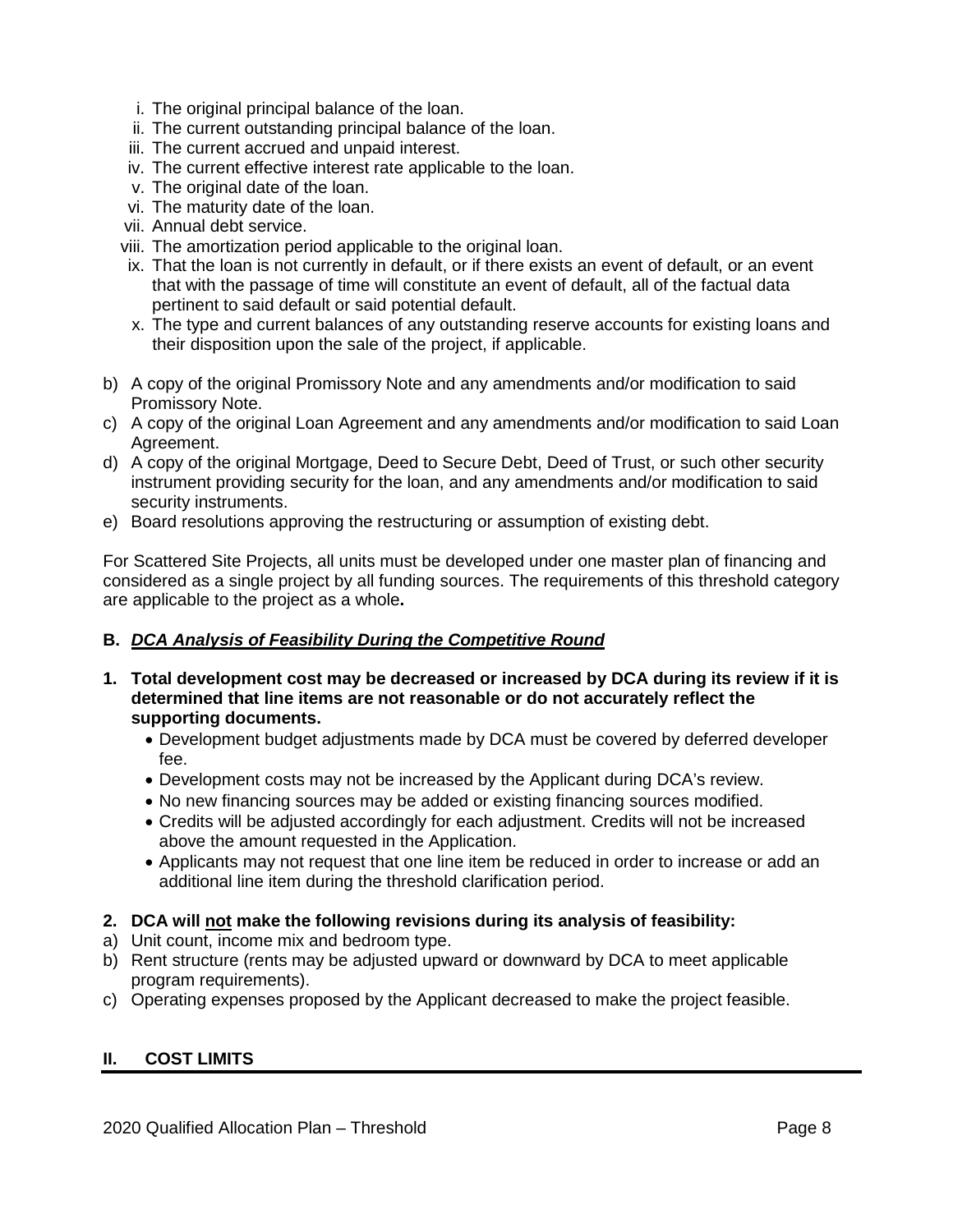DCA has adopted per-unit cost limits that reflect calculations by the HUD PIH Office of Capital Improvements with the following adjustments:

| Unit type           | <b>DCA Adjustment</b> |  |
|---------------------|-----------------------|--|
| <b>Efficiencies</b> | <b>20%</b>            |  |
| 1-bedroom units     | 15%                   |  |
| 2-bedroom units     | 15%                   |  |
| 3-bedroom units     | 10%                   |  |
| 4-bedroom units     | 10%                   |  |

Please note the following:

- An Excel workbook for viewing how project-level cost limits vary by unit mix is published separately on the DCA website.
- Regardless of the reasonableness of proposed project costs, DCA will not fund properties with costs exceeding DCA cost limits other than the potential waivers described below.
- Projects that propose a combination of new construction and rehab cannot average the costs of the rehab and new construction.
- The Development's Total Development Cost for purposes of cost limits excludes the following line items from the Uses tab in the Core Application: "DCA-Related Costs," "Local Government Fees", the rent-up reserve, operating deficit reserve, and an upfront-funded replacement reserve, if applicable.

Applications for properties located in the MSAs listed in the HUD 2019 Unit Total Development Cost Limits document (see HUD PIH Office of Capital Improvements website: [https://portal.hud.gov/hudportal/HUD?src=/program\\_offices/public\\_indian\\_housing/programs/ph/c](https://portal.hud.gov/hudportal/HUD?src=/program_offices/public_indian_housing/programs/ph/capfund) [apfund](https://portal.hud.gov/hudportal/HUD?src=/program_offices/public_indian_housing/programs/ph/capfund) - refer to "What's Hot" column) must use the respective per unit cost limit.

DCA requires properties in the following counties to use the applicable cost limits for each of the following MSAs published in the HUD 2019 Unit Total Development Cost Limits document.

## • *Albany MSA:*

Baker County, Ben Hill County, Calhoun County, Clay County, Colquitt County, Crisp County, Decatur County, Dooly County, Dougherty County, Early County, Grady County, Irwin County, Lee County, Miller County, Mitchell County, Randolph County, Seminole County, Sumter County, Telfair County, Terrell County, Tift County, Turner County, Wilcox County, Worth **County** 

# • *Athens MSA:*

Banks County, Clarke County, Elbert County, Franklin County, Greene County, Habersham County, Hart County, Madison County, Oconee County, Oglethorpe County, Rabun County, Stephens County, Taliaferro County, Towns County, Union County, White County

## • *Atlanta MSA:*

Barrow County, Bartow County, Butts County, Carroll County, Cherokee County, Clayton County, Cobb County, Coweta County, Dawson County, DeKalb County, Douglas County, Fannin County, Fayette County, Floyd County, Forsyth County, Fulton County, Gilmer County, Gordon County, Gwinnett County, Hall County, Haralson County, Heard County, Henry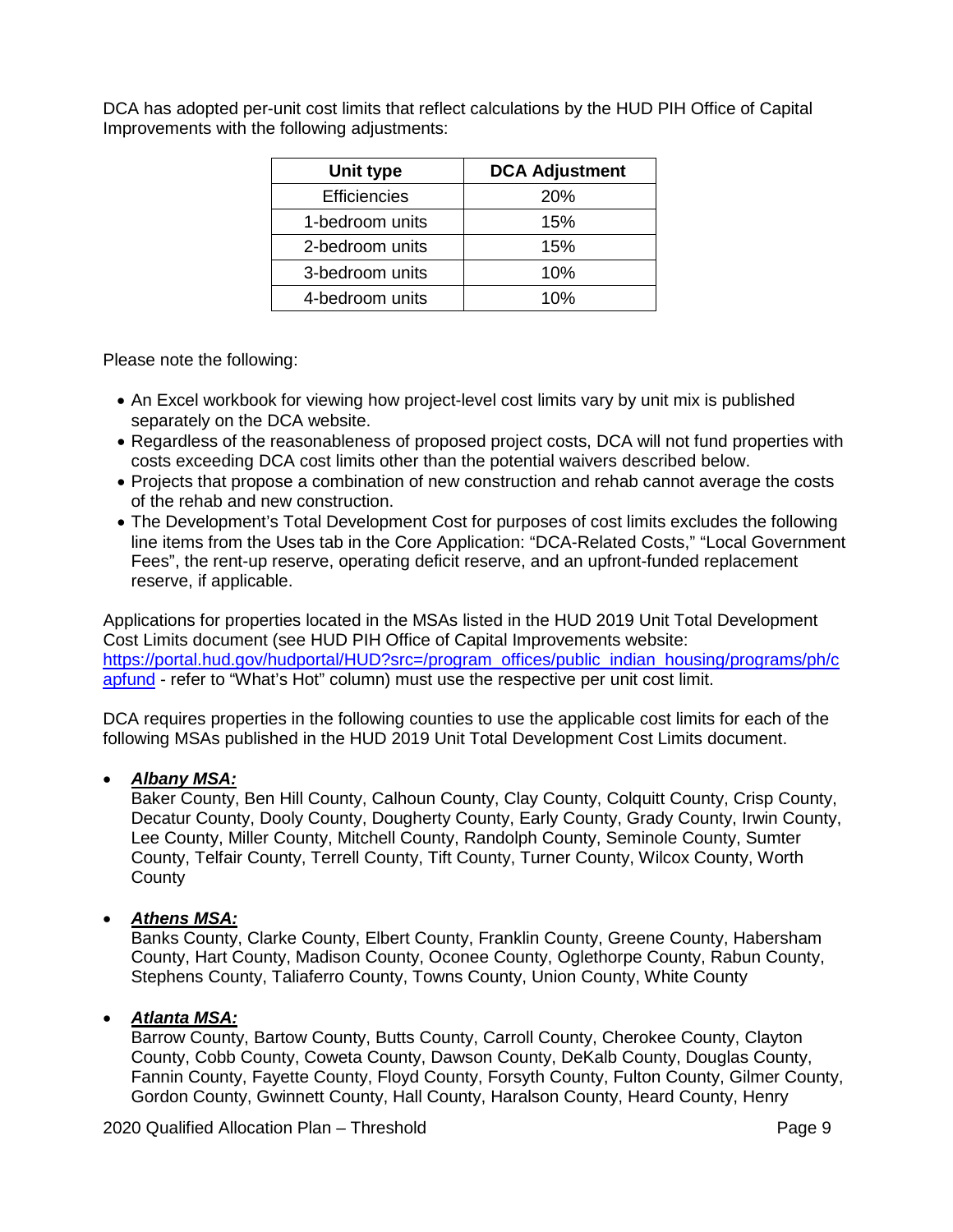County, Jackson County, Jasper County, Lamar County, Lumpkin County, Meriwether County, Monroe County, Morgan County, Murray County, Newton County, Paulding County, Pickens County, Pike County, Polk County, Putnam County, Rockdale County, Spalding County, Troup County, Upson County, Walton County,

## • *Augusta MSA:*

Burke County, Columbia County, Emanuel County, Glascock County, Jefferson County, Jenkins County, Lincoln County, McDuffie County, Richmond County, Warren County, Wilkes **County** 

## • *Chattanooga (TN) MSA:*

Catoosa County, Chattooga County, Dade County, Walker County, Whitfield County

## • *Columbus MSA:*

Chattahoochee County, Harris County, Marion County, Muscogee County, Quitman County, Schley County, Stewart County, Talbot County, Taylor County, Webster County

## • *Macon MSA:*

Baldwin County, Bibb County, Bleckley County, Crawford County, Dodge County, Hancock County, Houston County, Johnson County, Jones County, Laurens County, Macon County, Peach County, Pulaski County, Treutlen County, Twiggs County, Washington County, Wheeler County, Wilkinson County

## • *Savannah MSA:*

Appling County, Bryan County, Bulloch County, Candler County, Chatham County, Effingham County, Evans County, Glynn County, Liberty County, Long County, McIntosh County, Montgomery County, Screven County, Tattnall County, Toombs County, Wayne County

## • *Valdosta MSA:*

Atkinson County, Bacon County, Berrien County, Brantley County, Brooks County, Camden County, Charlton County, Clinch County, Coffee County, Cook County, Echols County, Jeff Davis County, Lanier County, Lowndes County, Pierce County, Thomas County, Ware County

**Cost Limits for Historic/Transit Oriented Properties**: The cost limits for historic rehabilitation projects that qualify for scoring points under Historic Preservation and/or transit-oriented development projects that qualify for the full 6 points under Community Transportation Options will be increased to 110% of the above applicable cost limits. The increased limits for historic rehabilitation projects will only be applicable to that portion of the project that qualifies as a historic development.

**Cost Waivers.** 9% Applicants may submit cost limit waivers at Application Submission or Pre-Application. If DCA denies a cost waiver submitted after the Application Submission deadline, the Applicant will fail Threshold. DCA will consider a cost waiver request for the following:

- Unusual or extraordinary costs not typically seen in most properties. An example would be a proposed development with podium parking. In no case will DCA waive federal, state or local building or accessibility laws or codes, state energy conservation codes or health and safety requirements.
- Costs for historic development above the project cost limits which will be covered by historic credit equity.
- Costs that are covered by funding from a foundation, other unrelated not-for-profit charitable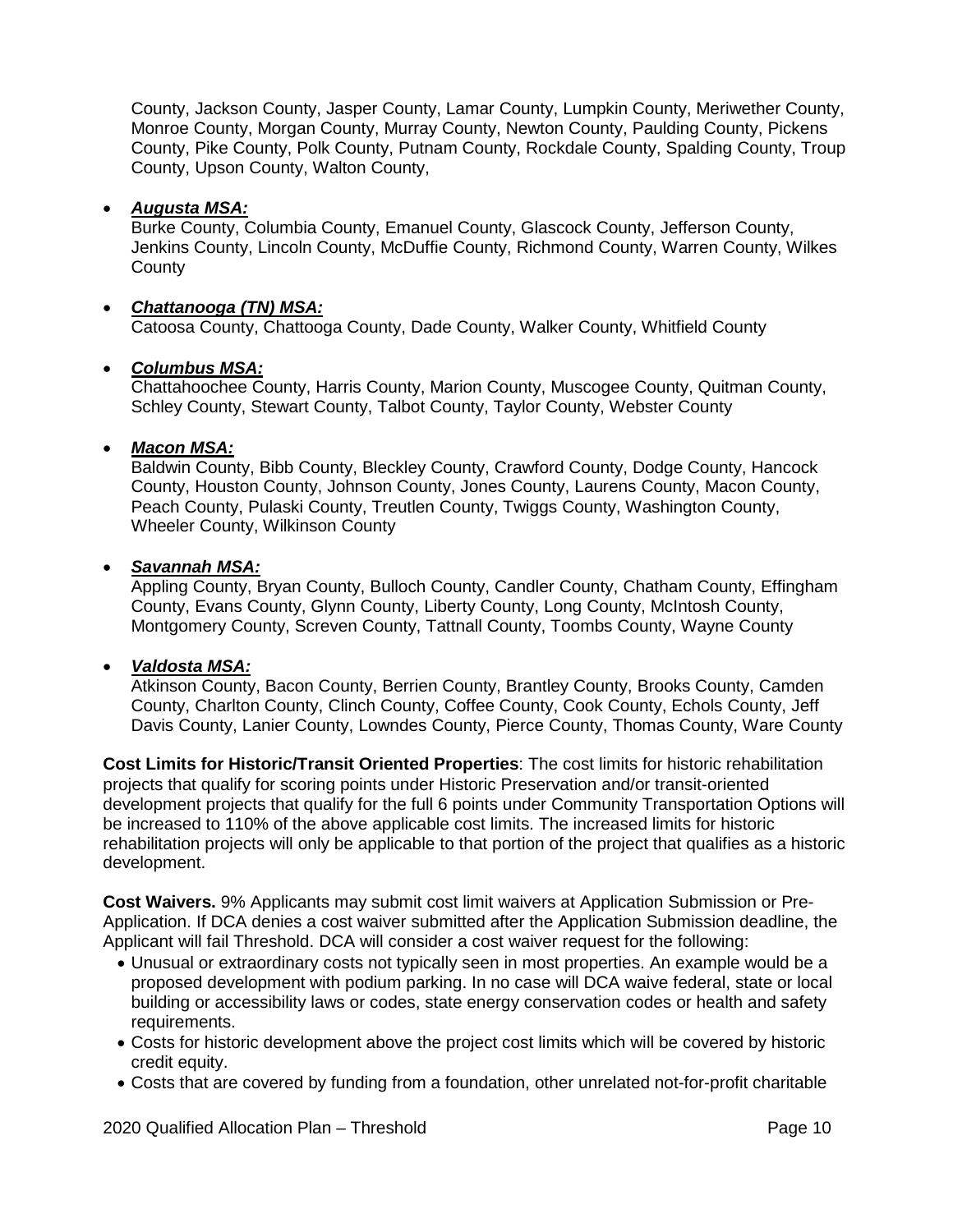organization, or governmental entity that is not DCA in the amount equal to or greater than the development cost that exceeds DCA's unit cost limitations. The funding commitment letter from such entity must be included in the Application, and such funds must be in the form of a grant or a cash flow loan and must be included as part of the project sources of funds in the Application and final cost certification. In calculating the maximum credits which can be allocated to the project, DCA will not include these funds in the gap calculation.

## **Reference Documentation:**

- HUD 2019 Total Development Cost Limits: https://www.hud.gov/program\_offices/public\_indian\_housing/programs/ph/capfund
- DCA cost limit testing workbook

#### **Minimum Document Requirements for Cost Waivers:**

- A certification from the applicable municipality, architect and/or engineer must be provided documenting the additional waiver item requirement or condition.
- Projects requesting a PCL waiver request must include a non-IOI third party cost review that includes a specific and delineated review of the proposed item(s) necessitating the cost limit waiver.
- Projects with unsuitable soils or environmental remediation must provide an environmental report supporting the request for PCL waiver and an estimate of remediation costs from a non-IOI third party.
- A detailed third party cost breakdown must be provided indicating the difference between the cost for the extraordinary items necessitating the waiver and those of typically constructed developments.
- DCA reserves the right to request additional information such as PNA, PNCA, CNA, or PCR, and/or additional supporting documentation deemed necessary to complete analysis and consideration of waiver request.
- DCA reserves the right to deny waivers if the completed project will not result in safe and decent housing that is equal to comparable housing in the marketplace.
- A copy of the written approval of the DCA per unit cost waiver must be provided with the LIHTC application to satisfy the threshold requirement.

Any waiver request granted at preapplication stage is preliminary. If selected, the Applicant will need to submit a full cost waiver request with actual figures and documents as requested by the DCA construction department prior to closing.

## <span id="page-47-0"></span>**III. TENANCY CHARACTERISTICS**

All Applicants must designate the proposed development as targeting one of the following tenancies:

#### **A.** *Family Development*

A Family development is designed to foster development of housing for families and to encourage community activities from within the neighborhood.

#### **B.** *Senior Development*

A Senior development meets one of the following requirements:

2020 Qualified Allocation Plan – Threshold **Page 11** Page 11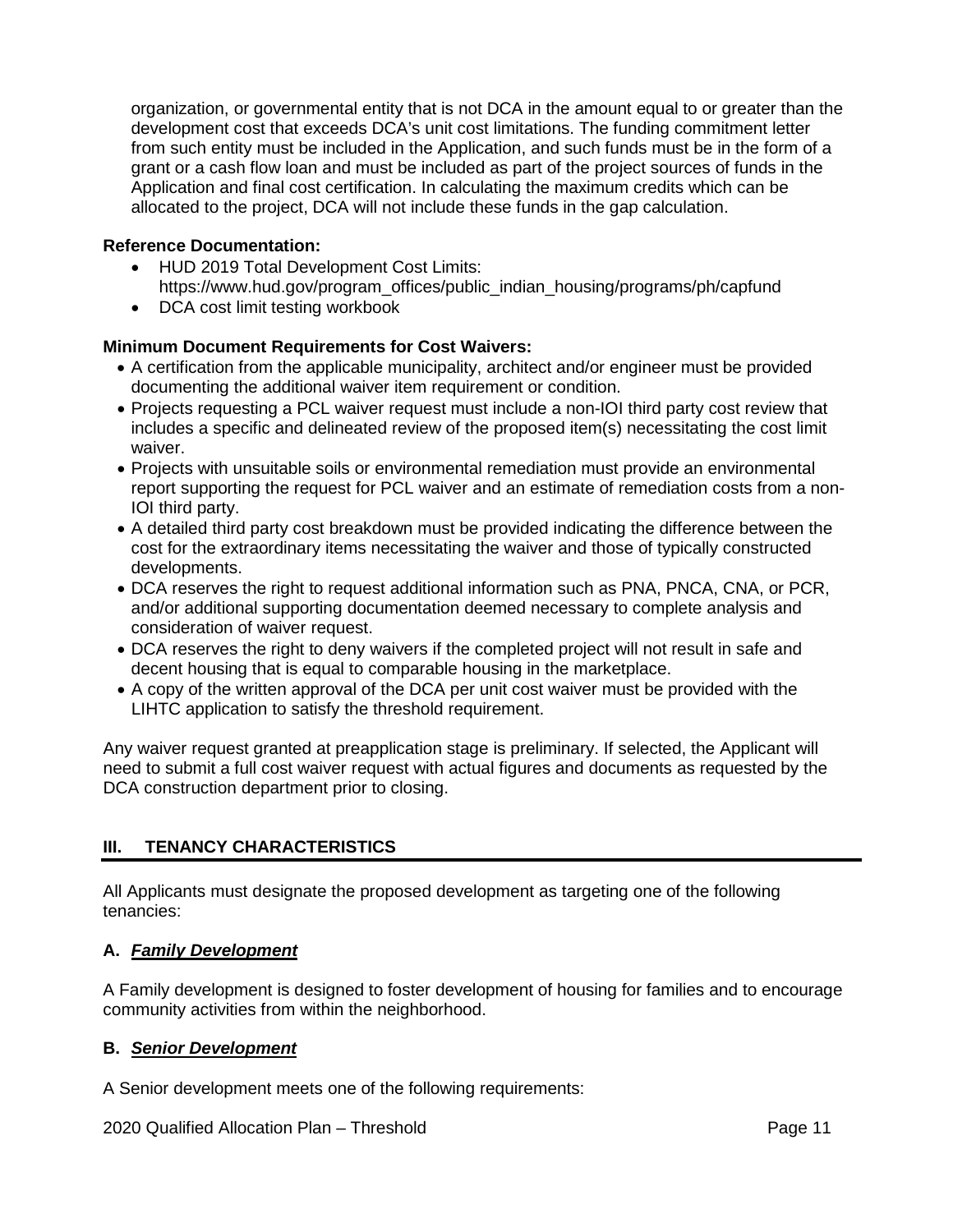- 1. Intended for, and solely occupied by, individuals 62 years of age or older; or
- 2. *Housing for Older Persons:* Intended and operated for occupancy by at least one individual 55 years of age or older per unit, where at least 80% of the total housing units are occupied by at least one individual who is 55 years of age or older; and where the Owner publishes and adheres to policies and procedures which demonstrate an intent by the Owner and manager to provide housing for individuals 55 years of age or older. Housing for Older Persons includes HUD PHA properties that have a combined senior and disabled tenancy. For further information, see DCA defined terms in Core.

# **C.** *Other*

Projects that have funding from a program which has a different tenancy definition than those set forth above must contact DCA for instructions on this section no later than the pre-application deadline date. Projects that combine senior housing and special needs housing must meet all architectural requirements of senior housing.

## <span id="page-48-0"></span>**IV. REQUIRED SERVICES**

## **A.** *Family/Senior Properties*

Family Properties must include at least two (2) services from two (2) of the following categories. Senior Properties must include at least four (4) services from three (3) of the following categories.

- 1. Social and recreational programs (e.g. semi-monthly birthday parties/holiday dinners or parties/potluck dinners, movie nights, bingo).
- 2. On-site enrichment classes (e.g. budgeting, avoiding identity theft, arts and crafts, computer tutoring, gardening, safety classes such as CPR and household safety).
- 3. On-site health classes (e.g. nutrition, healthy cooking, asthma management classes and smoking cessation classes, exercise classes such as yoga, Pilates, strength training, groupled aerobic classes, and/or personal fitness).
- 4. Other services as approved by DCA at pre-application (e.g. alternate services for USDA Rural properties with limited community space, requiring approved support services documentation).

## **B.** *Additional Policies Related to Services*

- 1. A full-time activities manager will be allowed in the operating budgets for properties that are 100 units or more.
- 2. Temporary staffing during lease-up to handle activities set-up and sign-up will be considered on a case-by-case basis.
- 3. Part-time (on a proportional basis) activity managers will be allowed in the operating budgets for smaller projects.
- 4. Applications for rehabilitation of existing congregate supportive housing developments must provide a memorandum of agreement with a behavioral health agency, continuum of care, or service provider to ensure the appropriate provision of supportive services.
- 5. Applicants must track resident participation in any on-site services. If participation declines continuously over a six-month window, on-site staff is expected to request resident feedback on the services provided.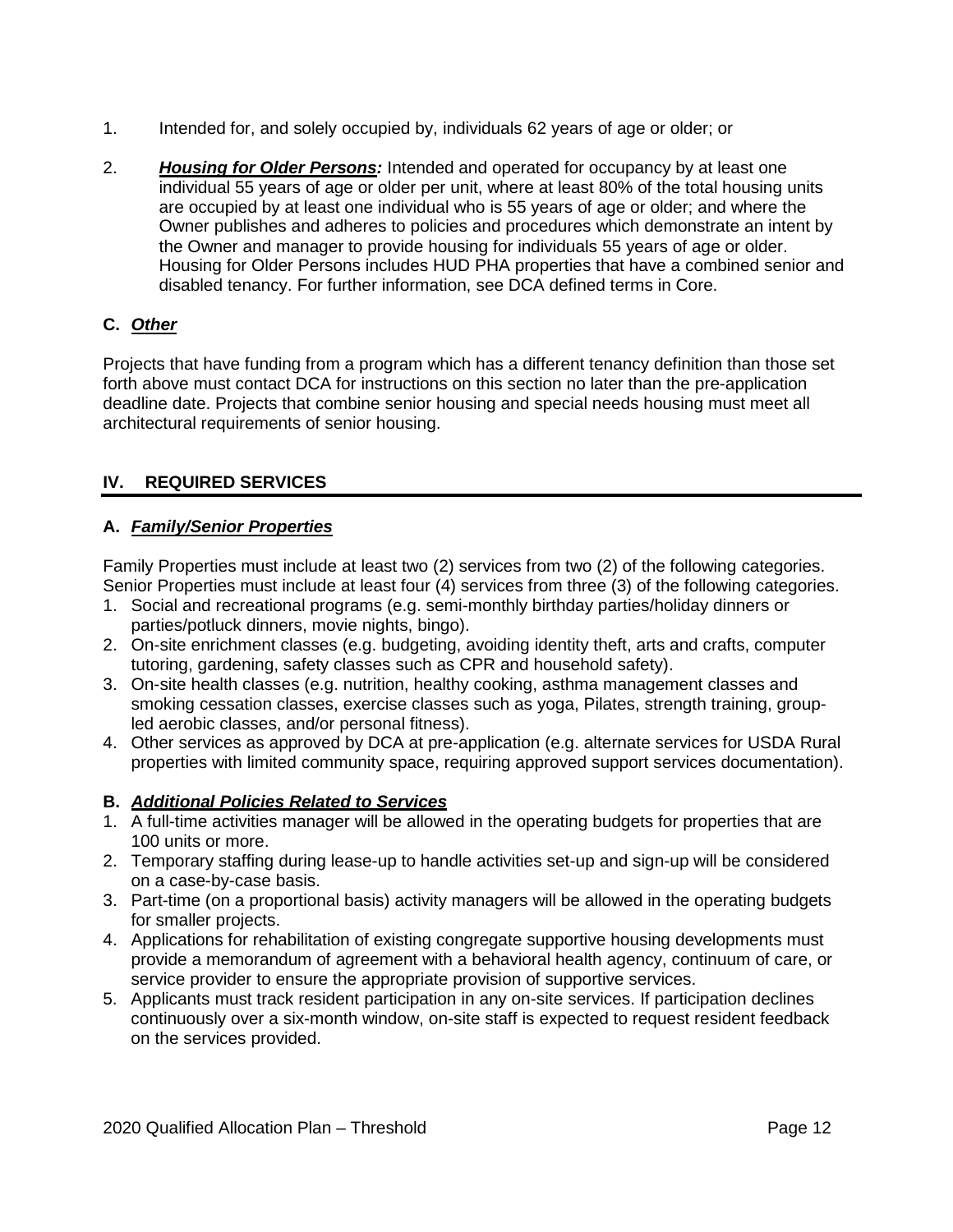# <span id="page-49-0"></span>**V. MARKET FEASIBILITY (MARKET STUDY)**

Applicants must submit a market study in accordance with DCA requirements. The study must be prepared by a market analyst approved by DCA in accordance with DCA guidelines and must be in the format required by the DCA Market Study Manual. The market study must be completed no more than 6 months prior to Application Submission. It is the Applicant's responsibility to ensure that the market study accurately reflects the rental structure and unit mix of the proposed project as reflected in the Application, and meets all DCA requirements.

While DCA will consider the analysis contained in the market study in determining whether the project is marketable, DCA is not bound by the opinion or conclusions reached by the market analyst. DCA may review the market study, rent rolls, and project data of similar projects located in or near the primary market area in determining whether the project will be able to achieve the desired lease up and maintain feasibility.

Bond Applications submitted close to the competitive round may be required to update market studies to reflect 9% Applications pending review with overlapping market areas. Similarly, 9% Applicants may be required to update their market studies during the review period to reflect a pending 4% bond deal in overlapping market areas. DCA will consider pending 9% and 4% Applications in its market determinations.

The following factors will be considered to be indicative of market feasibility for HOME, 4% Credit projects, and 9% Credit projects:

- 1. Market capture rates 30% or less for all 1-bedroom units, 30% or less for all 2-bedroom units, 40% or less for all 3-bedroom units, and 50% or less for all 4 or more bedroom units in the project.
- 2. In Rural areas, market capture rates of 35% or less for all 1-bedroom units, 35% or less for all 2-bedroom units, 40% or less for all 3-bedroom units, and 50% or less for all 4 or more bedroom units in the project.
- 3. The overall capture rate for tax credit and market rate units shall not exceed 30% for Applications in the flexible pool and 35% for Applications in the Rural pool.
- 4. Market capture rates for each bedroom type within each AMI market segment type (i.e. 30%, 50%, 60% & market) shall not exceed 60%.
- 5. Appropriate market area that does not overestimate demand.
- 6. An absorption period less than 24 months to reach stabilized occupancy.
- 7. Stabilized occupancy rate of 93% or above.
- 8. Unit mixes or target populations supported by the market.
- 9. No more than two DCA funded projects in the primary market area which have physical occupancy rates of less than 90 percent and which compete for the same tenant base as the proposed project.
- 10. Strong overall market occupancy of 90% or greater.
- 11. The minimum rent differential between the proposed rents and average market rents, as explained in the Market Study Manual, must be 10%.
- 12. For Senior developments, demand may include residents from outside the market area converting from homeownership and seniors living with and/or supported by their children. If applicable, this must be documented by the market analyst.
- 13. DCA, when necessary, may independently evaluate the demand for additional affordable rental housing in the geographic/market area.

## **Adverse Impact**

2020 Qualified Allocation Plan – Threshold **Page 13** Page 13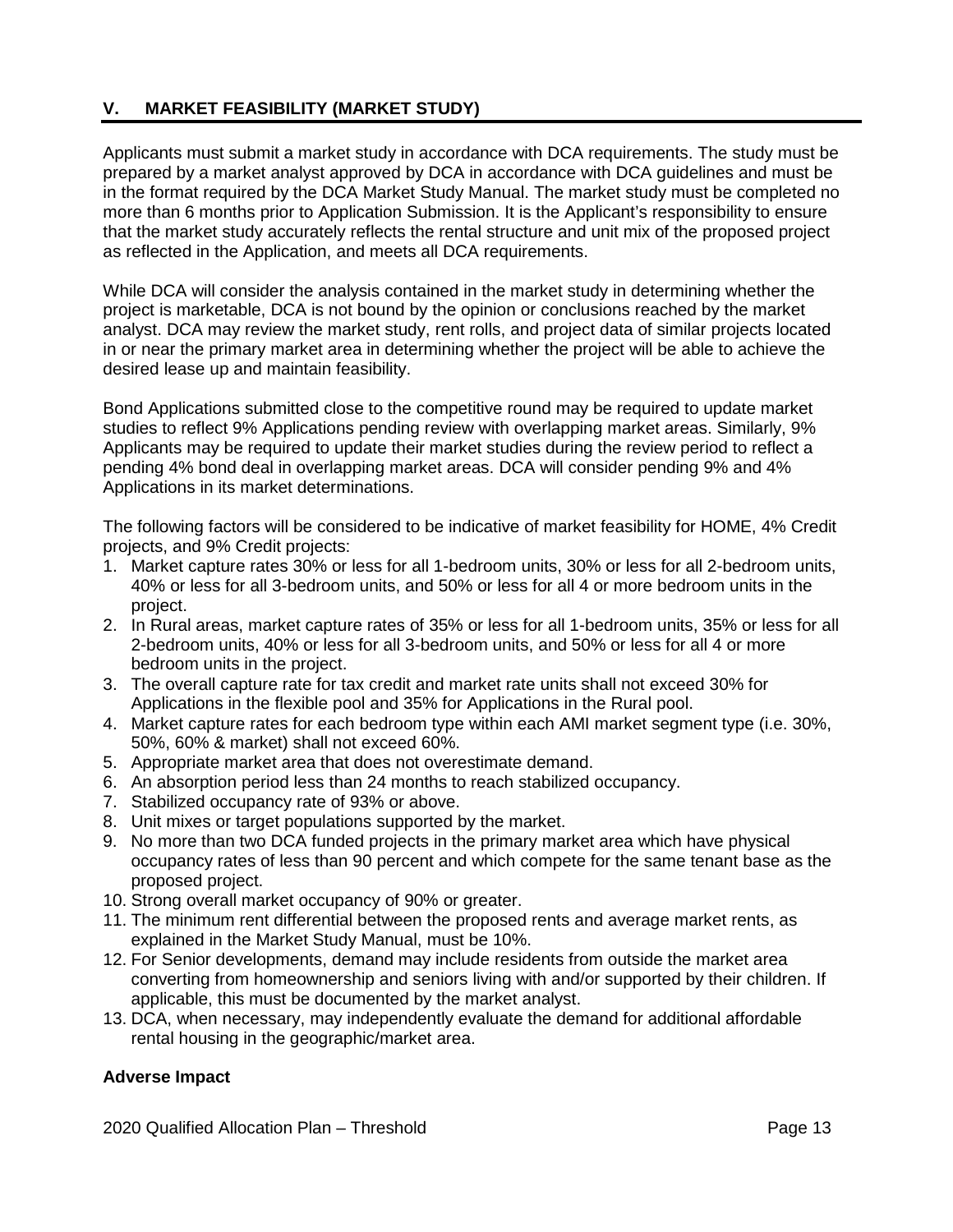An Application will fail this Threshold requirement if DCA determines that the property will have an adverse financial impact on existing tax credit properties, HOME, National Housing Trust Fund, or CDBG-DR properties within the primary market area or in close proximity to the primary market area. The demand for units in the market area as well as timing of properties placed-in-service will be taken into consideration. Applicants are required to do their own due diligence to determine pending properties near the proposed site.

DCA may retain the services of its own market analyst to review the conclusions of the market study submitted by the Applicant. For scattered site projects, the market study requirements must be met for the project as a whole. DCA's judgment will be the final determination as to the size of market areas or the adverse impact on existing properties.

## **Reference Documentation:**

• DCA Market Study Manual

# <span id="page-50-0"></span>**VI. APPRAISALS**

## **A.** *DCA-Commissioned Appraisals*

For all projects awarded HOME Loans, DCA will commission an appraisal prepared in accordance with DCA policies. DCA may also commission an appraisal for a tax credit only project in order to confirm that the proposed purchase price is reasonable and the valuation assumptions within the application are valid.

HOME Applicants will be charged a fee equal to the cost of the appraisal report. The fee will be due on the date specified in the HOME commitment letter. The commissioned appraisal reports must include the "as is" value, "as built/as complete" (encumbered) value, and "as built/as complete " (unencumbered) value of the proposed subject property as well as the tax credit value. The "as is" value must delineate the value of the land and building. The appraisal must conform to USPAP standards. The appraisal will provide an estimate of the unrestricted market value (unencumbered) of the property at loan maturity. The total hard cost of any project may not exceed 90% of the as completed unencumbered appraised value of the property. Upon completion of the commissioned appraisal, any project found not to meet this requirement may have their funding award revoked.

The DCA appraisal may be assignable to other lenders. In instances where the senior lender obtains the appraisal, DCA will accept such appraisal if DCA's guideline requirements are met and DCA is given the right to rely on the appraisal by the appraiser.

## **B.** *Applicant-Commissioned Appraisals*

The effective date of Applicant-commissioned appraisals must be within six (6) months of Application Submission. All appraisals must include DCA as an intended user.

An Application for tax credits for 4% bond financed developments must contain an appraisal commissioned by the lender or by a DCA-approved appraiser with an effective date of not more than 6 months earlier than the date of the Application, regardless of whether there is an Identity of Interest between the buyer and the seller.

Any Applicant that is claiming acquisition credits for existing structures must provide an appraisal.

2020 Qualified Allocation Plan – Threshold **Page 14** Page 14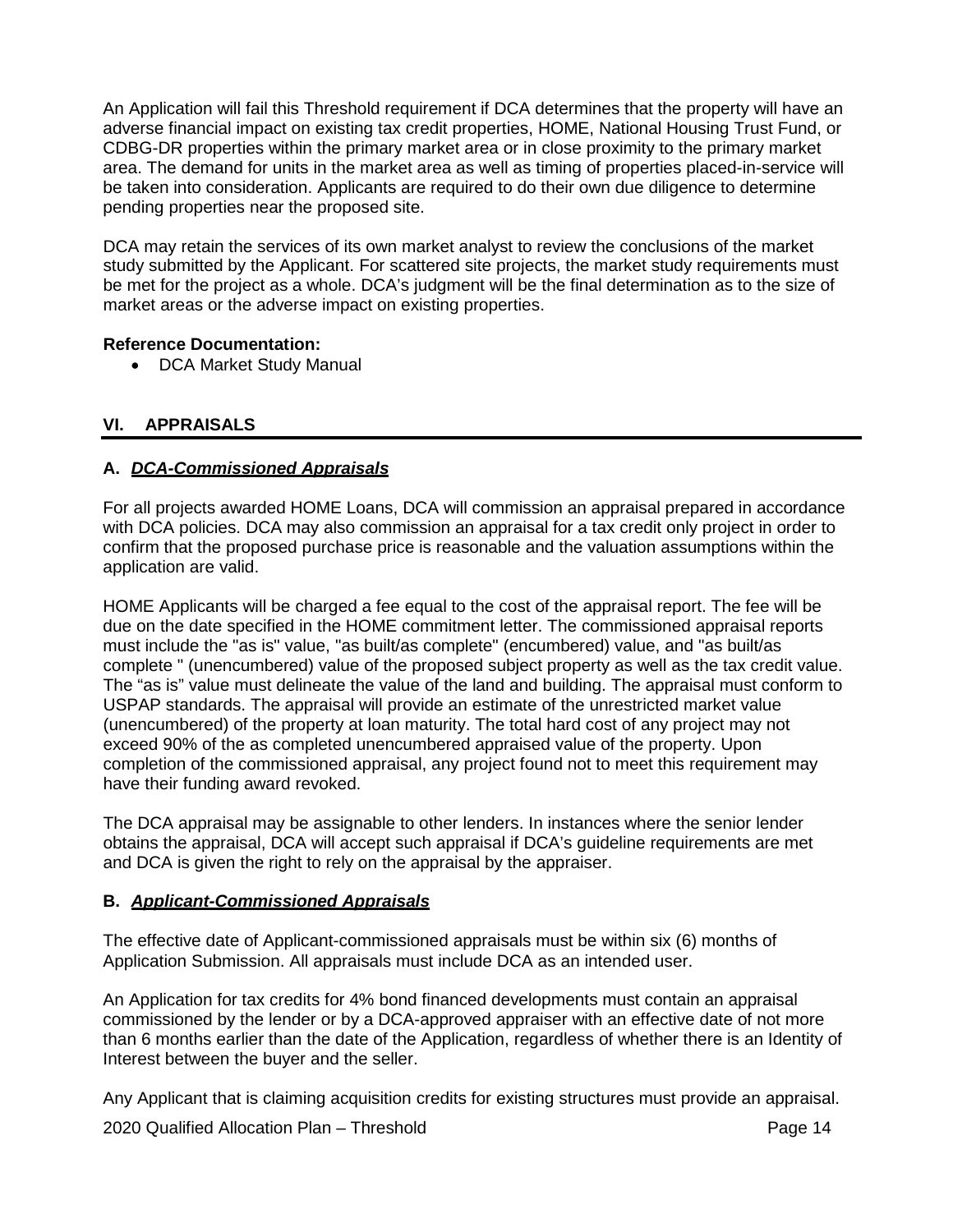## **1. Identity of Interest**.

DCA policy requires that the Applicant obtain an appraisal of the value of a property if there is an Identity of Interest between the buyer and the seller. This includes a seller that is a member of the proposed Project Team, including a limited partner. This appraisal must be submitted with the Application and follow the value estimates detailed in the 2020 Appraisal Manual. DCA will carefully scrutinize the sales price of land between related parties to ensure that the value has not been inflated. While the appraisal will be an indication of fair market value, DCA will consider tax values as well as the lesser of the appraised value or actual sales price established as indicative of the value of a property. All property values must associate a land value as well as a value for the improvements. The appraisal must conform to USPAP standards.

For purposes of generating tax credits:

- For 9% Credit Applicants, properties which have been in the control of the Applicant or a related party for a period of five (5) years or less will generally be valued at the acquisition cost at the time the related party obtained initial site control.
- For 4% Credit Applicants, properties which have been in the control of the Applicant or a related party for a period of three (3) years or less will generally be valued at the acquisition cost at the time the related party obtained initial site control.
	- o Properties that have been rezoned, subdivided, or modified will not be deemed to be of higher value based on the actions taken by the Owner/Applicant or any Related Party.

For Scattered Site Projects, an appraisal establishing "as-is" value will be required for each noncontiguous parcel where an Identity of Interest exist between the buyer and seller.

## **2. Selected Projects**

DCA may also require that a tax credit only projects selected for funding provide an appraisal commissioned by a lender or a DCA-approved appraiser on or before closing. This appraisal must support the purchase price as well as the value of the property upon completion.

#### **Reference Documentation:**

• DCA Appraisal Manual

## <span id="page-51-0"></span>**VII. ENVIRONMENTAL REQUIREMENTS**

Applicants should note that many of the environmental requirements from the QAP have been included in the 2020 Environmental Manual and are incorporated herein by reference.

## **A.** *General*

On-site and off-site specific environmental concerns identified in an environmental study are to be considered in the context of the criticality of the housing to be provided. DCA shall consider the public benefits of the housing and then weigh the benefits against the costs to mitigate the hazard, the potential health risks, and other financial and public policy implications. The project will not pass Threshold until all environmental matters are resolved.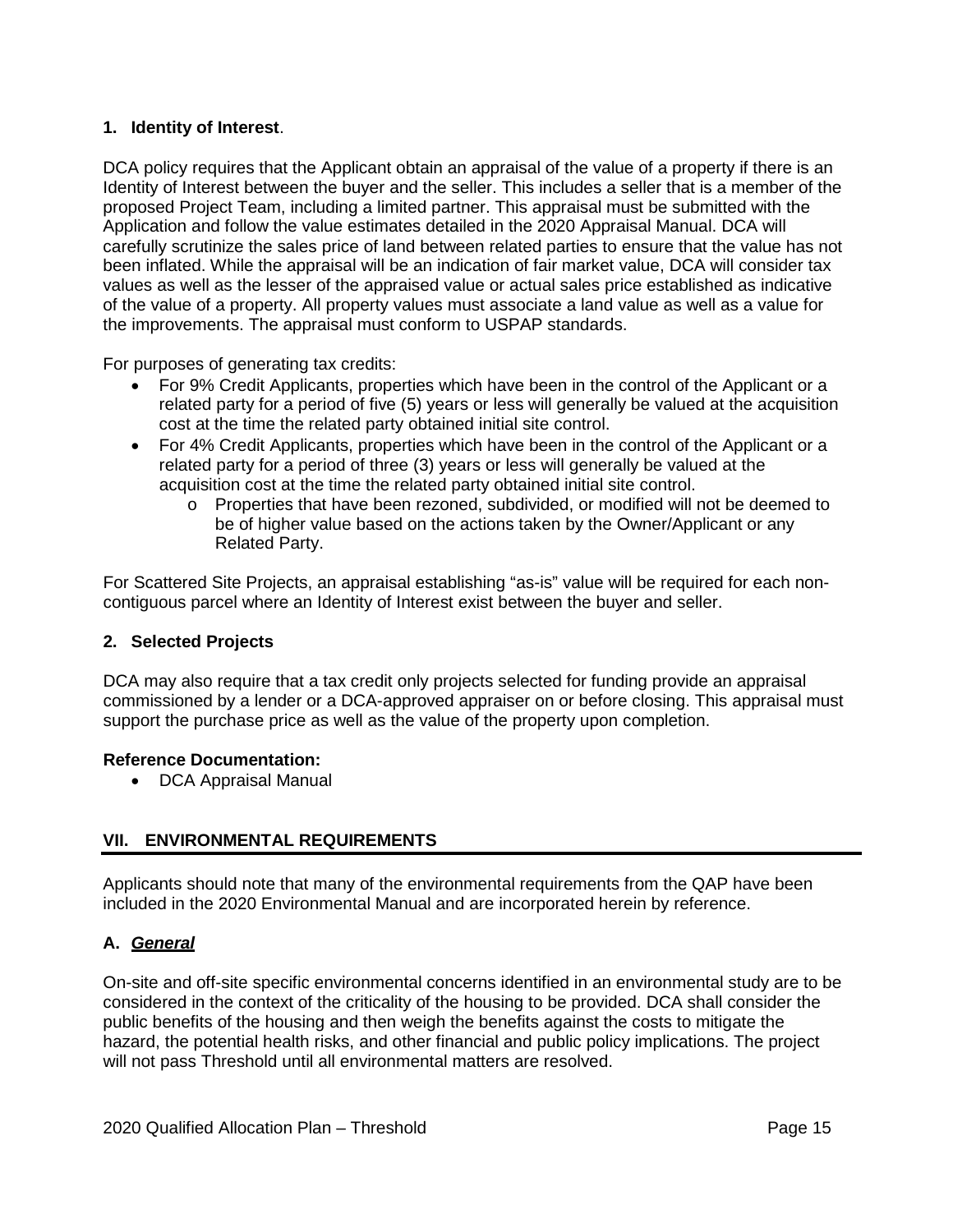For Scattered Site Projects, the environmental requirements must be met for each non-contiguous parcel.

## **B.** *Environmental Site Assessment*

Applications must include a Phase I and all required Phase II environmental site assessments. These studies must be prepared in accordance with the 2020 DCA Environmental Manual. The Applicant and the Qualified Environmental Professional, certified to practice in the state of Georgia, must sign the environmental certification form and include it in the Application.

The Phase I Environmental Site Assessment must fully address all recommendations of the Qualified Environmental Professional. If a Phase II is recommended, all testing must be completed prior to Application Submission.

The Phase I (and Phase II when recommended by the Qualified Environmental Professional) Environmental Site Assessment must have been conducted within six (6) months of the Application Submission. Environmental Site Assessments completed prior to this six-month period must be included (with appendices) in the Application.

A Noise Attenuation Plan must be submitted as part of the Environmental Site Assessment if noise requirements are not met.

## **1. Additional Standards**.

In addition to compliance with the standards developed by the American Society for Testing and Materials' (ASTM) and set forth in the "Standard Practice for Environmental Site Assessments, Phase I Site Assessment Process," ASTM 1527-13, DCA requires the following non-scope items be investigated:

- a) Flood Plains/Floodways.
- b) Wetland.
- c) State waters/streams/buffers & setbacks.
- d) Lead based paint.
- e) Asbestos containing materials.
- f) Noise.
- g) Water leaks, mold, and lead in drinking water.
- h) PCBs (Polychlorinated Biphenyls)
- i) Radon.
- j) Endangered species.
- k) Historic designation.
- l) Vapor intrusion screening.

#### **2. Additional Environmental Requirements for HOME/HUD-funded Projects, Including but not Limited to PBRA**

All developments utilizing HOME or HUD funds are required to assess the environmental effects of that activity in accordance with the provisions of the National Environmental Policy Act of 1969 (NEPA) and HUD regulations at 24 CFR Part 58. DCA requires applicants to conduct various activities required for the environmental review process, including a Phase I Environmental Assessment (EA), as outlined in the Environmental Manual.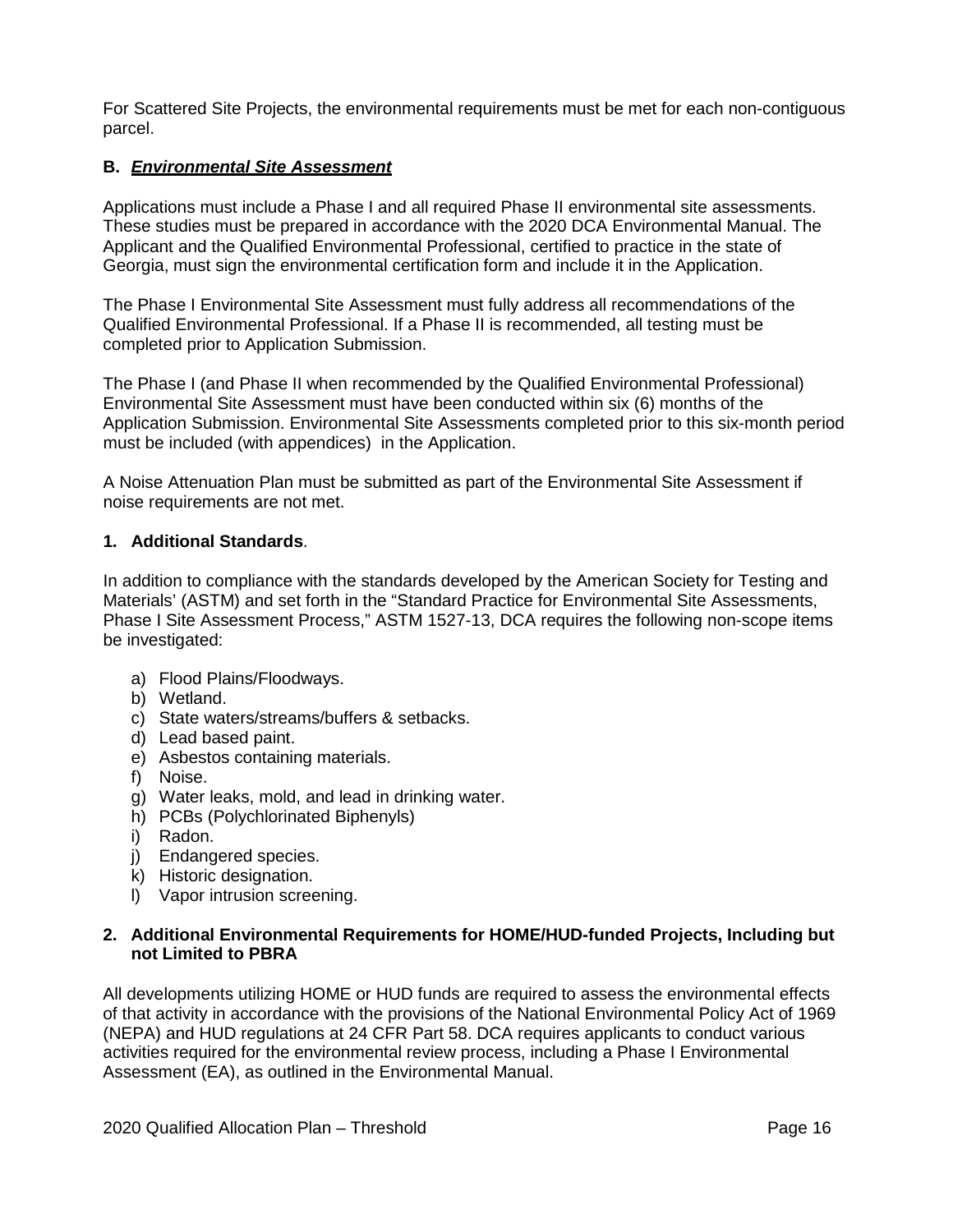The Applicant, as outlined in the HOME/HUD Environmental Questionnaire, must complete additional requirements for HOME/HUD-funded projects, including but not limited to, the 8-Step Process and HUD publication procedures. **If applicable, evidence of the commencement of the 8-Step Process must be submitted no later than the date noted in Exhibit A DCA Preapplication Deadlines and Fee Schedule.** The 8-Step process is outlined in the 2020 Environmental Manual. The applicant is responsible for providing documentation to DCA upon completion of the proess.

a) **HUD Environmental Clearance & Publication Requirements**: DCA is responsible for undertaking environmental reviews for proposed DCA HOME projects, as the Responsible Entity (RE) referred to in 24 CFR §58.43, Environmental Review Procedures for Entities Assuming HUD Responsibilities In this capacity, DCA must ensure that the environmental review process is satisfied before certain HUD funds are committed to specific projects. Therefore, when initial awards of HOME funds are announced, DCA will publish notices of its intent to allocate HOME funds in local newspapers in the proposed project's area. HUD will review any comments received to determine if there has been a finding. Once that process is complete and there has been no finding, DCA will seek HUD's approval of its commitment of HOME funds to the proposed project. In order to ensure that the environmental review process is not challenged, Owners and/or Developers of proposed projects must, once HOME consent requests are submitted, **refrain from undertaking activities that could have an adverse environmental impact prior to the receipt of an environmental clearance letter from DCA** removing the stipulated conditions. Such activities include, but are not limited to: acquiring, rehabilitating, converting, leasing, repairing, or constructing property. An Applicant **cannot commit or expend HUD or non-federal funds** until the environmental review process has been completed.

## **C.** *Site and Neighborhood Standards*

All properties that use DCA HOME funds as a source must meet Site and Neighborhood Standards (24 CFR §92.202 and 24 CFR §983.6) and Environmental Requirements, as mandated by the HOME regulations. These requirements must be met in accordance with instructions set forth in the HOME Manual and Environmental Manual. Applicants who have established agreements with HUD regarding different standards of review for site and neighborhood must meet those established standards. A copy of all documents relating to the different standards of review must be included with the application.

For Scattered Site projects, each non-contiguous parcel must meet the additional HOME requirements.

## **Reference Documentation:**

- 2020 Environmental Manual
- 2020 HOME Rental Housing Loan Program Manual

#### **Minimum Documentation**:

- Phase I Environmental Site Assessment
- Phase II Environmental Site Assessment (if applicable)
- HOME Site and Neighborhood Standards Certification and (if applicable) supporting documentation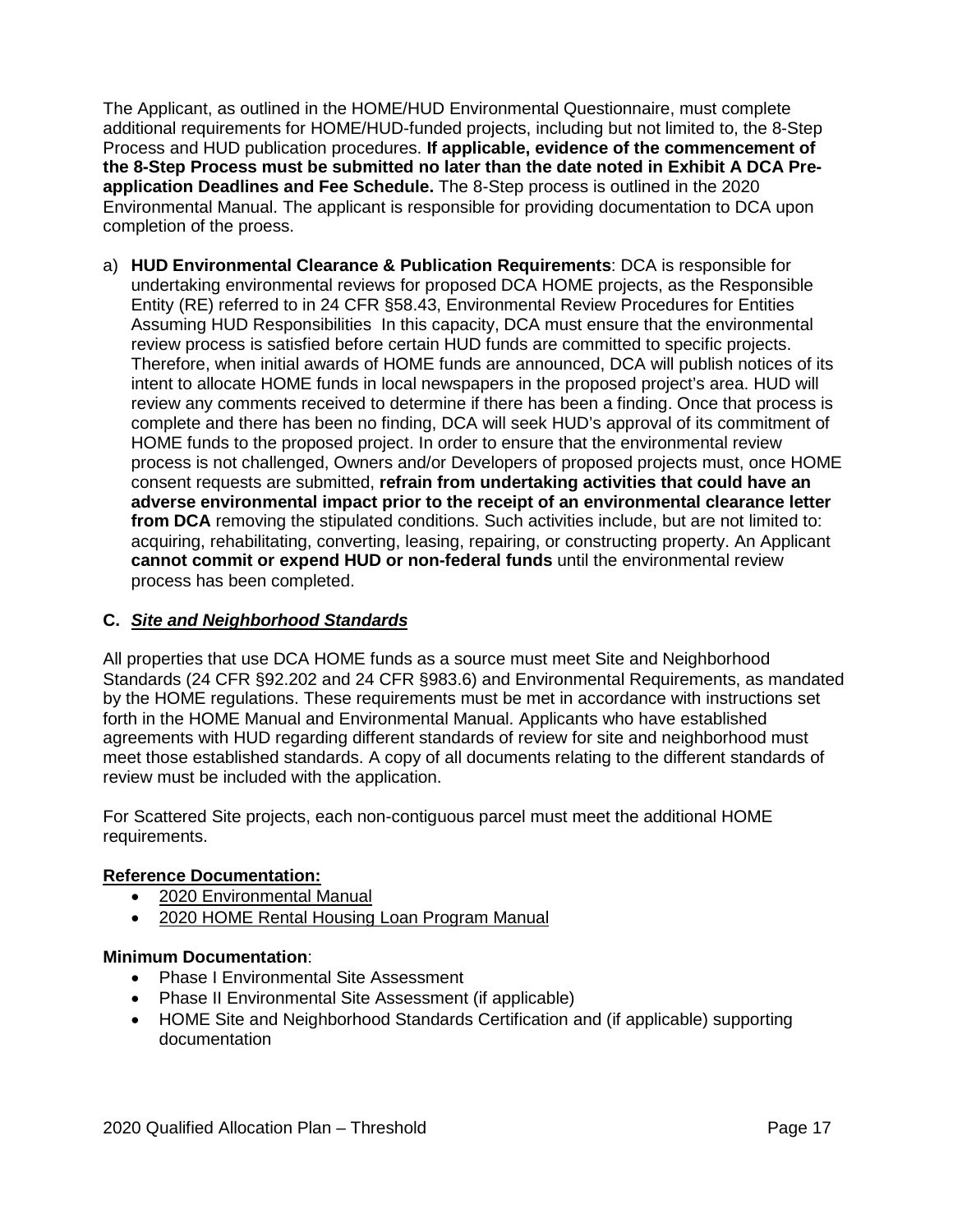## <span id="page-54-0"></span>**VIII. SITE CONTROL**

Site control must be in the form of:

- 1. A warranty deed that conveys title to the subject property to the current General Partner or proposed Limited Partner,
- 2. A legally binding contract to purchase the proposed project site in the name of the General Partner or proposed Limited Partner (or which provides for an executed assignment to the General Partner or proposed Limited Partner), or
- 3. A binding long-term ground lease or an option for a binding long-term ground lease, that clearly provides the right for the applicant to execute a binding agreement upon closing, with a minimum term of forty-five (45) years. All Lessors must execute the required LURC.

For competitive applications, contracts must be executed prior to Application Submission deadline, must include a discernible contract price, must be signed by the purchaser and seller, must include a legal description of the property, and must provide legal control of the site to the proposed General Partner or proposed LP at least through November 30, 2020. Site control must be in place through estimated bond closing date for a 4% Credit project.

In the event the contract provides the Applicant with the option to renew the contract, the renewal option in such contract must be enforceable by the Applicant until November 30, 2020. A copy of a recorded warranty deed or a fully executed contract must be submitted with the Application. The cost for purchase cannot be increased after Application Submission.

An Applicant may also show site control if selected through a federal government RFP process and can document that there is reasonable certainty that the final site control documents will be finalized within a reasonable time after award.

For Scattered Site Projects, evidence of site control is required for each non-contiguous parcel.

#### **Minimum Documentation:**

- Settlement statement or warranty deed from current property owner
- Warranty Deed; legally binding Contract; or legally binding, long-term Ground Lease or Option
- Legal description
- Evidence of RFP selection

# <span id="page-54-1"></span>**IX. SITE ACCESS**

All sites proposed for development must provide a specified entrance that is legally accessible by paved roads. The definition of paved road is provided in the DCA Architectural Manual. The Application must include the appropriate drawings, survey, or other documentation that reflects such paved roads. If such paved roads are not in place at the time of the Application Submission, documentation evidencing local government approval to pave the road, a commitment for funding, and the timetable for completion of such paved road must be included in the Application. If the road is going to be paved by the applicant, those costs must be submitted at Application Submission. This restriction does not apply to private driveways accessing only the proposed project through property that is not part of a proposed site. However, if the use of such a private drive is proposed, site control of the private drive must be documented by proof of ownership or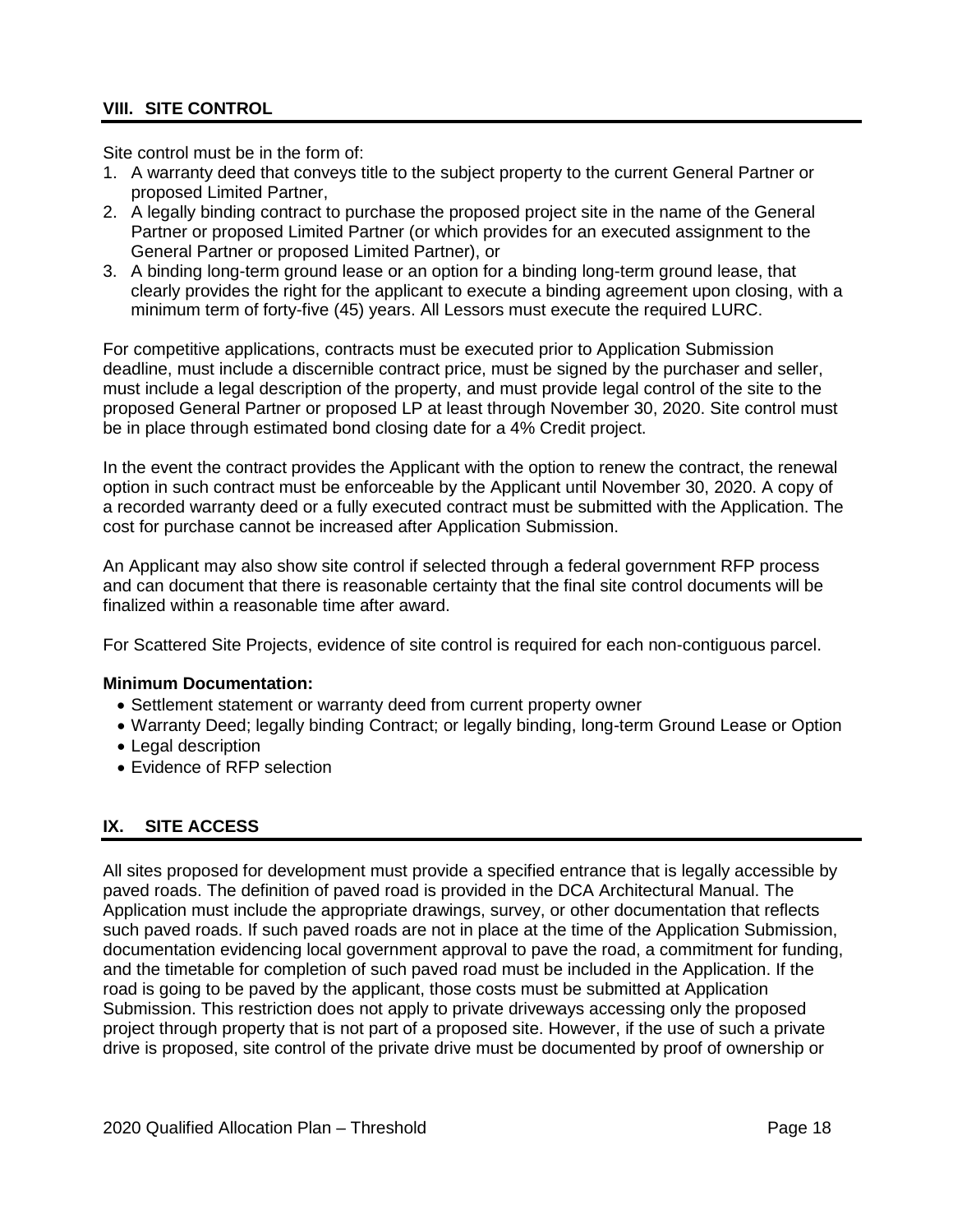by a properly executed easement on the private drive, and the plans for paving the private drive, including associated development costs, must be adequately addressed in the Application.

For Scattered Site projects, each non-contiguous parcel must meet the above criteria.

#### **Reference Documentation:**

• DCA Architectural Manual

#### **Minimum Documentation:**

- Drawings, survey, or other documentation of legally-accessible paved roads.
- Commitment for funding for paving of all non-paved legally-accessible roads to be paved during construction.
- Proof of ownership of non-utility easements.

## <span id="page-55-0"></span>**X. SITE ZONING**

Zoning must be in place before Application Submission. Zoning of the development site must conform to the site development plan and must be confirmed, in writing, by the authorized Local Government official. A letter from the authorized Local Government official must be included in the Application. The letter must include the zoning and land use classification of the property and be accompanied by a clear explanation of the requirements (copy of the applicable sections of the zoning ordinance for the stated classification) and all conditions of these zoning and land use classifications. If the project is requesting HOME or HUD funds, the Local Government official must also comment on whether the project will include the development of prime or unique farmland. Please see the HOME and HUD Environmental Guidance for additional information. If the Local Government does not have or enforce a zoning ordinance, the Applicant must include a letter from a Local Government official to that effect. The letter should be on official letterhead with the name and title of the Local Government official.

The Applicant must provide documentation that demonstrates that the site layout conforms to any moratoriums, density, setbacks, or other imposed requirements of the Local Government. This documentation must be demonstrated on the Architectural Site Conceptual Development Plan either graphically or in written form.

It is the responsibility of the Applicant to ensure that all issues and questions surrounding the zoning and land use classification of a proposed site are clearly defined prior to Application Submission. Any unclear or unresolved issues of zoning and land use could result in Threshold failure of the Application.

For Scattered Site Projects, site zoning requirements must be met for each non-contiguous parcel.

#### **Reference Documentation:**

• HOME/HUD Environmental Guidance

#### **Minimum Documentation***:*

- Written confirmation of zoning from local government official
- Explanation or copy of applicable zoning ordinance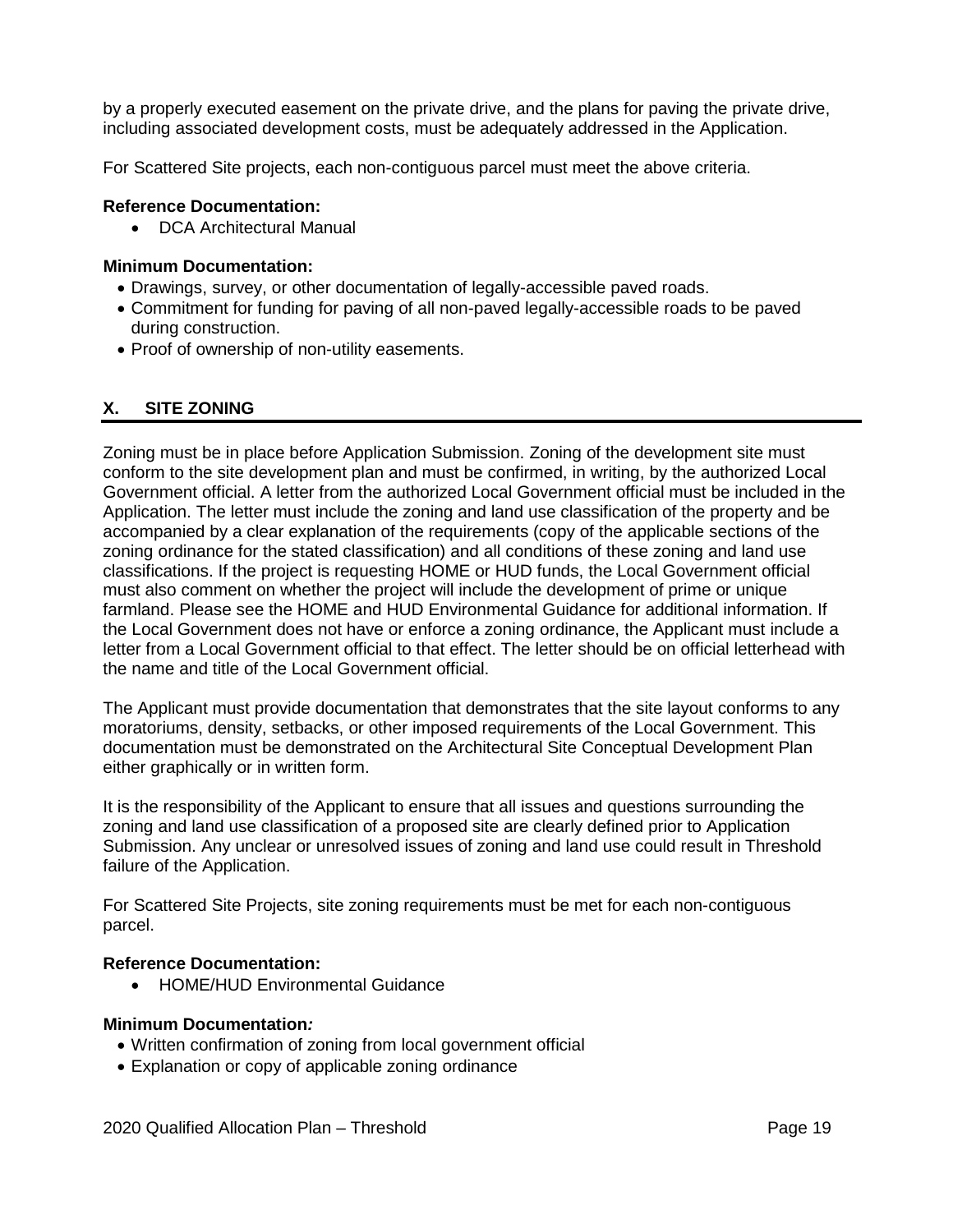# <span id="page-56-0"></span>**XI. OPERATING UTILITIES**

Required project operating utilities (gas and electric service), as applicable, must be available to the proposed development site at the time of Application Submission. To be considered "available" for the purposes of this section, all easements necessary for the utility providers to extend utilities to the property and commitments from the utility providers to extend utilities to the property must be secured at the time of Application Submission. Evidence of such easements and commitments from the utility provider must be included in the Application.

The Application must include a letter from the appropriate utility company confirming the availability of operating utilities at the proposed development site. The letters should be on letterhead and bear signature(s) and title(s) from the appropriate utility company signatory. Any charges for the off-site extension of utility services are not eligible for funding as project costs under the funding resources in the Plan. The requirements for Operating Utilities must be met for each non-contiguous parcel or each non-contiguous multifamily property.

Operating utilities cannot be contingent on annexation of the property, improvement of infrastructure, or funding to the utility provider from an outside source. Verification of the annexation and improvements must be submitted with the Application. Any unclear or unresolved issues regarding operating utilities may result in Threshold failure of the Application.

For Scattered Site Projects, a single letter will be accepted if it clearly demonstrates that each non-contiguous parcel has met operating utilities requirements.

#### **Minimum Documentation***:*

• Letter(s) on letterhead of the local municipality or authority having jurisdiction from verifiable authority that includes project name and location and confirms that utilities will be available. The letter(s) must be dated within 6 months of Application Submission.

# <span id="page-56-1"></span>**XII. PUBLIC WATER/SANITARY SEWER/STORM SEWER**

Public water and sewer service must be available at the proposed development site at the time of Application Submission. To be considered "available" for the purposes of this section, all easements necessary for the water and sewer authorities to extend the existing water and sewer services to the project and commitments from the water and sewer authorities to extend the existing water and sewer services to the property must be secured at the time of Application Submission. Evidence of the easements and commitments from the water and sewer authorities must be included in the Application. A commitment can be subject only to conditions within the control of the Applicant. Letter(s) from the local public water and sewer authorities must document the availability of the existing public water and sewer service to the site. These letter(s) from the appropriate public water and sewer authorities must be on letterhead of the local municipality or authority having jurisdiction and be included in the Application. Public water and/or sewer availability cannot be contingent on the construction of a water/sewer system, annexation of the property, or funding to the utility provider from an outside source. Verification of the annexation and improvements must be submitted with the Application. Any unclear or unresolved issues regarding the public water/sanitary sewer/storm sewer may result in threshold failure of the Application.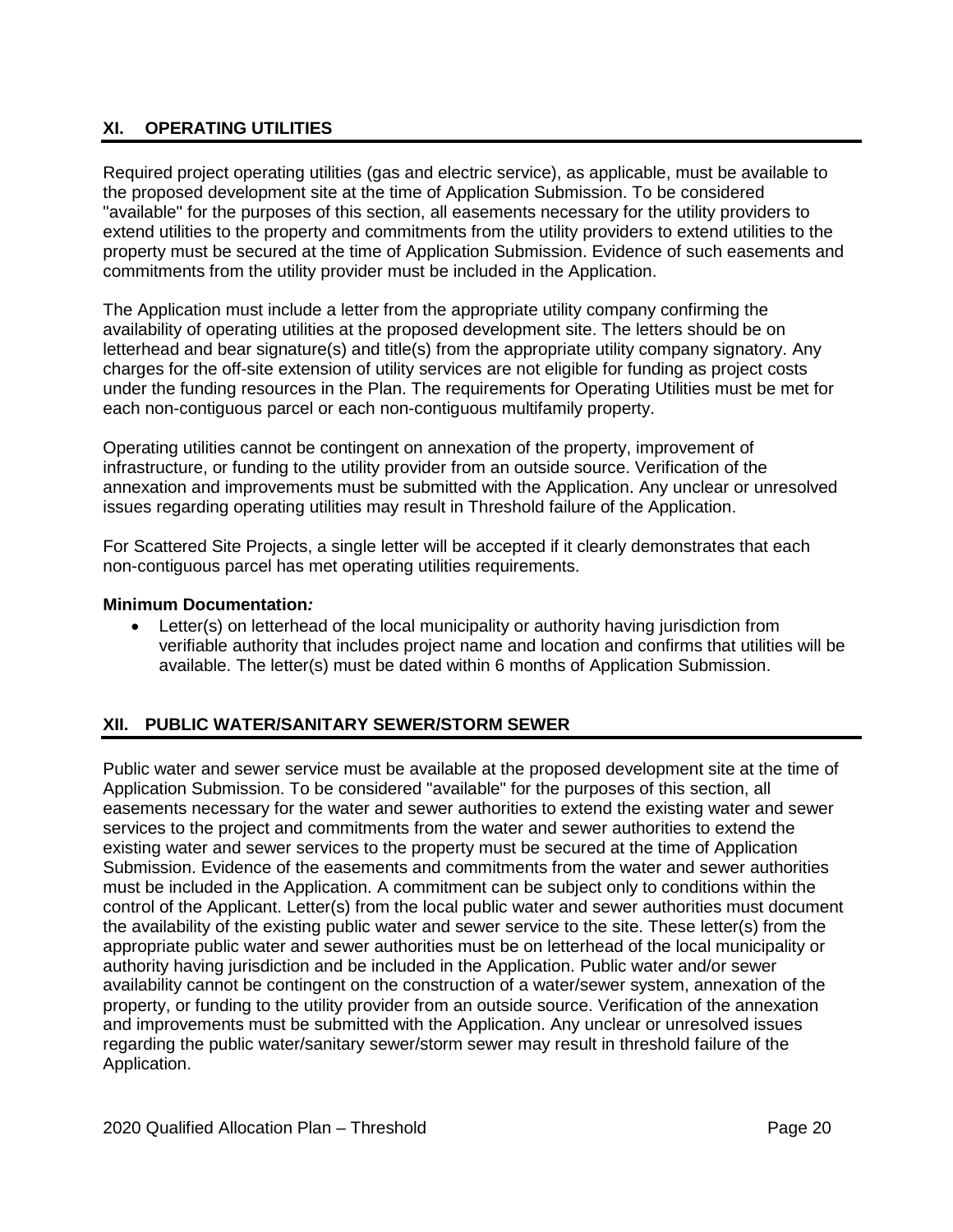For scattered site projects, a single letter will be accepted if it clearly demonstrates that each noncontiguous parcel has met the public water/sanitary sewer/storm sewer requirements.

#### **Minimum Documentation***:*

• Letter(s) on letterhead of the local municipality or authority having jurisdiction from verifiable authorized public water/sanitary sewer/storm sewer authority that includes project name and location and confirms that utilities will be available. The letter(s) must be dated within 6 months of Application Submission.

#### <span id="page-57-0"></span>**XIII. REQUIRED AMENITIES**

All amenities must meet the criteria set forth in the Architectural Manual, Appendix III: Amenities Guide.

#### **A.** *Standard Site Amenities*.

All properties must include the following on-site amenities**:**

- 1. A community room or building.
- 2. An accessible exterior gathering area located in a central area.
- 3. For new construction, washer and dryer hookups must be provided in each unit.
- 4. Every development must provide an on-site laundry facility (1 washer and 1 dryer per every 25 units) and/or washers and dryers installed and maintained in every unit. An onsite laundry facility is not required if washers and dryers are installed in units and maintained at no additional cost to residents.

All the above amenities, except the on-site laundry, must be available to the residents at no additional charge.

A Phased Development with a previously funded phase will not share amenities without DCA's prior written consent.

#### **B.** *Additional Site Amenities*.

Properties that have 125 units or fewer must include at least two (2) additional site amenities. Properties with more than 125 units must include at least four (4) additional site amenities.

#### *Additional Amenity Pre-Approvals*

Additional amenities not contained in the Architectural Manual must be approved by DCA during Pre-Application. Applicants should submit a request for approval of additional amenities in accordance with *Exhibit A DCA Pre-Application Deadlines and Fee Schedule*. Requests for approval of additional amenities must include a detailed description of the amenity and must include justification of the cost and appropriateness of the option for the targeted population.

## **C.** *Unit Amenities.*

All units must include the following:

- 1. HVAC systems.
- 2. Energy Star refrigerators.
- 3. Energy Star dishwashers (except in senior USDA or HUD properties).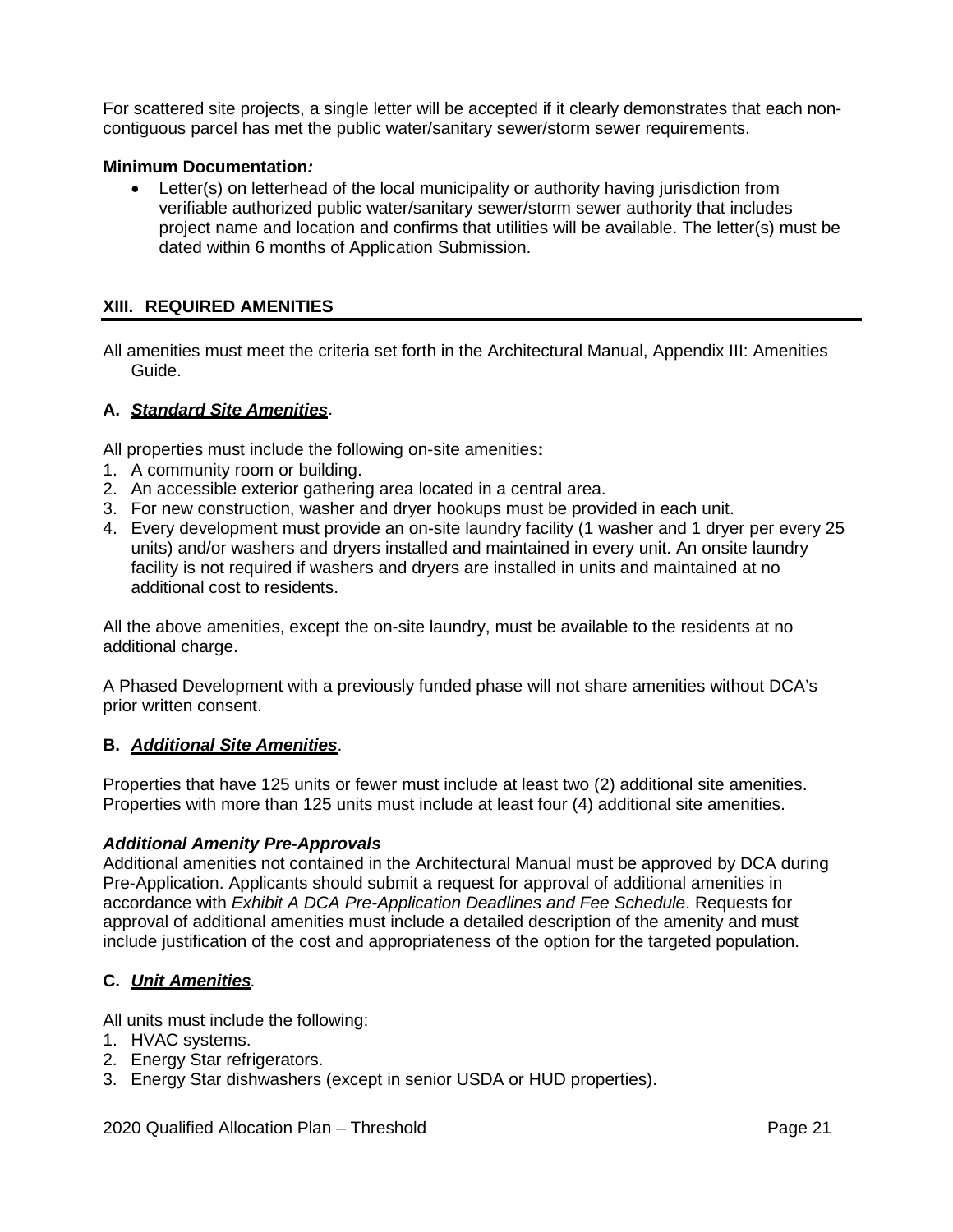- 4. Stoves.
- 5. Microwave ovens.
- 6. Powder-based stovetop fire suppression canisters installed above the range cook top or electronically-controlled solid cover plates over stove top burners.

## **D.** *Additional Requirements and Amenities for Senior Developments(Elderly and Housing for Older Persons)*

- 1. Elevators must be installed for access to all units above the ground floor.
- 2. Buildings with multi-story construction must have interior conditioned and furnished gathering areas including but not limited to areas near elevators.

Applicants must enter all selections in the Threshold Criteria tab on the Application Form.

For scattered site projects, required amenities must be met for each non-contiguous parcel.

#### **Reference Documentation:**

• DCA Architectural Manual, Appendix III: Amenities Guide

## <span id="page-58-0"></span>**XIV. REHABILITATION STANDARDS**

#### **A.** *Rehabilitation Construction Hard Costs*

The Internal Revenue Code requires that all low-income units in a property receiving credits remain rent-restricted and income-restricted for the 15-year Compliance Period and for 15 years after the close of the Compliance Period. Properties that propose rehabilitation must present a scope of work that will position the property to meet the entire extent of its statutory obligations. All work scopes will propose:

- 1. A minimum **"dwelling unit"** per unit hard cost budget of \$25,000. See Architectural Manual Rehabilitation Guide for further guidance.
- 2. The replacement of any component of the building or site with a Remaining Useful Life, according to Fannie Mae Expected Useful Life Table, of less than 15 years.
- 3. The replacement of existing exterior stairs, breezeways, and handrails that have no roof cover with covered vertical circulation.
- 4. Corrective actions for all deficiencies noted in the Physical Needs Assessment
- 5. Compliance with the Georgia State Minimum Standard Codes and Life Safety Code for new construction regarding stairs, handrails, guardrails, smoke detectors, fire alarms, and unit fire separation such as attic draft stops, fire separation, rated party walls and floor/ceiling components, and caulking of all penetrations in the fire assemblies. Life Safety items that do not meet current codes will not be accepted.
- 6. Substantially the same scope of work in all units.
- 7. Compliance with the Architectural Manual upon completion of work.
- 8. Compliance with all current building codes upon completion of work.
- 9. Compliance with all DCA accessibility requirements upon completion of work.
- 10. Compliance with UPCS upon completion of work.

DCA will review the type of construction and associated hard construction costs. Applications for the rehabilitation of a substandard property will not be funded if, in the opinion of DCA, the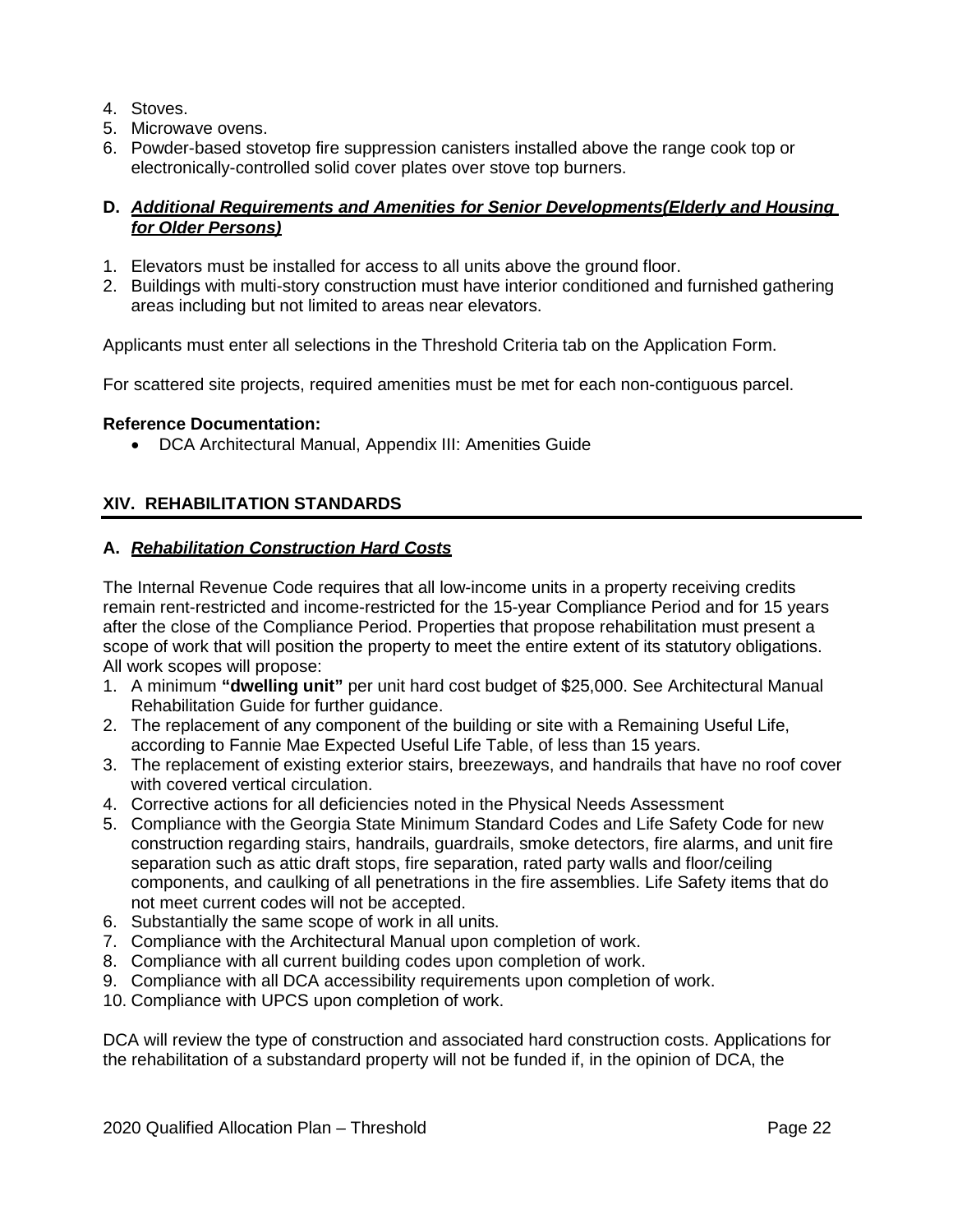rehabilitation will not result in improved, safe, and decent long-term housing; the proposed rehabilitation does not meet DCA standards; or if new construction would be more appropriate.

DCA may grant an architectural waiver to projects that will not meet the above requirements only if there is an overriding public policy or historic preservation need and the physical needs assessment clearly documents that the existing property does not require a comprehensive rehabilitation. A certification from the architect and, where applicable, the appropriately-licensed project engineer (civil, structural, mechanical, plumbing, electrical) must also be provided documenting that the proposed work scope is sufficient to ensure that the completed project will be viable and meet the DCA useful life requirements. As a condition of the waiver, DCA may require that the financial pro forma clearly provide for the full funding of the capital replacement reserve. The capital replacement reserve must clearly schedule all component/system replacements required according to the Fannie Mae Expected Useful Life Table.

## **B.** *Physical Needs Assessment*

For rehabilitation projects, a Physical Needs Assessment (PNA) no more than six (6) months old as of the Application Submission and Capital Reserve Study completed by a DCA-qualified consultant must be included in the Application. Both must be prepared in accordance with the instructions set forth in the Rehabilitation Guide in the Architectural Manual. PNAs are also required for adaptive reuse projects.

# **C.** *Energy Audit*

For all rehabilitation developments, Applicants must submit an Energy Audit Report. Energy Audit Reports must identify Energy Conservation Measures (ECM) that would result in an overall energy savings of 20% or greater over pre-retrofit levels or have a Savings to Investment Ratio (SIR) of 2.0 or greater. The Energy Audit Report must be performed on at least one unit per floor and a minimum of 15% of affordable units. Duct leakage testing is not required. The energy audit must be completed by a RESNET Rater, qualified Building Performance Institute (BPI) Building Analyst, or similarly qualified professional with an equivalent energy audit certification.

## **Minimum Documentation:**

Performance Report indicating completion of energy audit by a qualified BPI Building Analyst or equivalent professional (Rehabs only)

## **D. Rehabilitation Work Scope**

DCA's 2020 Rehabilitation Work Scope form, which requires a detailed construction budget with unit costs, must be included in the same tab with the PNA. DCA will not allow material changes in the scope of work after tax credit award. If awarded, final construction documents that confirm the scope of work submitted with the Application must be submitted to DCA in accordance with the timelines outlined in Exhibit A Post-Application and Post-Award Deadlines and Fee Schedule.

DCA must be able to determine that the work scope addresses:

- 1. All immediate needs identified in the PNA.
- 2. All application threshold and scoring requirements.
- 3. All applicable architectural and accessibility standards.
- 4. All remediation issues identified in the Phase I Environmental Site Assessment.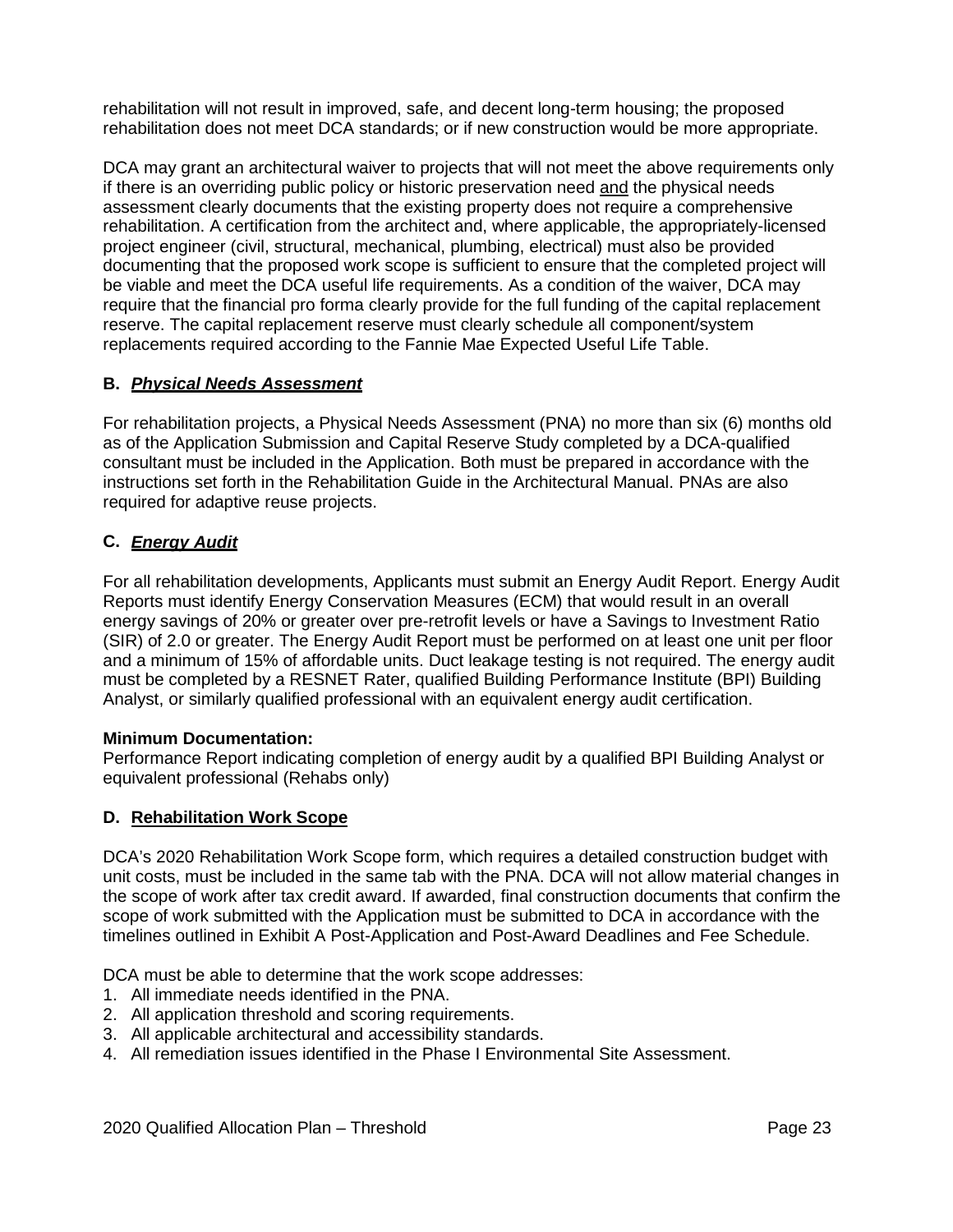In the event DCA determines that the PNA or work scope fails to address a major structural, building code, health, safety, marketing, accessibility, storm water retention, crawl space moisture, or other building system issue, the Application may fail this Threshold requirement.

For Scattered Site Projects, PNA requirements must be met for each non-contiguous parcel.

#### **Reference Documentation:**

• Architectural Manual, Appendix IV: Rehabilitation Guide for Existing Properties

#### **Minimum Documentation**:

- Physical Needs Assessment must be dated within 6 months of Application Submission
- DCA 2020 Rehabilitation Work Scope form
- Energy Audit Report (Exempt for Adaptive Re-use projects)

## <span id="page-60-0"></span>**XV. SITE INFORMATION AND CONCEPTUAL SITE DEVELOPMENT PLAN**

For Scattered Site Projects, Site Information and Conceptual Site Development Plan requirements must be met for each non-contiguous parcel unless DCA grants a waiver.

#### **A.** *Conceptual Site Development Plan*

A Conceptual Site Development Plan must be included in the Application and prepared in accordance with instructions set forth in the Architectural Manual, Appendix II: Submission Requirements. The Conceptual Site Development Plan must be at least 11"x17" and include all following items (Applicant must indicate "N/A" for any not applicable items):

- 1. All existing and proposed easements defined and indicated on plan.
- 2. Topographic contours at appropriate vertical intervals.
- 3. Wetlands, floodplains, and state waters located with areas of disturbance calculated for the wetlands, including required buffer zones clearly delineated to reflect how they will impact the development of the site.
- 4. Use of all adjacent properties and structures within 100' of the subject property boundary clearly defined both graphically and in written form.
- 5. Zoning setbacks and restrictions graphically indicated.
- 6. Indication of all existing structures, tanks, slabs, utilities and any other improvements existing on the property at the time of application.
- 7. Indication of all driving and walking entrance access to the property and a layout of all buildings, roads, paved pedestrian walkways and parking areas.
- 8. Location of all interior and exterior site amenities indicated in the Application Form.
- 9. Areas of all tree and vegetation preservation clearly defined both graphically and in written form.

DCA does not require an ALTA Survey for purposes of developing the conceptual site development plan. DCA may require a boundary survey if the precise location of the subject project is in question.

Waivers for variances from any architectural standard in the Architectural Manual must be submitted to DCA prior to Application Submission in accordance with Exhibit A DCA Preapplication and Pre-Award Deadlines and Fee Schedule.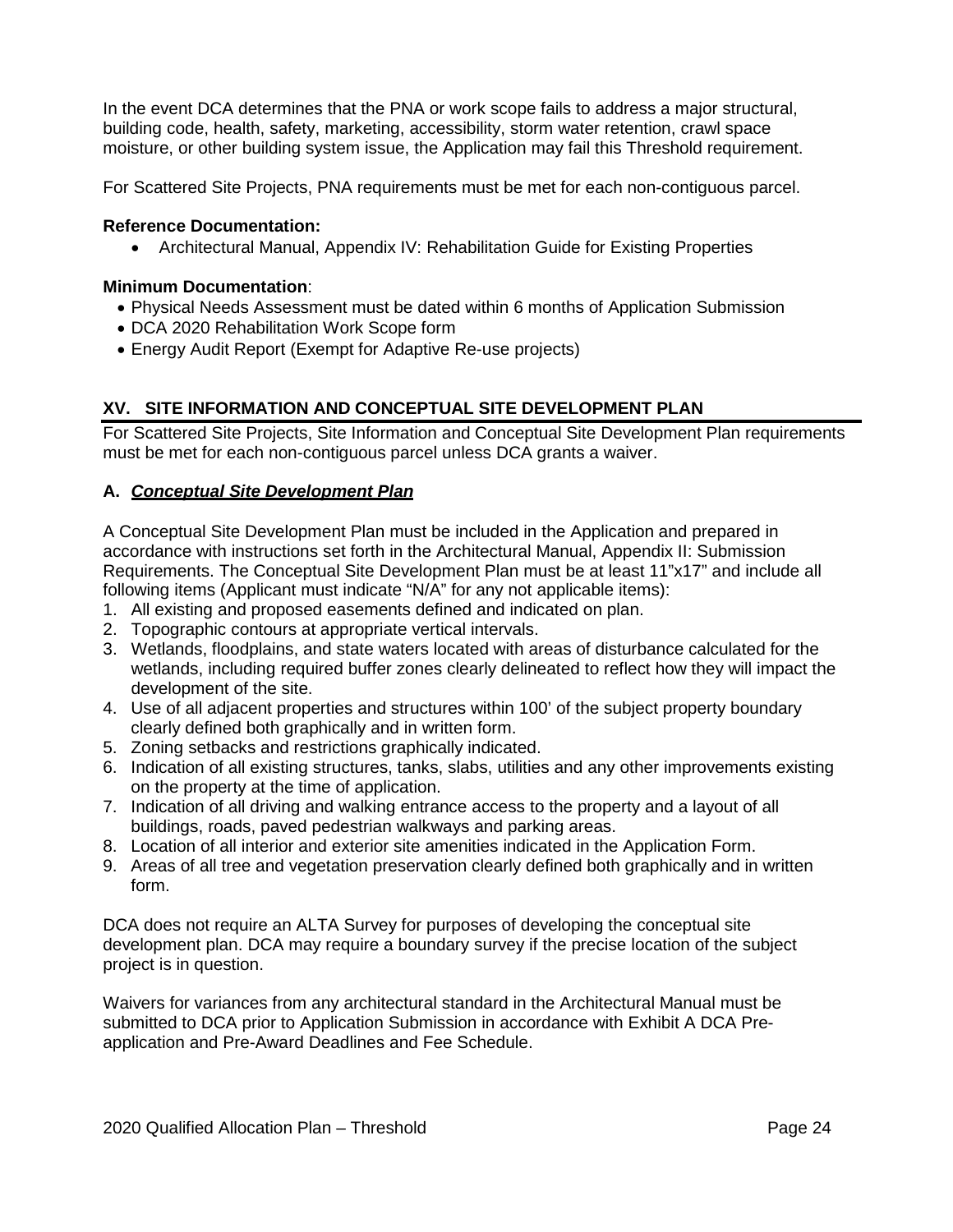# **B.** *Location/Vicinity Map*

This map will be used by DCA staff to locate the property. The map should delineate the location point of the proposed property (the "Site Geo Coordinates" from Application) and be large enough to show the entire municipality area (city limits, etc.).

## **C.** *Site Map and Color Photographs*

Ground level color photographs taken within 6 months of Application Submission of both the proposed property and adjacent surrounding properties and structures must be included. Each photo must be numbered, include the date the photo was taken, and provide a brief description of what is captured in the photo. In addition, a Site Map that delineates the approximate location point of each photo must be included.

## **D.** *Aerial Photos of Proposed Site*

Applicants must include either aerial color photographs that are no more than six months from the Application date or the most recent online satellite map images showing both approximate boundaries of the subject property and adjacent land uses.

#### **Reference Documentation:**

• Architectural Manual, Appendix II: Submission Requirements

### **Minimum Documentation**:

- Conceptual Site Development Plan (Utilize DCA Cover Sheet Template)
- Location/vicinity map
- Site map and color photos
- Aerial photos of proposed site

# <span id="page-61-0"></span>**XVI. BUILDING SUSTAINABILITY**

## **A. Sustainability Standards**

All completed properties must achieve a minimum standard for energy efficiency and sustainable building practices. At minimum, all units at all projects must comply with all requirement in this section. (Historic properties may apply for an exemption when compliance means loss of historic character-defining features and finishes).

- 1. *Compliance with Georgia State Minimum Standard Energy Code (International Energy Conservation Code with Georgia State Supplements and Amendments) in effect at the time of permit issuance*. Proof of compliance must be submitted prior to release of 8609s.
- 2. *Measured duct and building envelope leakage.* New construction and adaptive re-use requires verification by certified HERS rater of an HVAC system duct leakage rate and dwelling unit air infiltration rate that meets or exceeds the following; The duct leakage to outside (LTO) rate for all climate zones in Georgia is <8 cfm/100 square feet; dwelling unit air infiltration rate to outdoors for all climate zones is an ACH 50 of 7. For units 1200 SF and smaller, Envelope Leakage Ratio (ELR50) of 0.35 CFM50 per SF of building envelope may be used in lieu of ACH50. Verification testing must follow the RESNET testing protocol and must be completed by a RESNET Rater, qualified BPI Analyst, or equivalent professional. Test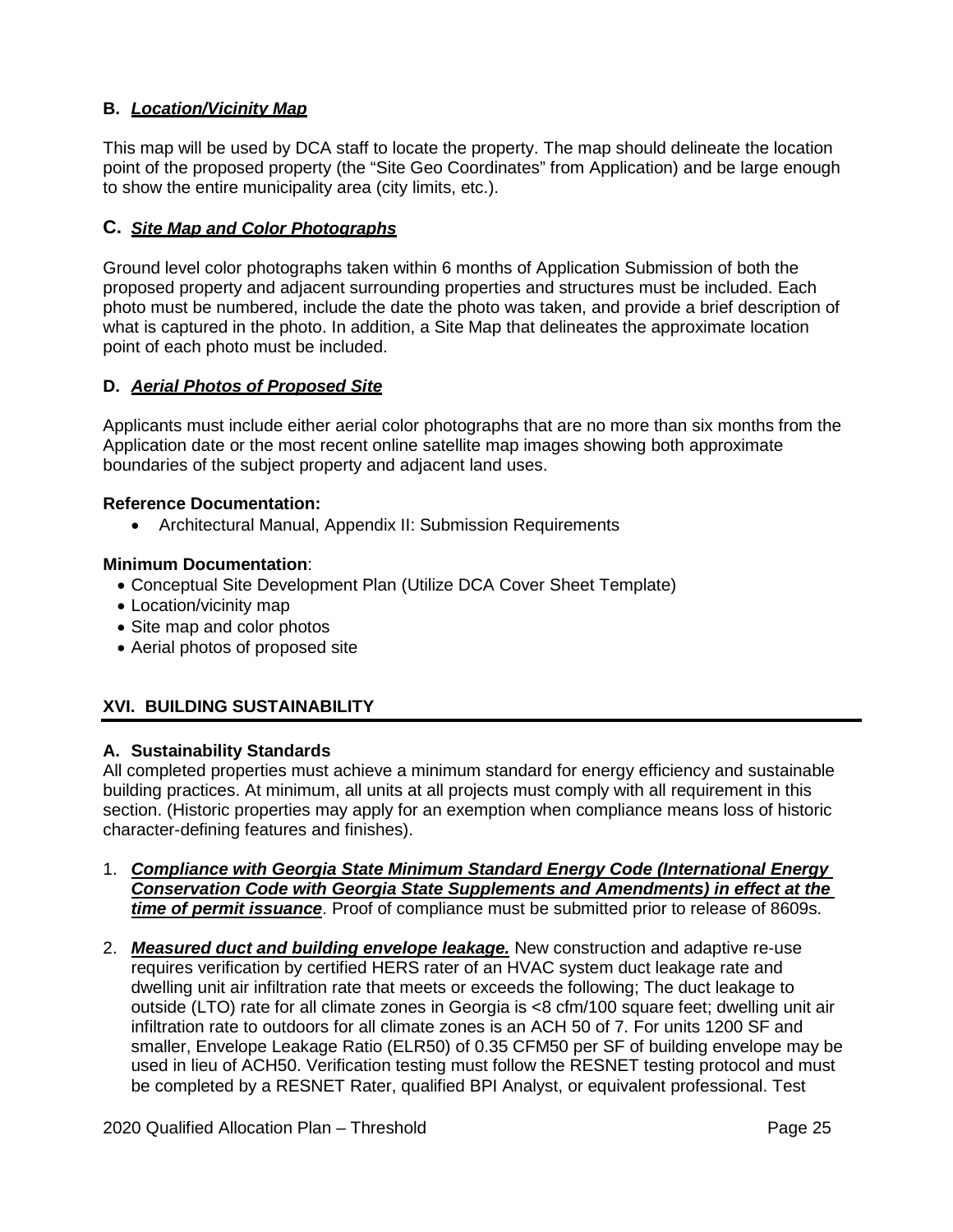reports verifying compliance with the State of Georgia Minimum Standard Energy Code, the DCA minimum duct leakage and dwelling unit air infiltration rates, and envelope leakage ratio as stated above must be submitted for all projects at either the LIHTC final certification or HOME Loan final construction draw, whichever comes first. Projects that plan to utilize Packaged Terminal Heat Pumps and/or Air Conditioners (PTAC's) or ductless mini-splits for all units are exempt from the duct leakage requirement for all non-ducted systems.

Rehab units are required to achieve a 20% improvement over existing conditions based upon pre-rehabilitation duct leakage and air dwelling unit air filtration rates or the above specified duct and envelope leakage rates. All projects must complete pre-rehab duct leakage and dwelling air infiltration test to determine a baseline. To arrive at the pre-rehabilitation leakage rates, a sampling of units (that includes one of each unit type in its various configurations within the property) must have pre-rehabilitation duct leakage and dwelling unit air infiltration performance testing, utilizing RESNET-approved performance testing methodologies, conducted upon them prior to the rehabilitation of the property.

Adaptive re-use will be considered under new construction standards for this Threshold section only.

- 3. *Bathroom fans*. Fans must be Energy STAR certified, wired with a light, and equipped with either a humidistat *OR* a timer that ensures the fan operates for a minimum of 10 minutes once the light has been switched off.
- 4. *Lighting*. Install fluorescent or LED lights for at least 95% (by fixture count) of the required lighting. Required lighting includes kitchens, dining rooms, living/family rooms, bathrooms, hallways, stairways, entrances/foyers, bedrooms, garages, utility rooms, and outdoor fixtures mounted on the building.
- 5. *Plumbing fixtures*. In all units: WaterSense certified fixtures; shower heads < 2.0 gpm, bathroom faucets < 1.5 gpm, kitchen faucets <  $1.5$  gpm, toilets  $\leq 1.28$  gpf.
- 6. *Low VOC wall and floor finishes.* Maximum VOC levels of 50 grams/liter for wall and 100 grams/liter for floor finishes.
- 7. **Water heaters.** Comply with Energy Star Qualified Homes Version 3 National Program Requirements for Uniform Energy Factor (UEF).
- 8. *Energy Star appliances.* Appliances (refrigerators, dishwashers, laundry machines) provided by owners in units and community laundries must be Energy STAR certified.

See Architectural Manual, Appendix I: Architectural Standards for additional requirements.

The final construction documents must clearly indicate all components of the building envelope and all materials and equipment that meet these requirements. Refer to the Architectural Manual for additional information on basic design, appliances, and equipment.

## **B. Sustainable Building Certification**

Applicants must obtain a sustainable building certification from one of the following entities:

**1. Southface Energy Institute's and Greater Atlanta Home Builders Association's** EarthCraft House Multifamily, House, or Sustainable Preservation (or single family or

2020 Qualified Allocation Plan – Threshold **Page 26** Page 26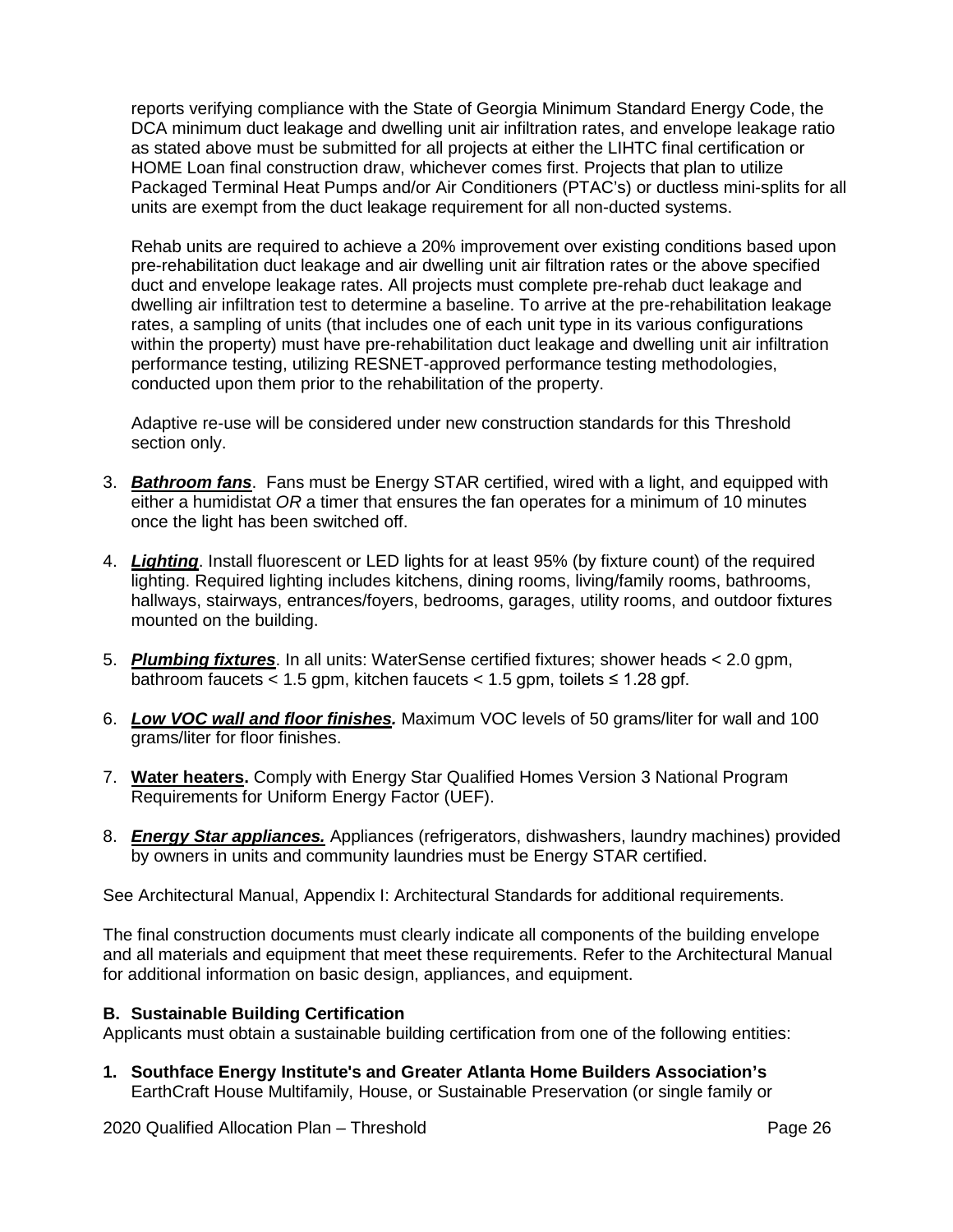renovation) certification programs, based on development type.

- **2. Enterprise's** Enterprise Green Communities certification program (following Enterprise Green Communities protocol under the guidance of an Enterprise Qualified *TA provider).*
- **3. US Green Building Council's** LEED for Homes certification program which includes singlefamily detached and multi-family low and mid-rise structures.
- **4. Home Innovation Research Lab's (HIRL)'s** National Green Building Standard, meeting Bronze level or higher for single and multifamily buildings, both new and renovation.

Due to the various revision cycles for each of these programs, the project must comply with the version in effect at the time the drawings are prepared for permit review. Regardless of program requirements, all projects must meet Threshold requirements for Building Sustainability and engage in resident and building manager education in compliance with the point requirements of the respective programs.

## **Reference Documentation:**

• Architectural Manual, Appendix I: Architectural **Standards** 

## **Minimum Documentation:**

- Draft scoring sheet for the development that includes both the expected score and the minimum score required to achieve the level of certification or criteria listed above.
- Certificate of Participation in DCA's Green Building for Affordable Housing Training Course. DCA will accept certificates from 2017 through 2020.

## <span id="page-63-0"></span>**XVII. ACCESSIBILITY STANDARDS**

## **A.** *All projects funded under the Plan must meet the following accessibility standards at the time of project completion***:**

- 1. All projects that receive allocations or funding under the Plan must comply with all applicable Federal and State accessibility laws including but not limited to: The Fair Housing Amendments Act of 1988, Americans with Disabilities Act, Section 504 of the Rehabilitation Act of 1973, Georgia Fair Housing Law and Georgia Access Law as set forth in the Accessibility Manual. When two or more accessibility standards apply, the Applicant is required to follow and apply both standards so that a maximum accessibility is obtained. An Owner claiming that a property is eligible for any of the stated statutory exemptions for any applicable federal, state, and local accessibility law must support the claim with a legal opinion.
- 2. All applicable DCA accessibility requirements detailed in the Architectural and Accessibility Manuals.
- 3. For all senior (HFOP or elderly) properties, regardless of the year of first residential use, 100% of the units must be accessible and adaptable, as defined by the Fair Housing Amendments Act of 1988. This is not a waivable requirement.

For Scattered Site Projects, the 5% and 2% requirements are applicable to the project as a whole; however, distribution of the units must be across the non-contiguous parcels.

## **B.** *Regardless of whether a project anticipates using federal HOME funds, all proposed projects must meet the following DCA requirements:*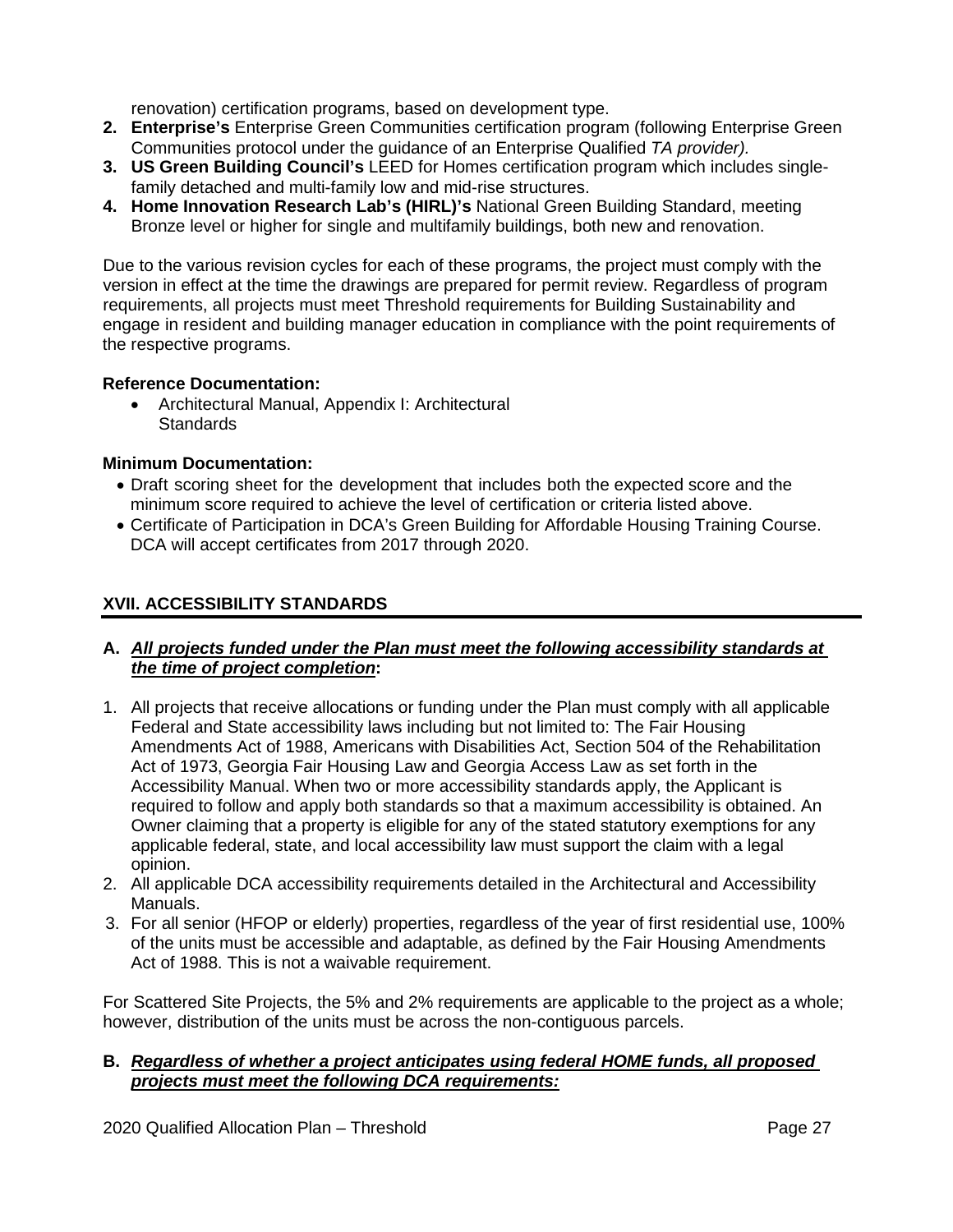- 1. At least 5% of the total units (but no less than one unit) must be equipped for the mobility disabled, including wheelchair restricted residents. Roll-in showers must be incorporated into 40% of these units (but no less than one unit). Mobility units with more than one bathroom must have at least one bathroom with a roll-in shower.
- 2. At least an additional 2% of the total units (but no less than one unit) must be equipped for hearing and sight-impaired residents.

The same unit cannot be used to satisfy the 5% and 2% requirement.

Preservation of existing affordable housing that cannot be structurally modified to meet accessibility requirements not required by law may request a waiver of DCA requirements.

### **C.** *Each project selected for allocation is required to retain a DCA-qualified Consultant to monitor the project for accessibility compliance.*

The Consultant cannot be a member of the proposed Project Team nor have an Identify of Interest with any member of the proposed Project Team.

The DCA-qualified Consultant must perform the following:

- 1. A pre-construction plan and specification review to determine that the proposed property will meet all required accessibility requirements. The Consultant report must be included with the initial construction documents submitted to DCA. At a minimum, the report will include the initial comments from the Consultant, all documents related to resolution of identified accessibility issues and a certification from the Consultant that the plans appear to meet all accessibility requirements.
- 2. Provide at least two training sessions to the Architect, General Contractor, Job Superintendent, and a representative of every subcontractor group that will affect accessibility (grading, concrete, framing, electrical, plumbing, sheetrock, and cabinetry) regarding accessibility requirements. One training must be on site.
- 3. An inspection of the construction site after framing is completed to determine that the property is following the approved plans and specifications as to accessibility. DCA must receive a copy of the report issued by the Consultant as well as documentation that all issues, if any, have been resolved.
- 4. A final inspection of the property after completion of construction to determine that the property has been constructed in accordance with all accessibility requirements. DCA must receive a copy of the report issued by the Consultant as well as documentation that all issues, if any, have been resolved prior to submission of the project cost certification.

## **Reference Documentation:**

• DCA Accessibility Manual

# <span id="page-64-0"></span>**XVIII. ARCHITECTURAL DESIGN & QUALITY STANDARDS**

All Applications must meet the standards contained in the Architectural Manual for quality and longevity. The standards are intended to promote the integration of new construction/rehabilitation

2020 Qualified Allocation Plan – Threshold **Page 28** Page 28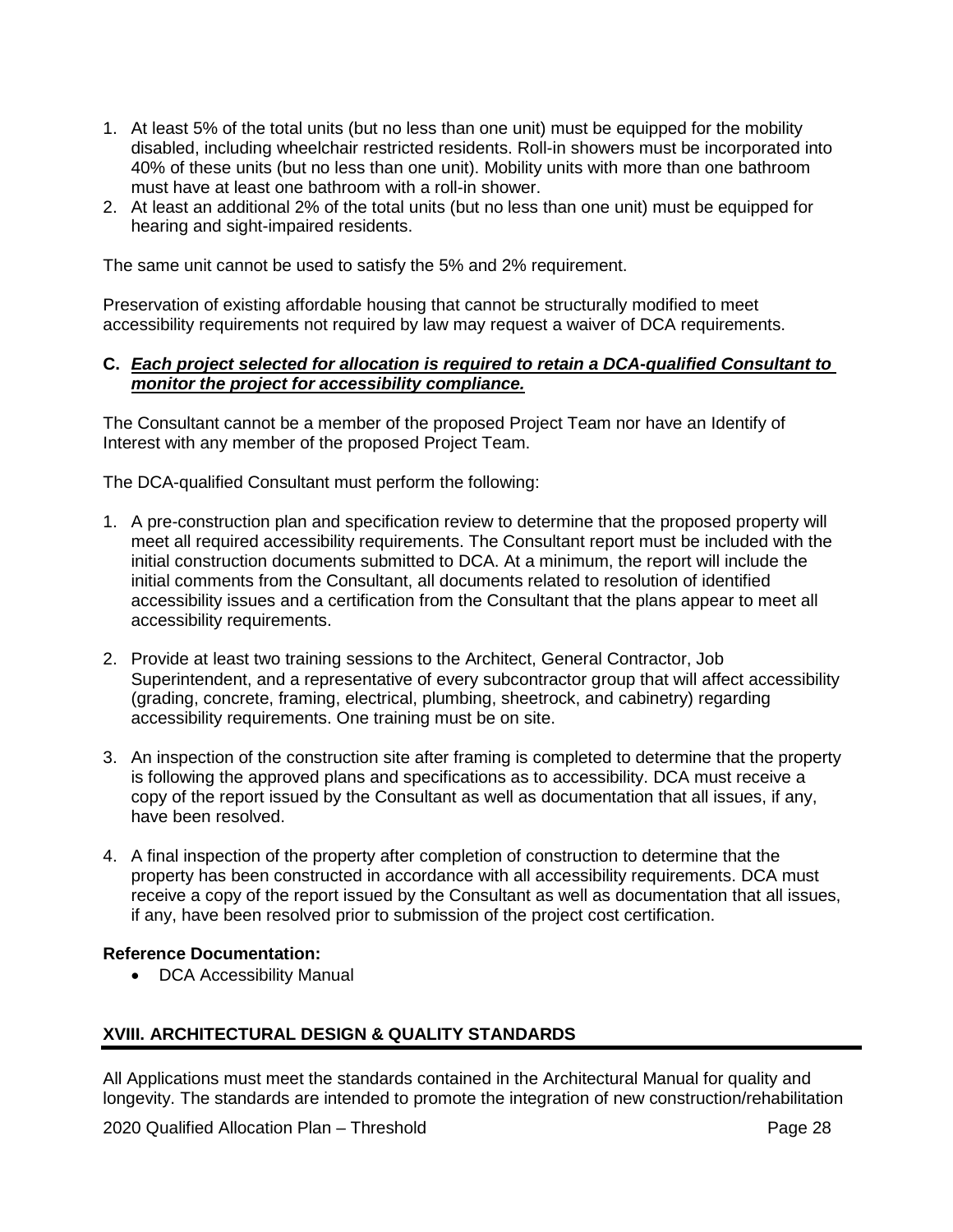into the existing community and to promote sustainable design and the protection of resources. The marketability of the property and appearance of the site are important components in the final product.

# **A.** *Constructed and Rehabilitation Construction Hard Costs*

DCA will review the type of construction and associated hard construction costs. Applications for the rehabilitation of a substandard property will not be funded if, in the opinion of DCA: the rehabilitation will not result in improved, safe and decent long-term housing; the proposed rehabilitation does not meet DCA standards; or if new construction would be more appropriate. A similar review of project financial feasibility and economic viability will be conducted for all Applications proposing new construction to ensure that each project's construction hard costs will produce high-quality, cost-effective housing for the targeted tenant market**.**

# **B.** *Standard Design Options for All Projects*

Projects must choose from the standard design options as detailed below and enter each selection in the Threshold Criteria tab of the Application.

Exceptions apply to specific standards as listed in the Architectural Manual for applicants requesting waivers in support of Innovative Project Design.

# **1***. Exterior Wall Finishes*

Select and enter in the Application Threshold Criteria tab **one** category from this list:

- a) Exterior wall faces must have an excess of 30% brick or natural or manufactured stone on each of the exterior wall surfaces. This is applicable to all sides of the buildings including the front wall face, each side's wall face and the rear wall face of the buildings. This is NOT applicable to the interior wall faces of open breezeways. On all exterior walls the brick/stone must extend to all areas of grass, landscaping and other areas of soil or mulch.
- b) For the rehabilitation of buildings that are eligible for historic preservation credits, maintain and if necessary replace with matching materials, the existing or original exterior finish surfaces including the front wall face, rear wall face and both side wall faces.
- c) For the rehabilitation of buildings that do not have existing brick or stone in excess of 40% (and are not eligible for historic credits), replace and upgrade the existing exterior finish surfaces on all wall faces including the front wall face, rear wall face and both side wall faces with brick, natural or manufactured stone, or a product that provides a 40-year warranty. This is NOT applicable to the interior wall faces of open breezeways.
- d) For single family units, the total building envelope shall have 35% minimum brick or natural or manufactured stone coverage; remaining 65% must be fiber cement siding or other 40-year warranty product.

# **2***. Major Building Component Materials and Upgrades*

For all construction types major building component materials may be upgraded from the minimums as delineated in the Architectural Manual. Select **one** from the following list and enter in the Threshold Criteria tab of the Application:

a) Fiber cement siding or other 30-year warranty product installed on all exterior wall surfaces not already required to be brick. (Rehabilitation projects that do not propose adding 30% brick or natural or manufactured stone or maintaining existing 40% brick or natural or manufactured stone are not eligible for this option.)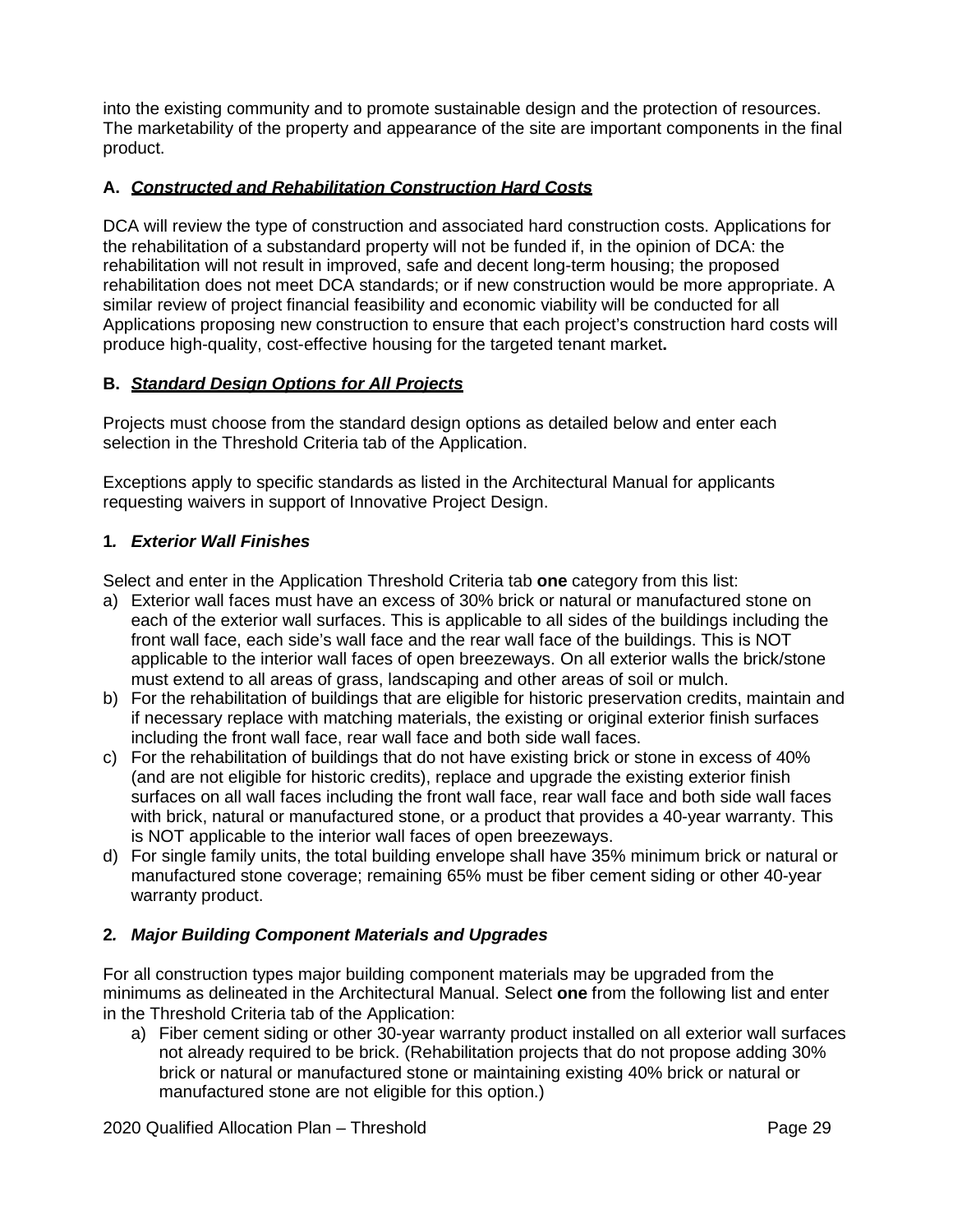b) Upgraded roofing shingles, or roofing materials (warranty 30 years or greater). Consideration will be given to additional design options not listed above if proposed by the Applicant prior to the Application Submittal in accordance with Exhibit A DCA Preapplication and Pre-Award Deadlines and Fee Schedule. Proposals must include a detailed description of the design option and justification of the appropriateness of the option for the targeted population.

## **Reference Documentation:**

• DCA Architectural Manual, Appendix I: Architectural Standards

## <span id="page-66-0"></span>**XIX. EXPERIENCE, CAPACITY AND PERFORMANCE REQUIREMENTS FOR GENERAL PARTNER AND DEVELOPER ENTITIES**

## *Overview*

DCA must comply with statutory requirements to take into consideration the qualifications of the Project Team for a proposed project or to own and operate a tax credit property. A proposed Project Team in a submitted Application or in any request related to a transfer of an interest must have experience, capacity and successful performance in the Tax Credit Program to own and/or develop a tax credit project. Further, all properties must have Project Teams that are substantially compliant with DCA rules, Section 42 Program requirements and regulations and HOME Partnership program requirements and regulations. Overall, DCA reviews the following four areas of the proposed Project Team:

- Experience
- Capacity
- Performance
- Compliance History

Project Teams may be reviewed for qualifications at Pre-Application or Application Submission.To receive a full Threshold review at Pre-Application under this section, Applicant must have the project team and construction type finalized by Pre-Application. If either is "To Be Determined," DCA will not conduct a team qualifications review during the Pre-Application review phase.

# **A.** *Certifying Entities*

# **1. Identifying the Certifying Entity**

The Project Team must have a Certifying Entity for both the General Partner and the Developer entities of the proposed project. A Certifying Entity must meet the DCA experience requirements and be determined to have the capacity to complete the proposed project. Certifying Entities must show that they have the ability to exercise effective control of decisions on behalf of each entity. Effective control can be demonstrated by an entity or Principal that:

- a) has a majority interest in the General Partner and/or Developer or
- b) is a managing member of a limited partnership or single purpose entity, or limited liability company.
- c) Other methods approved by DCA that clearly show effective control

(Alternate organizational structures may be considered to have effective control, but must have a legal opinion supporting the structure and the effective control).

# **2. Departure of a Principal or Entity from a Certifying Entity**

2020 Qualified Allocation Plan – Threshold **Page 30** Page 30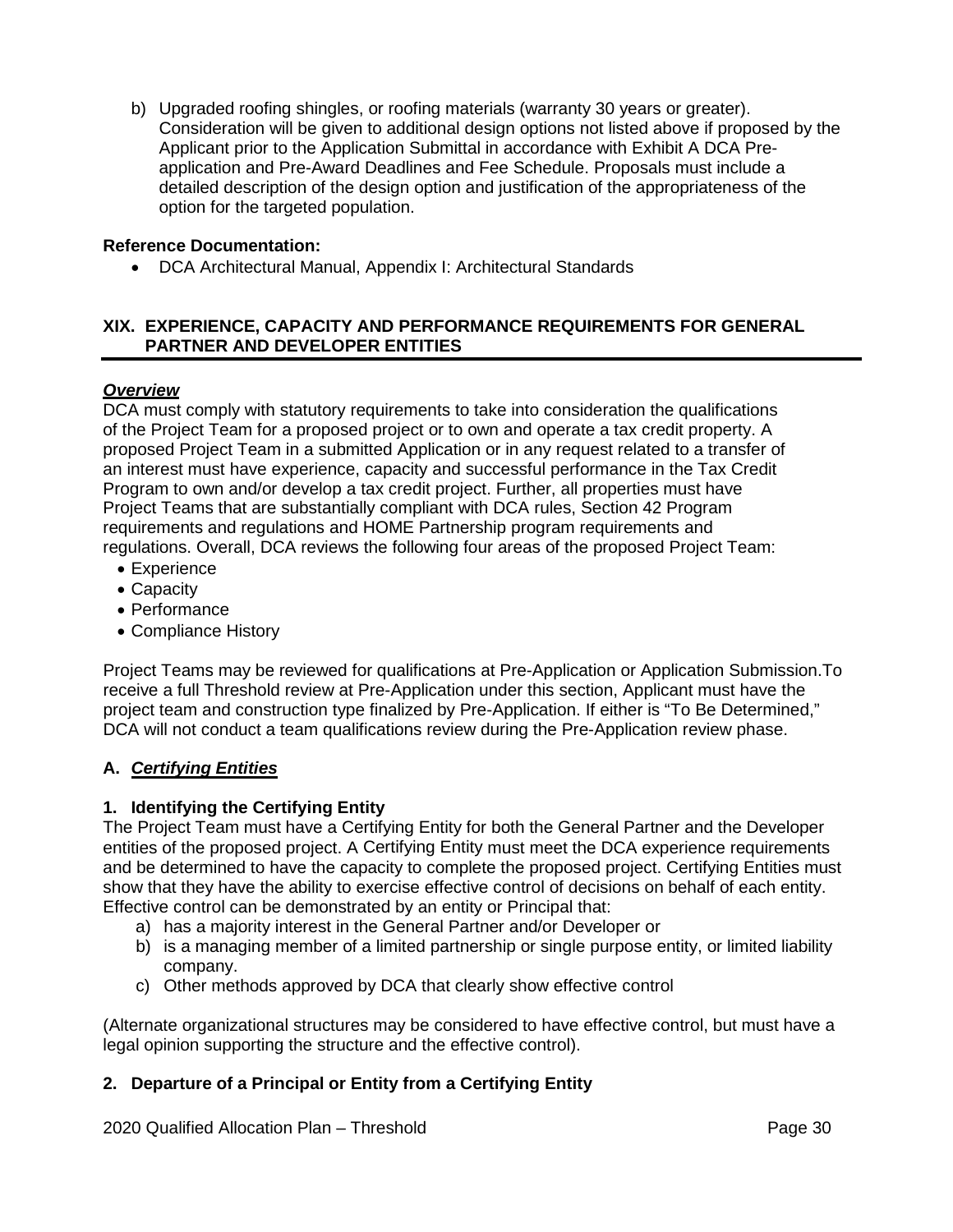A Principal or entity that resigns or leaves an existing entity will be considered as follows:

- a) The departing Principal or entity may claim experience earned provided the entity has no Significant Adverse Events or Adverse Conditions at the time of the departure.
- b) The Principal or entity shall receive a compliance score (both point deductions and additions) based on the previous entity's or Project Team's performance for a period of three years following departure.
- c) A Principal or entity that has left an entity (or Project Team) and does not want to have a compliance score based on the previous entity's performance cannot use experience gained at that entity to meet qualification requirements.
- d) A Principal or entity that departs from an existing entity (or Project Team) that has experienced a Significant Adverse Event will also be deemed ineligible to participate for the same period of time as the entity as more fully set forth in paragraph E below.

For purposes of non-profit entities, a Principal will be defined as the Executive Director.

## **B.** *Requirements for Capacity (Certifying Entity)*

The proposed Project Team must be financially solvent with the capacity to successfully complete the project, pay all costs associated with the development, and operate the property for the Compliance Period and Extended Use Period.

Any person (individual, corporation, partnership, association), or Principal (officer, director, owner, partner) that is bankrupt, insolvent or in danger of insolvency is ineligible to receive an allocation of Credits under the QAP. DCA may request information including but not limited to credit reports, financial statements, or other documentation relating to a participant's financial status. In making this determination, DCA will also review the portfolio of the Certifying General Partner and the Certifying Developer, or Certifying Principal and consider whether loans are in default, have a high percentage of payables, have high vacancy rates or other solvency issues that might impact the successful development and ownership of the proposed property.

A Certifying Entity's capacity to complete a proposed property may also consider experience in similar developments considering size, complexity and scope. DCA may impose conditions on a Certifying Entity's participation in the round based on the size, complexity or scope of the proposed property.

DCA will consider projects in progress (incomplete developments), performance in meeting construction commencement and statutory deadlines including but not limited to projects that could not meet a placed in service date without a credit exchange, projects with recaptured credits, and completion deadlines when determining whether a Certifying Entity has the capacity to successfully complete the promises in the Application.

# **C.** *Requirements for Experience (Certifying Entity)*

The Certifying Entity of the General Partner and Developer must each currently own and operate five (5) or more Successful Tax Credit Projects that were completed after January 1, 2009. If the certifying General Partner and certifying Developer entities have the same Principal(s), the same projects may be counted to meet this requirement.

In order to be counted as a Successful Tax Credit Project, the following requirements must be met for each project claimed by a Certifying Entity:

1. The Certifying Entity must own a minimum 20% interest in the General Partner and Developer entities for each property claimed. The interest must be reflected in the syndicator letter and Partnership Agreement for the property.

2020 Qualified Allocation Plan – Threshold **Page 31** Page 31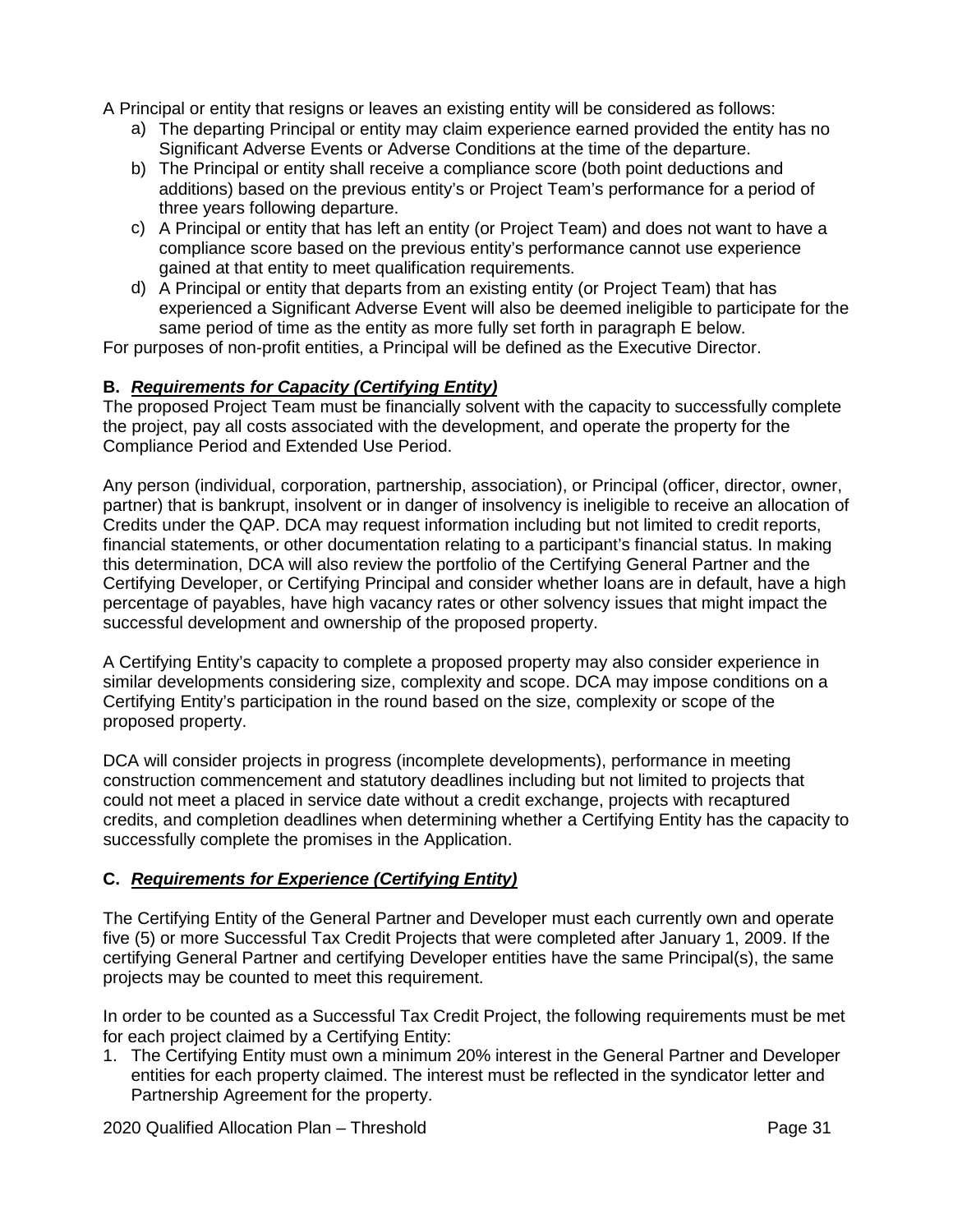- 2. The Certifying Entity must have been involved in each property from the initial allocation of credits to the present.
- 3. In the event a Certifying Entity undergoes a personnel change which results in the departure of key experienced Principals, previous projects owned and developed under the direct supervision of the departed Principal will not be considered in this analysis.
- 4. Experience of different entities or Principals may not be combined to meet the minimum experience requirements of this section.

A certifying entity that was deemed to meet experience requirements in 2019 is only exempt from submitting documentation of experience for the 2020 round. All other sections—both capacity and compliance—of the performance workbook must be completed. Only those certifying entities that have received a determination letter of "Qualified" in the 2019 round will be deemed to qualify under grandfathering.

Properties proposed by CHDO entities with a HOME consent are required to have two (2) or more Successful Tax Credit Properties.

## **D.** *Requirements for Performance (All Project Team Members)*

A proposed Project Team that has a pattern of intermittent non compliance or poor performance (adverse circumstances) over the three-year period prior to Application Submission, in the development or operation of a tax credit property may be limited in their ability to submit an Application for funds. Poor performance is indicative of a Project Team's capacity to own and develop the proposed property in a successful manner.

In the event DCA determines that there are adverse circumstances which may impact the capacity or qualifications of the Project Team members as a result of their credit history or past involvement in affordable housing multifamily development to be successful in meeting the requirements of Section 42, DCA may impose limits on the ability of the Project Team to receive an allocation or limit the ability of the Project Team to submit an Application. DCA may determine that a Project Team should be limited in the amount or type of funding received. DCA may also allow the Project Team to submit an Application but may condition the participation including but not limited to the number of properties selected for funding.

*Examples of adverse circumstances*. The following are some, but not all, adverse circumstances that may be considered by DCA:

- a) 8823s that have not been cured within the required cure period.
- b) Pattern of repeated physical findings at Affordable Housing Properties.
- c) Removal or Withdrawal as General Partner or Managing General Partner of a LIHTC property.
- d) History of unpaid subcontractors during development of an affordable housing property.
- e) Significant unpaid receivables for one or more tax credit properties.
- f) Outstanding flags in HUD's 2530 National Participation system.
- g) Adverse credit history of the entity or Principal.
- h) Mortgage default or arrearage of at least three months in an affordable housing mortgage or loan.
- i) Delay in conversion of a DCA HOME loan from construction to permanent status.
- j) Failure to meet statutory placed in service date requiring a credit exchange.
- k) Failure to meet ten percent test resulting in recapture of credits
- l) Fair Housing findings.
- m) Deferred maintenance, mold, building code violations or other evidence of poor maintenance at affordable housing properties.

2020 Qualified Allocation Plan – Threshold **Page 32** Page 32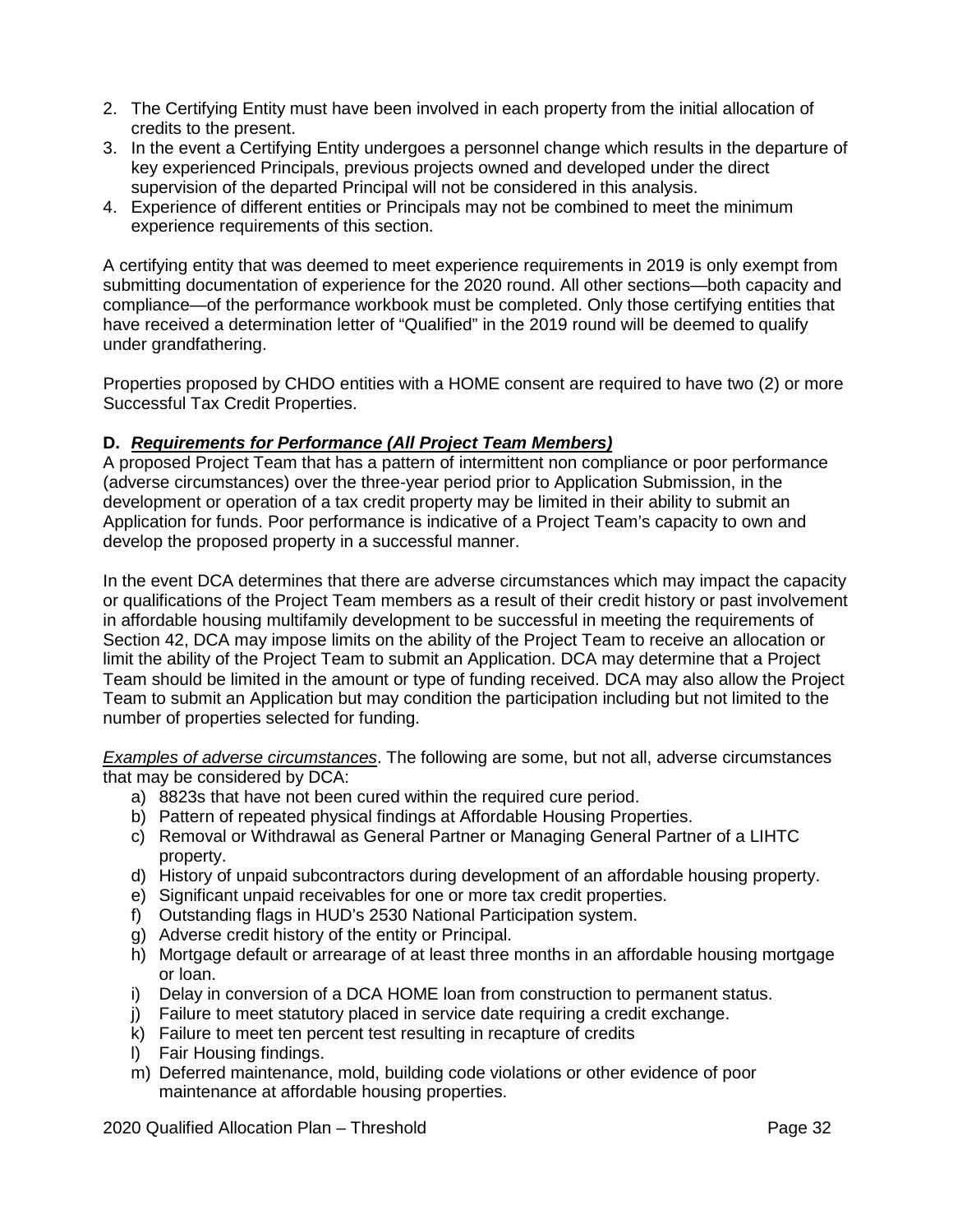- n) Accessibility noncompliance.
- o) Other determination that a property is out of compliance with HOME or tax credit regulations.
- p) Loss of utilities in the property's common space area or vacant units due to Owner's failure to make timely payment to utility authority within the last 24 months.
- q) Failure to maintain or operate amenities and services as set out in the tax credit Application and/or LURC or LURA.
- r) Health and safety issues defined as impacting 15% of the total units (minimum of 3), or two or more health and safety issues not cured within the initial cure period and which as identified in the most recent audit.

# **E.** *Requirements for Compliance (All Project Team Members)*

All members of the proposed Project Team (General Partner and Developer) must be substantially compliant with DCA rules, Section 42 program requirements and regulations and HOME Partnership Program requirements and regulations in order to receive funds under the 2020 QAP. This includes payment of all fees due to DCA by Application Submission.

The majority of non compliance is addressed through Appendix II of this Plan and/or through IV above. Non compliance that is deemed to be significant is addressed below as a "Significant Adverse Event."

# **F.** *Significant Adverse Events*

A significant adverse event is an occurrence of non compliance which cannot be cured, program fraud or misrepresentation or an event which is so significant it impacts the ability of the Project Team to receive funding or an allocation from DCA under this QAP. Project Teams that have a significant adverse event at a HOME or tax credit property during the look back period will not be eligible to submit an Application under this QAP. A determination that a significant adverse event will limit a Project Team's ability to receive funding under the 2020 Plan is not a punitive measure but is part of DCA's process to ensure the highest standards of professional conduct and ethical business practices are used by DCA's recipients and industry partners. It also ensures that DCA selects to fund properties with the most qualified project teams as part of its competitive process. Significant adverse events and look back periods are set forth in the chart below.

| <b>Significant Adverse Event</b>                                                                                                                                                                                                                                         | <b>Look Back Period</b><br>(From Application<br><b>Submission</b> )                                   |
|--------------------------------------------------------------------------------------------------------------------------------------------------------------------------------------------------------------------------------------------------------------------------|-------------------------------------------------------------------------------------------------------|
| Financial Insolvency or Potential Insolvency of Project Team                                                                                                                                                                                                             | Until insolvency<br>is cured and all<br>significant<br>potential<br>liabilities have<br>been resolved |
| Debarment, proposed debarment, or suspension by a federal agency,                                                                                                                                                                                                        | Until debarment or                                                                                    |
| state HFA, or quasi-governmental affordable housing program                                                                                                                                                                                                              | suspension is lifted.                                                                                 |
| Uncured Default in a HOME Ioan. (Formal default letter issued)                                                                                                                                                                                                           | <b>Until Cured</b>                                                                                    |
| Default in a loan which is secured by a tax credit property                                                                                                                                                                                                              | <b>Until Cured</b>                                                                                    |
| Foreclosure of a loan or deed in lieu of foreclosure, which is secured<br>by a tax credit property after the Compliance Period ended and<br>resulting loss of affordability during the Extended Use Period.<br>(Commencing on the entry of the Judgment of Foreclosure). | 5 Years                                                                                               |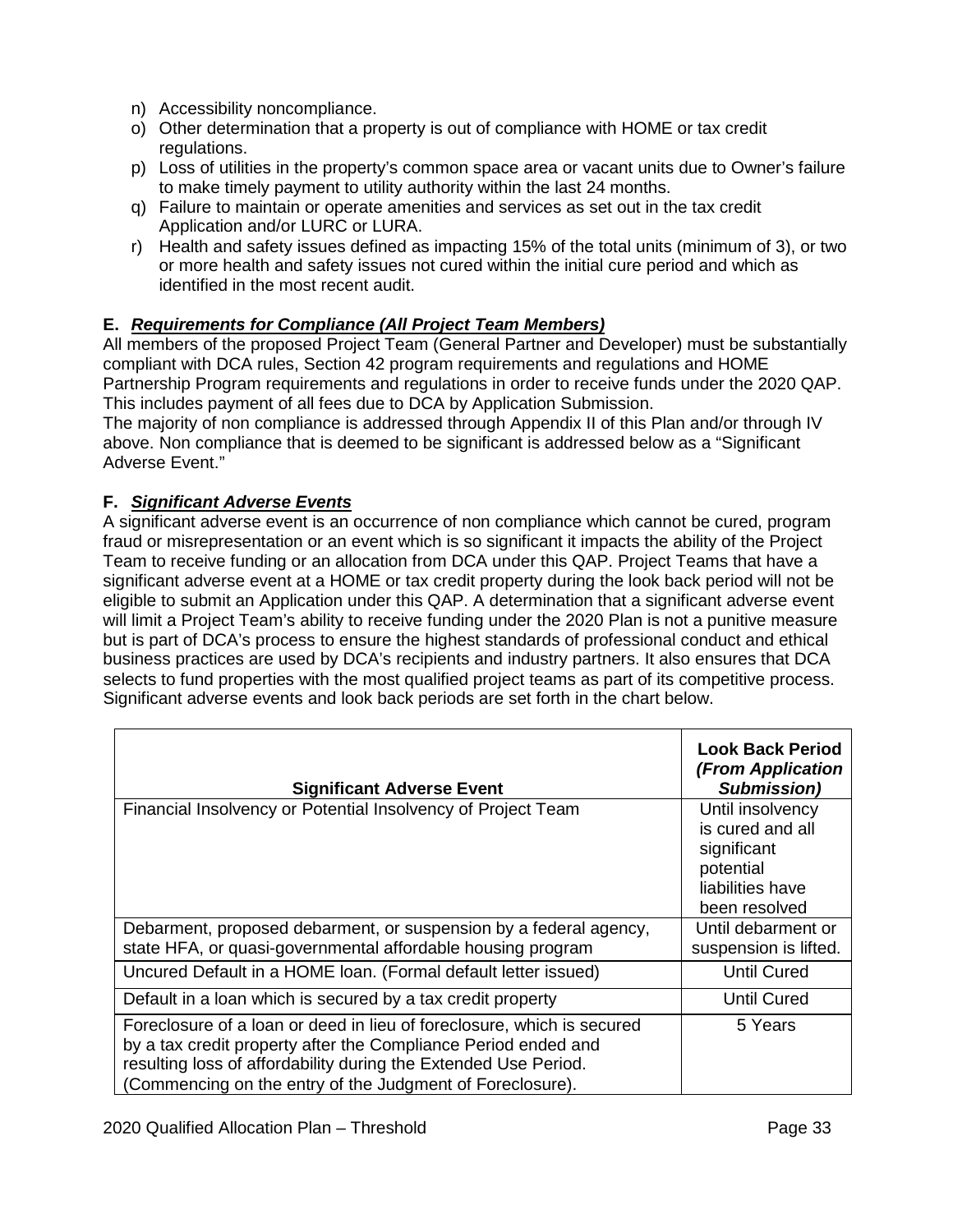| Foreclosure of a loan or deed in lieu of foreclosure, which is secured<br>by a tax credit property before the compliance period ended and<br>resulting loss of affordability during the Compliance period.<br>(Commencing on the entry of the Judgment of Foreclosure or filing of<br>the Deed.) (Major Project Failure) | 5 Years  |
|--------------------------------------------------------------------------------------------------------------------------------------------------------------------------------------------------------------------------------------------------------------------------------------------------------------------------|----------|
| Default in a HOME loan which results in a foreclosure or deed in lieu<br>of foreclosure and removal of the Owner and property retains<br>affordability, (commencing on the entry of the Judgment of foreclosure<br>or filing of the Deed). (Major Project Failure)                                                       | 8 Years  |
| Failure to meet the federal placed in service deadline for a project that<br>has been awarded tax credits and has met the ten percent test, resulting<br>in the loss or significant recapture of Credits. (Major Project Failure)                                                                                        | 8 Years  |
| <b>Project Team Bankruptcy</b>                                                                                                                                                                                                                                                                                           | 7 Years  |
| The abandonment and/or closure of a tax credit or HOME funded<br>property. (Major Project Failure)                                                                                                                                                                                                                       | 8 Years  |
| Multiple affordable tax credit housing Major Project Failures (more than<br>one) that lose affordability through foreclosure or recapture                                                                                                                                                                                | 9 Years  |
| Senior Lender loan default or foreclosure which results in the<br>extinguishment of a HOME loan security interest and resulting loss<br>of affordability during the Extended Use Period. (Major Project<br>Failure)                                                                                                      | 10 Years |
| Submission of fraudulent information to DCA or any other government<br>entity. (This includes, but is not limited to falsely certifying to any fact in<br>a submitted 9% Application or as a condition of award, and submitting<br>false information in a DCA cost certification.)                                       | 10 Years |

# **G.** *Waiver Request*

DCA will allow an entity or individual with a Significant Adverse Event, within the look-back period, to submit a request to waive a Significant Adverse Event relating to a Major Project Failure for the 2020 competitive round. The requestor must have a recent history of strong performance in the Tax Credit Program and demonstrate that the event is an isolated incident or an unavoidable event not related to the actions or negligence of the requestor.

This waiver request must be submitted during the Pre-Application Submission and will be considered only if the requestor can demonstrate the following minimum requirements:

- a) The entity or individual developed and currently owns and operates a minimum of ten (10) Successful Tax Credit properties.
- b) The requestor demonstrates a strong performance history and is in material compliance with program regulations in the operation of its affordable housing portfolio.
- c) The requestor has documented its effort(s) to remedy the Significant Adverse Event, including an explanation of why the condition could not be remedied.

Project Team members that have received a waiver per previous QAP requirements may request that the waiver be renewed for purposes of competing in the 2020 competitive round provided no additional adverse conditions have occurred or the original waiver was not withdrawn. Requests for waiver renewal should also be made with the Pre-Application Submission.

The granting of a waiver for a Significant Adverse Event only serves to determine the eligibility of a Project Team member for Threshold purposes. Deductions may still be imposed for the same Significant Adverse Events in the Scoring Section of the Application.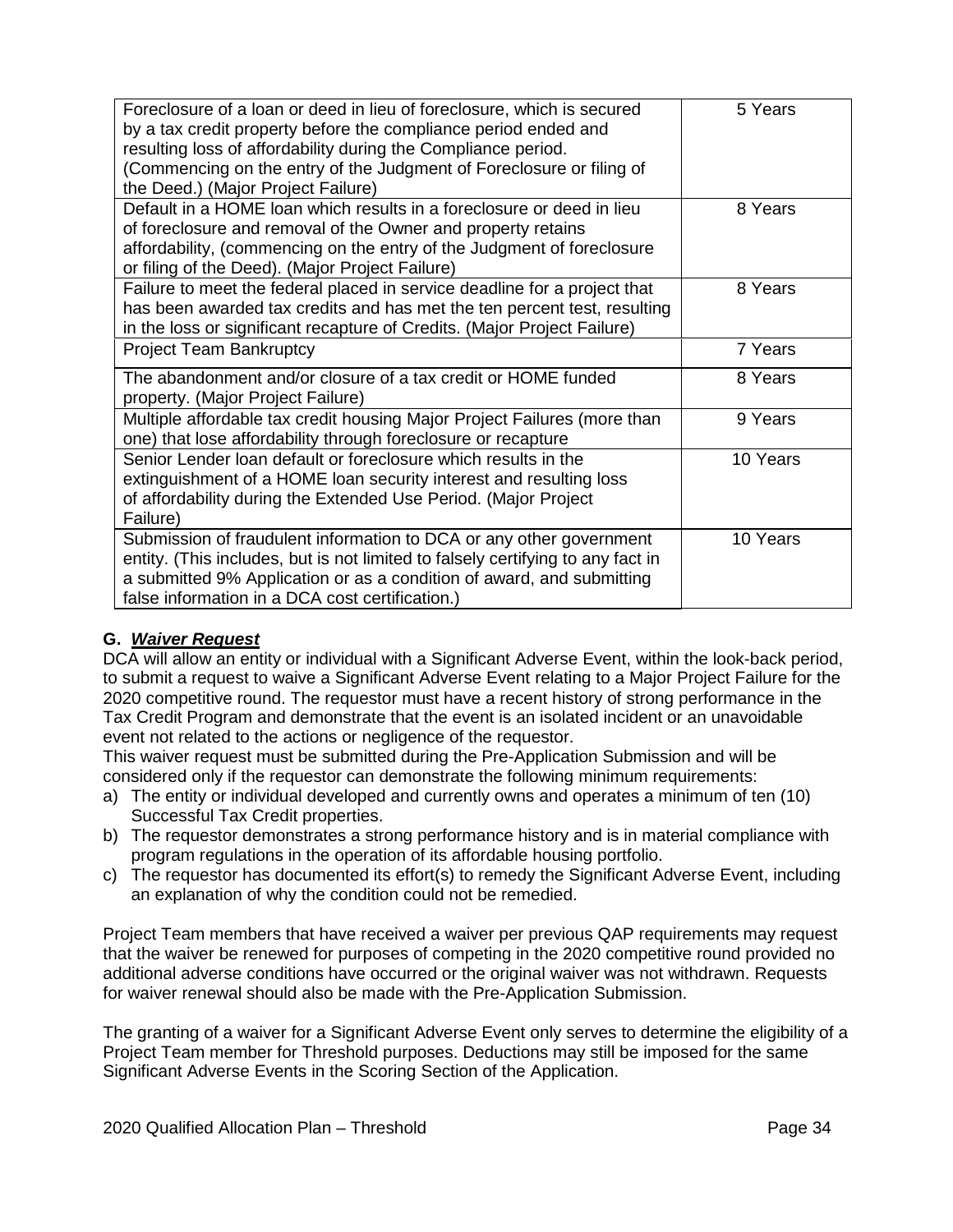## **Minimum Documents for Waiver Request:**

- Completed and Signed "Significant Adverse Event Waiver Request Form" with a narrative indicating the basis of the waiver request.
- All documents related to Significant Adverse Event Waiver Request, including third party support for the basis of the Waiver Request, where applicable and if possible.
- Documentation of Successful Tax Credit Project development and ownership.
- Documentation of resources expended, reports, if available, related to good faith efforts.
- Documentation of previous DCA waiver, if applicable.

## **H.** *Options for Not Qualified Entities*

## **1. Partnering with a Certifying Entity**

DCA generally encourages entities that have insufficient technical expertise and/or experience to partner with Certifying Entities to gain experience and capacity in the Tax Credit program. DCA may, but is not required to, grant a waiver of project cap limitations for the proposed partner.

## **2. Capacity Building for Industry Professionals (Probationary Participation)**

An Applicant that has extensive experience in the tax credit industry but who does not have the requisite Successful tax credit ownership and/or development experience may also be deemed qualified under a probationary designation. An Applicant seeking a probationary designation must show the following:

- a) Evidence of full time employment in the tax credit industry for a minimum period of five (5) years;
- b) Evidence of material participation in the Successful development of at least three (3) Tax Credit projects during that period (Ownership interest is not required);
- c) No participation in adverse development;
- d) Resumes;
- e) Completed release to allow DCA to perform a personal credit check and a criminal background check;
- f) DCA may require evidence of sufficient liquidity to attract syndication either through the assets of the Project Team or through a guarantor; and
- g) Narrative of proposed project and organizational structure.

Projects seeking 4% Credits must have a Certifying Entity that is fully qualified as a developer and a general partner. A probationary participant cannot be the Certifying Entity for a 4% Bond Financed Project.

## **I.** *Required Documents*

*The following documents are required for each Certifying Entity*:

- 1. DCA Performance Workbook which includes:
- 2. Performance Questionnaire.
- 3. Project Narrative.
- 4. Organizational Chart showing all entities and Principals that are part of the General Partner and Developer entities. This form must be submitted for each Application.
- 5. DCA Capacity Form. This form must be submitted for each Application.
- 6. DCA Experience Form. Determinations of Experience will only need to be submitted once for a Certifying Entity.
- 7. DCA Compliance History Form. Each Compliance History Summary (CHS) form must list all projects in which a Project Team member has participated in the ownership and/or

2020 Qualified Allocation Plan – Threshold **Page 35** Page 35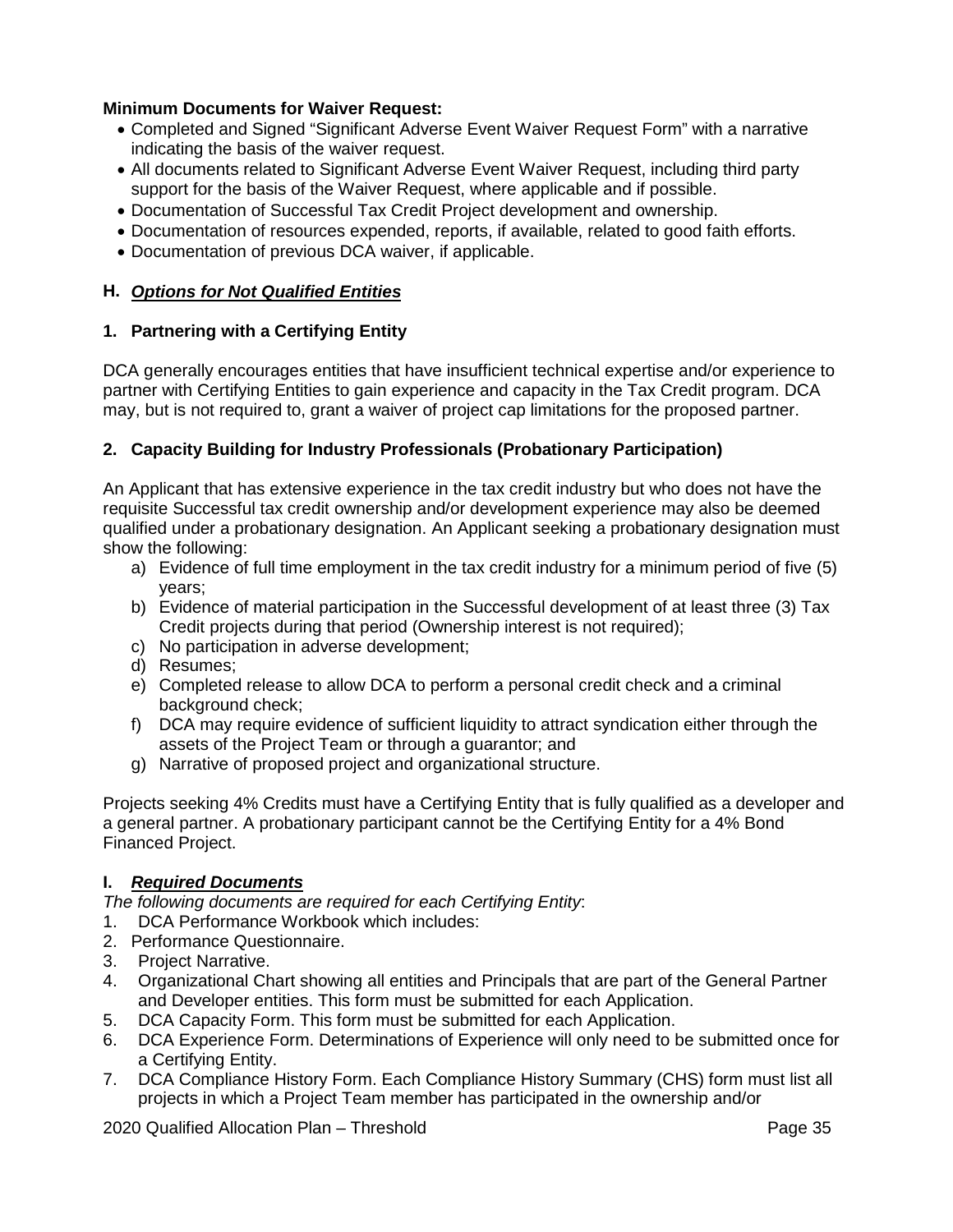development. If requested by DCA, Applicants must submit a letter from the Syndicator or each relevant state housing finance agency indicating that the relevant Project Team members are in good standing in all developments.

- 8. Where applicable, a listing of Georgia DCA Affordable Properties for which the Applicant wishes to seek Point Additions in the Compliance Performance Scoring Section of the application. These properties must meet certain criteria detailed in the Compliance Performance Scoring Section of this Application.
- 9. Performance Workbook Certification Letter.
- 10. Credit & Criminal Release form, if requested by DCA.
- 11. Disclosures.
- 12. IRS Form 8609 or occupancy permit for each project listed as meeting a Certifying Entity's experience requirement.
- 13. Letter from Syndicator certifying role and interest of the Certifying Entity and/or Principal for each Successful Tax Credit Project used to meet experience requirements.
- 14. Limited Partnership Agreement that identifies the Certifying Entity's effective control for the proposed project, if the general partnership is a joint venture. The relevant Limited Partnership Agreement for a Successful Tax Credit Project may not be used as a substitute for the letter from the Syndicator to certify role and interest in the project.
- 15. Applicant certified trailing twelve-month occupancy reports for each of the Successful Projects included on the Applicant's DCA Experience Form.
- 16. Supporting documentation related to foreclosures, suspension, or debarment by governmental or quasi-governmental entity, as well as any "yes" answers in the performance workbook.

# *The following documents are required for all other Project Team members:*

- 17. Performance Questionnaire.
- 18. DCA Compliance History Form. Each Compliance History Summary (CHS) form must list all projects in which a Project Team member has participated in the ownership and/or development. If requested by DCA, Applicants must submit a letter from the Syndicator or each relevant state housing finance agency indicating that the relevant Project Team members are in good standing in all developments.
- 19. Performance Workbook Certification Letter.
- 20. Credit & Criminal Release form, if requested by DCA.

# **J.** *Disclosures*

Disclosures for all Project Team Members

The following disclosures are required (if applicable) as part of this Threshold requirement:

- 1. Each Project Team member must include a statement in the Application concerning all criminal convictions, indictments, and pending criminal investigations of all members of the General Partnership and Development entities and must provide dates and details of each circumstance, unless otherwise prohibited by court order, statute or regulation. DCA may perform a full criminal, employment, and credit investigation of all Project Team Participants to verify credit and criminal history.
- 2. DCA may require disclosure of all real estate loans for the Project Team through the submission of a complete and accurate real estate properties disclosure. This disclosure will need to be submitted only upon the written request of DCA.
- 3. Each member of the Project Team must disclose any interest they have in an entity that may purchase federal or state Credits allocated to a project.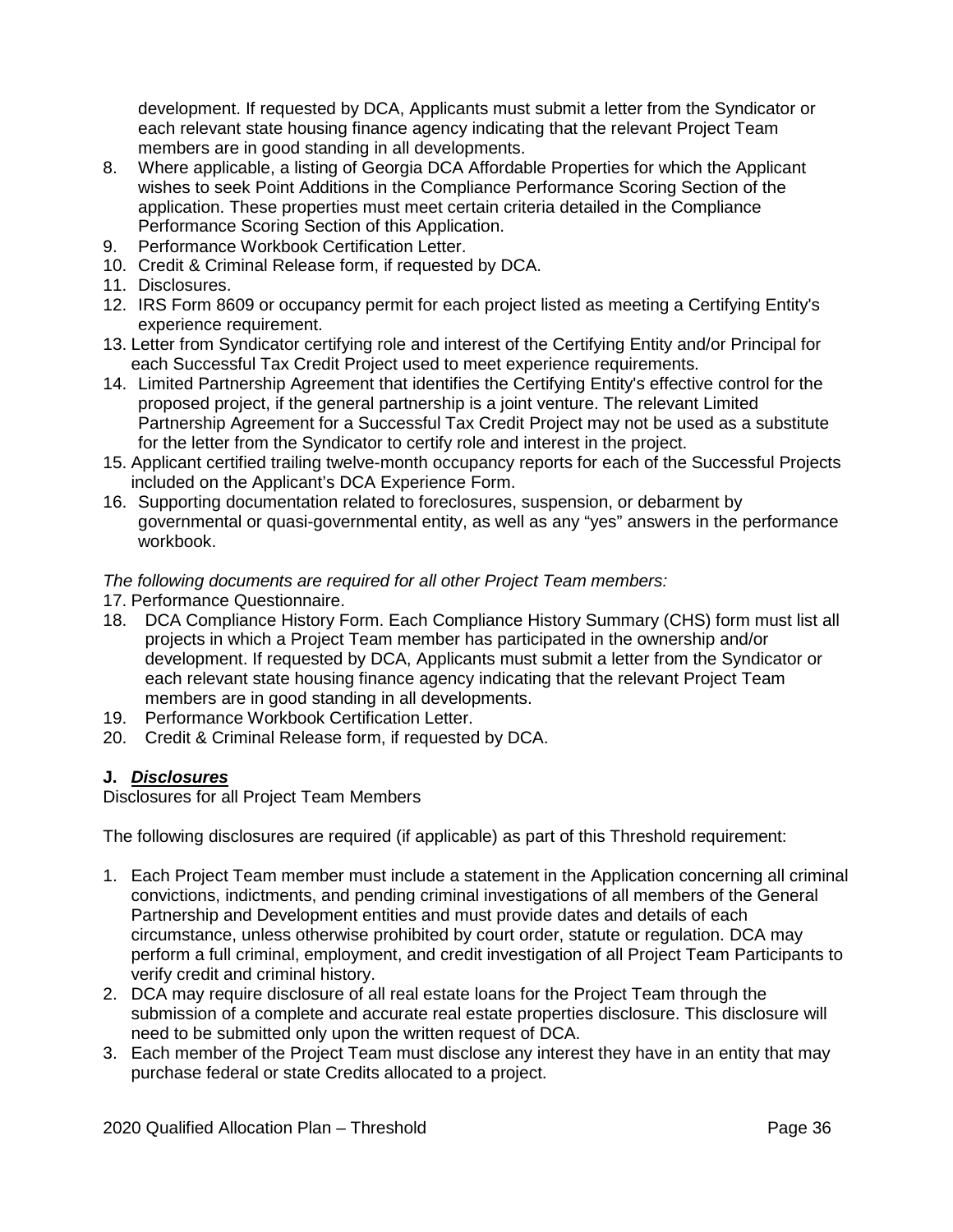- 4. Any relationship between individuals or entities of the Project Team that could constitute a conflict of interest or Identity of Interest between the parties.
- 5. Complete organizational charts must be submitted for the General Partner and Developer entities that clearly show all Principals including individuals involved in the ownership and development of the project.
- 6. All Development fee sharing arrangements must be disclosed. DCA considers all individuals or entities that receive more than 5% of the Developer fee to be part of the Developer structure. Similarly, all fee sharing arrangements related to operating profits must be disclosed. DCA considers all individuals or entities that receive more than 5% of operating profits to be part of the General Partnership structure.
- 7. All guarantor agreements must be disclosed. DCA may determine that a guarantor is actually a real party in interest to either the General Partner and/or Developer entities and require additional disclosures.
- 8. All consulting agreements direct or indirect, paid or unpaid shall be disclosed.
- 9. All services that are provided in support of a proposed project by a syndicator that is compensated through a lower credit price or other direct or indirect fee must be disclosed.
- 10. Any Project Team member that has sold, withdrawn or been involuntarily removed from a HOME or Tax Credit project General Partner or Developer entity
- 11. All pending litigation must be disclosed.
- 12. Significant non-performance and/or debarment in a government or quasi-government affordable housing program (including Fannie Mae, Freddie Mac, and Federal Home Loan Bank programs) must be disclosed.
- 13. Adverse credit history including, but not limited to, a default in the payment of any commercial or personal loan or personal bankruptcy.

# **XX. ELIGIBILITY FOR CREDIT UNDER THE NON-PROFIT SET ASIDE**

To be eligible for Credit under the non-profit set aside:

- A. The organization must be a qualified non-profit, defined as a 501(c)(3) or 501(c)(4) organization, which is not affiliated with or controlled by a for-profit organization and has included the fostering of low-income housing as one of its tax-exempt purposes.
- B. The qualified non-profit(s) must materially participate (as described in IRC Section 469(h)) in the development and operation of the project throughout the Compliance Period.
- C. The qualified non-profit(s) must own at least 51% of the General Partner's interest in the proposed project and be the managing General Partner of the Ownership entity.
- D. For purposes of this set aside, the term "qualified non-profit" includes any corporation if 100 percent of the stock of such corporation is held by one or more qualified non-profit organizations at all times during the period such corporation is in existence.
- E. The non-profit must receive a percentage of the Developer Fee greater than or equal to its percentage of its ownership interest except this does not apply to a DCA-certified CHDO which must own 100% of the General Partnership entity.
- F. A copy of the General Partnership joint venture agreement or General Partnership operating agreement that provides the non-profit's General Partnership interest and the Developer Fee amount must be included in the Application, if the General Partnership is a joint venture.
- G. Non-profit organizations applying for Credit under the non-profit set aside must include in the Application an opinion of a third party attorney who specializes in tax law on the non-profit's current federal tax exempt qualification status. If such an opinion has been previously obtained, this requirement may be satisfied by submitting the opinion with documentation demonstrating that the non-profit's bylaws have not changed since the legal opinion was issued.

2020 Qualified Allocation Plan – Threshold **Page 37** Page 37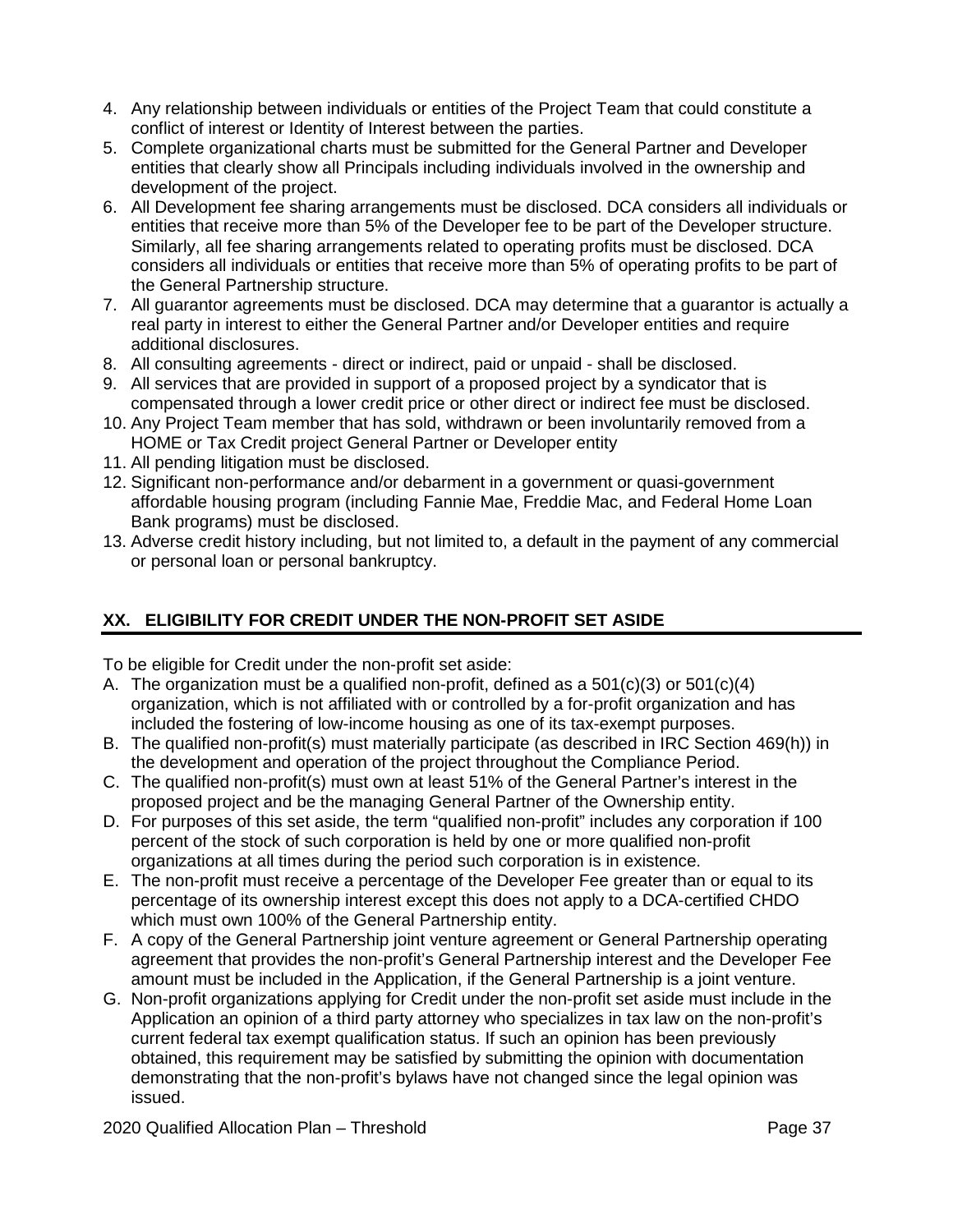# **Minimum Documentation**:

- An opinion of a third party attorney who specializes in tax law on the non-profit's current federal tax exempt qualification status (if such an opinion has been previously obtained, this requirement may be satisfied by submitting the opinion with documentation demonstrating that the non-profit's bylaws have not changed since the legal opinion was issued).
- If joint venture, copy of Agreement confirming interest and Developer Fee.

# **XXI. ELIGIBILITY FOR CREDIT UNDER RURAL HOME PRESERVATION SET ASIDE**

Projects applying under the Rural HOME Preservation set aside must receive an award through the Rural HOME Preservation Set aside pre-application process. DCA will award up to one million five hundred thousand dollars (\$1,500,000) of the available 9% tax credits to up to five Applications that meet the following requirements. \$1,500,000 of the Rural Set Aside will be allocated towards the Rural HOME Preservation set aside.

# **A.** *Rural HOME Preservation set aside Requirements:*

- 1. The development must have previously been awarded a DCA HOME loan.
- 2. The existing property's placed-in-service date must be within January 1, 1997 December 31, 2002.
- 3. The property must be in a Rural area.
- 4. As of Application Submission, the HOME loan must have an existing balance of no less than \$200,000 and HOME loan payments must be current.
- 5. Applicants can apply for a maximum of \$375,000 of 9% tax credits.
- 6. Developer Fee calculation for the set aside will be 50% of the developer fee amounts for 9% Applications. See Exhibit A to Appendix I Threshold, DCA Underwriting Policies, 9. Developer Fee Limitation for details.
- 7. DCA will write down the existing balance of the HOME Loan to the appraised value of the property. The remaining HOME loan balance on the property must be paid off with the proceeds of the tax credit award.
- 8. A Developer is limited to being selected for one award within the Rural HOME Preservation set aside. The set aside award is not subject to the Competitive Round award limit.
- 9. The Project must meet all Threshold requirements.
- 10. Reducing or extinguishing the original HOME balance does not terminate the statutory and/or state mandated affordability restrictions which may be in place.

# **B.** *Rural HOME Preservation set aside selection criteria:*

- 1. Applicants who were not members of a Project Team or a seller of a property that received a Rural HOME Preservation Set Aside Selection in the previous round will have a priority over Applicants that were members of a Project Team or a seller of a property that received a Rural HOME Preservation Set Aside Selection in the previous round.
- 2. The percentage of the original HOME loan that has been paid. The greater the percentage of the original HOME loan paid, the higher the priority.
- 3. The number of successful HOME deals completed by the Project Team.
- 4. The property has no other secured debt beside the DCA HOME loan.

# **XXII. ELIGIBILITY FOR HOME LOANS UNDER THE CHDO SET ASIDE**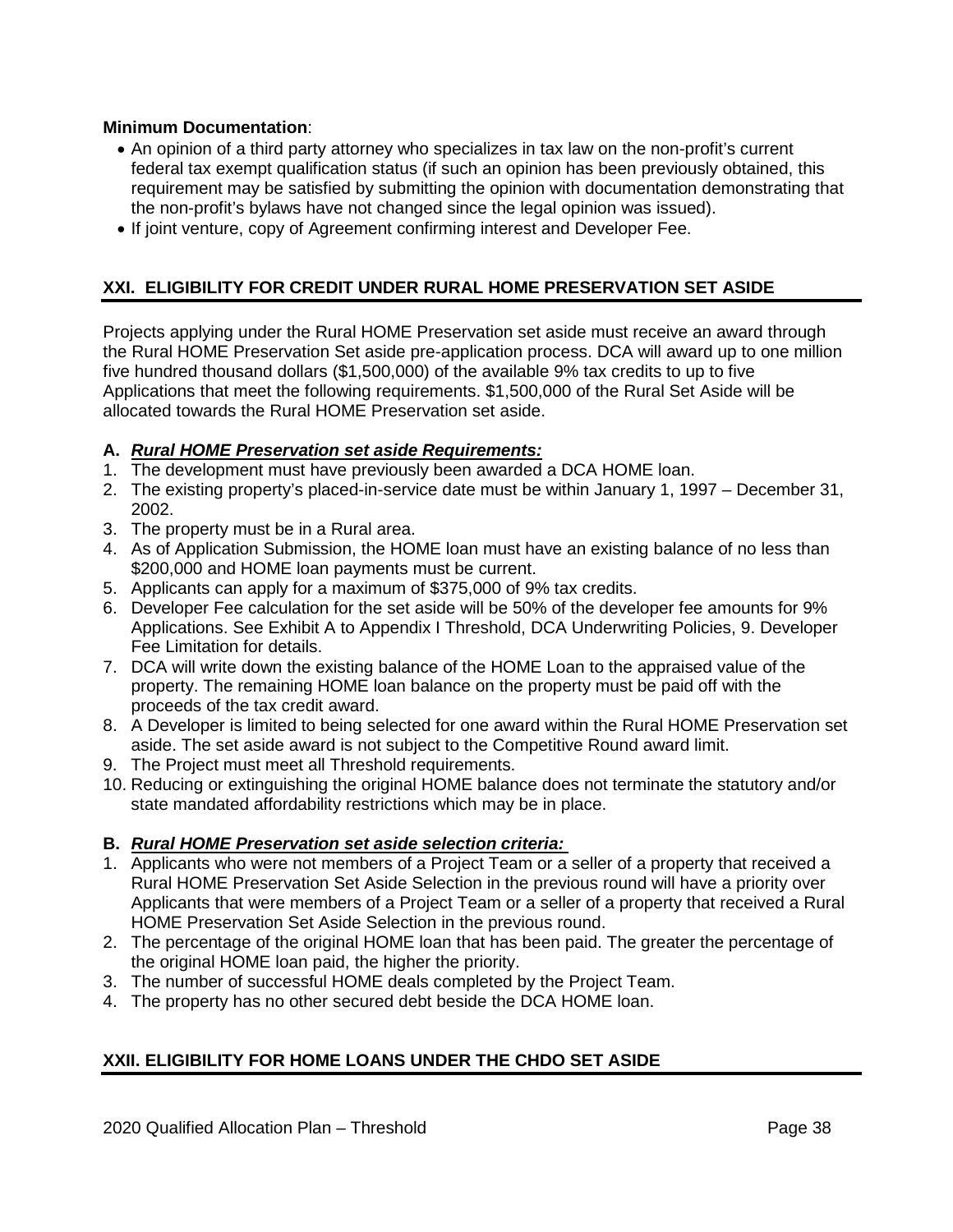Projects applying under the CHDO set aside must have been pre-qualified by DCA as CHDOs which have the capacity to own and/or develop multifamily housing. CHDOs must have been granted a HOME consent.

The final 2013 HOME Rule contains new requirements for awarding HOME funds to CHDO Applicants. The most significant changes include the requirement that CHDOs demonstrate capacity to own and develop multifamily housing including evidence that the CHDO has staff with development and ownership experience relevant to the role of the CHDO as owner, developer, or sponsor paid directly by the CHDO. All provisions in the 2013 HOME Rule should be reviewed in detail by the Applicant contemplating the use of HOME funds.

For scattered site projects, the eligibility for HOME CHDO set aside requirements must be met by the project as a whole.

# **Minimum Documentation**:

• CHDO pre-qualification from DCA

# **XXIII.REQUIRED LEGAL OPINIONS**

- A. A legal opinion regarding the acquisition Credit eligibility is required for projects involving acquisition and rehabilitation. If the project previously received Credits, the legal opinion must include sufficient documentation for DCA to confirm that the Compliance Period has ended.
- B. A legal opinion regarding Credit eligibility is required for projects operated as assisted living facilities.
- C. Non-profit organizations applying for Credit under the Non-profit set aside must include in the Application an opinion of a third party attorney who specializes in tax law on the non-profit's current federal tax exempt qualification status. If such an opinion has been obtained in the previous three (3) years from Application Submission, this requirement may be satisfied by submitting the opinion with documentation demonstrating that the non-profit's bylaws have not changed since the legal opinion was issued.
- D. A legal opinion is required for those projects involving scattered site developments. The legal opinion should address the proposed site plan and its determination as a Scattered Site as defined in Section 42(g)(7) of the Code and this QAP.

All legal opinions must state that the third party attorney reviewed all relevant documentation to render the opinion and that DCA may rely on the opinion.

For scattered site projects, the non-contiguous parcel for which this criterion is applicable must meet the legal opinion requirements.

# **XXIV. OCCUPIED DEVELOPMENTS**

All proposed developments with current occupants (demolition/new construction or rehabilitation) must meet the requirements of both A and B below.

# **A. Relocation and Displacement of Tenants**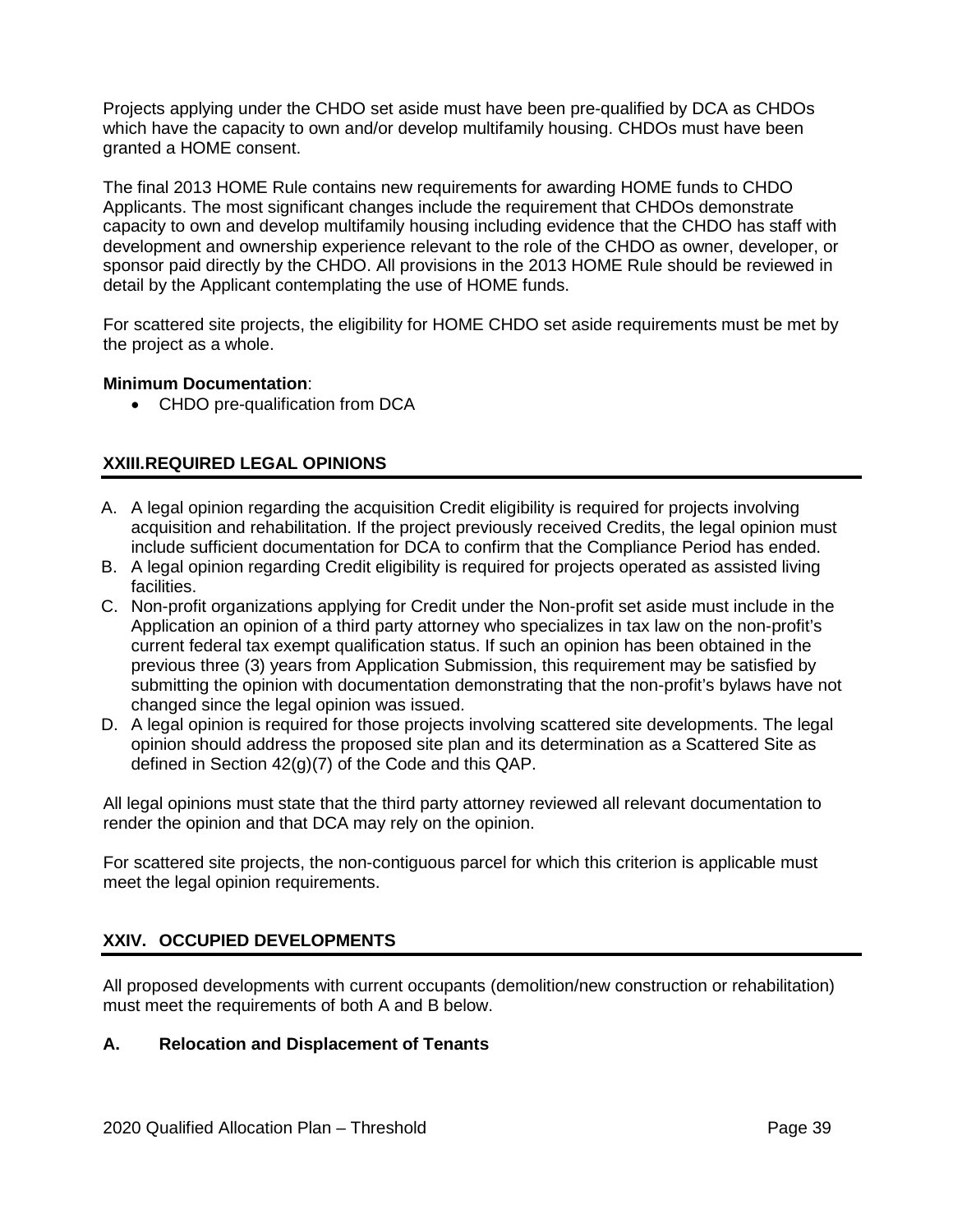Applicants must submit a DCA relocation survey specifically addressing the development history and occupancy of the proposed project. **Failure to complete and submit the survey with the Application submission will result in a Threshold failure.**

The Application must include a detailed relocation/displacement plan, which sets forth the specifics of the relocation/displacement, including a projected budget, and an explanation of efforts planned by the Applicant to mitigate the impact of the relocation/displacement. Any relocation or displacement of tenants will require DCA's approval of this plan. DCA will also review the development budget to ensure that sufficient costs have been included for relocation expenditures. **For 9% Applications, DCA will not allow permanent displacement of tenants.** 9% Applicants that foresee permanent displacement must submit a waiver at pre-application.

The Applicant must provide advisory services for existing tenants. This may be done by a third party. Third parties could include a non-profit, advocacy group, relocation specialist or Local Government. Completed and executed tenant household data forms must be submitted with the Application for every unit in each building to be rehabilitated that has an existing tenant. The Applicant is responsible for the accuracy of the information on the data forms.

If tenants will be temporarily relocated to areas with limited replacement housing, the plan must detail construction phasing, including projected start and end dates for each phase and when work will be performed on each unit. Applicant must identify which units will require temporary relocation of more than 30 days and which units require relocation of less than 30 days.

Applications for HOME Loans and NHTF that require relocation of existing tenants due to construction work will be accepted only with a relocation plan (including a sufficient budget) that, in the opinion of DCA, meets the requirements of the Uniform Relocation Act and any other applicable laws. DCA HOME Loan draws must not be used to finance the relocation costs. Applicants applying for Credits must disclose other federal funding sources (HOME, USDA 515, etc.) which may trigger URA or 104D requirements.

RAD Applications must provide a relocation plan and supporting documentation as applicable, that, in the opinion of DCA, meets the RAD requirements.

A copy of all documents relating to non-DCA requirements must be included with the application.

In the event condemnation proceedings are pending against a proposed project, DCA's relocation policies are applicable to all tenants residing at the property at the earlier of Application Submission or HOME consent request, if applicable.

Applicants must include all documentation required in the DCA Relocation Manual at the time of Application. Required forms are provided on the DCA website.

# **Reference Documentation:**

• DCA Relocation Manual

### **Minimum Documentation:**

- Relocation Survey
- Completed and executed tenant household data forms
- Relocation/Displacement Plan and budget
- Relocation/Displacement Project Spreadsheet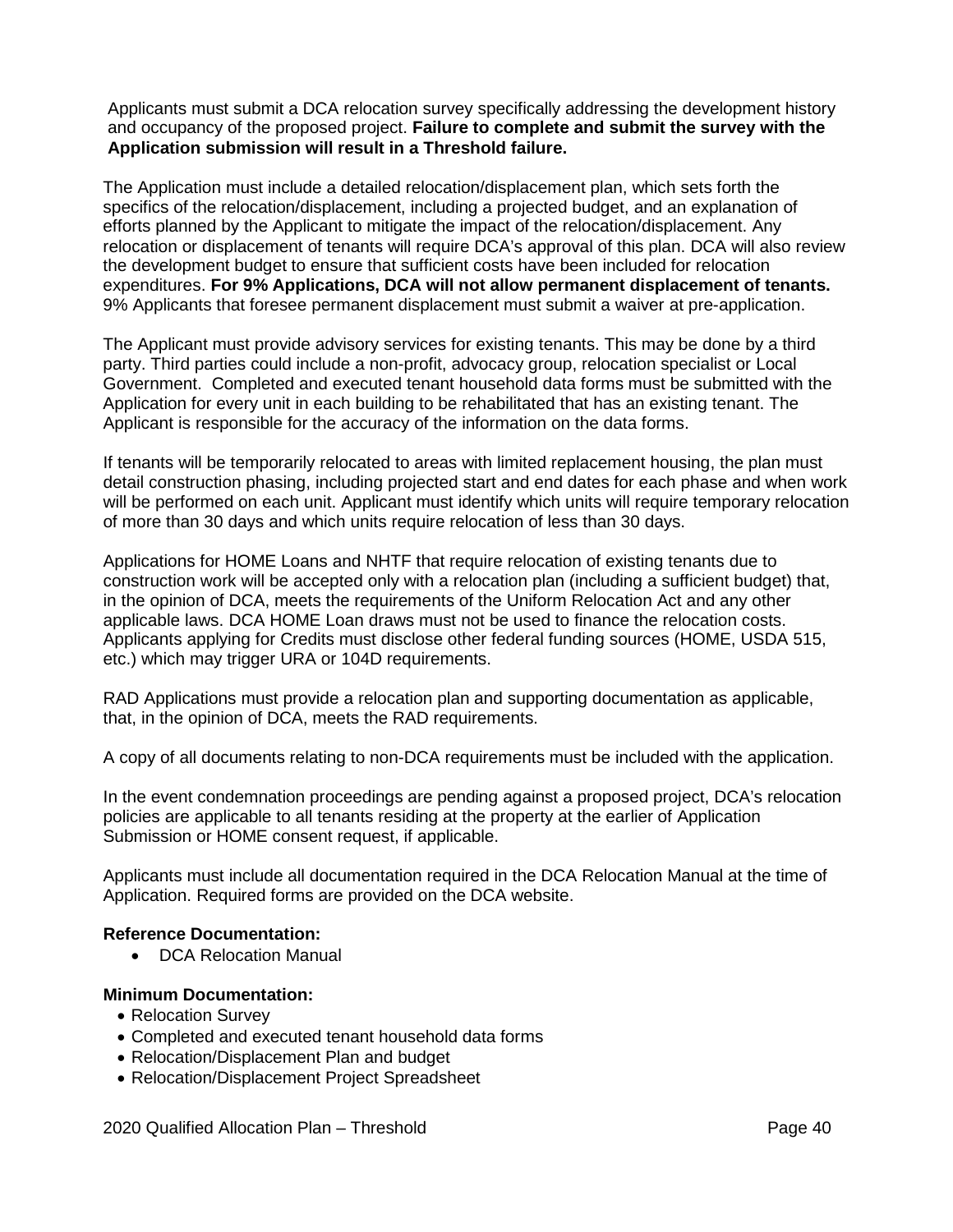- Rent rolls for most recent three months
- Any additional documents as required in the DCA Relocation Manual

# **B. Resident Feedback on Existing Subsidized Housing**

All Applicants for 4% and 9% Credits must indicate a commitment to accept DCA-led resident engagement. This paragraph does not constitute a commitment that DCA will seek resident feedback at all proposed developments with current occupants. However, if DCA chooses to conduct resident engagement at a proposed development, the Applicant will accept DCA-led resident engagement. By agreeing to this provision, the Applicant agrees to all conditions set forth in the resident engagement process by DCA.

# **Reference Documentation:**

• DCA Relocation Manual

# **XXV. AFFIRMATIVELY FURTHERING FAIR HOUSING**

It is the policy of the Georgia Department of Community Affairs to administer the Housing Tax Credit Program affirmatively, as to achieve a condition in which individuals of similar income levels in the same housing market area have a like range of housing choices available to them regardless of their race, color, religion, sex, disability, familial status or national origin. All Applicants shall implement affirmative fair housing marketing policies in soliciting residents and outreaching to underserved populations and those least likely to apply to reside in completed tax credit units.

All Applicants selected for an award of Credits must prepare and submit an Affirmative Fair Housing Marketing Plan outlining how the project will market units to underserved residents including residents with disabilities. The Marketing Plan must be submitted and approved prior to the start of lease up and must include:

- A. HUD Affirmative Fair Housing Marketing Plan (AFHMP) Multifamily Housing Form (HUD-935.2A) with completed worksheets and supportive documentation
- B. A comprehensive documented marketing strategy to affirmatively market and attract individuals least likely to apply, including persons with disabilities and the homeless. This strategy should include:
	- Goals, outcomes and action steps to thoroughly market to target populations and to establish and maintain relationships between the management agent and all community partners noted in the marketing strategy.
	- The progress assessment plan from the Evaluation of Marketing Activities section noted in the HUD-935.2A form.
	- Examples of outreach efforts (i.e. letters, meeting dates, events, etc.) to each service provider, homeless shelter and/or local disability advocacy organization in the county in which the proposed development is located. Be sure all marketing efforts include the Fair Housing and Accessibility logos, slogan and/or statement.
	- Examples of all marketing materials distributed to underserved populations 2-4 months prior to occupancy (i.e. tear sheets with dates from newspapers and magazines, copies of ads on a website, pictures of signs on the property, etc.).
- C. A formal documented strategy and outreach examples for individuals with Limited English Proficiency (LEP) for languages identified as being prevalent in the surrounding market area. Please note: Counties and Cities required to expand their marketing to include additional languages will be listed on the QAP Website.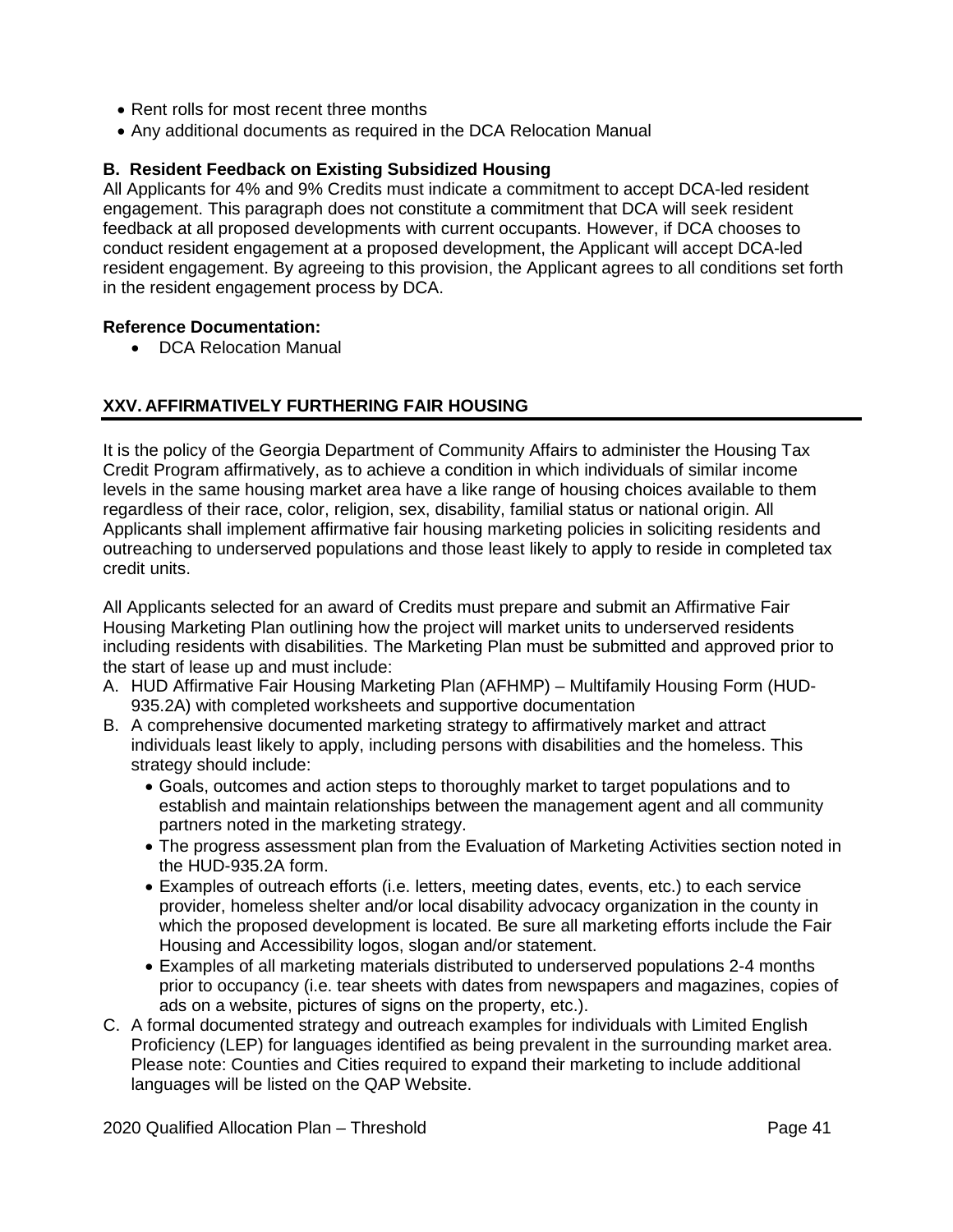- D. Formal documented referral and screening process that will be used to refer residents to the development, the screening criteria that will be used, and reasonable accommodations that will be made to facilitate the admittance of persons with disabilities or the homeless.
- E. A list of the public locations in and near the community where the development will be located, including at least one that has night hours, where applications for affordable units shall be made available.

The Applicant agrees to provide reasonable accommodation for these residents in the Property Management's resident application. The leasing criteria must clearly facilitate admission and inclusion of the targeted population residents and must not violate federal or state fair housing laws.

# **XXVI. INTEGRATED SUPPORTIVE HOUSING**

It is DCA's intent to integrate residents with disabilities into all funded properties if allowable under program regulations. All Applicants for 4% and 9% Credits that have units without rental assistance must indicate a commitment to accept project based rental assistance (PBRA) contracts for the purpose of providing integrated housing opportunities to persons with disabilities. The units set aside for this assistance must be:

- At least 10% of the total restricted units and
- Not more than 20% of overall units

The Owner may meet the requirements under this section by agreeing to utilize DCA and/or other permanent supportive housing resources. If agreeing to use DCA resources, this paragraph does not constitute a commitment from DCA that the rental assistance is available. However, if assistance does become available, the Applicant agrees to accept the PBRA contract. Applicants utilizing non-DCA PBRA must receive DCA approval prior to the Application Submission deadline. Applicants must submit documentation for their proposed PBRA funding source to hfdround@dca.ga.gov on or before May 13th, 2020.

It is the Applicant's responsibility to understand the applicable PBRA program requirements. Applicants utilizing 811 PRA should note that the program requires a 30-year use restriction for all 811-assisted units.

All new construction properties must have at least 10% of the total units as 1 bedroom.

Applicants who are prevented from adopting and implementing the above criteria due to program regulations associated with the funding for the property must notify DCA in writing.

# **Minimum Documentation:**

• Applicants utilizing non-DCA resources must provide evidence from the funding provider that the PBRA units set aside to meet the requirements under this section target individuals with disabilities.

# **XXVII. OPTIMAL UTILIZATION OF RESOURCES**

DCA is required to take any actions necessary or convenient to ensure the complete, effective, efficient, and lawful allocation and utilization of the Housing Tax Credit Program. It will not select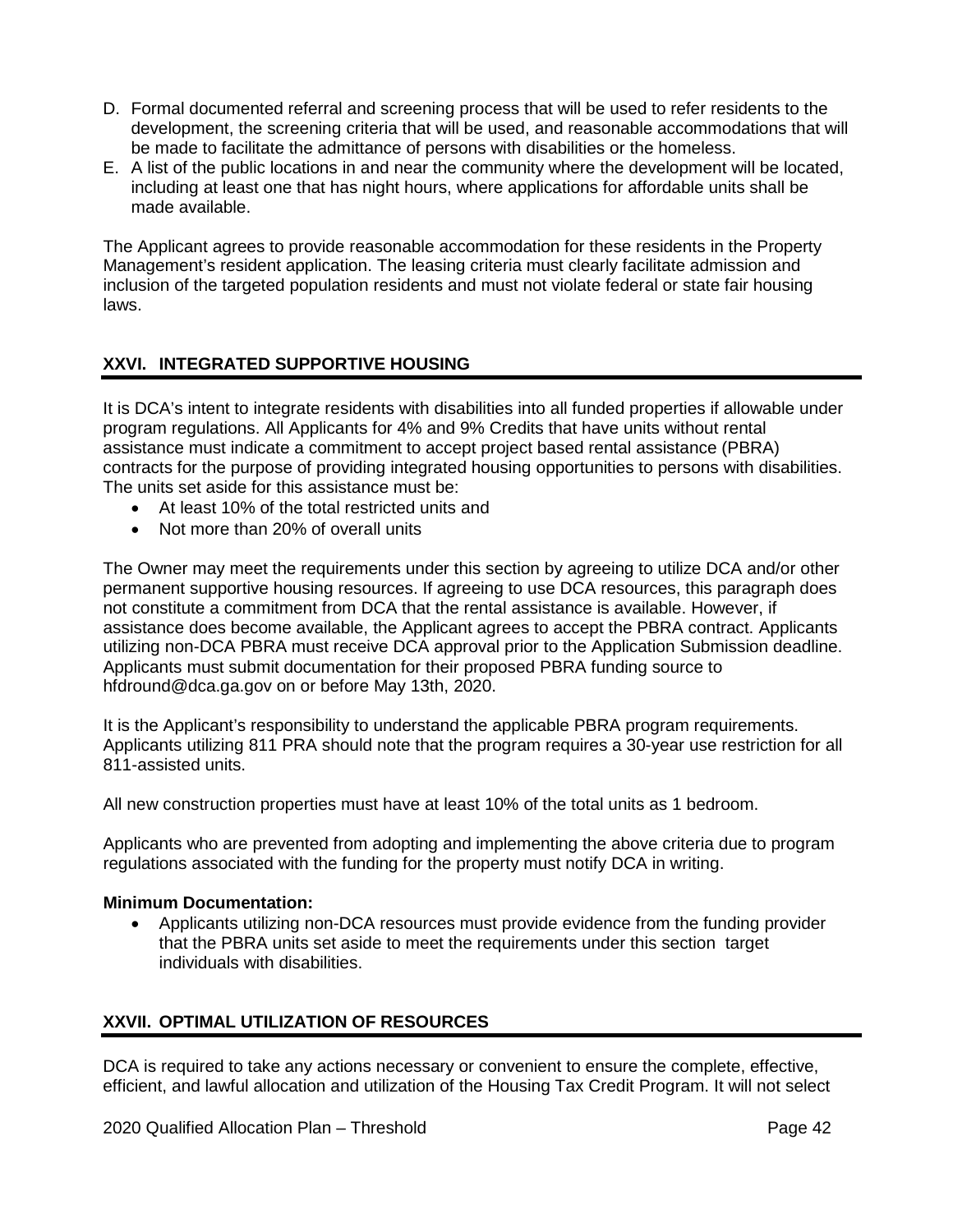projects that will result in a waste of DCA resources, have an inferior project design or site, or which result in the unjust enrichment of a Project Team or its member(s). DCA will also not select Applications where a Project Team member has made conditional promises or financial commitments to a Local Government in order to obtain support. DCA may request additional documents or explanations in order to clarify or confirm information required for the appropriate analysis of the proposed property.

Examples of factors that will be considered include, but are not limited to:

- A. Property acquisition and rehabilitation cost versus the cost to demolish and build a similar property in the same market area.
- B. Ratio of acquisition costs versus rehab hard costs.
- C. Work scope for rehabs.
- D. DCA resources allocated to develop each unit.
- E. Effectiveness and aesthetics versus the cost of a mitigation plan.
- F. Efficient and marketable use of the site, considering size and layout, to accommodate the number and type of units and amenities proposed.
- G. Undue enrichment of any Project Participant or contractor particularly where there are Identities of Interest.
- H. Impact on affordable housing stock.
- I. Other uses proximate to the site.
- J. Market information generated by or available to DCA.
- K. Property is already affordable and not a priority for receipt of resources
- L. Transaction appears to be primarily driven by the transfer of the property
- M. Per unit costs not reasonable.
- N. Excessive soft costs.
- O. Oversized units.
- P. Number of bedrooms high for proposed market.
- Q. High acreage.
- R. Other factors which are contrary to the policies and objectives of DCA.
- S. Applications that misrepresent sources of funds or attempt to conceal pertinent facts related to the proposed project.

# **XXVIII. BOND (4%) TAX CREDIT ADDITIONAL THRESHOLD REQUIREMENTS**

### *Extended Affordability Commitment*

To satisfy this Threshold criteria, owners must agree to forgo the Qualified Contract "cancellation option" for at least five (5) years after the close of the Compliance Period.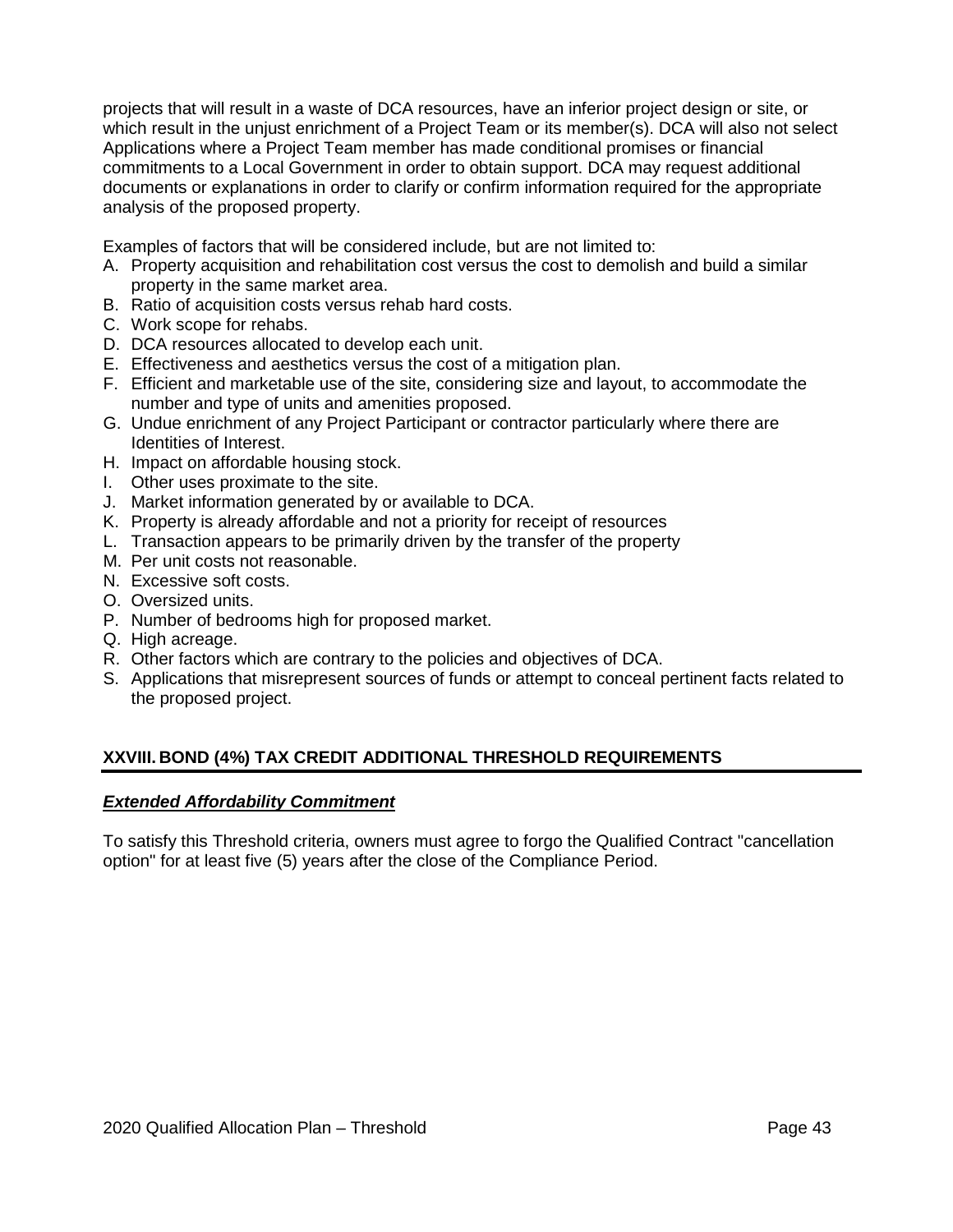# **Exhibit A to Appendix I**

# **DCA UNDERWRITING POLICIES**

- **1. Annual Operating Expenses.** Annual budgeted operating expenses must be reasonable, excluding reserve contributions.
	- a) *Minimums.* Annual budgeted operating expenses must be no less than the following:
		- i. \$5,000 per unit for projects within the City of Atlanta,
		- ii. \$4,500 per unit for projects located in a Metropolitan Statistical Area (MSA) other than the City of Atlanta,
		- iii. \$3,750 per unit for Rural projects in an MSA
		- iv. \$3,250 per unit for non-MSA Rural projects, and
		- v. DCA will determine the reasonableness of the budgeted operating expenses for developments that include 515 USDA loans on a deal by deal basis.
	- b) *Waiver Requests*. Applicants will not be allowed to decrease annual operating expenses after submission of an Application. Requests for a waiver of the minimum operating expense must be submitted at the Pre-Application deadline and will only be considered with the following minimum documentation:
		- i. Documentation from the real estate taxing authority of its methodology for determining real estate taxes, and an estimate for the subject project.
		- ii. For rehabs: detailed historic operating statements (must break out income, vacancy, other income, utilities, taxes, administration/payroll, maintenance, and insurance) from the proposed rehab project for the most recent 2 years. Audited statements must be provided, if available.
		- iii. For new construction: audited operating statements (must break out income, vacancy, other income, utilities, taxes, administration/payroll, maintenance, and insurance) for at least two (2) other projects located in similar areas of the state, with similar characteristics (Affordable, tenancy, building type) for the most recent 12-month period of stabilized operations. Please include the number of units. If comparable projects are not available in the same tax district, an adjustment for real estate tax expense will be made.
		- iv. Rent projections must be at least 10% below the lower of market or tax credit maximum allowable limits.
- **2. Applicable Credit Percentage.** For both 4% and 9% projects, the applicable credit percentage rate will be the first business day of the full month preceding the Application Submission.
- **3. Assumptions for Building/Land Cost.** For purposes of underwriting, the building/land cost must be limited to the lesser of the sales price or the appraised value of the building(s) and/or land. Previous sales price as well as valuations may be considered. This applies to both the building/land cost and building eligible basis.
- **4. Builder Cost Limitations (Contractor Services).** Builder Profit is limited to a maximum of 6% of the subtotal of Land Improvements & Structures (on Core Application. Part IV – Uses of Funds). Builder Overhead is limited to a maximum of 2% of the subtotal of Land Improvements & Structures. General Requirements is limited to a maximum of 6% of the subtotal of Land Improvements & Structures. These limits apply to both development costs and eligible basis, at Application and at Final Allocation.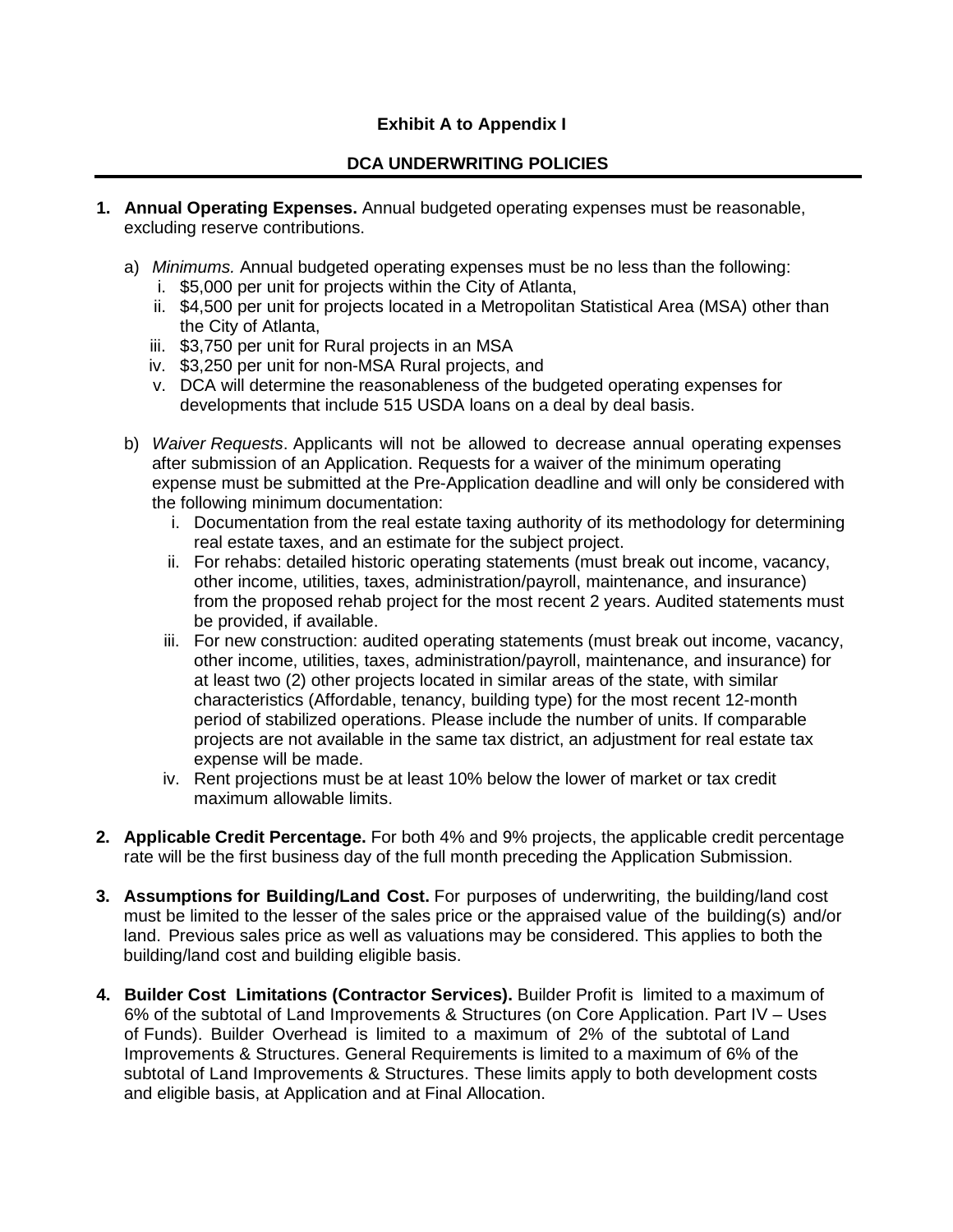# a) **General Requirements are defined as job overhead and cover project-specific overhead expenses. This typically includes:**

- i. Supervision and job-site engineering;
- ii. On-site job office expenses directly related to the project;
- iii. Temporary buildings, tool sheds, shops, and toilets;
- iv. Temporary heat, water, light and power for construction;
- v. Temporary walkways, fences, roads, siding and docking facilities, sidewalk and street rental;
- vi. Construction equipment rental not included in trade item costs;
- vii. Clean-up and disposal of construction debris;
- viii. Medical and first aid supplies and temporary facilities;
- ix. General Liability and Builder's Risk Insurance.

# b) **General Requirements do not include the following:**

- i. Payment and performance bonds, letter of credit fees, and fees associated with obtaining a construction loan in lieu of payment and performance bond or letter of credit;
- ii. Site and topographic surveys;
- iii. Subsurface exploration (test borings);
- iv. Soil tests, concrete tests, and other construction testing;
- v. Fees for utility taps and connections;
- vi. Building permits and licenses;
- vii. General Contractor's cost certification audit fee.

# **These will be costs outside of the construction contract and allocated to Soft Costs.**

- **5. Contractor Construction Cost Certifications**. Certifications audited by an independent certified public accountant must be submitted with the request for final draw for all projects funded with DCA HOME. All certifications must be prepared in accordance with DCA requirements.
- **6***. Construction Contingency.* For new construction, the construction contingency is limited to a maximum of 5% of the total construction hard costs. For rehabilitation, the construction contingency is limited to a maximum of 10% of the total construction hard costs.

The construction contingency is meant to cover unforeseen circumstances encountered during construction. In the absence of unforeseen circumstances, a change order may cover the following costs:

- a) Amenities designed to enhance the quality of life of the residents
- b) Amenities that provide security such as lighting, fencing, and life safety monitoring systems
- c) Product upgrades that increase durability and decrease maintenance costs
- d) Product upgrades or scope additions that increase energy efficiency and decrease operational costs

The Applicant may elect whether or not to include the construction contingency in eligible basis for the purpose of the credit calculation.

**7.** *Debt Coverage Ratio (DCR).* As part of its financial feasibility analysis, DCA will require that developments with debt meet, at a minimum, a 1.20 debt coverage ratio for each year of the Compliance Period for new construction and 1.25 for developments involving rehabilitation. For purposes of determining the debt coverage ratio, deferred Developer Fee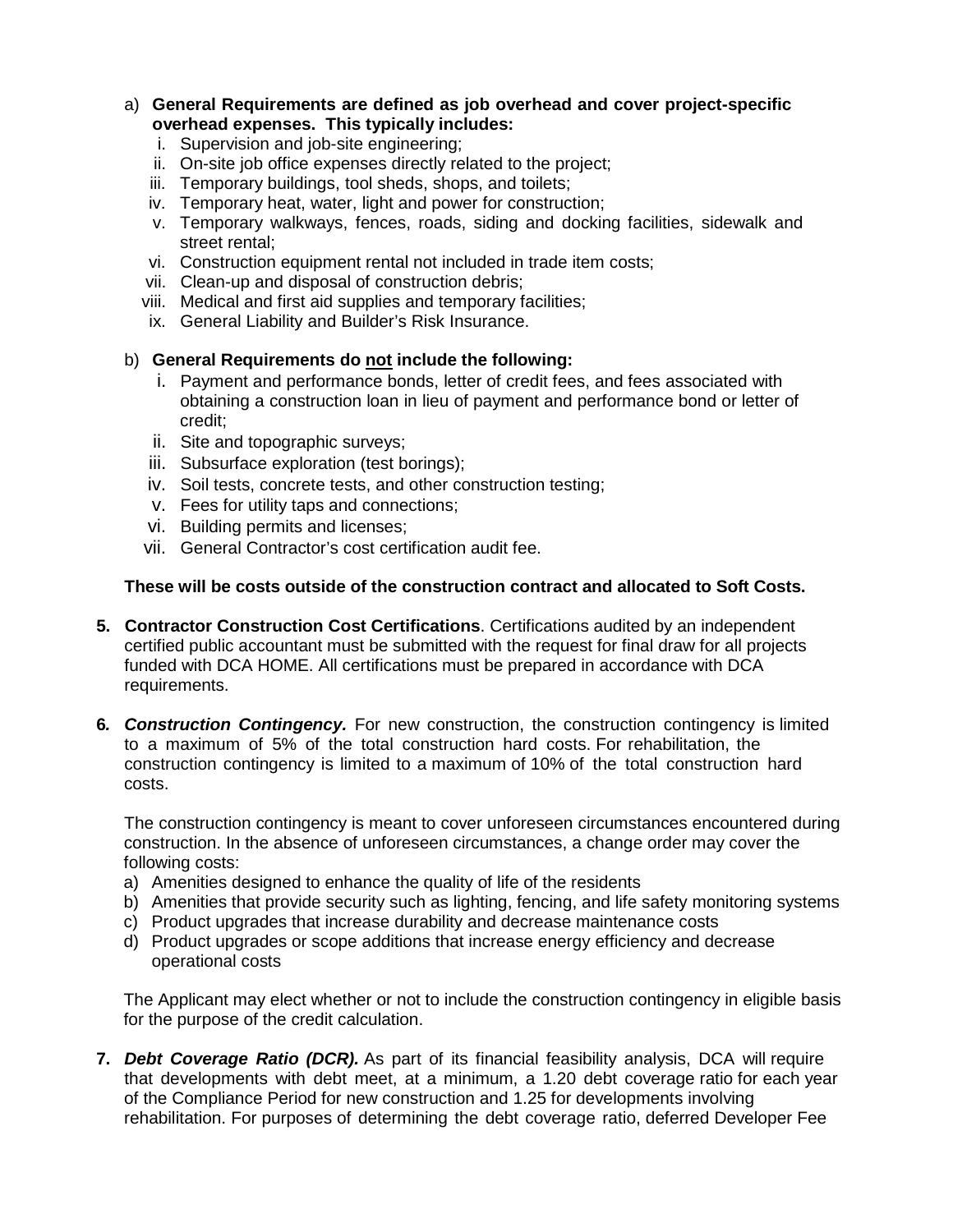will not be considered debt. Amounts set aside in a reserve funded in one year may not be withdrawn and treated as a gross receipt in a subsequent year to satisfy the debt service coverage ratio in the subsequent year. Amounts received in one year that exceed the debt service coverage target for that year will not be credited to another year. For purposes of this test, each year will stand alone. The debt coverage ratio cannot drop below 1.20 for new construction and 1.25 for rehabilitation during the 15-year Compliance Period for a tax credit only property and 20 years for new construction properties with a DCA HOME loan. All developments with debt must meet DCA's debt coverage ratio requirement and have a minimum Effective Gross Income to Total Annual Expenses (including reserve for replacement) ratio of 1.10 for new construction and 1.15 for developments involving rehabilitation. DCA will review each development carefully to determine whether a development is over subsidized and whether the amount of HOME funds and/or credits is the best use of DCA resources. DCA reserves the right to reduce credit allocations to Applications that have high DCRs and has enough cash flow to support debt. DCA will scrutinize Applications with DCRs exceeding 1.50 in urban areas and 1.40 in Rural areas. DCA does recognize that Rural deals will typically have higher debt coverage at the beginning of the Compliance Period in order to remain feasible over the 15 years. Documentation to support these higher debt coverage ratios should be provided.

DCA may waive its minimum debt coverage ratio for USDA 515 developments that clearly demonstrate feasibility, or reduce it to match other government program funding requirements provided that confirmation from the agency of the required DCR is included in their funding commitment.

Deals with no hard debt are allowed, but will be subject to additional scrutiny from DCA. Developments submitted with no hard debt will not have a DCR but will be required to undergo a subsidy layering review. This will be determined by a ratio of Effective Gross Income to Total Annual Expenses (including reserve for replacement). A ratio of 1.10 for new construction and 1.15 for developments involving rehabilitation is the minimum required to be considered feasible by DCA in Years 1-15. This may also apply to government funded debt with a commitment that specifically defers repayment beyond the compliance period (or the term of the HOME loan), or where no cash flow repayment is required if unavailable is specified in the commitment. If hard-debt is scheduled to be repaid prior to the end of the Compliance Period, the years remaining in the Compliance Period where there is no debt repayment are subject to the Effective Gross Income to Total Annual Expense minimum ratios.

**8***. Development Costs.* These are costs shown in the development budget and include, but are not limited to, the cost for land, on-site improvements, on-site development, construction cost, financing cost, professional fees, and mandatory reserve accounts. Development costs are limited to on-site development activities.

DCA will conduct a line by line review of development costs to determine the reasonableness of each estimate. Applicants are encouraged to utilize accurate estimating data in determining this budget and to provide supporting documentation when available. DCA may require that development costs be reviewed by a third party consultant approved by DCA as a condition of funding.

- **9***. Developer Fee.* The sum of the Developer's overhead and Developer's profit. Consulting fees and guarantor fees are also considered part of the total Developer Fee calculation. The developer fee cannot be increased after Application Submission.
- **10***. Developer Fee Amounts.* Developer fee awards will be set on a per-unit basis as follows: :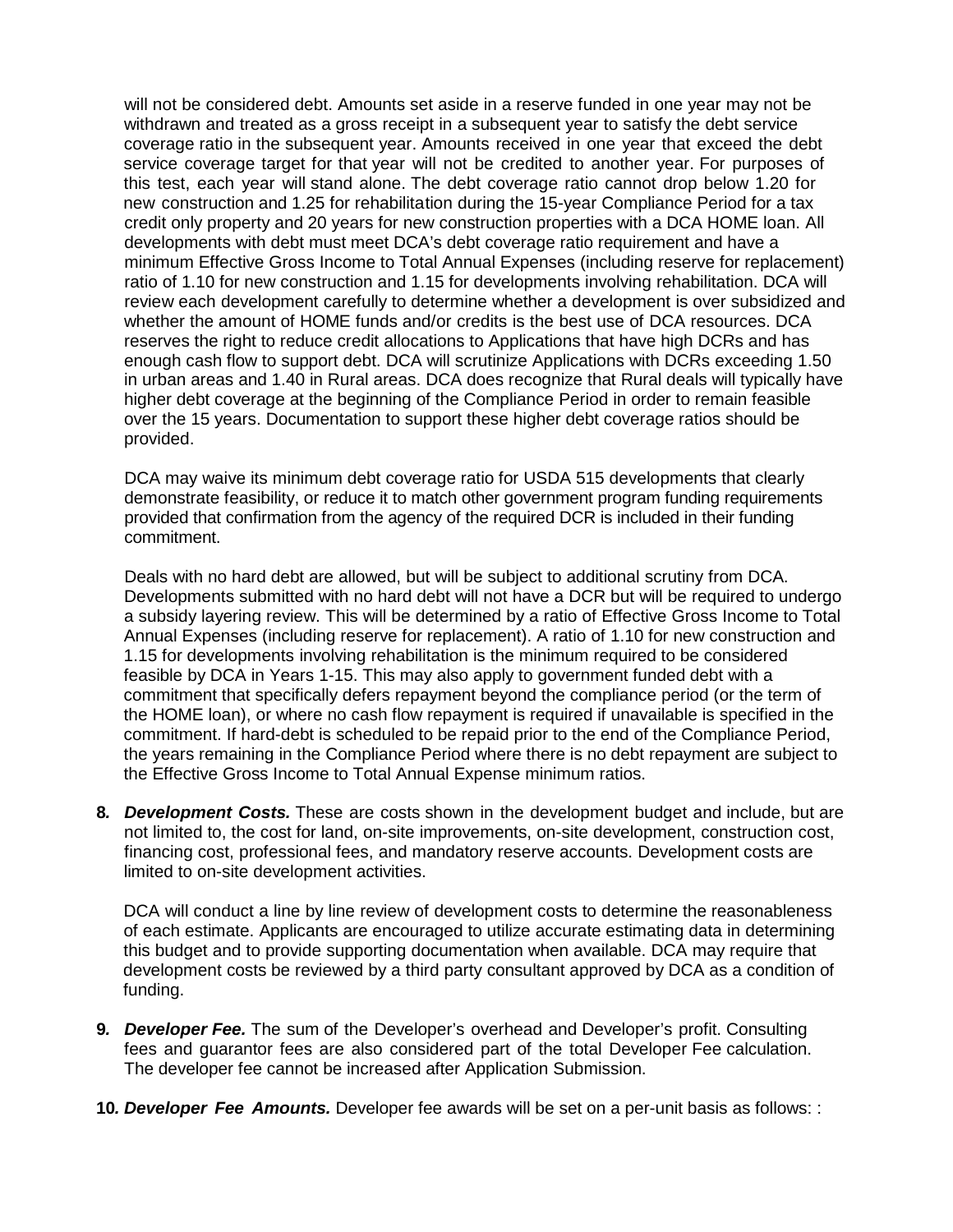| Development type                                                            | Developer fee per unit           |  |  |
|-----------------------------------------------------------------------------|----------------------------------|--|--|
| 9% Applications<br>First 50 units<br>Units 51-70<br>Units 71 or greater     | \$25,000<br>\$20,000<br>\$15,000 |  |  |
| 4% Applications<br>First 100 units<br>Units 101-130<br>Units 131 or greater | \$18,000<br>\$15,500<br>\$13,000 |  |  |

For developments with more than one eligible basis activity (new construction, acquisition, rehabilitation), the developer fee should be split proportionally between each activity based on the total basis for each activity to total project basis.

The Developer Fee for Applications for additional Credits (in the year the project is placed in service), shall be limited to the original approved Developer Fee.

Deferred Developer Fee must be payable within the fifteen (15) year compliance period from available cash flow. The deferred portion cannot exceed 50% of the total amount of Developer Fee at initial application.

The maximum allowable Developer fee includes Consultants' fees for each project. DCA will allow a limited exception and not include Consultant fees for the purpose of obtaining green building certifications (provided the fee is no more than \$20,000) in the Developer fee calculation.

**Notwithstanding anything contained herein to the contrary, the Developer Fee will be limited to a maximum as follows:**

- **\$2,000,000 for 9% credits competitive Applications**
- **\$3,500,000 for 4% credits Bond Financed Projects**

### **11***. Distribution across Unit / Bedroom Sizes.*

- a) *Rent.* Projects with a multi-tiered rent structure must distribute the rents across unit sizes, unit types and buildings. These units need not be fixed, but may float in the same way high HOME rent and low HOME rent units may float within a project so long as the units and interior amenities are comparable.
- b) *Accessibility*. To the maximum extent feasible, accessible units must be distributed across unit sizes, unit types and buildings so as not to limit choice.

### **12.** *Identity of Interest.*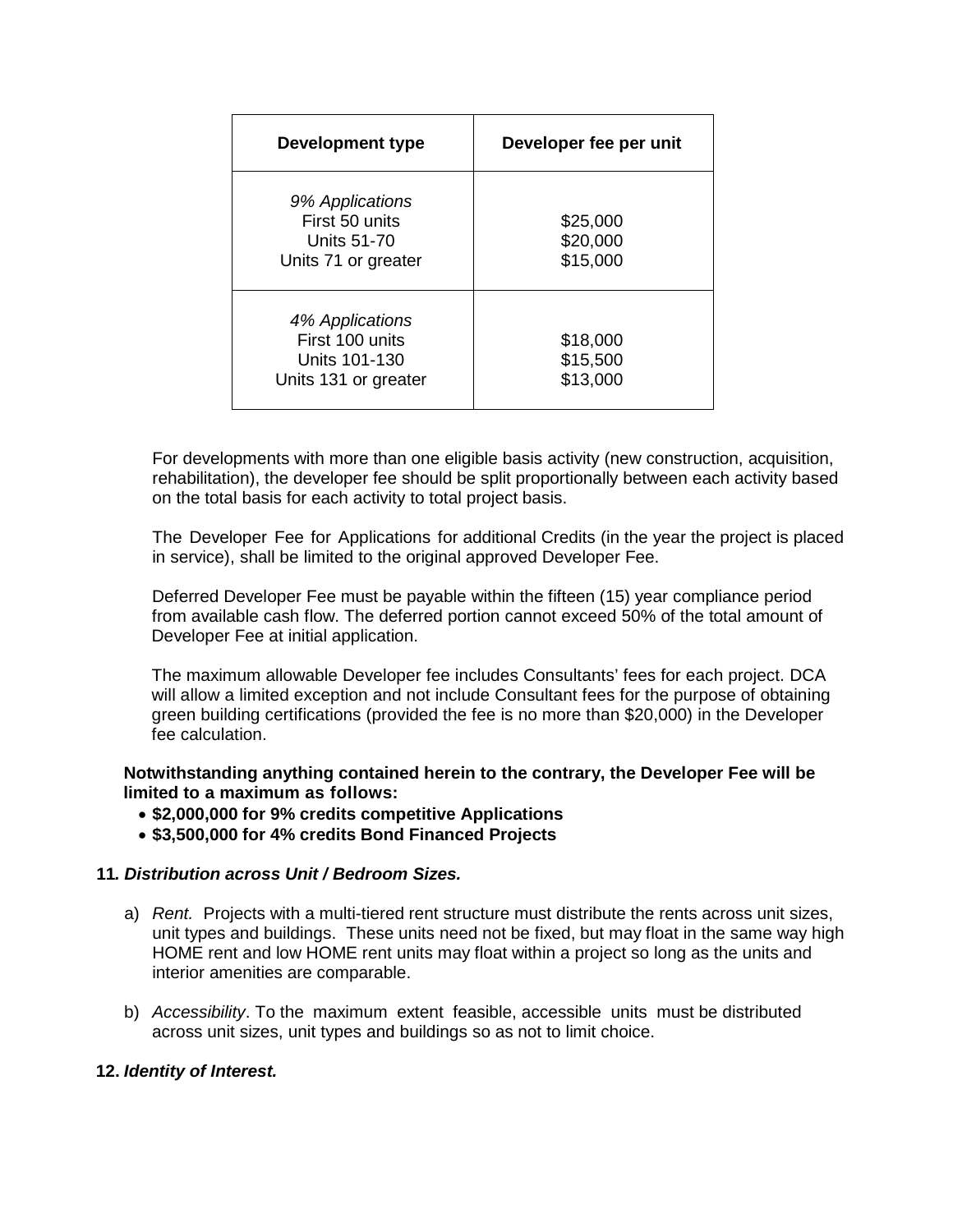**Subcontractor / Materialmen**. Any Identity of Interest between any Project Participant or General Contractor and any subcontractors, other provider of service, materials, or supplies must be disclosed. Additional scrutiny will be given to subcontractor/materialmen costs where there is an Identity of Interest.

**Lenders.** If there is an Identity of Interest between any Project Participant and construction/permanent lenders, such financial structure requires financing terms and conditions which are reasonable, customary and consistent with industry standards.

**Land/Building Purchase.** For Applications where there is an Identity of Interest between the buyer and the seller for any site within the project, an appraisal no more than 6 months old and prepared by a certified appraiser must be submitted with the Application as a basis for the determination of the appropriate sales price. The appraisal must be prepared in accordance with DCA Appraisal Guide, meet USPAP standards, and must provide separate valuations for the land and existing buildings.

DCA will carefully scrutinize the sales price of land between related parties to ensure that the value has not been inflated. While the appraisal will be an indication of fair market value, DCA will consider tax values as well as actual sales price established as indicative of the value of a property. (All property values shall associate a land value as well as a value for the improvements.)

Properties which have been in the control of the Applicant or a related party for a period of three (3) years or less from Application Submission will generally be valued at the acquisition cost at the time the related party obtained initial site control. Properties that have been rezoned, subdivided or modified will not be deemed to be of higher value based on the actions taken by the Owner/ Applicant or any related party.

- **13.** *Local Government Fees.* The development budget must include all **documented** water tap, sewer tap, impact and building permit fees. **(These local government fees cannot be part of General Requirements.)** Applicants that include fees that are not required by the local government at the time of application will be subject to a loss of points.
- **14.** *Management Fee.* The operating budget should specify a reasonable management fee. A management fee is required for all projects. DCA will review carefully the terms of the management agreement if the property is self-managed or if there is a related party relationship between the Owner/Developer and the Management Company. DCA reserves the right to limit or adjust management fees which appear to be excessive or which appear to be below market. In order to ensure that Management fees are competitive and drive by the market, fee sharing is not allowed.
- **15***. Operating Deficit Reserve.* All developments must budget for and fund operating deficit reserves. The funding of the operating deficit reserve must be completed at or before Conversion. The operating deficit reserve must be held for the Compliance Period. For underwriting purposes, DCA will generally use six months of operating expenses plus six months of debt service. However, DCA reserves the right to evaluate the reasonableness of the proposed amount and may make appropriate adjustments.
- **16***. Permanent Debt Financing.* Permanent debt financing shall have a minimum term of 10 years.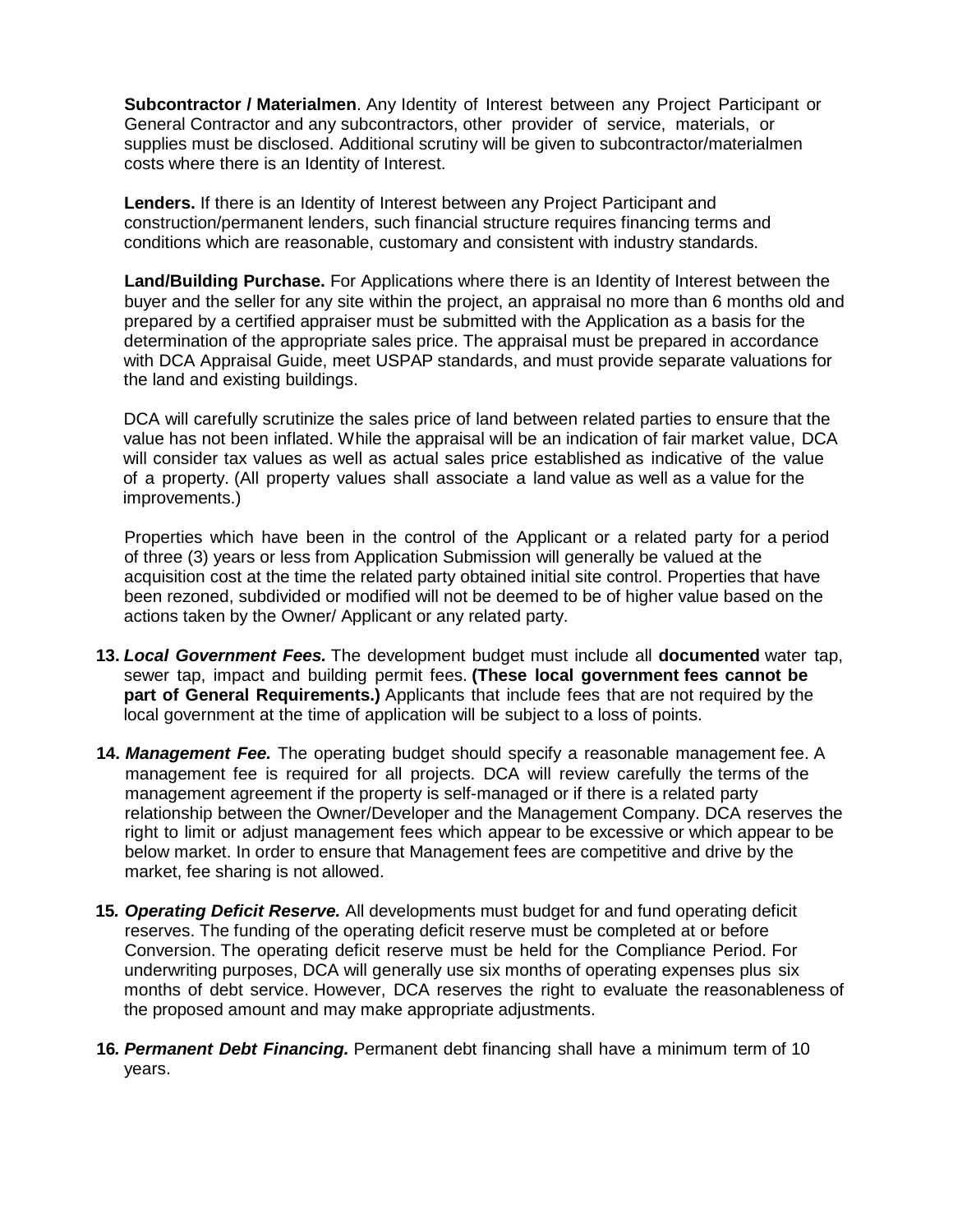**17***. Preliminary Financing Commitment Letters.* See Appendix I Threshold Section I.A for Financing Commitment requirements. DCA reserves the right to evaluate the reasonableness of the interest rate of any loan and adjust it based on the market information available to DCA.

If DCA determines that continued volatility in the market makes the interest rate expressed in the preliminary commitment submitted at Application Submission unreasonable, DCA may request that the proposed lender provide an updated interest rate during Application review.

- **18***. Rehabilitation Hard Costs.* Average "dwelling unit" per unit rehabilitation hard costs must equal or exceed \$25,000. See Architectural Manual Rehabilitation Guide for further guidance.
- **19***. Rent-Up Reserves.* A reasonable rent-up reserve (excluding marketing costs) is required for all projects based on the estimated projected lease up deficit. Absent information to the contrary, DCA will assume that three months of projected operating expenses constitutes a reasonable reserve. After lease-up, any funds remaining in this reserve will be transferred to the ODR or will be utilized to pay any deferred Developer Fee.
- **20***. Replacement Reserve.* A Replacement Reserve based on a Replacement Plan, is required for all projects awarded funding under the Plan and must be included in the operating budget. Contributions must be made to the reserve account, starting at or before the conversion date of the construction loan to permanent loan and must be funded for the longer of the term of the HOME loan, Period of Affordability or the Compliance Period in accordance with the Replacement Plan. The following **minimum** contributions must be used:
	- (a) Rehabilitation:  $$350$  per unit per year (b) New Construction: \$250 per unit per year<br>(c) Single Family Units/Duplexes: \$420 per unit per year (c) Single Family Units/Duplexes: (d) Historic Rehabilitation \$420 per unit per year

Replacement Reserve funds may be used only for Capital Improvements (substantial improvements to the real estate such as re-roofing, structural repairs, or major projects to replace or upgrade existing furnishings, but not including replacement of individual appliances or minor repairs) and must **not** be used for general maintenance expenses. Less restrictive provisions required by Lenders should be approved by DCA.

Replacement Reserves must escalate at a rate of 3% per year. If the Replacement Plan indicates that an amount greater than the minimum reserve outlined above is necessary, then this greater amount will be required and must be escalated at a rate of 3% per year. For Rehabilitation Projects, the physical needs assessment will also be reviewed in determining whether sufficient reserves have been established. DCA will adjust the Replacement Reserve to reflect reasonable and customary capital and replacement expenditures, and will continue to do so during the term of the DCA funding, if necessary.

- **21***. Revenue, Vacancy, and Expense Trends.* Revenue should be trended at 2% per year, operating expenses at 3%. Vacancy and collection loss will be underwritten at the higher of 7% or a percentage that DCA determines is appropriate based on market and historical information for the proposed project area.
- **22***. Soft Cost Contingency.* "Soft cost" or "total project" contingency, over and above the allowed construction contingency, will not be permitted as a budgeted line item.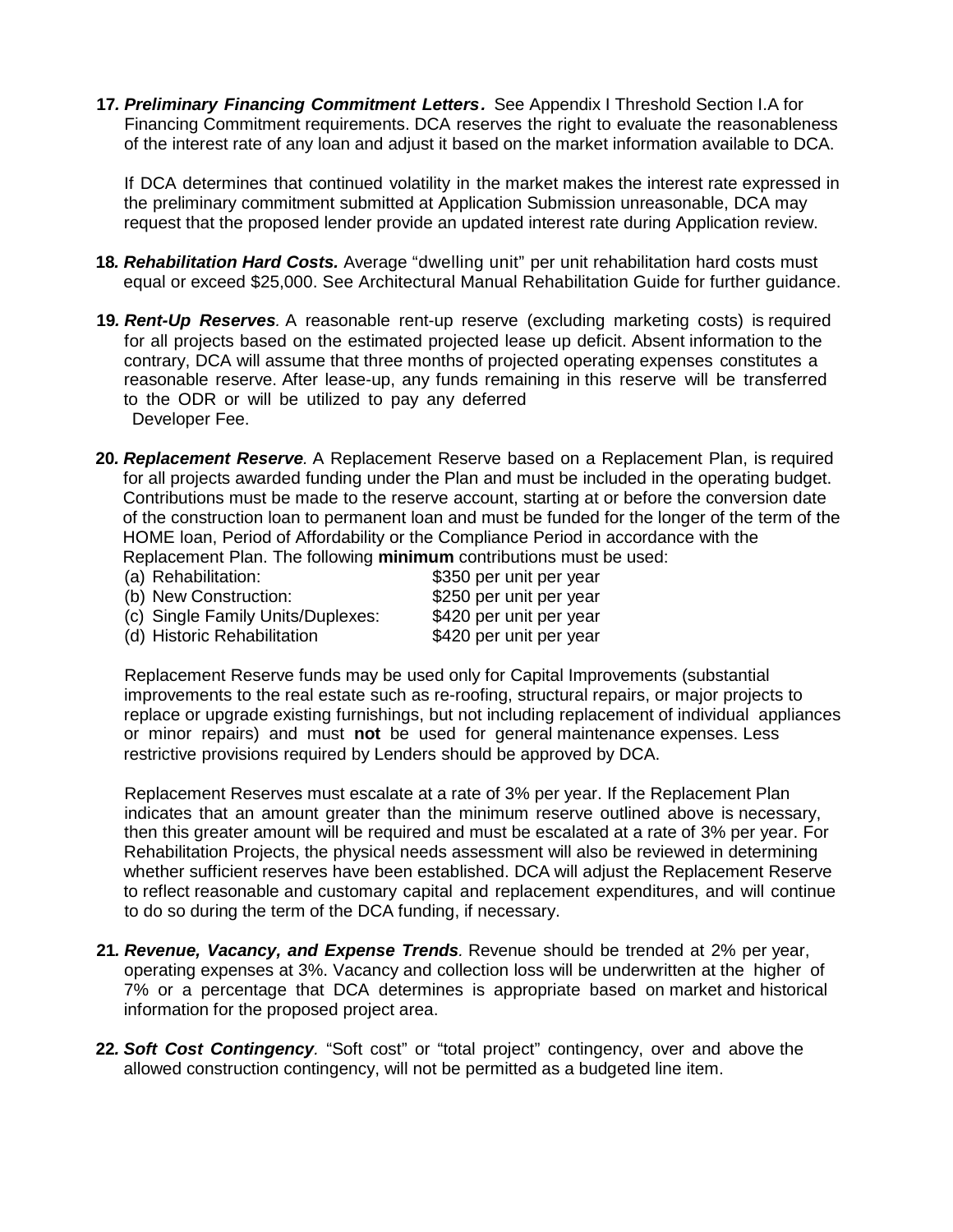**23***. State Tax Credit.* DCA will not allocate state tax credits to a project that shows a price less than the reasonable fair market price for credits.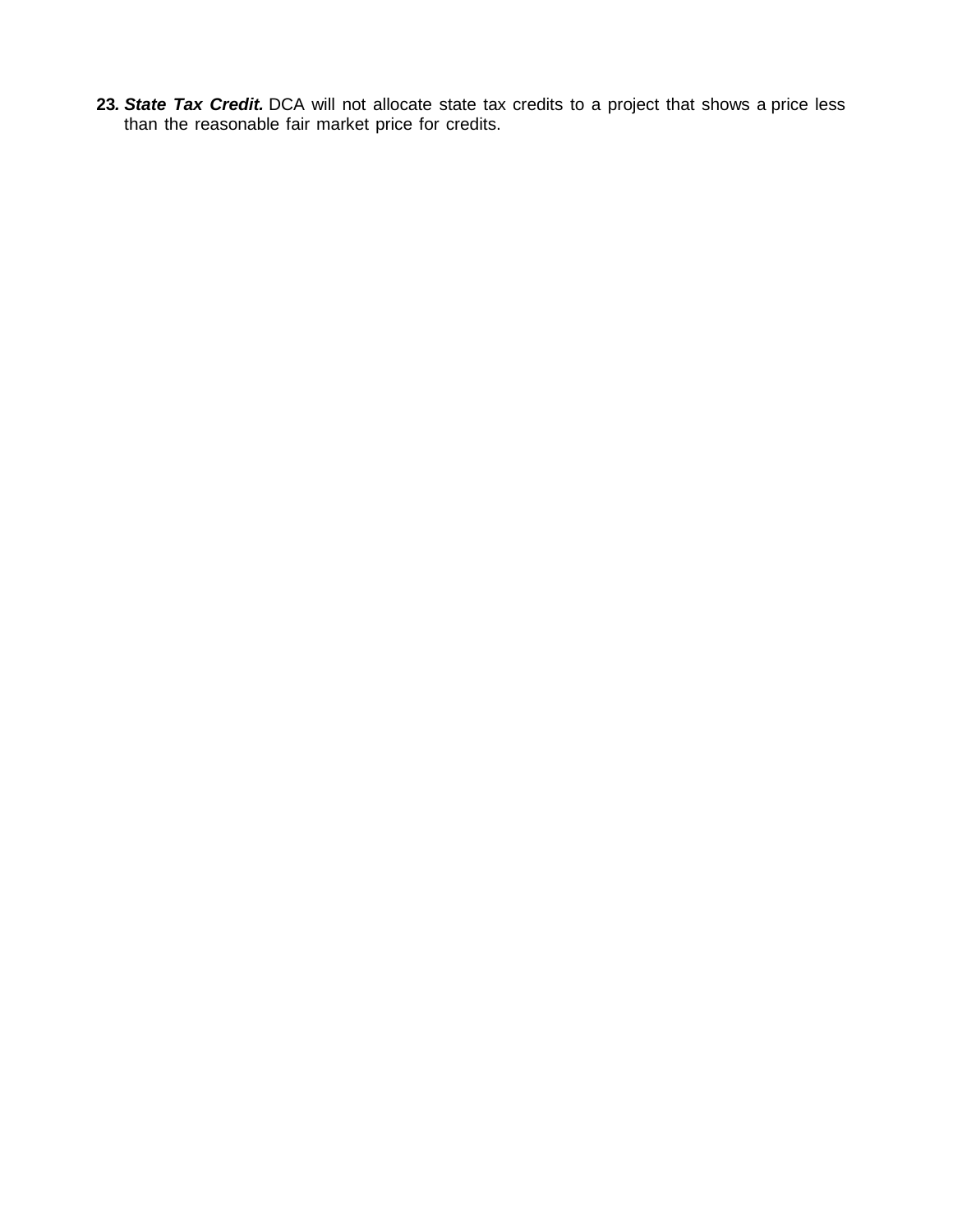# **ADDITIONAL DCA POLICIES RELATED TO THE FUNDING OF DCA HOME LOANS DCA Underwriting Process**

# **Overview of DCA HOME Underwriting Process**

- All properties with a DCA HOME consent will be subject to a stringent underwriting review. Prior to commitment, the proposed loan must be approved by the DCA Project Loan Committee (Committee). DCA underwriting staff will work with development staff to present deals in their best light but cannot guarantee that a proposed loan will be approved by the Committee. The presentation of a workable loan is the sole responsibility of the Applicant.
- Properties that are determined by the Committee to pose an undue risk of loss to DCA or GHFA through recapture during the period of affordability or default prior to payment in full will not receive a final commitment of funds.
- DCA underwrites the loan based on the proposed pro forma submitted by the Borrower. Underwriting staff also performs a "sensitivity" analysis. The sensibility analysis will show whether the expenses or revenue proposed by the applicant can be less than 10% and still show a viable repayment structure. This means that tax credit rents will be underwritten both at the maximum allowable amount and at 10% less than the maximum amount. The ability of the proposed loan to "pass" this sensitivity analysis is used as part of the overall analysis of the risk of recapture and/or default.
- A proposed application that is selected for funding in the 9% round with a DCA HOME consent will have their tax credit award rescinded if the proposed HOME loan cannot be approved by the DCA loan committee within a reasonable time of the tax credit reservation (if applicable).
- The Committee will only approve loans where the proposed financing structure reasonably shows repayment of all HOME funds. Recapitalization at year 15 is not considered as a basis for repayment of the proposed loan. The value of the property at the end of the Period of Affordability may be considered as a source of repayment.
- The adherence to underwriting criteria increases the chances of a project receiving final committee approval but is not a guarantee of approval. One or more Waivers or exceptions to DCA underwriting guidelines increases the chances that a proposed loan will not be approved by the Committee even if the waiver or exception is allowed by DCA underwriting staff.
- Risk of default after the end of the period of affordability may be mitigated by a market appraisal showing that the property has a value in excess of the loan balances.

# **HOME Underwriting Policies**

- **1. Assumptions for Land Purchase**. Once a project has been selected and the appraisal received, the building cost assumed for acquisition of land and existing buildings will be limited to the lesser of the sales price or the appraised "as-is" value.
- **2. Contractor Change Orders.** All changes to the approved scope of work and/or construction contract must be approved by DCA in advance of proceeding with the work.
- **3. Construction Commencement**. All HOME projects must be able to commence construction within nine (9) months of the preliminary award letter.
- **4. Construction Contingency.** Any unused balance in the construction contingency at the time of Conversion must be used to reduce the principal amount of the HOME Loan or the senior lender loan as appropriate.
- **5. Construction Hard Cost Financing.** HOME Loan funds must be used to finance construction hard costs (site development, unit/building construction), and Contractor Services (General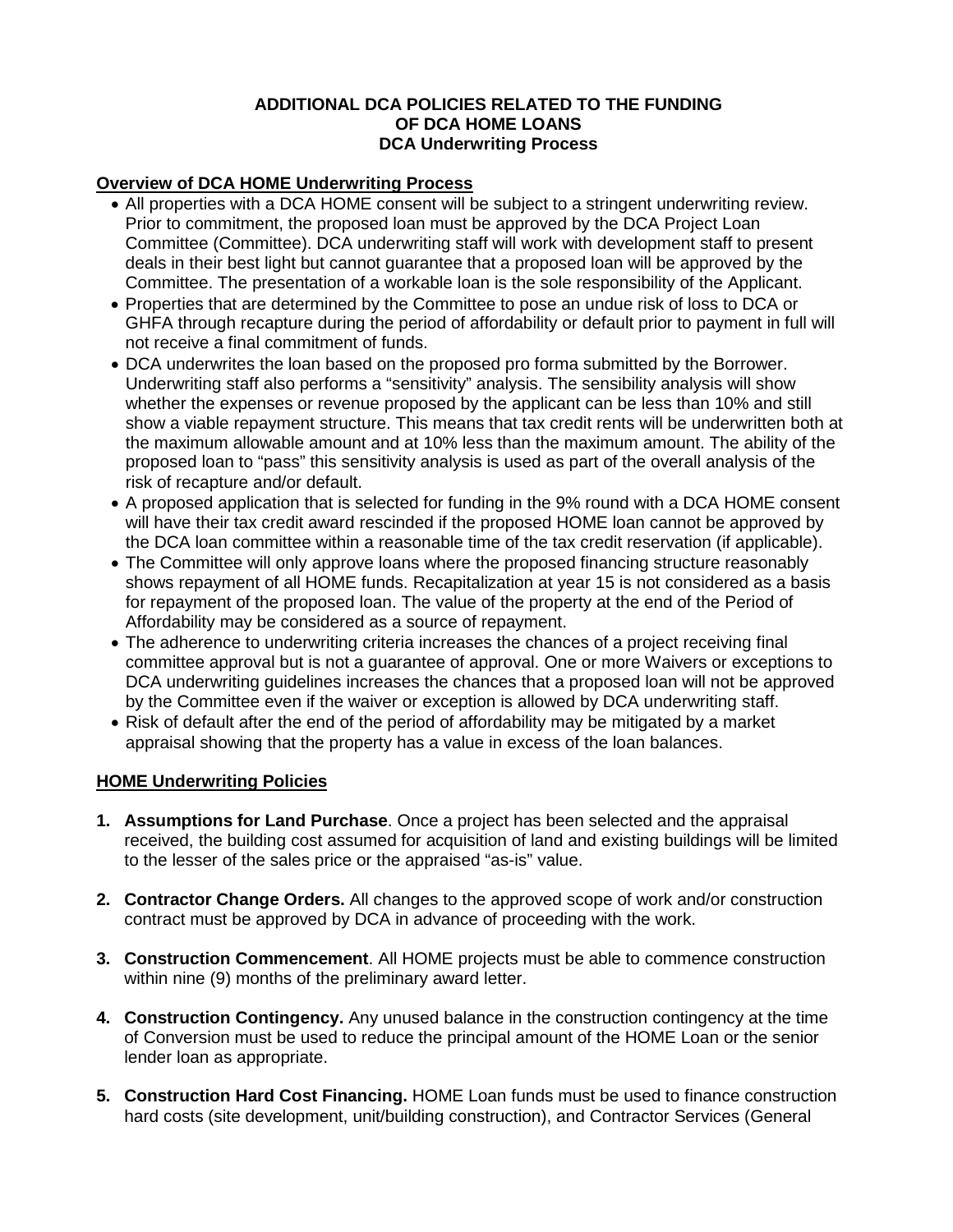Requirements (exclusive of payment and performance bonds), Builders Overhead and Builder's Profit). Soft costs, acquisition costs and other project costs must be financed by other financing sources unless expressly approved by DCA.

- **6. Construction Loan Recourse**. All construction loans will be full recourse against the borrower and/or the Principals of the ownership entity until Conversion. DCA may require that one or more Principals of the Owner or Developer entities also guarantee the completion of construction and payment of the HOME Loan until Conversion.
- **7. Conversion**. Projects receiving HOME Loans must be scheduled to convert within twenty-four (24) months of the HOME construction loan closing.
- **8. Developer Fee Disbursement Limitations**. The maximum amount of the Developer's and Consultant's Fee (if applicable) that can be drawn before Project Completion must not exceed the total Developer Fee requested less any portion being deferred times 50%. None of the Developer's profit will be disbursed until Conversion. These disbursement conditions will be reflected in the HOME Loan documents and in an agreement with any other funding source(s) that will be funding these line items.
- **9. Draws**. HOME Construction Loan proceeds will be disbursed on a draw basis during the construction period. The HOME loan documents will describe the policies and procedures for obtaining a draw. If applicable, HOME and TCAP funds will be drawn in equal amounts during the period of construction.
- **10. Fixed or Floating Unit Designation**. When HOME assisted units are "fixed", those units are subject to specific HOME rent and occupancy requirements and will never change. When HOME assisted units are "floating", the units that are designated as 50% or 60% AMI units may change over time as long as the total number of those units in the project remains constant. If the Applicant fails to make such an election at the time of loan commitment, it will be deemed that the Applicant has elected to treat the HOME assisted units as "floating". This will be reflected in the closing documents.
- **11. General Contractor**. DCA must approve the General Contractor prior to commencing work on any HOME project. The General Contractor for all DCA construction projects must be properly licensed in the State of Georgia and must not be on the HUD debarment list.

Request for approval of a General Contractor shall include the following:

- a) A resume on the General Contractor's Construction Experience that demonstrates a history of having performed work of the scope and type required for the development (low income housing, tax credit, multifamily, number of projects, number of units, location of projects, capacity of involvement);
- b) Three (3) letters of reference with contact information (name, address, email, phone and facsimile numbers);
- c) Affidavit that the Contractor is not on the U.S. Department of Housing and Urban Development (HUD) list of contractors debarred or not approvable for prior noncompliance with HUD or DCA requirements;
- d) A statement as to whether the General Contractor has any lawsuits pending, has ever declared bankruptcy or has any pending unresolved claims;
- e) A statement as to whether the General Contractor has been bonded within the last three (3) years; if bonded, include amount and by what entity.
- f) The General Contractor's Schedule of Work in Progress which details current projects under construction and estimated timeline for completion;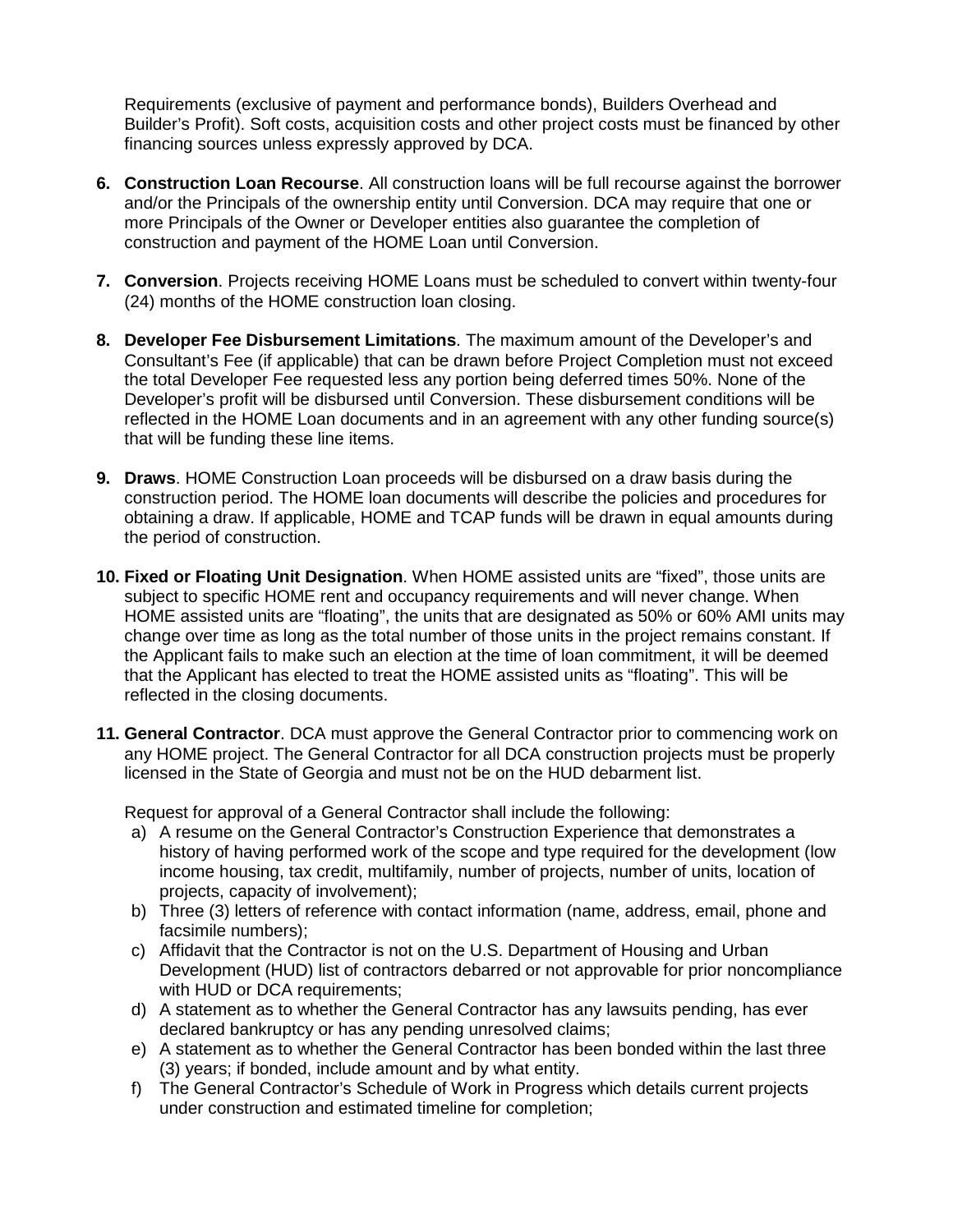- g) General Contractor's Estimate of Construction Time for the project;
- h) Evidence of the extent to which the General Contractor is bondable.
- i) A complete AIA A305 General Contractor Qualification statement;
- j) Evidence that the General Contractor carries Comprehensive General Liability and Worker's Compensation insurance in the amounts specified in the Construction Contract or the DCA Insurance Manual, whichever is the most restrictive.
- k) A statement identifying all identities of interest with Project Participants and subcontractors/vendors where the value of the work subcontracted or purchased is expected to exceed \$50,000.
- l) A copy of General Contractor's license shall be submitted with the Contractor Qualification Package along with evidence of insurance that meet the State of Georgia minimum requirements.
- **12. Guarantees**. Guarantees will be required by the Developer entity as well as the individual Principals of that entity for the period from the loan closing until conversion
- **13. Intercreditor Agreements**. When GHFA is not the only construction lender on a project, an intercreditor agreement shall be executed with the other lenders to ensure DCA's required involvement in all significant aspects of the administration of the construction loans. At a minimum, the intercreditor agreement will contain at least the following essential elements:
	- a) A development cost budget approved by all lenders indicating the source(s) of funding for each line item;
	- b) A process and timetable for reviewing and approving change orders to the construction contract;
	- c) A process and timetable for reviewing and approving draw requests, including site inspection and documentation standards;
	- d) A process and timetable for amending the approved development cost budget;
	- e) Limitations on disbursements for Developer Fee (Owner's profit and risk) and Consultant fees; and,
	- f) Priority of each lender's interest in the collateral for the loans.
- **14. Loan Documents**. Written agreements shall be entered into between GHFA and the borrower evidencing, securing, and setting forth all of the terms and conditions of the HOME Loan. The Project Owner will also be required to execute all other closing or loan documents DCA deems necessary or desirable to document the HOME Loan satisfactorily.
- **15. Loan Terms**. The principal amount of the HOME construction loan and HOME permanent loan for a project will be the same. No interest will be charged during the construction loan period. The interest rate on the permanent loan is generally no less than 1% for the full loan term. Construction loan terms will be based upon the projected construction and lease-up schedule, as determined from the Application and DCA's underwriting. In general, permanent HOME Loans will be fully amortizing, with maturity and amortization periods ranging from 20 to 35 years. TCAP construction loan terms will mirror DCA HOME construction loans and will be repaid to DCA in full by other sources at the time of loan conversion. (See DCA Loan Product term sheets for additional information on loan terms.)
- **16. Non-Fully Amortizing Loans**. Non-fully amortizing Balloon Loans are available for projects in Rural areas. In such cases the term will be set by DCA with monthly principal and interest payments determined by DCA's underwriting projections and a balloon payment due at maturity. In the case of non-fully amortizing HOME Loans, the outstanding interest and a portion of the principal must be paid every year (no negative amortization).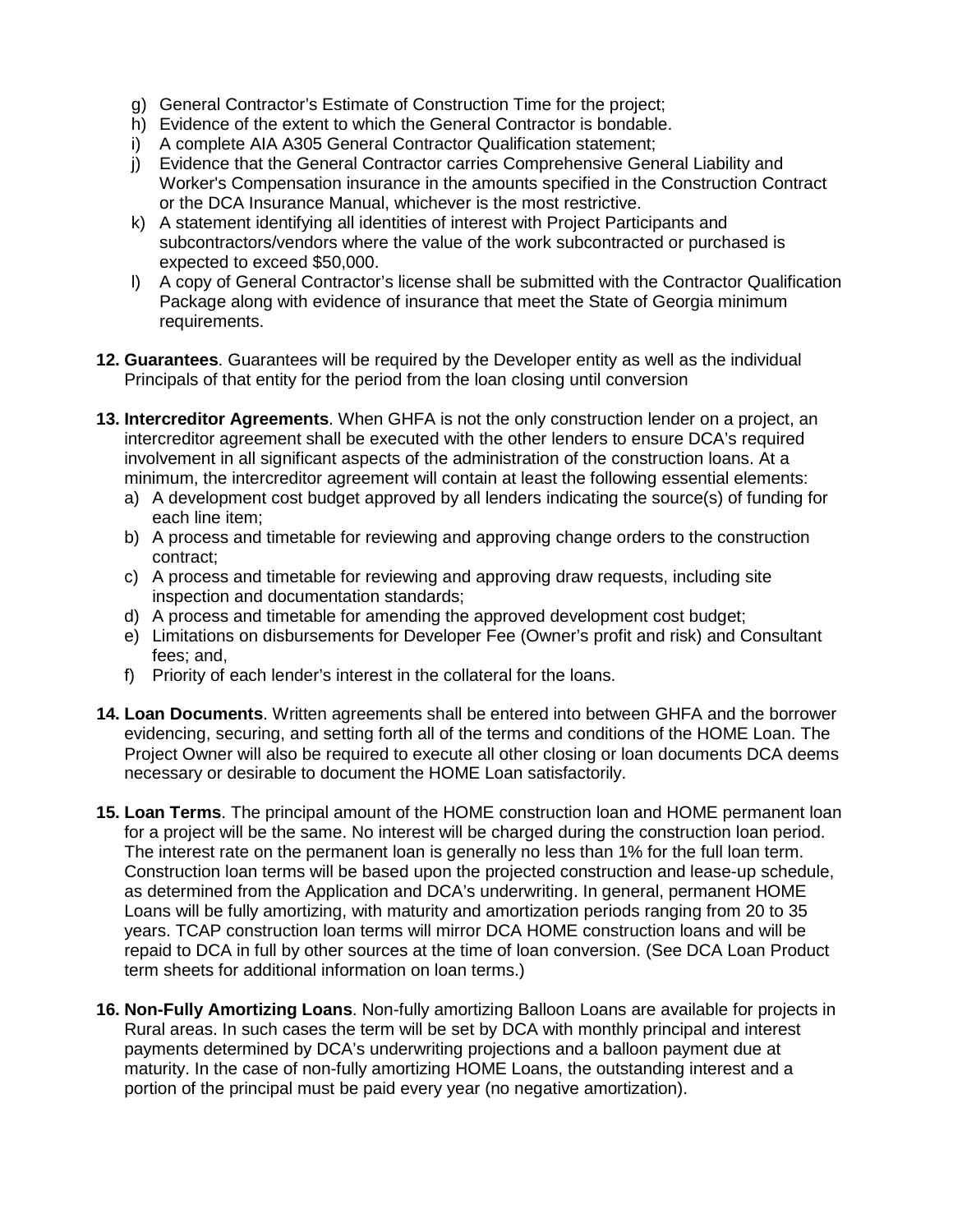- **17. Excess Cash Flow Reserve**. For all permanent non-fully amortizing Rural HOME Loans, in which the monthly installments of principal and interest are not sufficient to pay the HOME Loan in full over the loan term the borrower will deposit one-half of the cash flow from the project (after payment of all debt service, approved deferred developer fee payments and investor asset management fees) into an interest bearing reserve account. The holder of the reserve account and the terms under which it will be held must be approved by DCA. Third party 'cash flow' loans secured by the project will be repaid from cash flow remaining after the annual deposit to DCA's HOME cash flow reserve. Funds held in the reserve account will be used only for principal reduction of the HOME Loan and will be credited towards the HOME Loan balance on an annual basis.
- **18. Owner/Developer Financial and Credit Qualifications**. The financial status and capacity of the owner and/or developer as well as their current credit rating will be reviewed by DCA at the time of underwriting. The results of these analyses may indicate the requirement for additional guarantors and/or partners, reserve accounts, and/or repayment term adjustments. Additional review of capacity based on staffing may be required in accordance with the 2013 HOME Rule.
- **19. Operating Deficit Reserve**. The operating deficit reserve for HOME loans must be held by DCA or the senior lender and must remain in place for the term of the HOME Loan or the Period of Affordability, whichever is longer. All withdrawals from the operating deficit reserve must be requested in writing and approved in advance by DCA. Interest earned on the operating deficit reserve account shall be added to the account as an additional contribution and will not be credited against the required monthly cash contributions.
- **20. Over-Income Resident Restrictions**. When DCA HOME Loans are used, additional overincome restrictions shall apply. Upon re-certification of a previously eligible resident, if it is determined that the resident's income exceeds 60% of AMI, then the resident's rent must be increased to the lesser of: 30% of the resident's adjusted annual income, HUD's fair market rent limitations, or the maximum amount allowable by the Code, not to exceed limitations set by state or local laws (if any) or to be decreased under the established rent floor.
- **21. Owner-Contractor Agreements**. If the Owner is not also the General Contractor, all developments financed in whole or in part with a HOME Loan for construction must use an AIA Standard Form Agreement between Owner and contractor, with Standard Form Terms and Conditions. The contract can either be stipulated sum or cost plus a fee with a maximum.
- **22. Partnership Agreements**. The partnership agreement and any amendments must be fully executed prior to the HOME Loan closing. The Partnership Agreement and any amendments must reflect the terms of the HOME Loan transaction on all material points. If the Owner is a limited liability company, an operating agreement in a form satisfactory to DCA must be fully executed before the HOME Loan closing. After the HOME Loan closing, the partnership agreement or the operating agreement (as the case may be) may not be further amended without GHFA's prior approval.
- **23. Payment and Performance Bonds**. A 100% payment and performance bond will be required for all developments funded with HOME Loans. The issuer of the bonds and the terms of the bonds must be approved by DCA. When an Identity of Interest exists and the contractor cannot obtain a payment and performance bond, a waiver of the requirement for payment and performance bonds may be granted. A waiver will not be considered unless: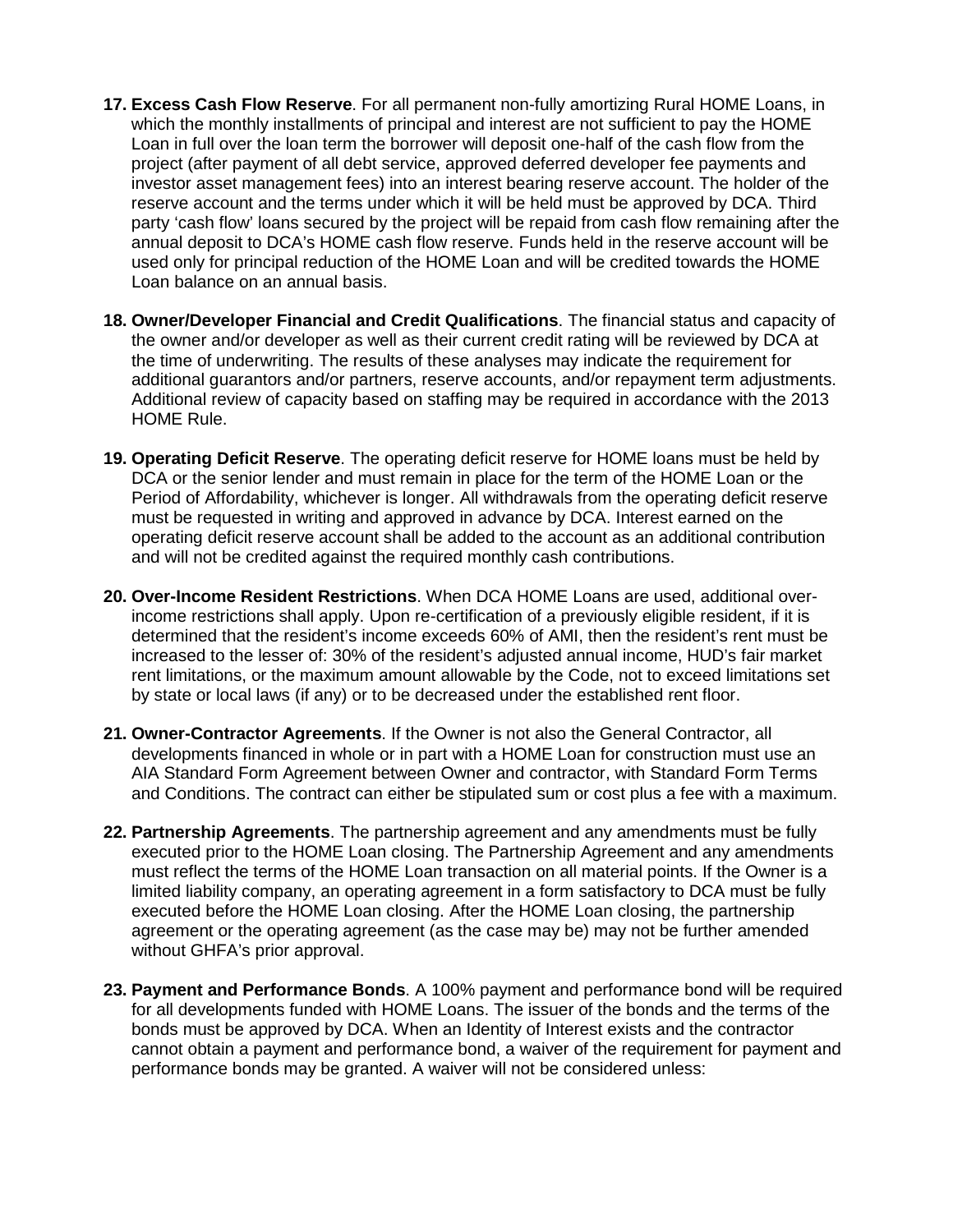- a) The Owner agrees to provide a construction completion guaranty and payment guarantee, secured by a letter of credit from a federally-insured institution with a value of at least 50% of the total construction cost, including profit and overhead.
- b) Refinancing. DCA HOME loans cannot be used to refinance or payoff an existing loan. Proceeds from permanent HOME loans can be used to pay off construction, bridge and predevelopment loans provided that the HOME assistance is part of the original financing package.
- **24. Replacement Reserve Withdrawals**. All withdrawals from the Replacement Reserve account must be approved by DCA in advance. If the replacement reserve is held by the senior lender, the account must be maintained in an FDIC-insured financial institution. Interest earned on the Replacement Reserve account shall be added to the account as an additional contribution and will not be credited against the required monthly cash contributions. Replacement Reserves are to be used only for capital expenditures and not to handle operating deficits. Requests for replacement reserve withdrawals must be made within 90 days of the capital expenditure. "Capital Improvements or Capital Expenditures" mean substantial improvements or expenditures for substantial improvements to the real estate, for items such as re-roofing, structural repairs, or major projects to replace or upgrade existing furnishings. Capital Improvements do not include replacement of individual appliances or minor repairs.

# **25. Construction Draws and Retainage**

- a) Construction Draws:
	- i. Construction draws must be drawn as set forth in the Loan documents.
	- ii. Draws of HOME loan proceeds may be submitted no more frequently than monthly, or less frequent than quarterly.
	- iii. Draws from other sources and any change order requests must be submitted monthly concurrent with the request to other sources and prior to any work related to the change order request.
	- iv. In no case may more than ten (10) months elapse between disbursements of HOME funds.
- b) Retainage:

The loan agreement between the Project Owner and GHFA will provide that GHFA will retain the greater of 5% of the original GC contract amount until the conditions of the final draw are met.

In addition, the contractor is required to show retainage on the AIA G702/703 as follows: If the project completion is 0-50.0% of the General Contractor's contract sum, the AIA G702/703 must show at least 10% retainage on the current month's work completed to date. If the project completion is 50.1-100% of the General Contractor's contract sum, the AIA G702/703 must show at least 5% retainage on the entire contract sum. The construction contract must provide and the contractor must acknowledge that GHFA has the right to withhold such retainage and that the retainage will not be disbursed until full and final completion of the construction and all conditions of the final draw are met.

**26. Loan Modifications**. DCA recognizes that affordable housing properties may involve greater financial risk than market rate properties. To mitigate this increased financial risk and meet the requirement of maintaining the property as safe, decent affordable property, DCA will consider loan modifications during the course of the HOME Loan for projects which have suffered a demonstrated major economic impact as a result of a change in circumstances or other extenuating circumstances beyond the control of the owner. The loan modification may be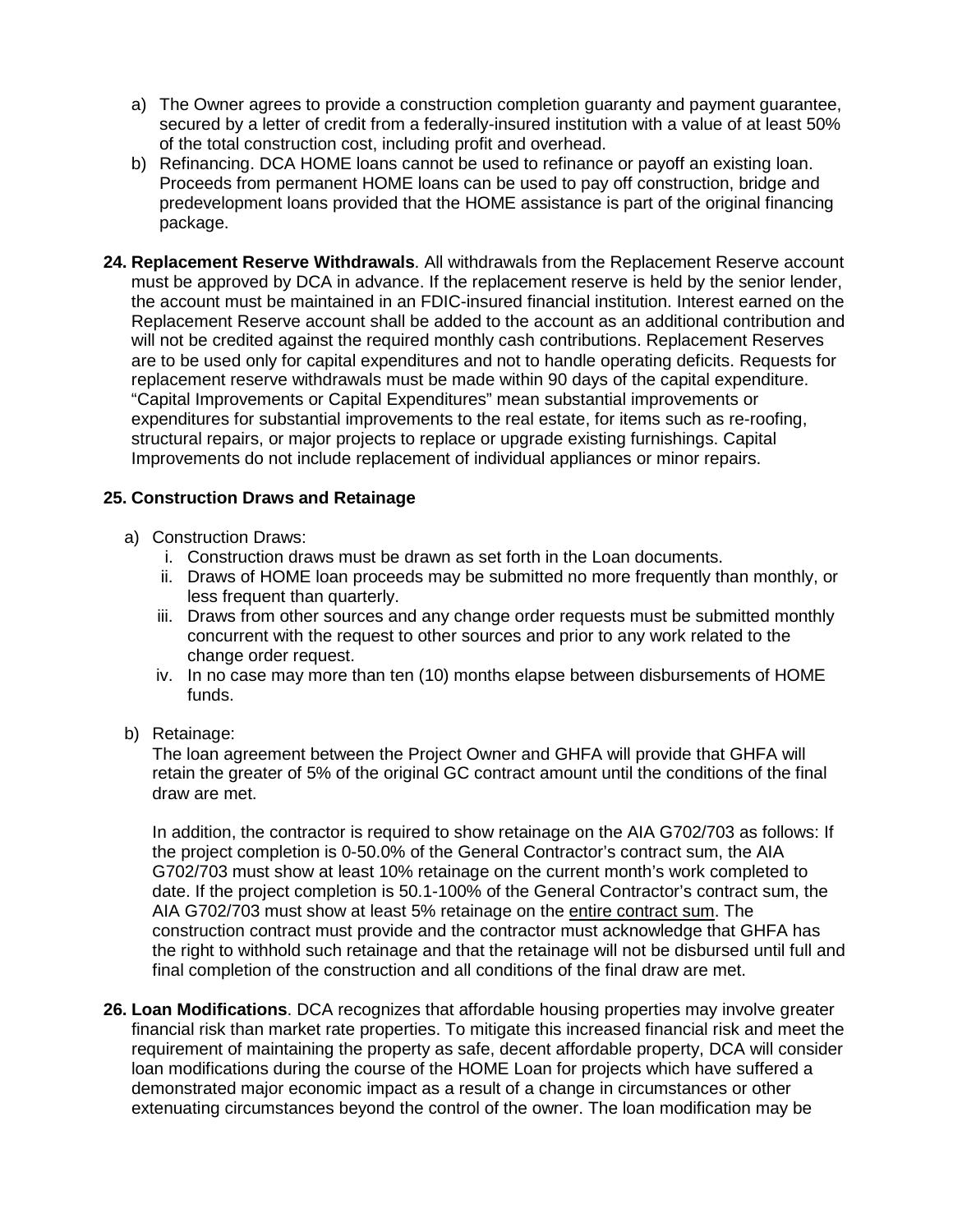structured to allow the Owners to maintain Ownership and control of the property and to continue providing affordable housing to the extent it is needed in the community.

- **27. Stored Materials**. HOME funds will not be used to fund the cost of stored materials without the prior consent of DCA. Stored materials are considered to be materials that will not be incorporated into the construction within the subsequent thirty (30) days from the date of any draw request.
- **28. Subsidy Layering Review**. DCA will perform subsidy-layering analysis for HOME funded projects prior to the time of preliminary commitment for projects receiving tax credits from the state's Housing Credit allocation. In cases where the results of a DCA subsidy layering review indicates that there would be excess assistance, DCA will reduce the amount of the HOME loan to eliminate the excess. A subsidy layering review is also conducted during HOME loan underwriting prior to the closing of the HOME loan. In addition, if applicable, DCA will perform a subsidy layering review for HOME prior to issuing 8609s.
- **29. Subordination**. The decision whether to subordinate DCA's regulatory agreement and/or lien position to a private lender's security deed will be made only after DCA considers the individual circumstances of each HOME Loan. Factors that will be considered include, but are not limited to, the senior loan amount, DCA's HOME Loan amount, debt coverage ratio, loan(s) to value ratio, private lender's interest rates, loan maturity, type of loan, etc.
- **30. Syndicator Asset Management Fee**. Syndicator asset management fees will be paid after HOME debt service.
- **31. Tri Party Agreements**. A Tri Party Agreement will be required for all DCA HOME Loan transactions involving another permanent lender that is not financing construction costs. The Tri Party Agreement must clearly state, at a minimum, that the permanent lender has reviewed and approved the DCA HOME Loan documents, plans and specifications, development budget, resident lease, environmental assessment, construction contract, title exception legal description, management agreement, partnership agreement, borrower's certificate of limited partnership, survey, appraisal, form of subordination agreement, State of Georgia Qualified Allocation Plan and items necessary to satisfy the permanent commitment regarding completion of construction of the improvements of the collateral property.
- **32. Inspections**. All costs incurred for DCA HOME property inspections will be the responsibility of the Borrower – including, but not limited to, inspections at Draws and Final Draw and other inspections required if a property is improperly maintained.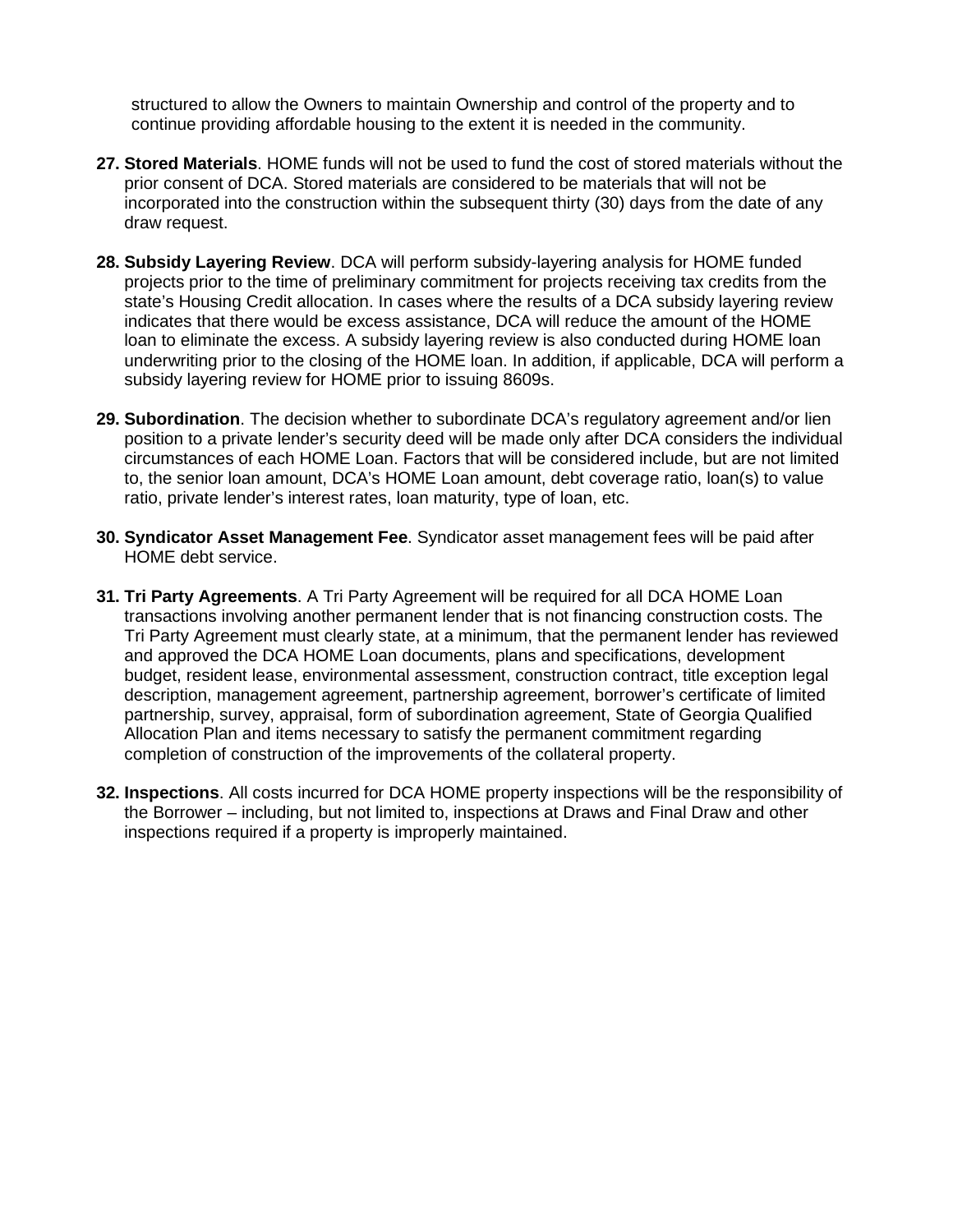# **Appendix II**<br>Scoring Criteria

| $\mathbf{L}$    |  |
|-----------------|--|
| $\mathbf{II}$ . |  |
| III.            |  |
| IV.             |  |
| V.              |  |
| VI.             |  |
| VII.            |  |
| VIII.           |  |
| IX.             |  |
| X.              |  |
| XI.             |  |
| XII.            |  |
| XIII.           |  |
| XIV.            |  |
| XV.             |  |
| XVI.            |  |
| XVII.           |  |
| XVIII.          |  |
| XIX.            |  |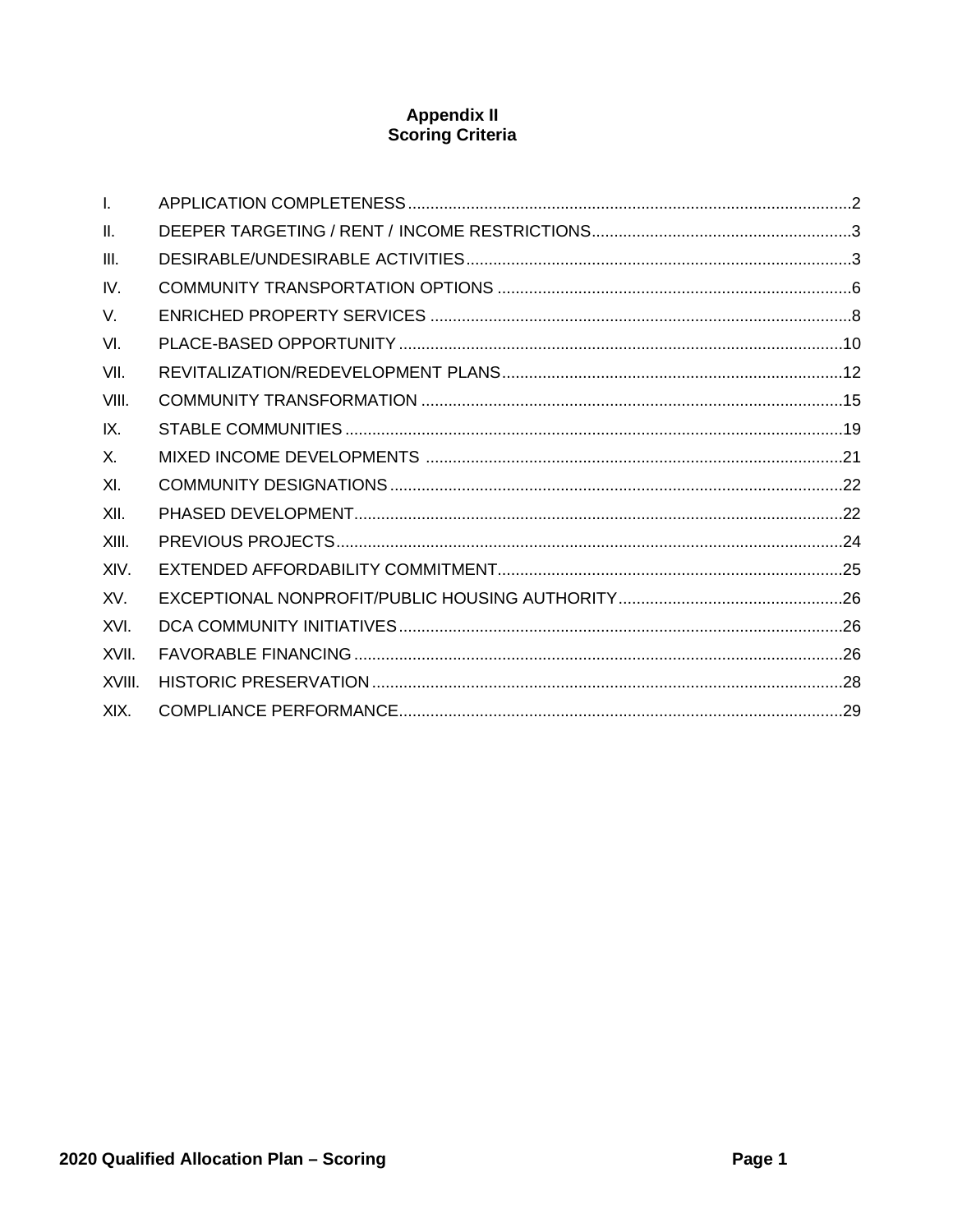**Documents**: Minimum document requirements are listed after each point category. Applicants that do not submit Minimum Documentation for a subsection in which they are claiming points will not be eligible for those points. Additionally, Applicants are required to submit **all** documents at Application Submission necessary to determine that the Application meets the criteria for points, regardless of whether they are listed in the minimum document requirements. No additional documentation or explanations for scoring categories can be provided after Application Submission. In the event the Applicant submits an alternate document to a minimum document, a thorough explanation of the usefulness of this alternate document should be entered into the appropriate scoring justification section.

**Applicants must use each scoring justification section in the scoring workbook to fully explain the basis for points claimed in each category**. The justification must be complete and not refer to supporting documents. The first scoring section that does not have a full scoring justification will not result in a point deduction. *One (1) point* will be *deducted* for Applications with 2-4 scoring sections that do not have a full scoring justification. Each additional scoring section that does not have a full scoring justification will result in a *one (1) point deduction*.

# **Examples of unacceptable justifications include but are not limited to:**

- "Please see attached documents/accompanying folder."
- "Applicant is eligible for points claimed."

# <span id="page-94-0"></span>**I. APPLICATION COMPLETENESS Up to 10 Points**

Each Application will be awarded an initial score of *ten (10) points* in this category. Point deductions from that score will be made for Application errors as set forth below.

# **A.** *Missing/Incomplete Documents/Organization*

# *One (1) point* will be *deducted* for each of the following:

- 1. Each Missing Document necessary for Core or Threshold Sections.
- 2. Every two (2) Incomplete, Inaccurate, or Illegible Documents necessary for Core or Threshold.
- 3. Applications not organized as set out in the Tab Checklist and the Application Instructions.

# **B.** *Financial and Other Adjustments*

DCA may correct minor errors in the Application or make minor adjustments (financial or otherwise) to the Application during Threshold review.

- 1. The first adjustment will not result in a point deduction.
- 2. *One (1) point* will be *deducted* for Applications requiring 2-4 adjustments.
- 3. Each additional adjustment will result in a *one (1) point deduction*.

Examples of financial adjustments include, but are not limited to:

- Incorrectly calculating developer fee.
- Incorrectly allocating the developer fee between acquisition and rehab.
- Adjusting developer fee down, by any amount, to bring a development under project cost limits.
- Additions to line item development costs.
- Application errors that result in a change in the allowable tax credits.

# **2020 Qualified Allocation Plan – Scoring Page 2**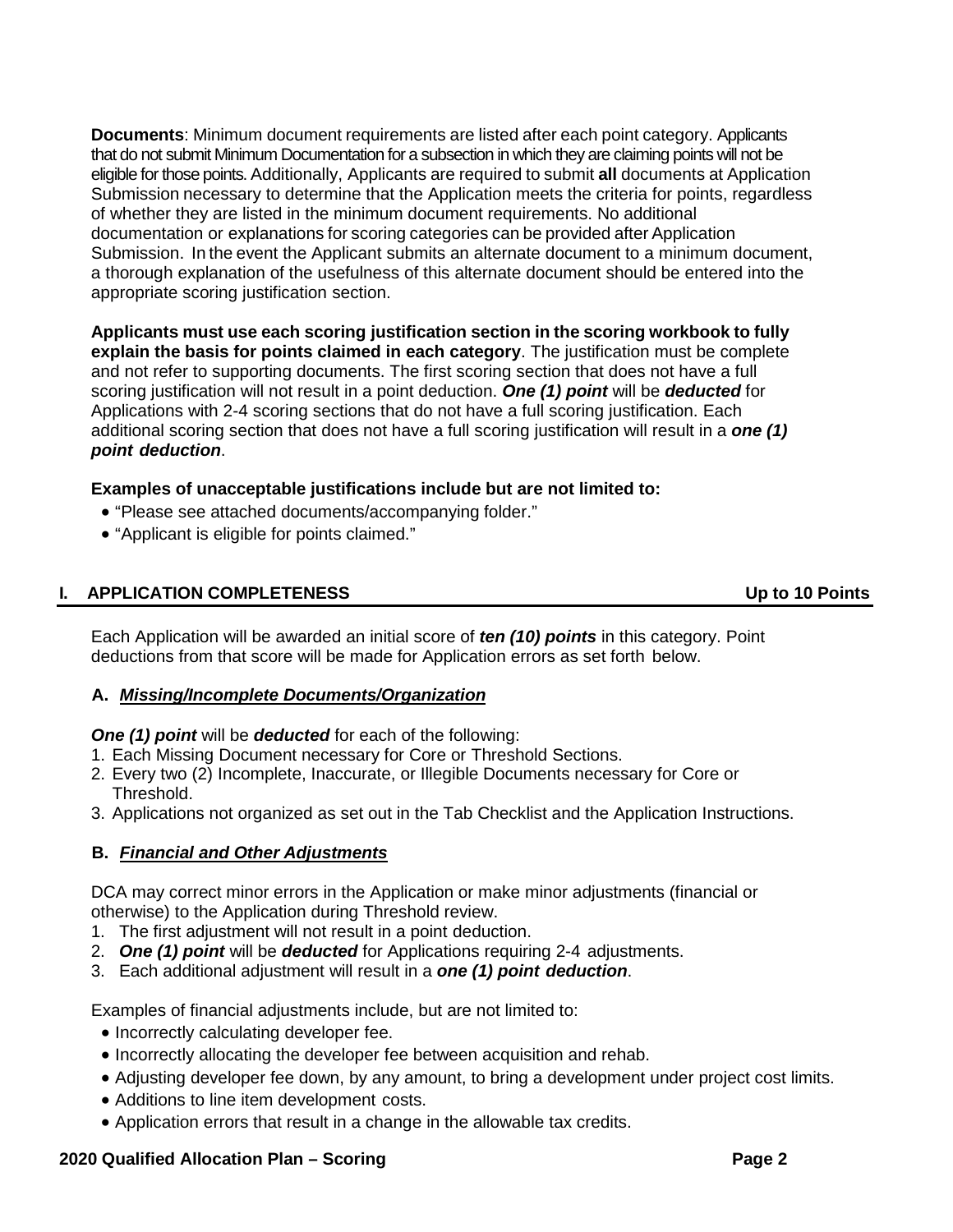- **2020 Qualified Allocation Plan – Scoring Page 3**
- 

# **A.** *Desirable Activities*

Points will be awarded for each desirable activity/characteristic category as set forth below. Applicants will be limited to receiving a maximum of *ten (10) points* under this section.

# **1. Requirements**

a) **One (1) point** will be awarded to desirable activity/characteristics which are within a 2 mile driving or walking distance of a proposed Rural site and 1.5-mile driving or walking

# <span id="page-95-0"></span>**II. DEEPER TARGETING / RENT / INCOME RESTRICTIONS Up to 3 Points**

• Failure to include DCA required reserves in the pro forma. • Incorrectly calculating rents and/or utility allowances.

Applicants may claim points under either A or B.

Owners will be required to execute restrictive covenants stipulating the number of very-low-rentrestricted units to be rented to very-low income households for the term of the Compliance Period.

• Inaccuracies between submitted financial documentation and Core application information.

The overall AMI percentage will be calculated based on the total residential units. (Common spaces and employee units will not be included in the total residential units.)

# **A.** *Deeper Targeting Through Rent Restrictions* **2 Points**

**Two (2) points** will be awarded to Applications with an overall property area median income, calculated based on the imputed income and rent limitations (20%, 30%, 40%, 50%, 60%, 70%, 80%) for each affordable unit, equal to or less than 58%. Applicants may do so by utilizing either

- income averaging, or
- the 40% at 60% minimum set-asides and targeting units at lower levels.

*(PBRA and public housing units can be used to claim points in this category*).

# **B.** *Deeper Targeting Through New PBRA Contracts* **3 Points**

*Three (3) points* will be awarded to Applications that have an award of new governmentfunded project based rental assistance (PBRA). Applicants shall be eligible for points in this category provided all of the following requirements are met:

- PBRA is for at least 30% of total residential units. (Common spaces and employee units will not be included); and
- PBRA contract has a minimum term of ten (10) years.

New PBRA contracts do not include public housing units, bifurcation, or renewal of existing contracts. Properties with existing PBRA contracts are not eligible for these points.

<span id="page-95-1"></span>**III. DESIRABLE/UNDESIRABLE ACTIVITIES Up to 10 Points**

# **Minimum Documentation:**

Commitment for PBRA executed by authorized regulatory agency.

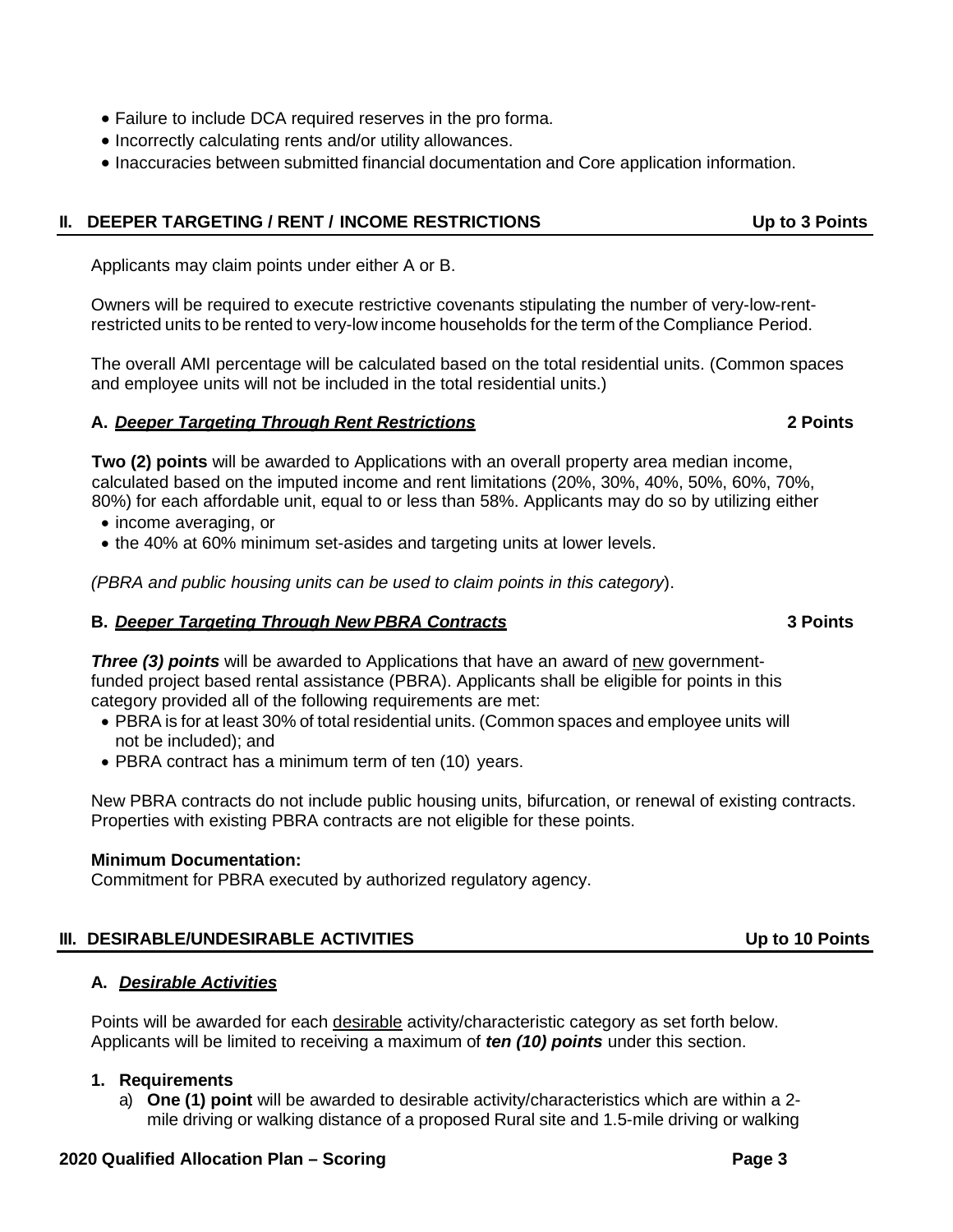distance of a proposed Flexible site.

- b) **Two (2) points** will be awarded to desirable activity/characteristics which are within a 0.5-mile driving or walking distance of a proposed site.
- c) Driving or walking routes must originate from geo-coordinates of the pedestrian or vehicle site entrance and end at the geo-coordinates of the desirableamenity.
- d) Each building/entity/location will be assigned to only one (1) desirable category, with the exception of an amenity under (a), (c), or (l) below, which may be assigned to up to two (2) desirable categories. (Example: a public park may have a gymnasium and/or a swimming pool, or a supermarket may have a pharmacy).
- e) Desirable characteristics that are under construction may be eligible for points if the construction site is clearly active and the new structures are above ground at the time of Applicant Submission.
- f) For Scattered Site Projects, desirable amenities must be measured from the center point of each Scattered Site locations.

| Category            | Item | Amenity                                                                   |
|---------------------|------|---------------------------------------------------------------------------|
| Retail &            | a    | National big box general merchandise store, typically with a minimum      |
| <b>Restaurants</b>  |      | of 50,000 square feet of floor space (e.g., Wal-Mart, Target, Costco,     |
|                     |      | BJ's, Sam's Club                                                          |
|                     | b    | Retail/clothing/department store (full range of clothing/household items) |
|                     | C    | Supermarkets and grocery stores with meat, dairy, and produce (high-      |
|                     |      | end specialty stores and convenience stores not eligible)                 |
|                     | d    | <b>Restaurants</b>                                                        |
| <b>Medical Care</b> | e    | Hospital (outpatient centers or emergency care facilities not eligible)   |
|                     | f    | Medical care provider (e.g. clinic, physician/dental office)              |
|                     | g    | Pharmacy                                                                  |
| Education &         | h    | Child care service licensed by Georgia Dept. of Early Care and            |
| <b>Child Care</b>   |      | Learning                                                                  |
|                     |      | Institution that is part of the Technical College System of Georgia       |
|                     |      | Elementary, middle, or high school                                        |
| Community           | k    | Traditional town square which includes an operational anchor institution  |
| Assets              |      | (e.g. county courthouse, city hall) and which serves as a hub for both    |
|                     |      | commercial activity and community events (only applicable to Rural        |
|                     |      | properties                                                                |
|                     |      | Community or recreational center (e.g. YMCA, Boys & Girls Club,           |
|                     |      | public pool, public gymnasium, senior community or multipurpose facility  |
|                     | m    | Public park/public community garden                                       |
|                     | n    | Public library                                                            |
|                     | O    | Fire station or police station                                            |
|                     | p    | Federally insured banking institutions (ATMs not eligible)                |
|                     | q    | Place of worship                                                          |
|                     | r    | Post office                                                               |

**2. Eligibility.** The following Desirable activities/characteristics are eligible for points**:**

# **B.** *Undesirable/Inefficient Site Activities/Characteristics*

In determining whether an undesirable activity/characteristic is near a proposed site, the Applicant must consider any undesirable activity/characteristic that is located within the radius of 0.25 miles of the proposed site. *Two (2) points* will be *deducted* from the Applicant's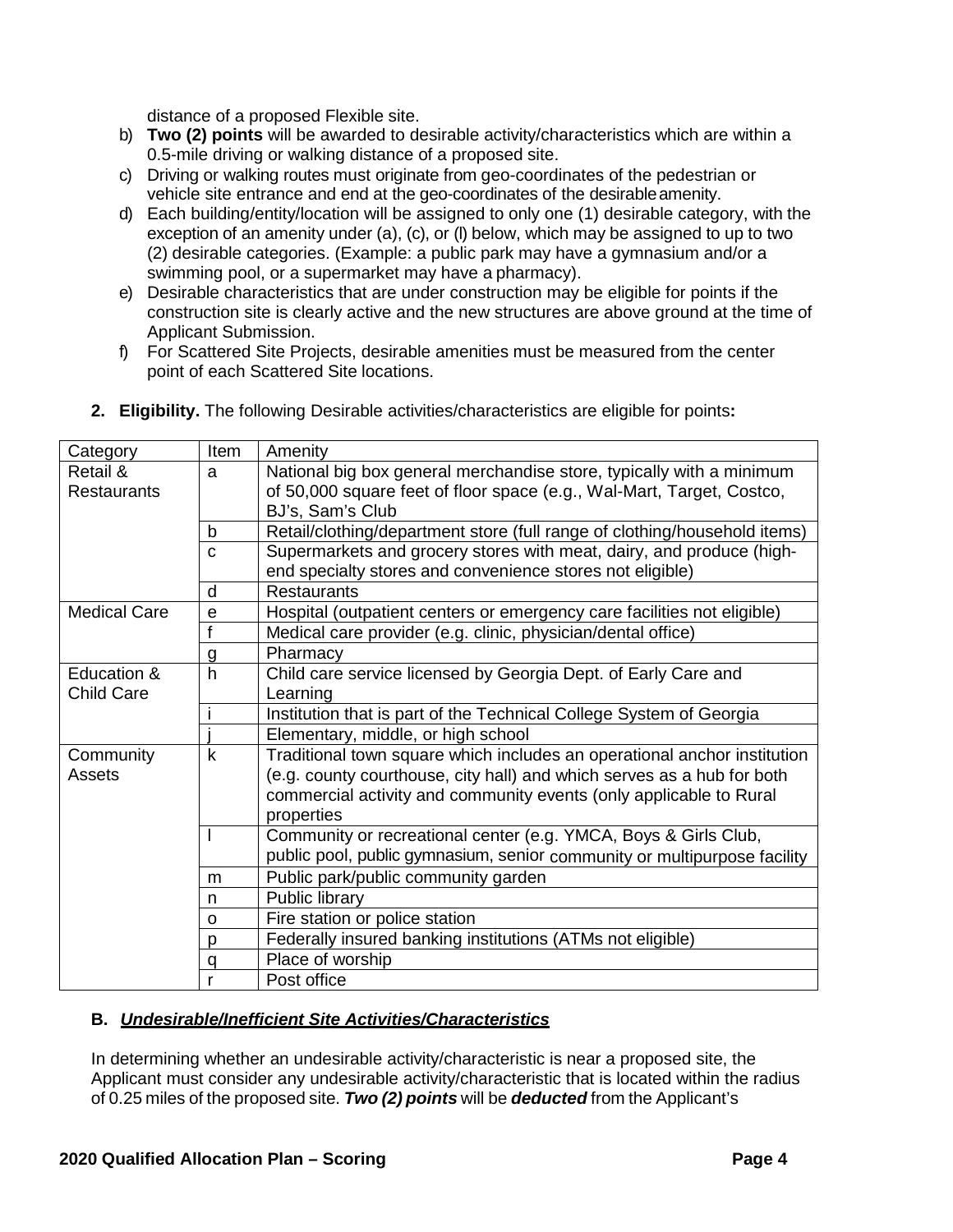Desirable points for each Undesirable activity/characteristic.

For scattered-site projects, the Applicant must evaluate the 0.25-mile radius from each noncontiguous parcel separately.

- **1. Undesirable/Inefficient Site Activities/Characteristics may include but are not limited to the following***:*
	- a) Inappropriate surrounding property uses (examples include but are not limited to junkyards, dumps, landfills, materials storage areas, commercial livestock operations, uses that generate odor, and uses that generate excessive glare fromlighting).
	- b) Potential or existing environmental hazards such as chemical or heavy manufacturing activities, industrial development, facilities listed in Federal or State hazardous inventory databases, gas stations with a history of leaking underground storage tanks, auto repair stations, and dry cleaners with a history of contaminant releases.
	- c) Abandoned houses or buildings that are unoccupied and unsecured and/or detract from an area's physical appearance, diminish living conditions and/or safety of the neighborhood, and/or decrease the marketability of the proposed sites ("abandoned" will be determined by the following factors: unsecured entrances (windows and doors) and lack of maintenance). Additionally, deteriorated housing or buildings where extensive defects are evident from the exterior of the building and which depress an area's physical appearance, diminish living conditions and/or safety of the neighborhood, and decrease the marketability of the proposed site.
	- d) Extensive mitigation that can translate to a less efficient use of resources. Examples include extensive noise mitigation costs, steep grade changes that require extensive grading and/or retaining walls, extensive floodplain or wetland areas that render the existing soils unsuitable for required bearing capacity, and inefficient use of land/excessive site acreage in relation to the number of units constructed.
	- e) Property falls within a food desert, defined as a low-income census tract where a significant number or share of residents is more than 2 miles (USDA urban) or 20 miles (USDA rural) from the nearest supermarket.

DCA will review the undesirable activity or establishment's proximity to the property and the impact of the activity on the proposed project and its residents in determining a point deduction.

# **2. Exceptions to Undesirable Deductions***:*

If the Applicant has knowledge at the time of Application that an undesirable activity/characteristic is temporary and that a change or mitigation will remove the undesirable activity as set forth below, no points will be deducted.

DCA will consider mitigation to be performed by a third party that will remove the undesirable condition if it is scheduled to occur prior to September 1, 2020. Applicants will need to supplement their Application by providing evidence to DCA that the condition has been mitigated by September 1, 2020 (Applicants will not be notified prior to the deadline that this documentation should be submitted).

If the mitigation will be completed by the Applicant or a Local Government, the condition must be mitigated by the placed in-service date for the project. Applicants must provide clear documentation that they have the site control and resources to complete the mitigation. A Local Government must provide definitive documentation that the specific undesirable mitigation will occur prior to the placed in service date.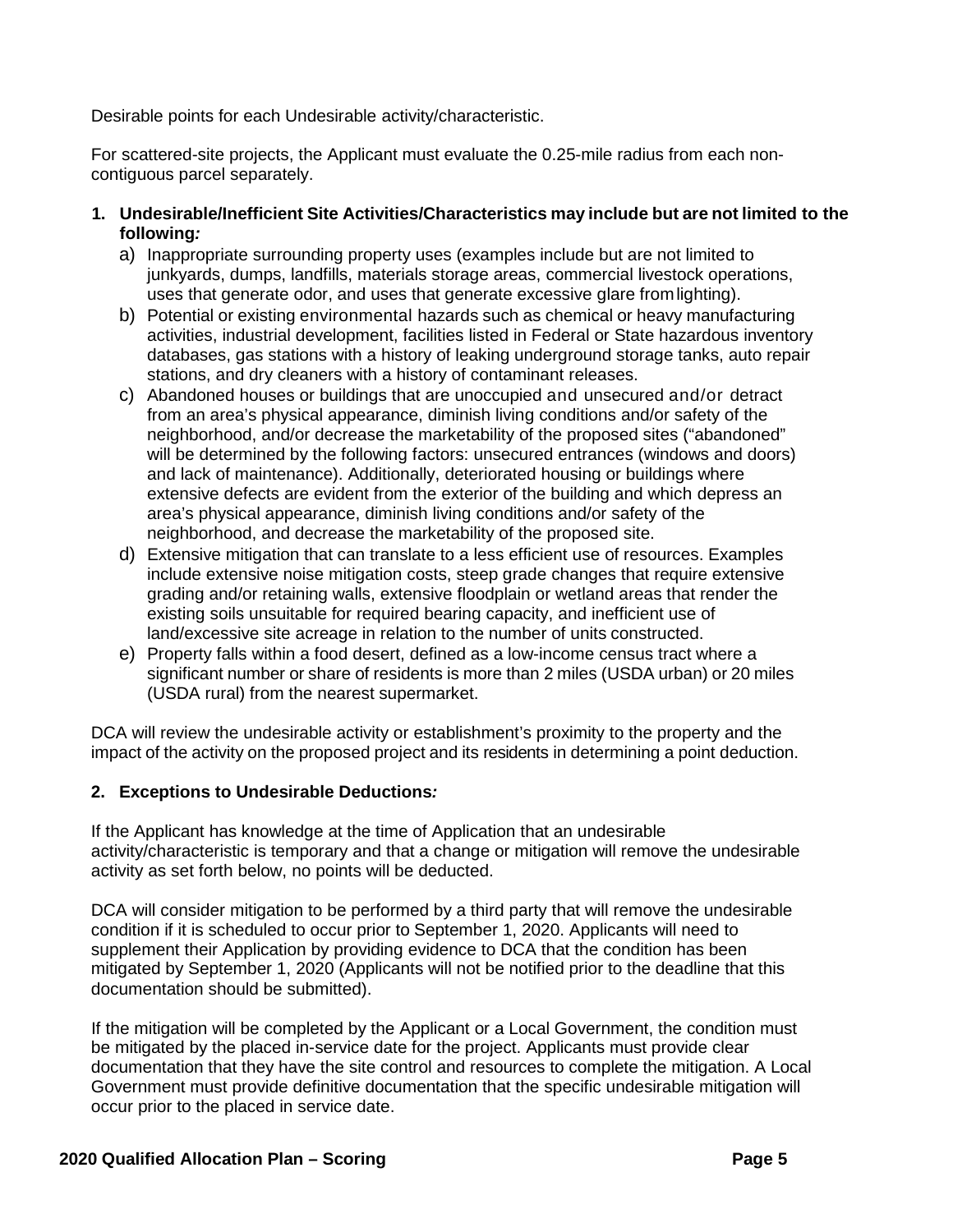# **Minimum Documentation:**

- Desirable/Undesirable Certification Form
- Google Maps driving or walking route for each claimed desirable starting from the walking and/or driving entrance of the desirable amenity
- Evidence of mitigation of undesirable activity/characteristic from the third party responsible for the mitigation by the date noted above, if applicable.
- If (h): Documentation of State license.
- Site map indicating the specific location of the nearest grocery store (including distance from site) and copy of USDA Food Access Research Atlas showing "LI and LA at 1 and 20 miles" layer with site location clearly marked. USDA Food Access Research Atlas is available at: [http://www.ers.usda.gov/data-products/food-access-research-atlas/go-to-the-](http://www.ers.usda.gov/data-products/food-access-research-atlas/go-to-the-atlas.aspx) [atlas.aspx](http://www.ers.usda.gov/data-products/food-access-research-atlas/go-to-the-atlas.aspx)

# <span id="page-98-0"></span>**IV. COMMUNITY TRANSPORTATION OPTIONS Up to 6 Points**

Applicants may claim points in A or B.

All Community Transportation Options must meet the following criteria:

- Transportation service must be publicized to the general public via website or published brochure.
- Transportation service must be available to all residents of the proposed development/site.
- Transportation route must have a local route. Routes that only run direct or express routes will not qualify.
- On-call transportation services are not eligible for points in the Flexible Pool.

DCA will measure required distances from the geo-coordinates of a pedestrian site entrance to the proposed transit stop. DCA will not identify and/or measure any route other than the route submitted in the Application to determine whether points should be awarded to the Applicant.

For Scattered Site Properties, each non-contiguous parcel must meet the above criteria.

No Project Participants or affiliates may fund transportation options for purposes of claiming points in this scoring section.

# **A.** *Transit-Oriented Development* **6 Points**

- **1. Five (5) points** will be awarded to Flexible Pool Applications proposing a site owned by a public or local transit agency which has been strategically targeted by the agency to create housing with on-site or adjacent access to public transportation. The agency-owned site must rest along a transit line that follows a fixed route and fixed daily schedule available to the public *every day* of the week.
- **2. Four (4) points** will be awarded to Flexible Pool Applications that propose a site within one (1) mile walking distance of a transit hub. DCA will define transit hub as a station that has three (3) or more bus routes, rail options, and/or other affordable mass transit options. The hub must rest along a transit line that follows a fixed route and daily schedule serving the public no less than *5 days* per week.
- **3. One (1) additional point** will be awarded to Flexible Pool Applicants awarded points in A1 or A2 above that serve a Family tenancy.

# **Minimum Documentation:**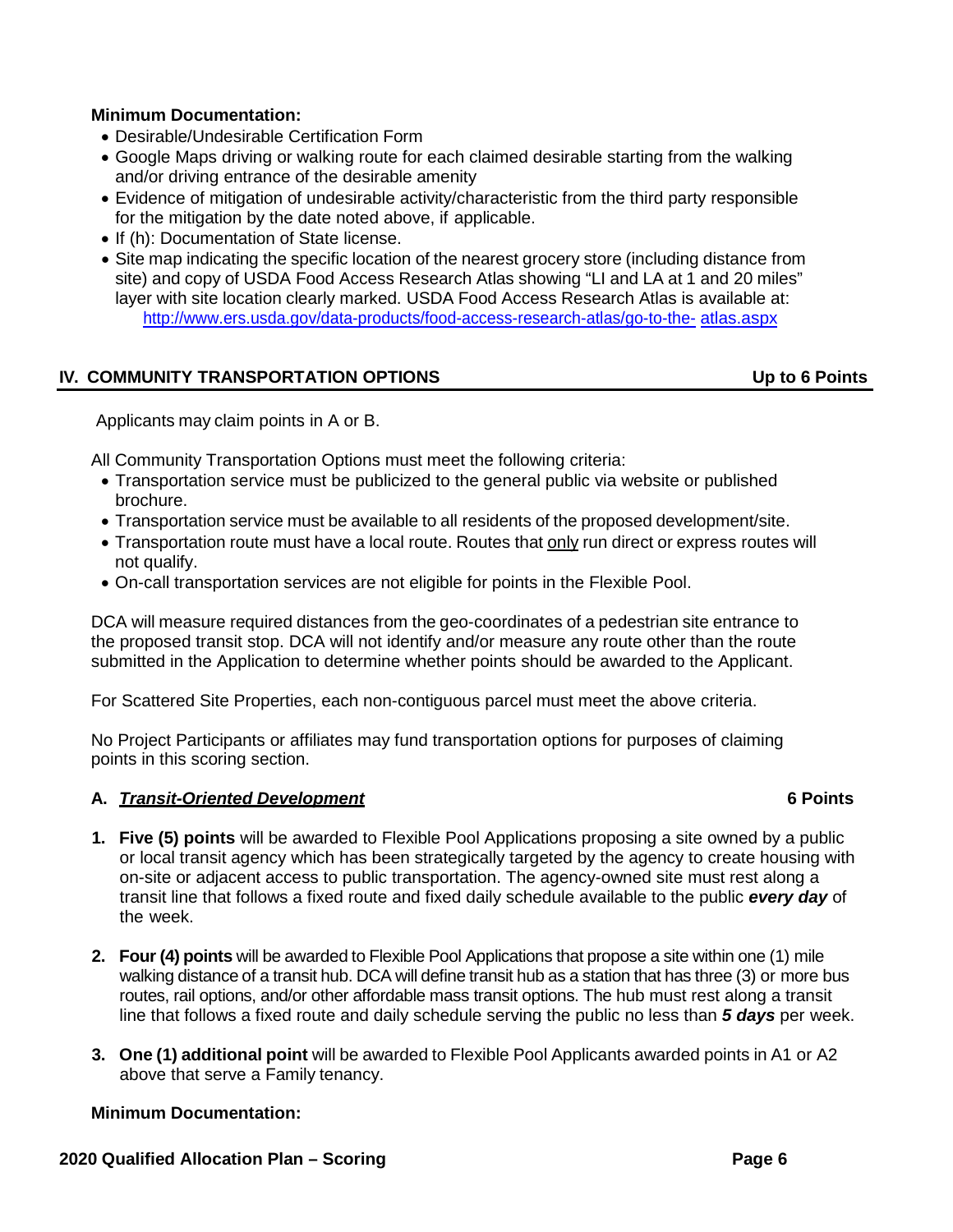- Narrative submitted and signed by a representative of the transit agency describing the strategic plan for the proposed site (Item "A1" only).
- Documentation showing the local transit agency's land ownership (Item "A1"only).
- Walking distance route obtained from Google Maps from the geo-coordinates of the pedestrian site entrance to the transitstop.
- Photograph of the transit stop accompanied by a description of the stop's location.
- Documentation of the following criteria must be included in a PDF of the webpage. The PDF must include the webpage URL. If the website does not include all criteria, a letter from the transit agency is required including all criteria listed below, as well as the phone number and email address of the transitservice.
	- o Cost of service

o Relevant transit route(s)

o Route schedule

# *OR*

# **B.** *Access to Public Transportation* **3 Points**

For items B1-4 below, the service must serve the public no less than 5 days per week. For items B1- 3 below, the stop must also rest along a transit line that follows a fixed route and daily schedule. Applicants are eligible for either B1, B2, B3, or B4.

- **1. Three (3) points** will be awarded to Flexible Pool Applications that propose a site within a 0.25 mile walking distance of an established public transportation stop.
- **2. Two (2) points** will be awarded to Flexible Pool Applications that propose a site within a 0.5-mile walking distance of an established public transportationstop.
- **3. One (1) point** will be awarded to Flexible Pool Applications that propose a site within a 1-mile walking distance of an established public transportation stop.
- **4. One (1) point** will be awarded to Rural Pool Applications demonstrating that a publicly operated/sponsored and established transit service (including on-call or fixed-route service) will provide a reliable and available transportation option to all residents of the development. If the rural transportation option is a fixed-route service, the stop must be within a 0.5-mile walking distance of the site. If the transportation option is on-call, the service must be available on-site.

# **Minimum Documentation:**

- Map showing the location of the transit stop in relation to the proposed development site and clearly indicating the site entrance or pedestrian site entrance to be used in calculating distance.
- Google Map walking routes must originate from geo-coordinates of the pedestrian site entrance or the nearest physical address and end at the transit stop.
- Photograph of the transit stop accompanied by description of the stop's location (if applicable).
- PDF of the transit service webpage documenting the following criteria. If the website does not include all criteria, a letter from the transit agency is required including all criteria listed below, as well as the transit service's phone number and email address.
	- o Webpage URL
	- o Cost of service
	- o Relevant transit route(s)
	- o Route schedule
- Rural Applicants claiming a point for on-call transportation services must include a PDF of the

# **2020 Qualified Allocation Plan – Scoring Page 7**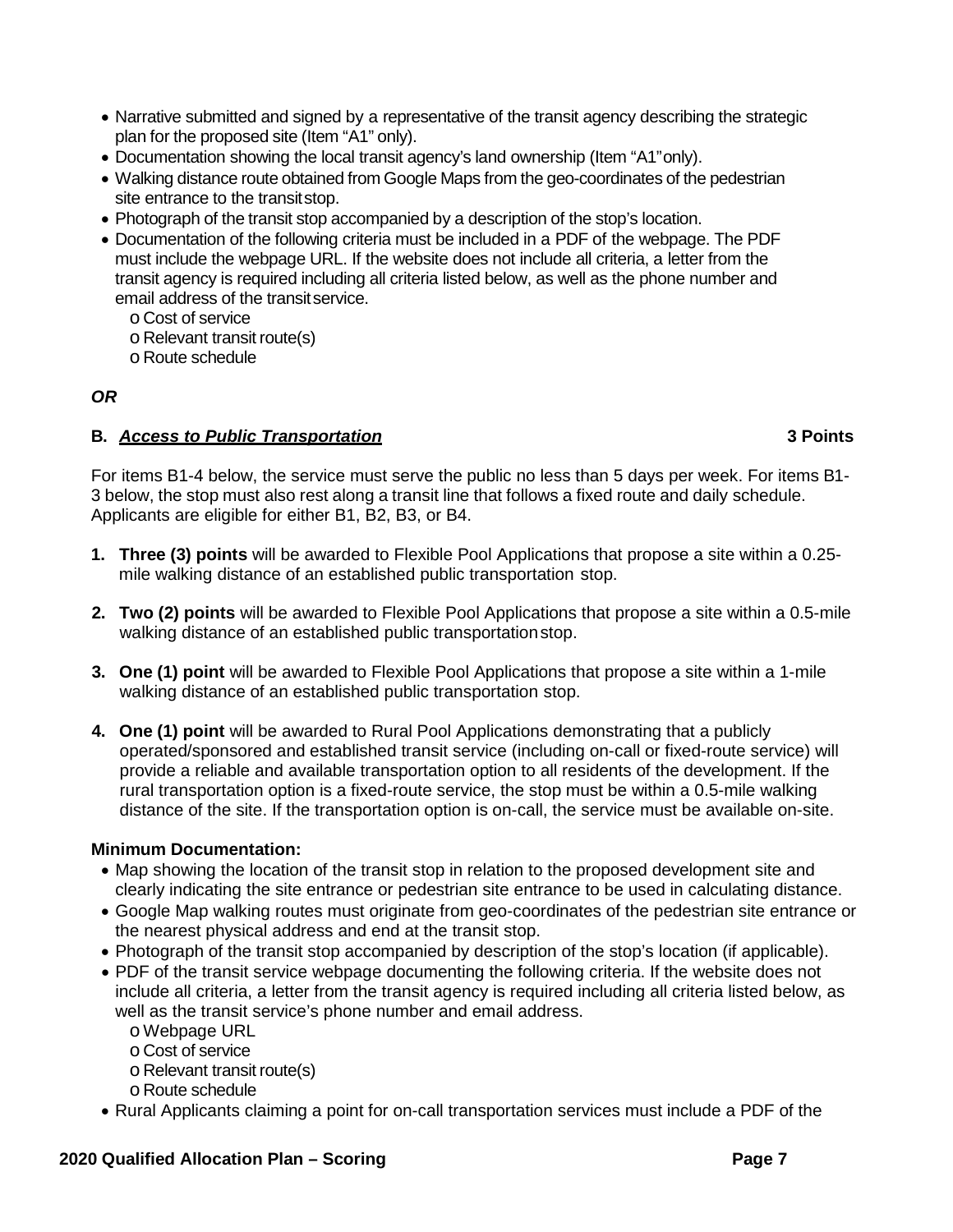transit service webpage documenting the following criteria. If the website does not include all criteria, a letter from the transit agency is required including all criteria listed below, as well as the transit service's phone number and email address.

- o Webpage URL
- o Cost of service
- o Confirmation that the service is available onsite at the proposed development

# <span id="page-100-0"></span>**V. ENRICHED PROPERTY SERVICES Up to 4 Points**

Applicants may claim points for either A or B. Applicants may also claim points for C.

# **A.** *Education Outcomes* **3 Points**

DCA will award *three (3) points* to family Applicants presenting a program that addresses barriers to residents' educational attainment and improves residents' educational outcomes.

To provide an education program, Applicants must partner with an external organization or demonstrate prior experience independently providing an education program to residents. Examples of education programs that might be considered under this category include but are not limited to after-school tutoring, on-site early learning center, after-school enrichment, college prep, or partnering with a technical college for adult continuing education/GED.

# **Minimum Documentation**

- Detailed service plan:
- How the Applicant will track measurable benefits and outcomes for residents, stating: 1) the outcomes to be measured; and 2) how these outcomes will be measured. Applicants will be required to provide results in annual reports to DCA for a period of not less than five years following the development's placed-in-service date;
- If not partnering with an external organization, evidence of Applicant's prior experience independently providing an education program to residents;
- Estimated budgeted cost of operating service(s) on an annual basis;
- With any partner(s) contributing service(s), the Applicant must submit an MOU, LOI, or service agreement, executed by both parties, that notes all items below:
	- Identification of roles and responsibilities of all participating entities;
	- Confirmation of which entity will compensate the service provider.
- If an entity other than the Owner will compensate the service provider, Applicant must provide an executed commitment letter that includes:
	- the estimated budgeted cost of operating service(s) on an annual basis, and
	- a commitment to fund the operating service(s) for a minimum of three (3) years.

# **B.** *Preventive Health Care* **3 Points**

**Three (3) points** will be awarded to Applicants agreeing to provide on-site preventive health care services and education at the proposed development.

*Services*. To be eligible for points in this category, the preventive services must be provided at least monthly and be offered for \$15 or less, preferably at no cost, to the residents. The Applicant must also provide health education. To provide services and education, the Applicant must partner with an external organization, such as a medical clinic, university, or healthcare organization or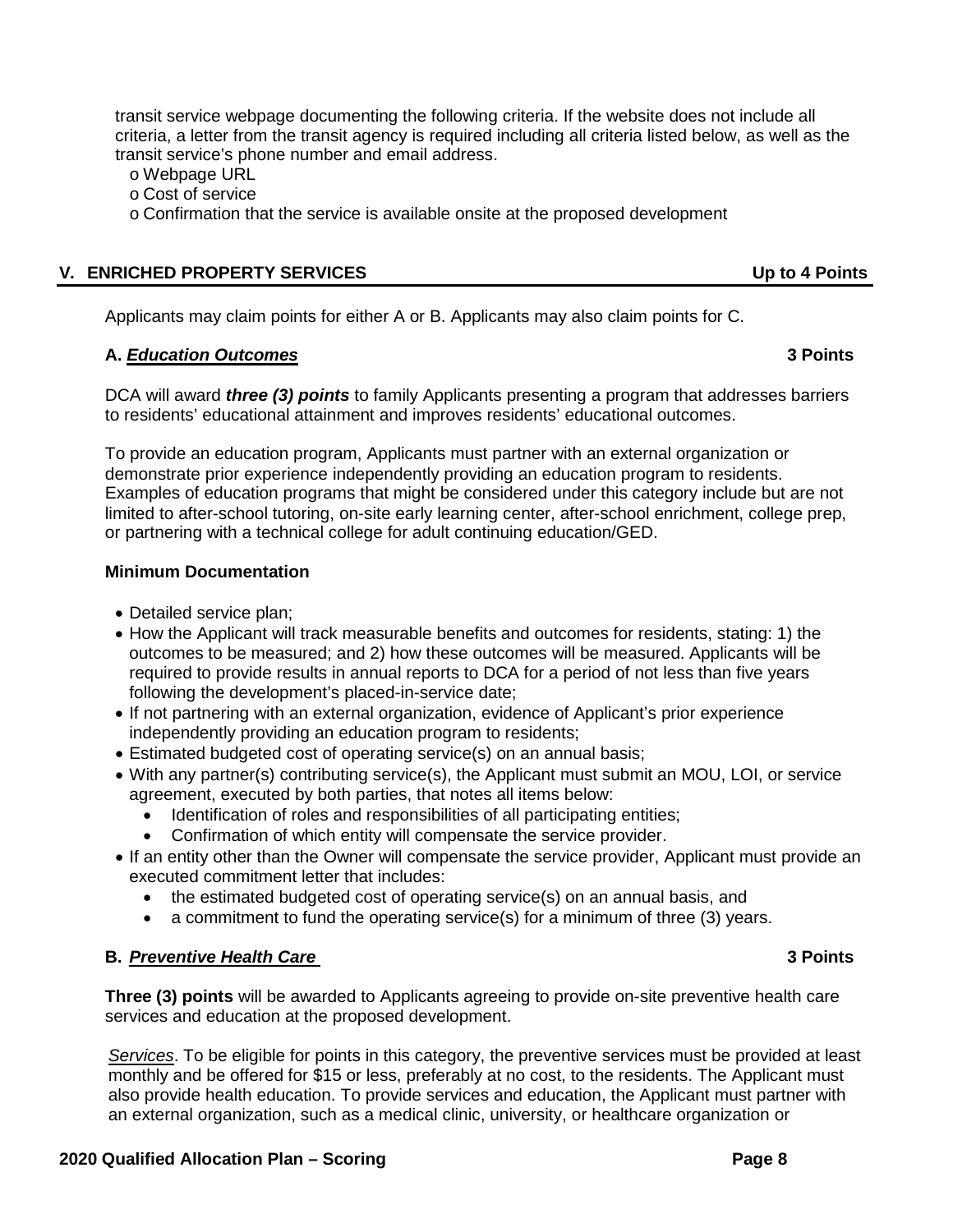demonstrate prior experience of independently delivering preventive health care services and education to residents .

Examples of eligible preventive health care services include but are not limited to:

- Annual physical
- Immunizations
- Biometric screenings
- Diabetes
- HIV tests
- STD tests
- PAP smears
- Mammograms
- Colorectal cancer screenings
- Depression screenings
- Tuberculosis (TB) screenings

*Outcomes*. The Applicant must designate a Health Services Coordinator (HSC), from in-house staff or through an external organization. An existing resident services coordinator may serve as an HSC. The HSC will assess residents' health needs, make appropriate referrals, and track health outcomes. The outcomes tracked may include but are not limited to the following performance measurements:

- Median number of ER visits in the last year
- Median number of hospital admissions in the last year
- Percent of residents who visited a doctor for routine care in the last year
- Percent of residents who have an established personal doctor and/or report a usual place of care
- Percent of residents enrolled in Medicare and/or Medicaid
- Percent of residents participating in health services and activities

# **Minimum Documentation**:

- Detailed service plan including a list of services to be provided, information about the entity providing services, and details of resident education.
- How the Applicant will track measurable benefits and outcomes for residents, stating: 1) the outcomes to be measured; and 2) how these outcomes will be measured. Applicants will be required to provide results in annual reports to DCA for a period of not less than five years following the development's placed-in-service date.
- If not partnering with an external organization, evidence of Applicant's prior experience independently delivering preventive health care services.
- Estimated budgeted cost of operating service(s) on an annual basis
- The staff cost of the HSC must be reflected in the Revenues & Expenses tab of the Core Application.
- Description of designated screening space
- With partner(s) contributing service(s), the Applicant must submit an MOU, LOI, or service agreement, executed by both parties, that notes all items below:
	- o Identification of roles and responsibilities of all participating entities;
	- o Confirmation of which entity will compensate the service provider.<br>Services may not be paid for by billing residents' insurance
		- Services may not be paid for by billing residents' insurance.
- If an entity other than the Owner will compensate the service provider, Applicant must provide an executed commitment letter that includes:
	- $\circ$  the estimated budgeted cost of operating service(s) on an annual basis, and
	- $\circ$  a commitment to fund the operating service(s) for a minimum of three (3) years.

# **2020 Qualified Allocation Plan – Scoring Page 9**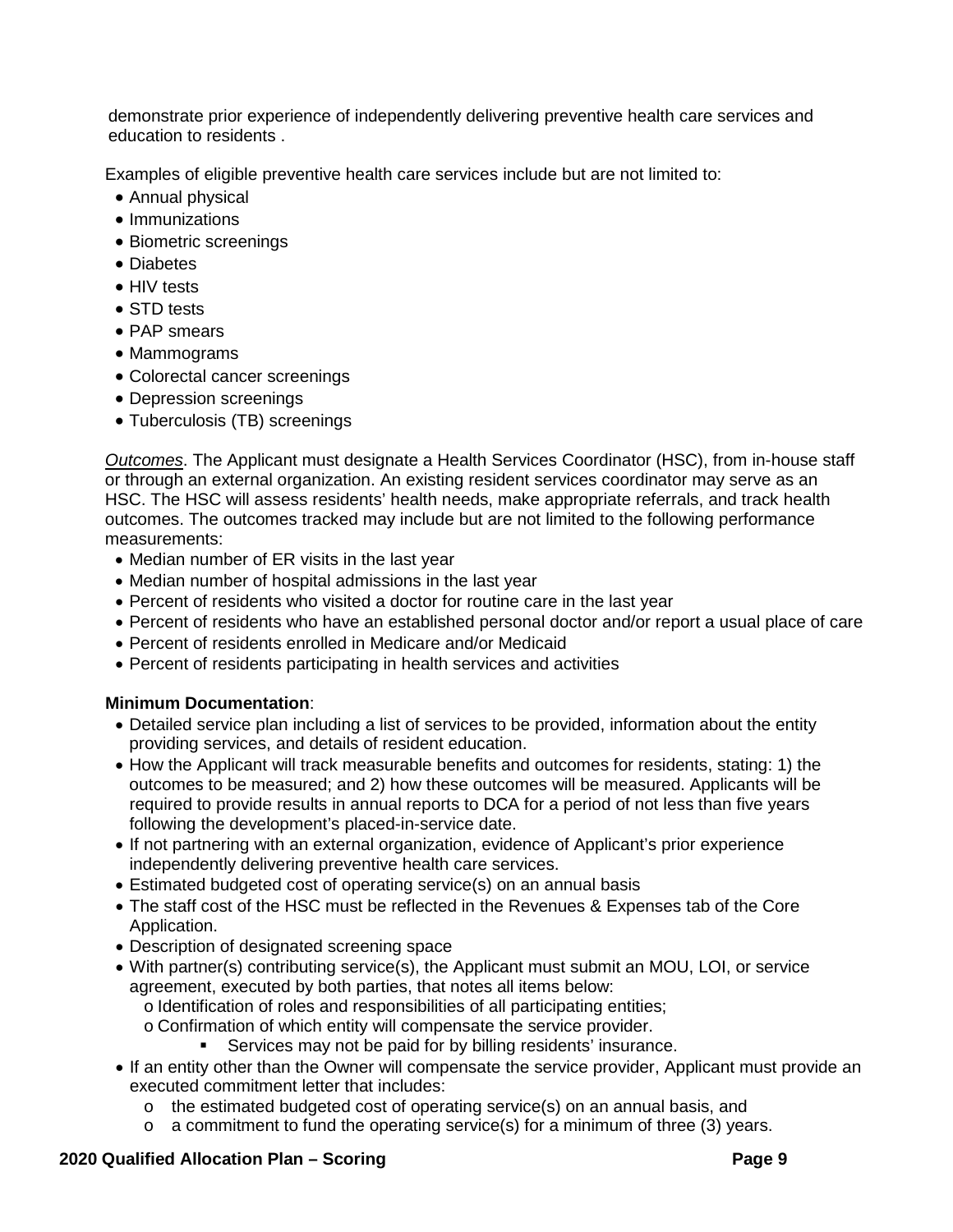# **C.** *Healthy Eating Initiative* **1 Point**

**One (1) point** will be awarded to Applicants agreeing to provide a healthy eating initiative at the proposed development. The initiative must include both items (1) and (2):

- 1. *Community garden*, which must:
	- have a minimum planting area of at least 400 square feet;
	- utilize a nearby water source;
	- be accessible to all residents;
	- be surrounded on all sides with fence of weatherproof construction; and
	- meet the additional criteria outlined in DCA's Architectural Manual Amenities Guidebook.

The Applicant must ensure that the basic organization and management of the garden is maintained.

- *2. Monthly healthy eating programs* provided free of charge to residents. These programs may incorporate education about healthy food or access to healthy food. Examples include but are not limited to:
	- Garden maintenance
	- Healthy food preparation
	- Healthy eating newsletter
	- Weight management efforts
	- Collaborating with local food assistance programs such as food banks and food pantries
	- Facilitating the use of online food delivery programs

# **Reference Documentation:**

• DCA Architectural Manual – Amenities Guidebook

# **Minimum Documentation:**

- Detailed description of the community garden.
- Detailed plan of the proposed healthy eating program and resident education.
- How the Applicant will track measurable benefits and outcomes for residents, stating: 1) the outcomes to be measured; and 2) how these outcomes will be measured. Applicants will be required to provide results in annual reports to DCA for a period of not less than five years following the development's placed-in-service date.
- Estimated budgeted cost of operating service(s) on an annual basis.
- Confirmation of which entity will pay for services.
- If any partner(s) are contributing service(s), the Applicant must sign and submit an MOU, LOI, or service agreement, executed by both parties, that notes all items below:
	- o Identification of roles and responsibilities of all participating entities;
	- o Confirmation of which entity will compensate the service provider.
- If the owner is partnering with an external service provider and an entity other than the Owner will compensate the provider, Applicant must provide an executed commitment letter that includes:
	- o Estimated budgeted cost of operating service(s) on an annual basis, and
	- $\circ$  Commitment to fund the operating service(s) for a minimum of three (3) years.

# <span id="page-102-0"></span>**VI. PLACE-BASED OPPORTUNITY Up to 5 Points**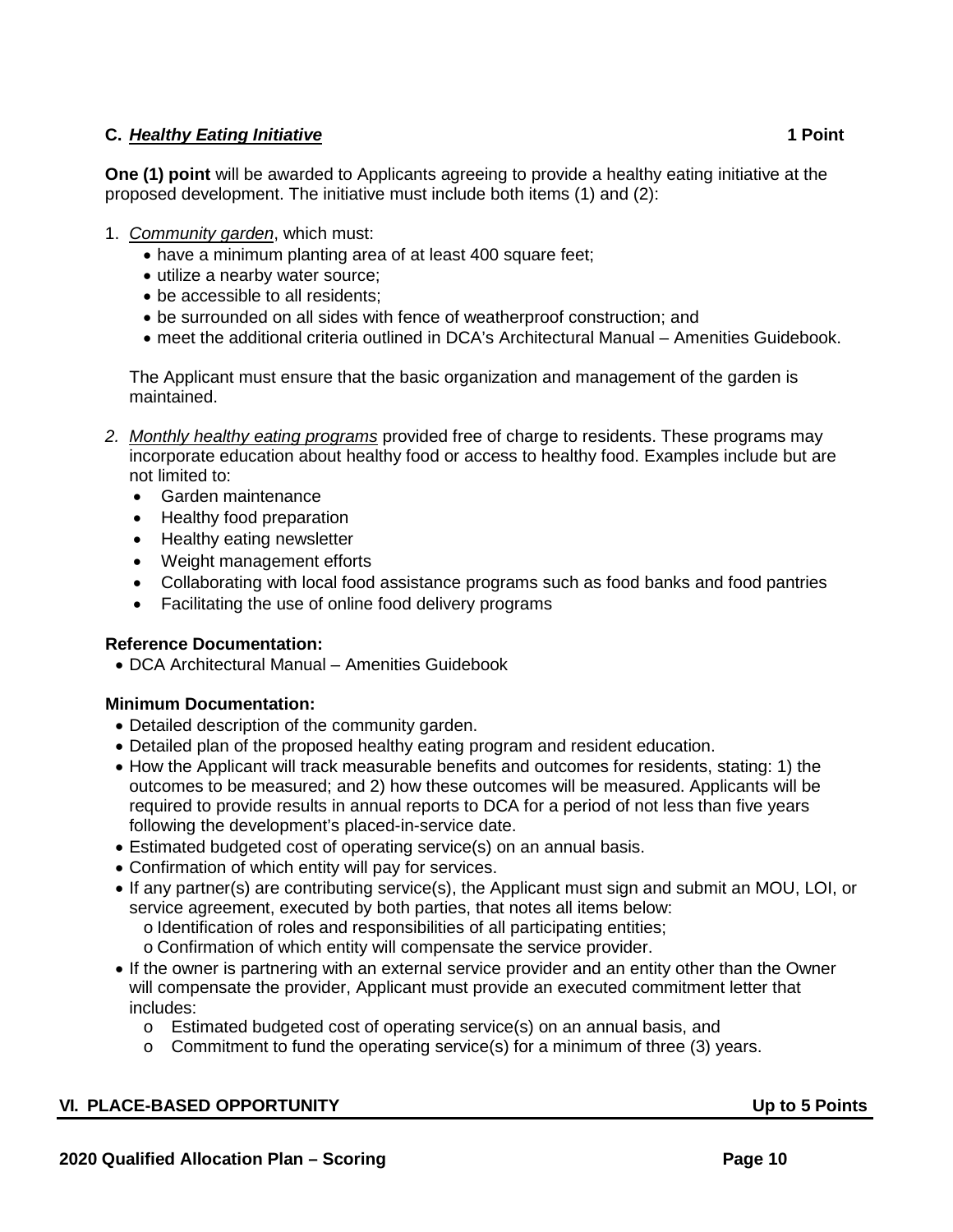Applicants are ineligible to claim points in either Scoring Sections VII. Revitalization/Redevelopment Plans or VIII. Community Transformation if claiming points in either Scoring Sections VI. Place-Based Opportunity or IX. Stable Communities.

Applicants may claim points for A and/or B.

# **A.** *Quality Education Areas* **3 Points**

Up to *three (3) points* will be awarded to qualifying Applications located in the attendance zone of high-performing schools. To qualify, a school cannot have district-wide enrollment unless the school is the only school in the district. Charter schools can qualify as the school reported for the site if the attendance zone is not district wide, includes the property site, and the school serves at least 3 grades.

Each school qualifying for points must meet requirements for (a) or (b) below.

- a) College and Career Readiness Performance Index (CCRPI) scores are above-average. DCA will post a document on its website displaying the average CCRPI scores applicants will need to exceed to receive points in this subsection.
	- Schools that have three years of published CCRPI scores must use a 3-year average.
	- Schools that only have two years of published CCRPI scores may use a 2-year average.
	- Schools that only have one year of published CCRPI scores may use 1-year data.
	- Schools serving grades that span any K-5, 6-8, 9-12 groupings (e.g. school serving grades 5-6, school serving grades K-8) must have a CCRPI score greater than the lowest score requirement of the groupings it spans.
- b) School receives 2018 or 2019 "Beating the Odds" designation
- **1.** *Two (2) points* will be awarded for Applications if all schools serving grades K-12 for which the property is in the attendance zone meet requirements for a) or b) above. All grades K-12 must be represented and meet requirements for a) or b) above to receive two (2) points. *One (1) additional point* will be awarded if this property has a family tenancy.

# *OR*

**2.** *One (1) point* will be awarded for Applications if all schools within at least one of the three grade groupings listed above (K-5, 6-8, 9-12),but not all the schools for which the property is in the attendance zone meet requirements, for a) or b) above.

# **Minimum Documentation:**

- School district map(s) showing the property is in the attendance zone of school(s). Both the site location and full attendance zone boundaries must be clearly indicated on the school district map(s). If the school district map is unavailable or unobtainable for any reason, a letter from a school district representative must be submitted evidencing that the proposed site is within the school district boundaries.
- The Applicant must submit applicable CCRPI data for each school. Scores are available at http://ccrpi.gadoe.org.
- The Applicant must submit each school name highlighted in a copy of file "2018 or 2019 BTO Designations" found at [https://gosa.georgia.gov/beating-odds-analysis.](https://gosa.georgia.gov/beating-odds-analysis)
- **B.** *Workforce Housing Need and Job Strength* **2 Points**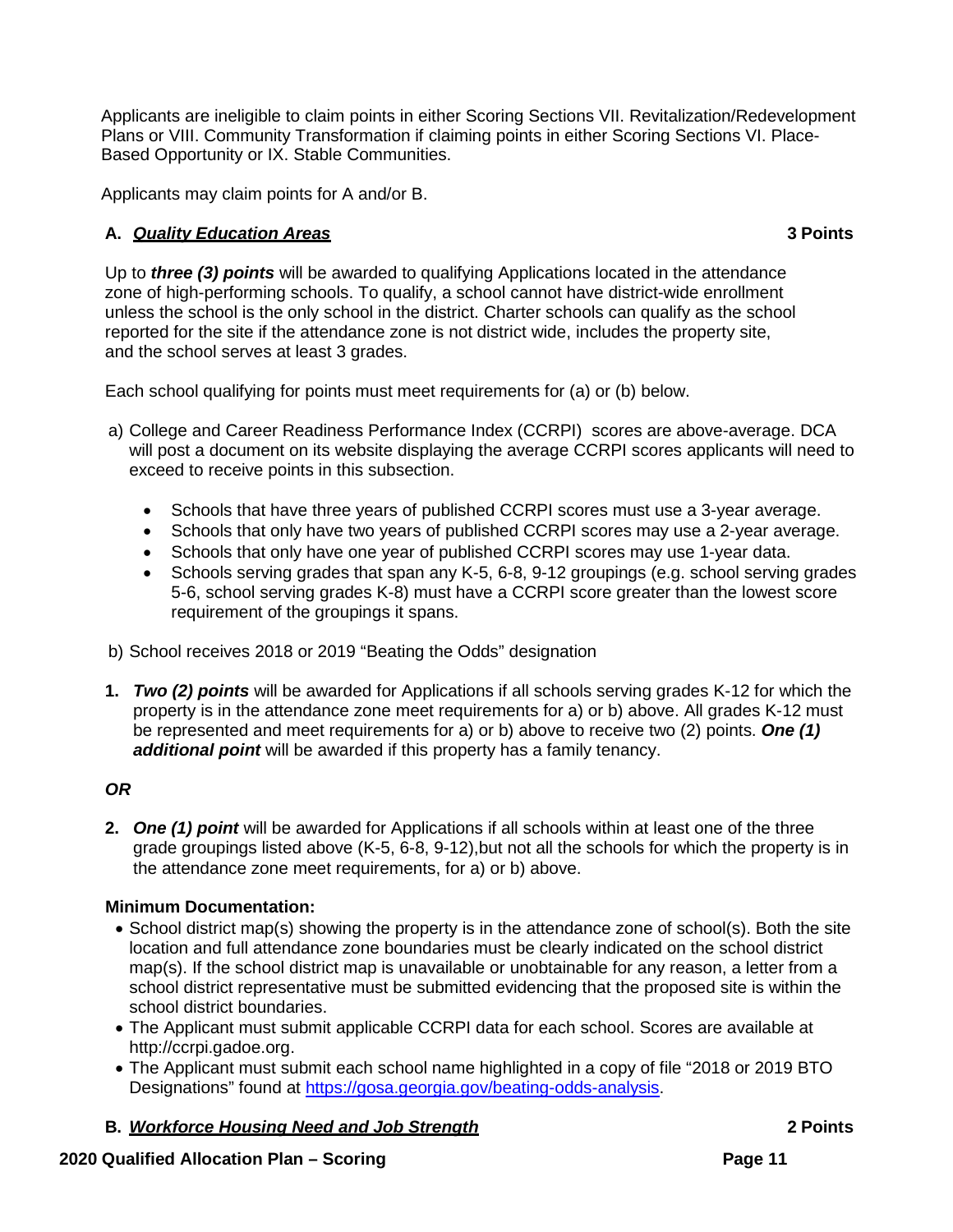Up to *two (2) points* will be awarded to Applications proposing a site in an area with access to local jobs. Applicants must use "Other MSA" jobs threshold if the proposed development meets either of the following:

- In the Rural Pool within a non-Atlanta MSA.
- Within the Atlanta MSA but not in the "Atlanta Metro" counties listed below.

For purposes of this section, MSA refers to Metropolitan Statistical Areas and does not include Micropolitan Statistical Areas. Applicants in Micropolitan Statistical Areas may use the "Rural Area" jobs threshold.

To qualify for these points, a minimum number of jobs must exist within a 2-mile radius of the site, according to the following thresholds:

|                                  | City of<br>Atlanta | Atlanta Metro (Cherokee, Clayton, Cobb, DeKalb,<br>Douglas, Fayette, Fulton, Gwinnett, Henry and<br>Rockdale counties) | Other<br><b>MSA</b> | Rural<br>Area |
|----------------------------------|--------------------|------------------------------------------------------------------------------------------------------------------------|---------------------|---------------|
| Threshold                        | 20,000             | 15,000                                                                                                                 | 6,000               | 3,000         |
| Exceeding<br>Threshold<br>by 50% | 30,000             | 22,500                                                                                                                 | 9,000               | 4,500         |

**1. One (1) point** will be awarded to sites which meet the minimum jobs threshold.

*OR*

**2. Two (2) points** will be awarded to sites which exceed the minimum jobs threshold by 50%.

# **Minimum Documentation:**

- Copy of report from the Census Bureau's "OnTheMap" website demonstrating that the site meets requirements.
	- o Visit [http://onthemap.ces.census.gov](http://onthemap.ces.census.gov/)
	- o Click "Import from GPS" under the "Import Geography" option.
	- o Using the "Point(s)" selection, enter the site geo-coordinates from the Project Info Tab used in the Application. Do not use the site address or nearest physical address. Click "Import."
	- o Click the "Selection" tab at the top of the page and click "Simple Ring" under "Add Buffer to Selection."
	- o Enter "2" into the "Radius" box. Click "Confirm Selection."
	- o Click "Perform an Analysis on Selection Area."
	- o Within the Analysis Settings box that will appear, choose "Work" under the first column, "Distance/Direction" under the second column, "2017" under the third column, and "All Jobs" under the fourth column.
	- o Click "Go" for results.
- A document identifying the exact site geo-coordinates in the "Import from GPS" box.

# <span id="page-104-0"></span>**VII. REVITALIZATION/REDEVELOPMENT PLANS Up to 7 Points**

Applicants are ineligible to claim points in either Scoring Sections VII. Revitalization/Redevelopment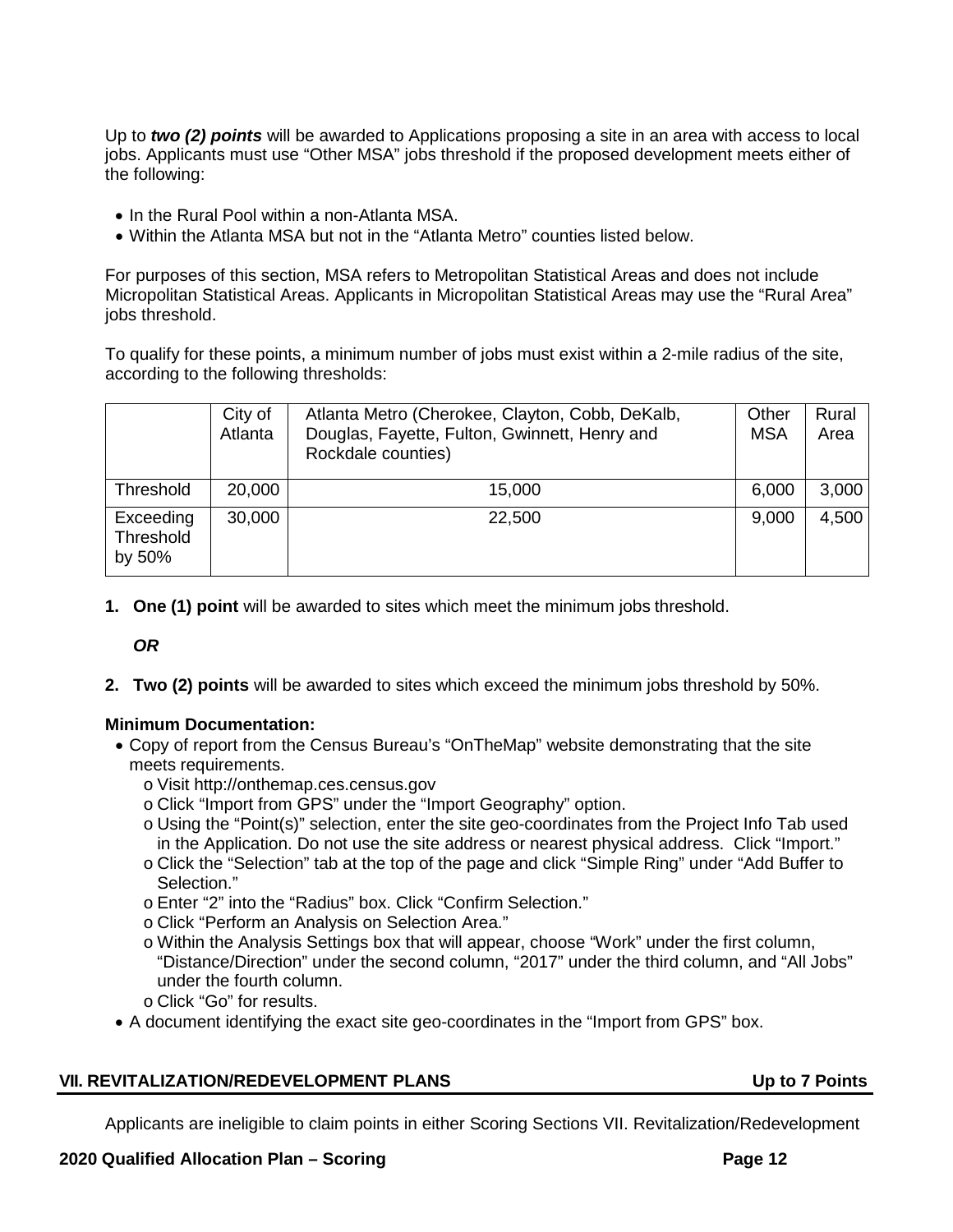Plans or VIII. Community Transformation if claiming points in either Scoring Sections VI. Place-Based Opportunity or IX. Stable Communities.

Applicants may claim points in A and/or B.

# **A.** *Revitalization Plan/Qualified Census Tract* **5 Points**

Submitted revitalization/redevelopment plans must meet the following primary criteria to be considered Community Revitalization Plans (CRPs):

- Clearly delineate a Targeted Area within a Local Government boundary that includes the proposed site. For applications in the Flexible pool, the Targeted Area must not encompass the full Local Government Boundary
- Discuss housing as a goal of the CRP; and
- Be officially approved or re-approved by a Local Government within five (5) years of Application Submission.

Additional CRP criteria:

- Solicit public input and engagement during its creation;
- Include an assessment of the community's existing infrastructure;
- Designate implementation measures along with timeframes and funding sources.

A document is ineligible for consideration as a CRP if it is a short-term work plan, comprehensive plan, consolidated plan, municipal zoning plan, or land use plan.

- **1. Up to three (3) points** will be awarded to Applications proposing to develop housing within a Targeted Area of a revitalization/redevelopment plan meeting CRP requirements as listed above.
	- If a CRP meets all primary criteria and all additional criteria, the applicant will be awarded **three (3) points**.
	- If a CRP meets all primary criteria and two additional criteria, the applicant will be awarded **two (2) points**.
	- If a CRP meets all primary criteria and one additional criterion, the applicant will be awarded **one (1) point**.
	- If a CRP does not meet all primary criteria or lacks more than two additional criteria, the applicant will be awarded **zero (0) points** in this subsection.

# **Reference Documentation:**

• Revitalization/Redevelopment Plan Criteria Guidance

# **Minimum Documentation:**

- A PDF of the full Community Revitalization Plan.
- Map of CRP's Targeted Area clearly marked with location of proposed development.
- To evidence Local Government approval or re-approval, Applicants must provide either:
	- o Direct evidence of Local Government approval or re-approval (e.g., Local Government resolution or meeting minutes) occurring within five (5) years of Application Submission; or
	- o Signed letter from Local Government representative confirming the date of the Local Government's official approval or re-approval of CRP within five (5) years of Application Submission.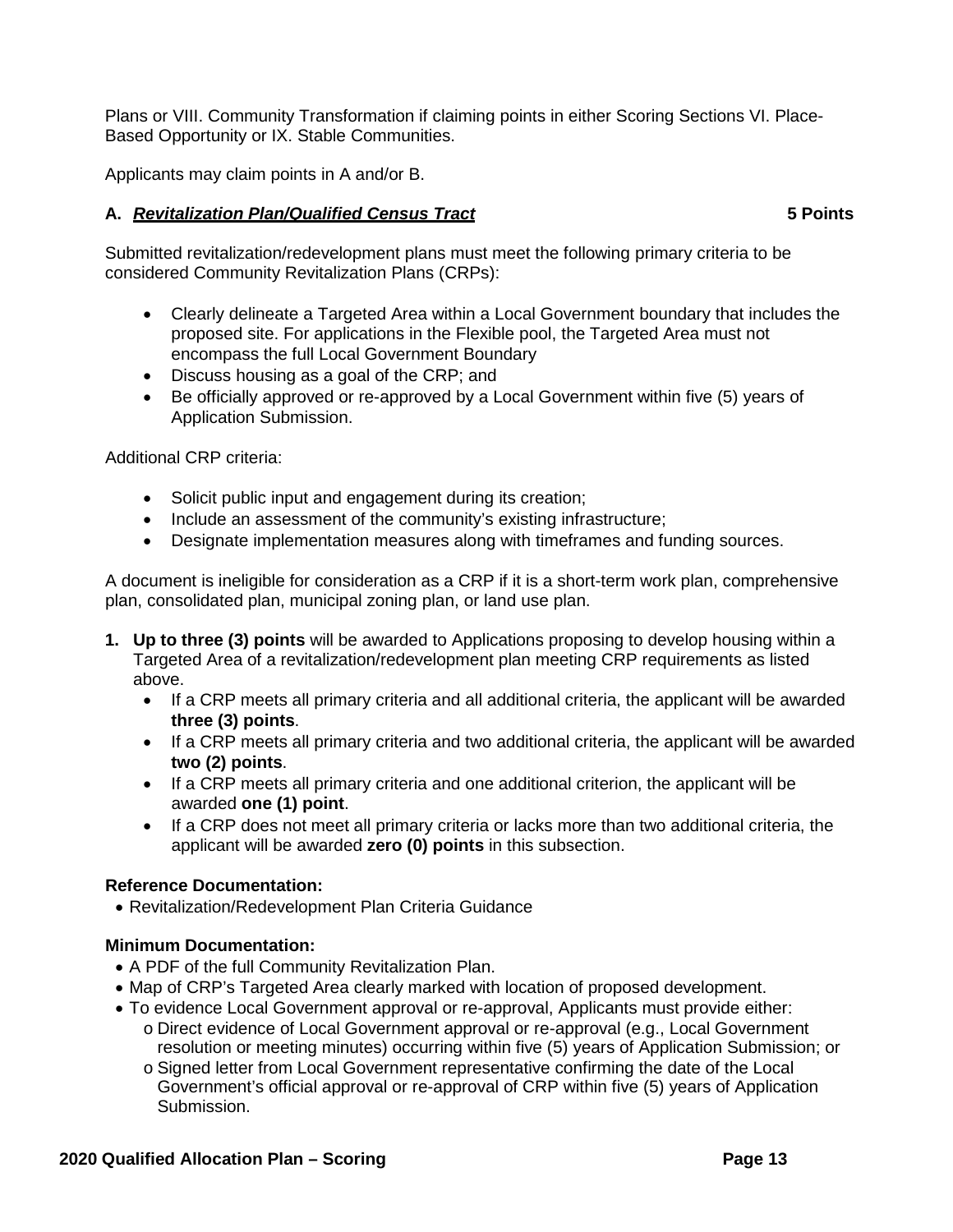- To evidence public input and engagement occurring during CRP's creation, Applicants must provide either:
	- o Direct evidence of public input and engagement (e.g., advertisements of public meetings, agendas, sign-in sheets); or
	- o Signed letter from representative of entity responsible for CRP summarizing the CRP's public input and engagement process
- **2. Two (2) additional points** will be awarded to Applications receiving at least one (1) point in A1 and proposing to develop housing in a Qualified Census Tract (QCT). Applicants are eligible for A2 points only if receiving A1 points.

# **Minimum Documentation:**

• Documentation evidencing that the proposed site is in a QCT.

# **B.** *Third-Party Capital Investment* **2 Points**

Using the QAP definition of "Related Parties," up to *two (2) points* may be awarded to Applicants if an unrelated third party (foundation, trust, business and/or government) designates an investment of resources that will result in the development of a place-based improvement.

This resulting investment must:

- Occur within a 0.5 mile radius of the proposed site;
- Be off site; and
- Serve the residents for the proposed development.

Improvements that were completed more than three (3) years prior to Application Submission are not eligible for points in this section.

The proposed improvements, amenities, and/or facilities must have expected completion dates before January 1st, 2023. The development cost and source of funding associated with the development of the improvements, amenities, and/or facilities must be mutually exclusive of the development cost and sources of funding for the subject property. The cost for the improvement must be paid in full by the unrelated third party.

Examples of third-party improvement include, but are not limited to, the following:

- Development of community assets (e.g., parks, trails, community center); or
- Infrastructure improvements (e.g., water, sewer, drainage, streets)

Points will be awarded according to the following scale. DCA will only consider the amount invested within a 0.5-mile radius of the proposed site.

| 1. Flexible<br>Pool | Investment amount at least 10% of TDC                  | 2 points |
|---------------------|--------------------------------------------------------|----------|
|                     | Investment amount at least 5% but less than 10% of TDC | 1 point  |
| 2. Rural            | Investment amount at least 5% of TDC                   | 2 points |
| Pool                | Investment amount at least 2% but less than 5% of TDC  | 1 point  |

# **Minimum Documentation:**

- Evidence from the unrelated  $3<sup>rd</sup>$  party demonstrating source and amount of investment.
- Description and location of improvements on site map.

### **2020 Qualified Allocation Plan – Scoring Page 14**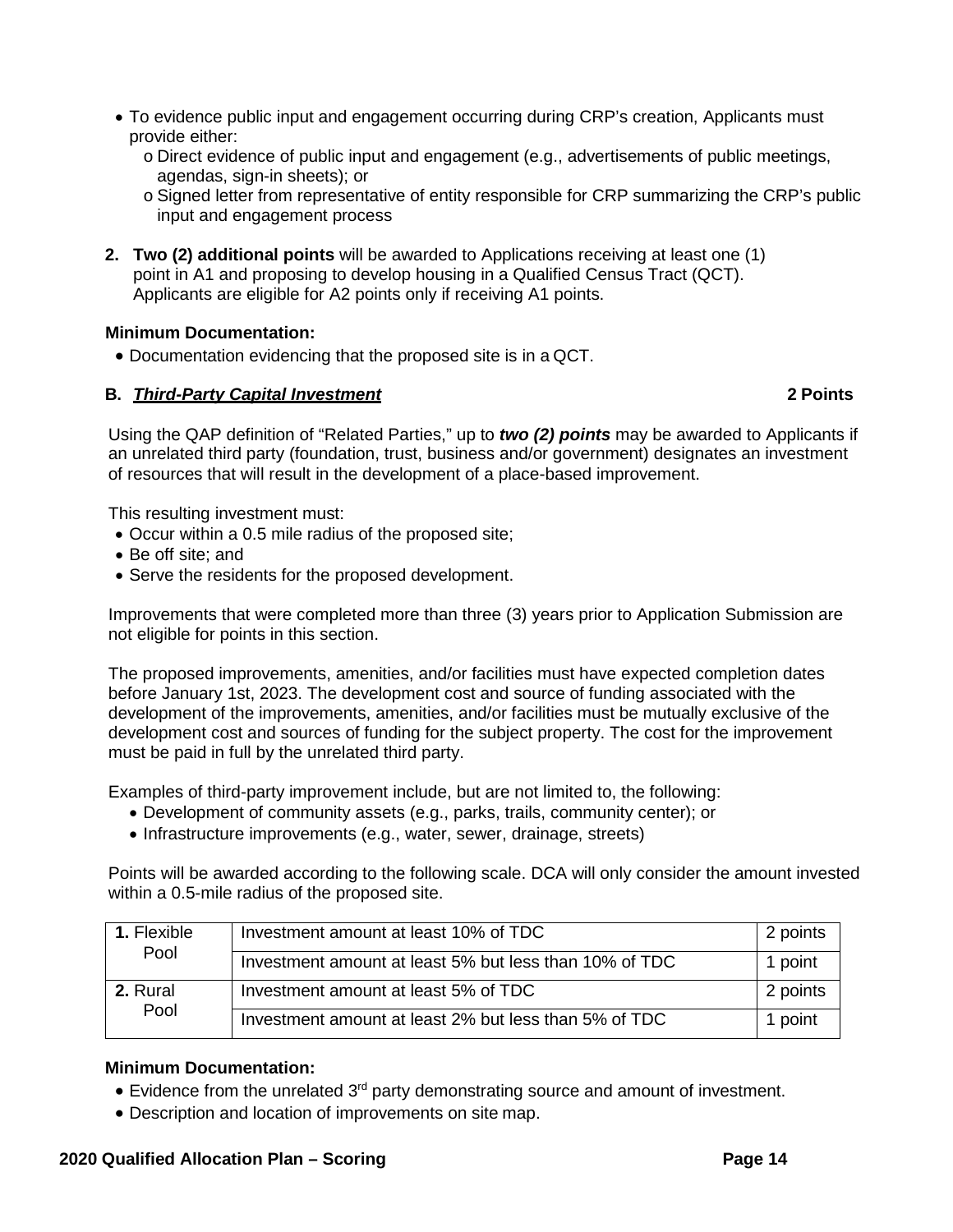• Timeline for completion.

# **VIII. COMMUNITY TRANSFORMATION 3 Points**

<span id="page-107-0"></span>Applicants are ineligible to claim points in either Scoring Sections VII. Revitalization/Redevelopment Plans or VIII. Community Transformation if claiming points in either Scoring Sections VI. Place-Based Opportunity or IX. Stable Communities.

DCA will select up to **five (5)** Applications that will receive *three (3) points* for qualifying under the requirements listed below. All applications will compete against each other, regardless of Pool.

An Applicant is only eligible to claim points in this section if it meets the following criteria:

- Three (3) or more points under Scoring Section VII. Revitalization/ Redevelopment Plans.
- Three (3) or more points under Scoring Section V. Enriched Property Services.
- Each Project Team may submit only one Application for Scoring Section VIII. Community Transformation.
- Only one Applicant may be selected from each defined neighborhood.

The basis of selection will be:

- The capacity of the Project Team to qualify as a Community-Based Developer.
- Securing commitment from Community Quarterback Board members.

Together, the Community-Based Developer and the Community Quarterback—the Community-Based Team—commit to Subsection D., undertaking Community Engagement and Outreach and creating a Community Transformation Plan targeting the Defined Neighborhood. These terms are defined below:

- Defined Neighborhood: a targeted area that includes the proposed site but does not encompass the entire surrounding city, municipality, or county. If the Local Government has adopted a Community Revitalization Plan (CRP), the Defined Neighborhood should align or fall within the Targeted Area of the CRP.
- Community-Based Developer (CBD): a Project Team member that demonstrates an ongoing commitment to developing collaborative, holistic community solutions.
- Community-Based Team: Community-Based Developer and the Community Quarterback Board
- Community Quarterback Board (CQB): a coalition of public/private entities serving the Defined Neighborhood that
	- o Drives the revitalization initiative to make sure all related components are successful and sustainable;
	- o Ensures the people in the Defined Neighborhood are engaged, included, and served; and
	- o Serves as a single point of accountability for partners and funders.

Transformation requires housing developers to work in coordination with the Local Government, community stakeholders and service providers to achieve access to place-based opportunity for all residents. Project Teams selected must be prepared to undertake considerable Community Engagement and Outreach necessary for this transformation.

# **A.** *Community-Based Developer*

Projects requesting points in this section will be judged comparatively, so Applicants must provide sufficient evidence and documentation to substantiate claims regarding the strength, capacity, and experience of the Project Team member as a Community-Based Developer. In the event of a tie,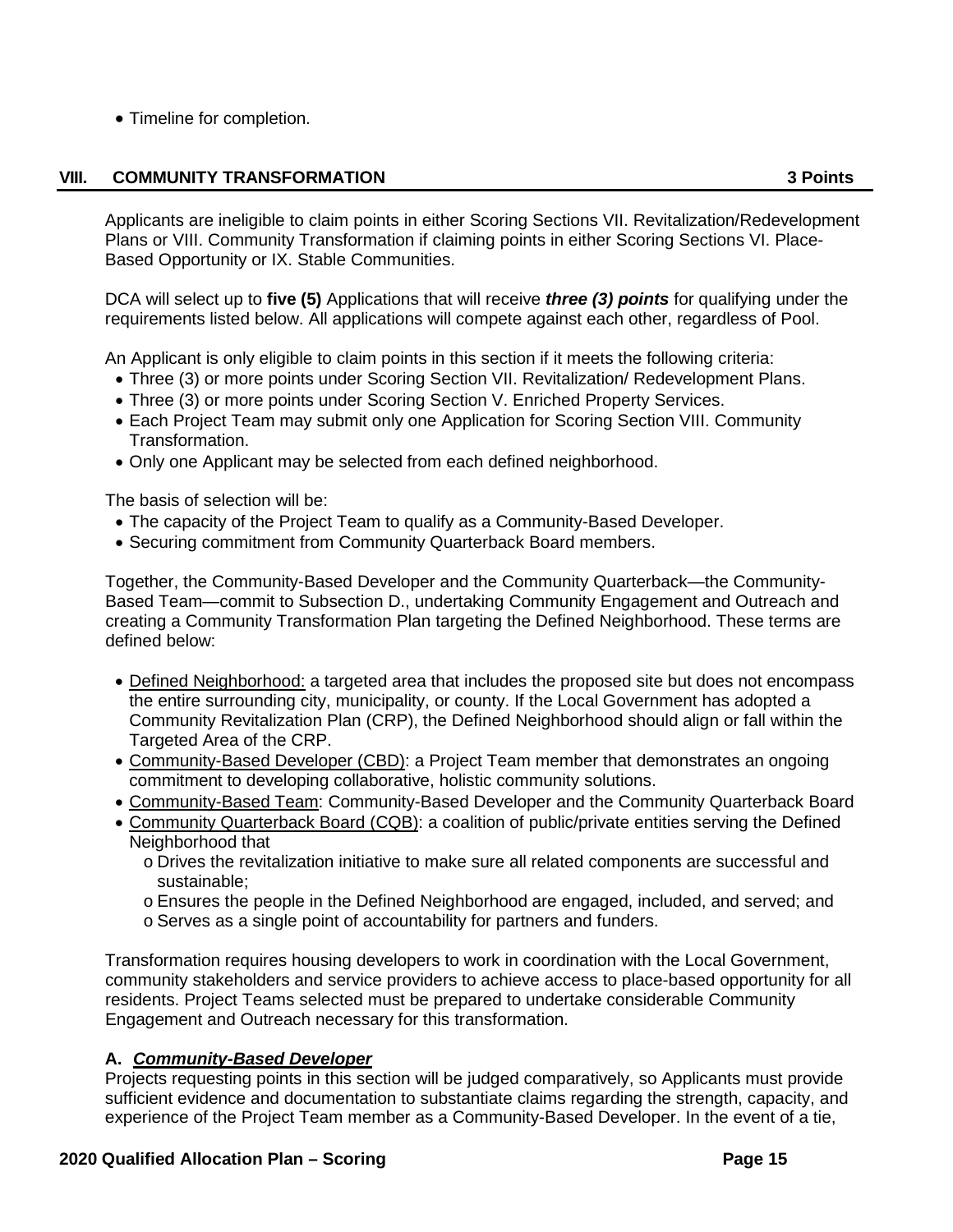DCA will prioritize projects that leverage DCA resources to the greatest extent.

In order to be eligible for Community Transformation points, the following must be clearly documented in the Application:

## **1. Community Partnerships**

The CBD has successfully partnered with two (2) or more established community organizations that serve the area in which the proposed property will be located and can document that these partnerships have measurably improved community or resident outcomes, such as improved educational achievement or increased access to health services. The length of each partnership must be at least two years. If the CBD has not supported a development in the community in which the proposed property will be located, the CBD may meet the requirement by documenting measurable improvement from community partnerships that the CBD has formed in support of their development in another Georgia community.

"*Community organizations*" are entities 1) that serve the geographic focus area noted above, and 2) whose stated mission is to increase residents' access to community services such as education, health, employment, and/or transportation.

"Successful" partnerships are those that result in replicable, measurable improvement in residents' access to education, health, employment, and/or transportation services as a result of the partnership.

## **Reference Documentation:**

• Community Transformation Rubric

# **Minimum Documentation:**

- Each established community partner must provide one (1) letter that
	- o Recognizes the length of their partnership with the Applicant and confirms that this relationship is ongoing; and
	- o Discusses how the partnership has measurably improved community development outcomes.
- Quantitative/numerical data evidencing that the joint effort between partners has measurably improved residents' access to education, health, employment, and/or transportation services. Examples of measurable improvement might include increased attendance and/or student performance, increased number of books available to children, higher rates of community members reporting employment, and/or improved community health indicators.

# **2. Philanthropic Activities**

In the last three years, the CBD has participated in or led philanthropic activities benefitting either the community in which the proposed development is to be located or a targeted area surrounding their development in another Georgia community.

- A "philanthropic activity" is the consistent and ongoing charitable donation of:
	- o Goods
	- o In-kind services, or
	- o Cash
- The donation must not be an isolated event: it must have occurred more than once between 5/25/17 and 5/23/20.
- The recipient of "philanthropic activities" may be more than one individual or nonprofit, including grant-making entities.
- Donations dedicated to support services required at a DCA-funded property are not considered.
- This donation must have been made or fundraised by the Developer Entity.

# **2020 Qualified Allocation Plan – Scoring Page 16**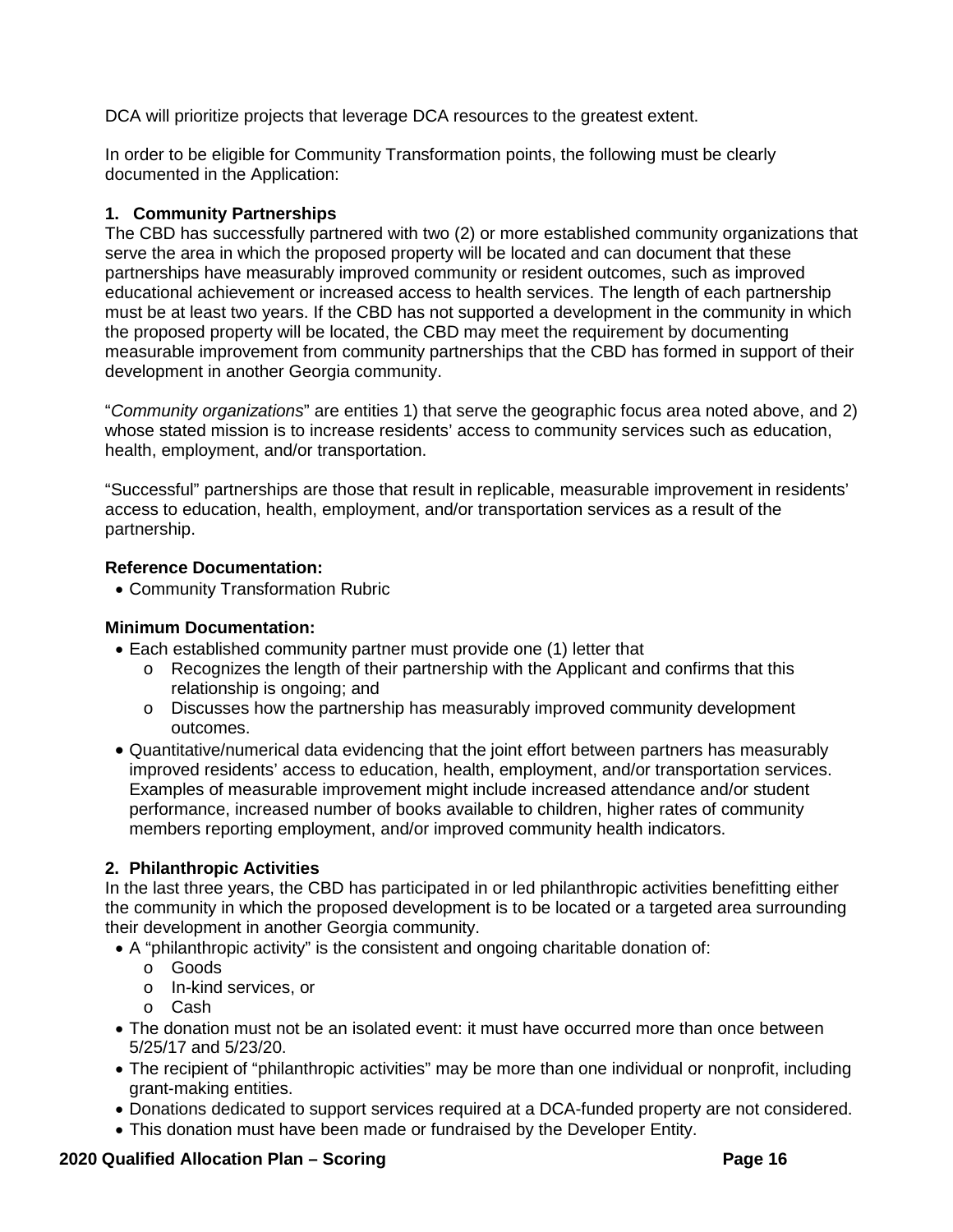## **Reference Documentation:**

• Community Transformation Rubric

## **Minimum Documents:**

- Developer Entity's IRS tax returns documenting the charitable donation OR grant statements, press releases, letters, or other documentation substantiating the local philanthropic activities.
	- o Documents must include the CBD, date, and donation amount/activity to be considered fully substantiated.

## **3. Community Improvement Fund**

Applicants have received a commitment of funds for services to support the provision of community services and resources to the proposed development's future residents and/or neighbors. The commitment may be from the Applicant itself or another related or unrelated entity. The funds must be directed to a designated financial account that is capable of documenting specific deposits and expenditures. The funds must be spent out over a period of five (5) years after the development is placed in service.

### **Reference Documentation:**

• Community Transformation Rubric

### **Minimum Documents:**

- Commitment of funds.
- Detailed use of funds.

## **4. Equitable Geographic Allocation**

Applicants will be rated less competitively in this selection process if the development proposed is within or overlaps a Defined Neighborhood already containing a Transformational Community initiative funded in 2017, 2018, or 2019.

### **B.** *Community Quarterback Board*

The CQB should reflect the Project Team's local community partnerships that will drive Community Engagement and Outreach and support Community Transformation. The Applicant must convene a CQB that meets the following requirements:

- 1. At least one-third must be residents of the Defined Neighborhood who self-certify their income at less than 80% of AMI, other individuals who self-certify their income at less than 80% of AMI, or elected representatives of neighborhood organizations serving the Defined Neighborhood.
- 2. At least one-third must include three (3) of the five (5) following representatives:
	- a) Education representative
	- b) Employment services representative.
	- c) Transportation services representative.
	- d) Health services representative
	- e) Local Government representative the elected official representing the district in which the proposed development is located or a member of the Local Government administration staff.
- 3. The CQB should build on existing community structures and local partnerships.
	- a) If the Project Team qualifies as a CHDO, the Project Team may appoint one or more members of their Board of Directors to the CQB.

## **2020 Qualified Allocation Plan – Scoring Page 17**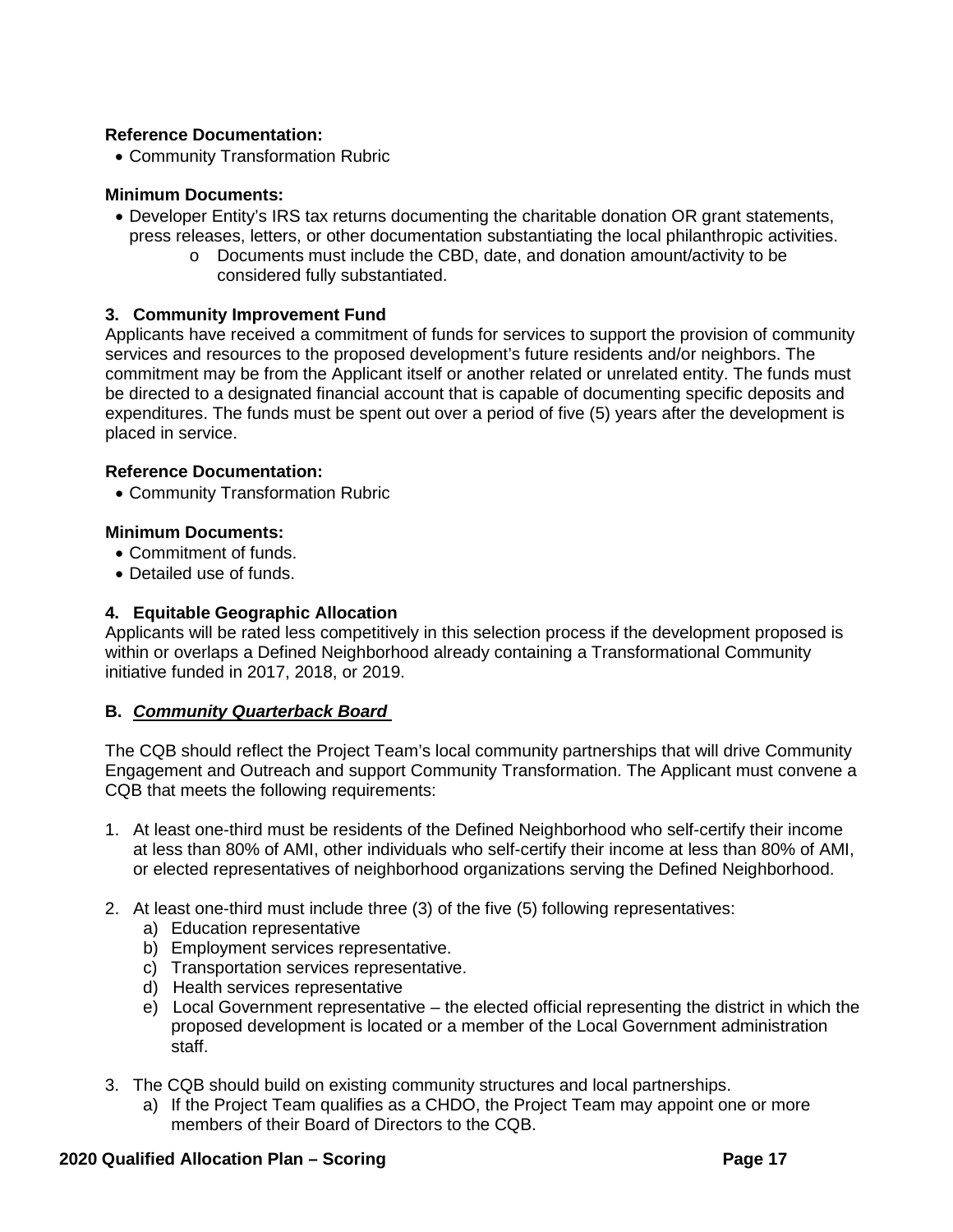b) If the community is a GICH participant or alumni, the Project Team may appoint one or more members of the GICH Community Housing Team to the CQB.

## **Minimum Documentation:**

- Signatures from representatives listed under item B1 indicating commitment to serve on the CQB
- Letter from each CQB representative listed under item B2 stating commitment to serve on the CQB
- A completed Community Transformation Plan Certificate

## **C.** *Community-Based Team Responsibilities*

If selected, the Applicant is required to ensure that the Community-Based Team complies with the following responsibilities and timeline:

- **1. Between notice of selection and 60 days prior to placed-in-service date**, the Community-Based Team must:
	- a) Undertake Community Engagement and Outreach as defined below; and
	- b) Create Community Transformation Plan as defined below.
- **2. At 60 days prior to placed-in-service date,** the Applicant must submit the following documentation to DCA at [hfdround@dca.ga.gov](mailto:hfdround@dca.ga.gov) for approval:
	- a) A copy of the full Community Transformation Plan that meets DCA requirements
	- b) Community Outreach and Engagement documentation:
		- i. Evidence of substantial effort taken to reach low-income individuals (e.g., copies of public notices advertising required public meetings)
		- ii. Evidence of the occurrence of outreach and engagement (e.g., meeting agenda listing Community-Based Team members present, sign-in sheet, and/or minutes)
		- iii. Methodological report of survey (e.g., when and how long was the survey available to respondents? How were respondents selected? How many people responded?)
- **3. Applicant agrees to undertake the following monitoring and reporting activities** on an annual basis for a period of at least five (5) years following the placed-in-service date:
	- a) Survey residents annually; and
	- b) Report progress of Community Transformation Plan goal completion to DCA.

# **D.** *Planning for Community Transformation*

An effective Community Transformation Plan contains strategies for the coordination and provision of local services and resources to those most in need in the Defined Neighborhood.

The Community Transformation Plan must show a placed-based strategy to transform the Defined Neighborhood by addressing critical problems and challenges identified by the citizens as well as public and private community partners. The solutions proposed may be existing or new but each must represent an intentional community strategy targeting both the future residents and the Defined Neighborhood.

## **1. Community Engagement and Outreach**

Must be completed by the Community-Based Team prior to creation of the Community Transformation Plan as part of identifying challenges and opportunities for transformation. At a minimum, Community Engagement and Outreach must include the following: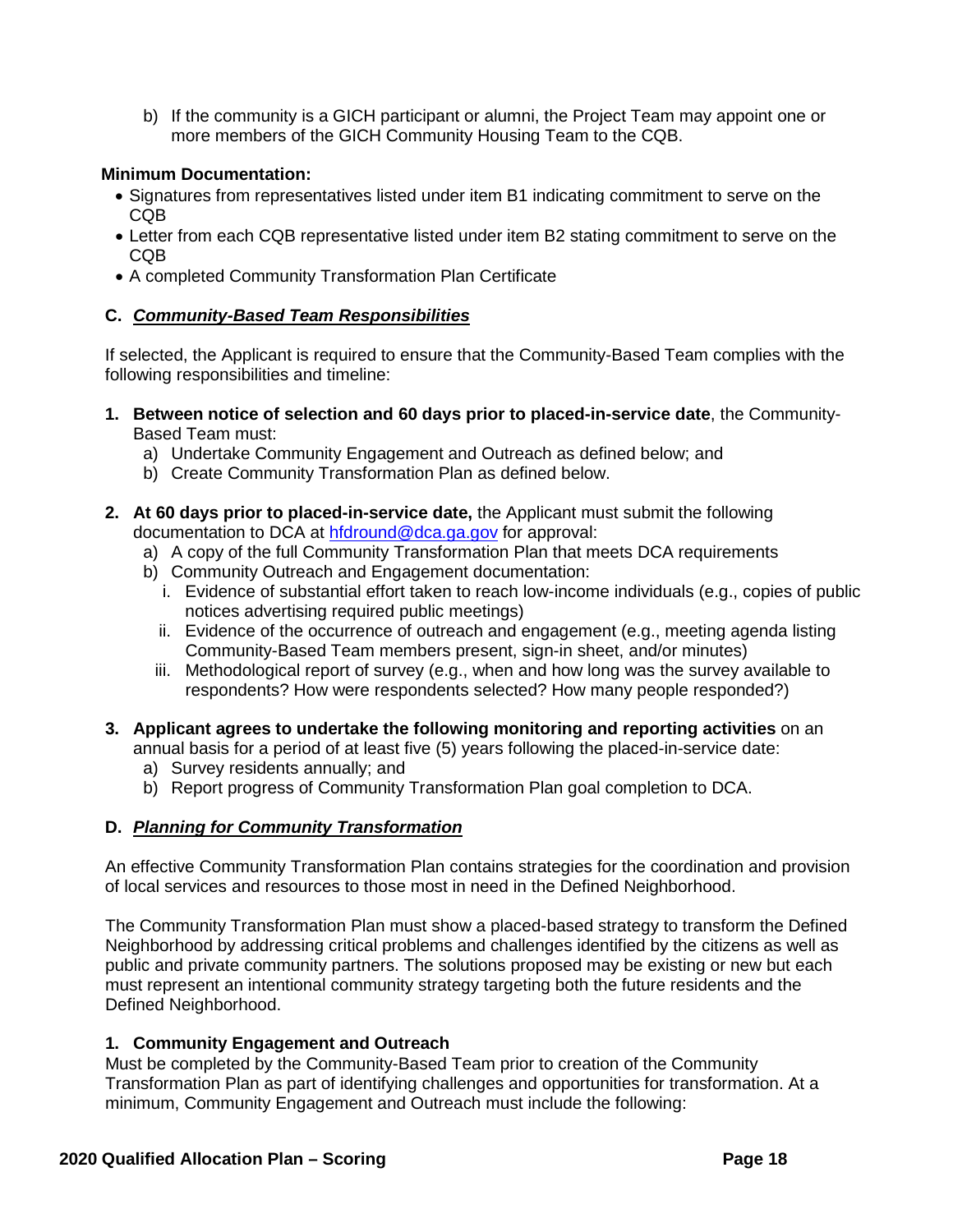- a) *Public and Private Engagement*: The Community-Based Team must show documentation that the CQB held at least one (1) meeting open to the public focused on identifying challenges to Community Transformation.
- b) *Citizen Outreach*: The Community-Based Team must make substantial efforts to record feedback from the low-income population to be served on what challenges prevent this community from accessing local resources. This requirement for Community Outreach must be met through both:
	- i. Two (2) public meetings led by CQB members; and
	- ii. One (1) survey of Defined Neighborhood residents.

### **2. Community Transformation Plan Requirements**

The Community Transformation Plan must include a full description of all goals, solutions, metrics of success, milestones, resources committed, and entities responsible. It must discuss:

- The Local Government's current priorities and strategies for the Defined Neighborhood, which are outlined in an existing Community Revitalization Plan or other Local Government planning documents; and
- How the Community Transformation Plan builds on those priorities and strategies.
	- a) The Community Transformation Plan must clearly identify specific challenges, citing
		- i. Data from Community Engagement and Outreach that demonstrates how the local population to be served currently accesses community resources; and
		- ii. Input from Community Engagement and Outreach that identifies the challenges the local population to be served face in accessing those community resources.
	- b) The Community Transformation Plan must prioritize these challenges and, based on Community Engagement and Outreach, provide a rationale for how the community has prioritized them.
	- c) For each prioritized challenge, the Applicant must identify at least one measurable goal for increasing future residents' access to these resources. Defining a timeframe and a marker of success is essential for creating effective milestones.
	- d) For each measurable goal, the Community Transformation Plan must name at least one solution to be implemented by Community-Based Team members. For each solution, the Community Transformation Plan should note what resources have been committed by these entities or others to achieve this outcome.

## **IX. STABLE COMMUNITIES Up to 5 Points**

Applicants are ineligible to claim points in either Scoring Sections VII. Revitalization/Redevelopment Plans or VIII. Community Transformation if claiming points in either Scoring Sections VI. Place-Based Opportunity or IX. Stable Communities.

Applicants may claim points in A and/or B.

## **A.** *Low-Poverty Communities* **3 Points**

Applicants are eligible for only one of the following items, 1-5.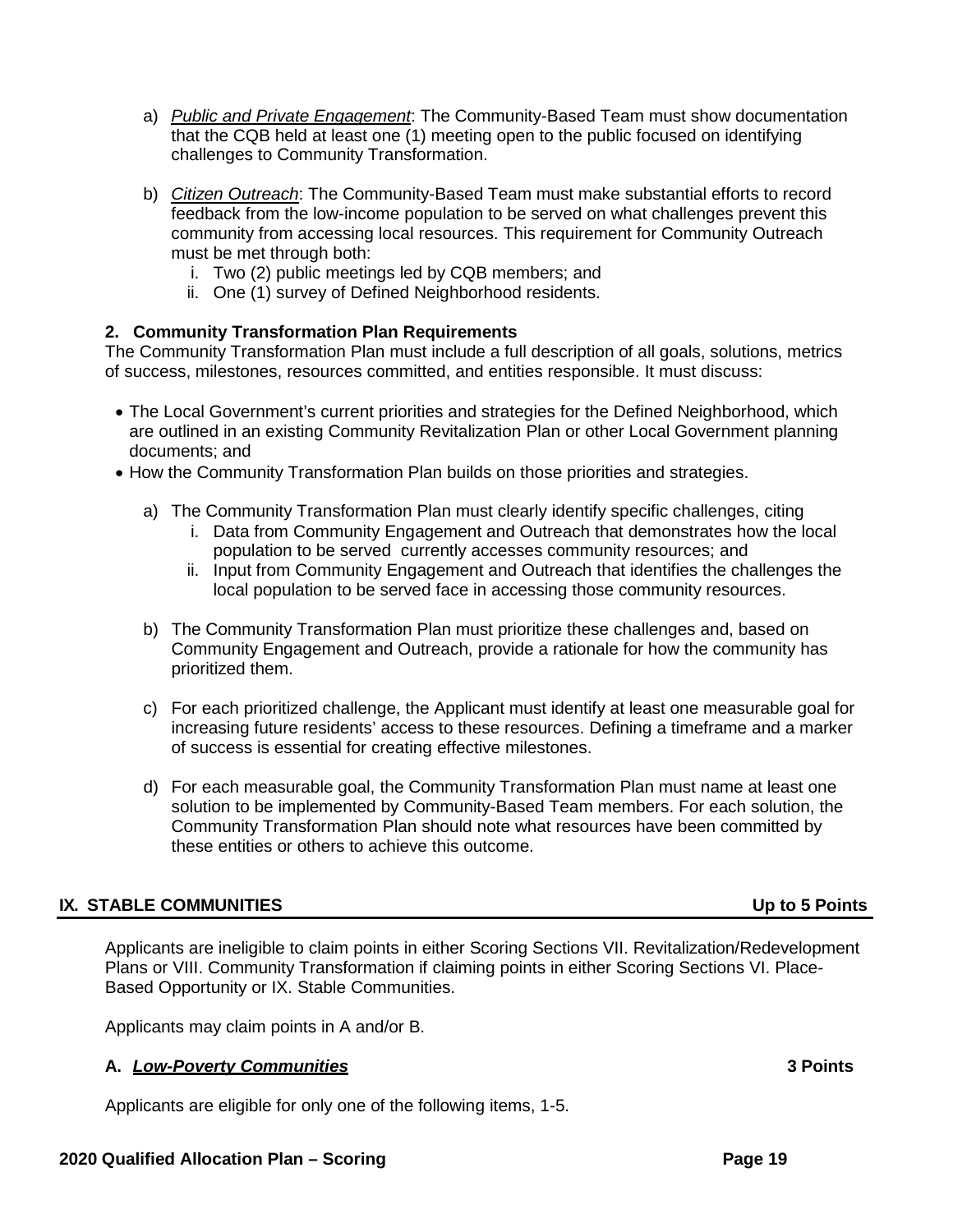- **1.** *Three (3) points* will be awarded to Applications that are in a census tract that meets the following demographics according to the most recent FFIEC Census Report [\(http://www.ffiec.gov/census/\)](http://www.ffiec.gov/census/):
	- a) Poverty level (see Income):
		- Flexible Applications: less than **5%** below Poverty level
		- Rural Applications: less than **10%** below Poverty level
	- b) Designated Middle or Upper Income level (see Demographics)
- **2.** *Two (2) points* will be awarded to Applications that are located within 0.25-mile of a census tract meeting the requirements of A(1) above, measured as the driving distance from an Application's site entrance to the census tract border and also receive the full 10 points under Scoring Section III. Desirable/Undesirable Activities, Subsection A. Desirable Activities.
- **3.** *Two (2) points* will be awarded to Applications that are in a census tract that meets the following demographics according to the most recent FFIEC Census Report [\(http://www.ffiec.gov/census/\)](http://www.ffiec.gov/census/):
	- a) Poverty level (see Income):
		- Flexible Applications: less than **10%** below Poverty level
		- Rural Applications: less than **15%** below Poverty level
	- b) Designated Middle or Upper Income level (see Demographics)
- **4.** *One (1) point* will be awarded to Applications that are located within 0.25-mile of a census tract meeting the requirements of A(3) above, measured as the driving distance from an Application's site entrance to the census tract border, and also receive the full 10 points under Scoring Section III. Desirable/Undesirable Activities, Subsection A. Desirable Activities.
- **5.** *One (1) point* will be awarded to Applications that are located in a census tract that meets the following demographics according to the most recent FFIEC Census Report [\(http://www.ffiec.gov/census/\)](http://www.ffiec.gov/census/).
	- a) Poverty level (see Income):
		- Flexible Applications: less than **15%** below Poverty level
		- Rural Applications: less than **20%** below Poverty level
	- b) Designated Middle or Upper Income level (see Demographics)

## **Minimum Documentation:**

- Each page of FFIEC census report demonstrating the proposed site meets requirements. Data must be from the most current FFIEC census report as of January 1, 2020.
- Map clearly showing the census tract of the proposed site and, if applicable, distance from site entrance to census tract border.

## **B.** *Enterprise Community Partners Opportunity360* **2 Points**

Applicants are eligible for only one of the following items, 1-2.

Enterprise has released a public dashboard called Opportunity 360. It analyzes how well a given census tract offers residents access to opportunity, compared to a regional, state, and national percentile.

A score of 60 indicates that a census tract provides higher access than 60 percent of the neighborhoods in the State. Applicants may earn points for demonstrating a State percentile of 60 or greater in one or both of the following categories: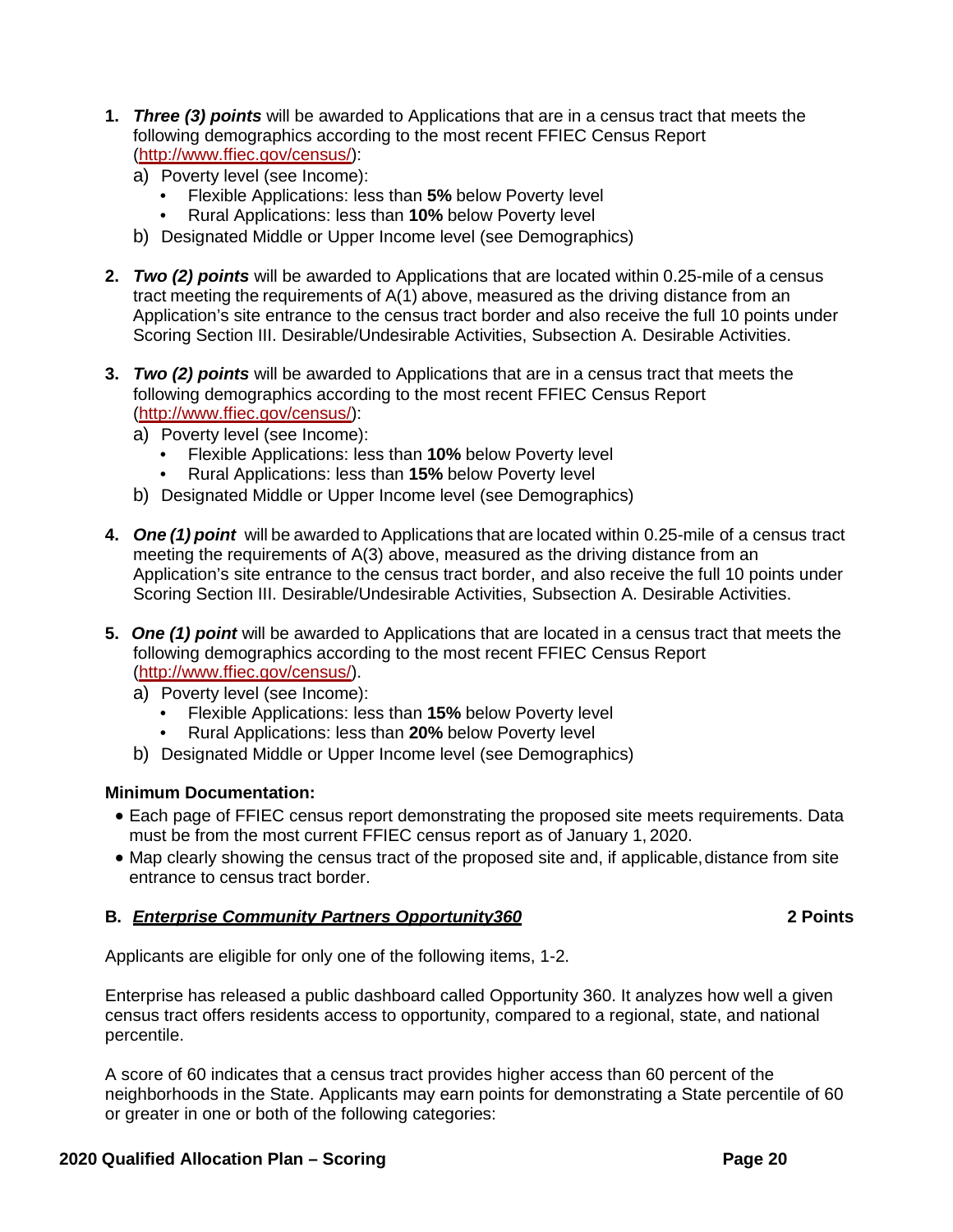- Health and well-being: Seven measures assessing residents' health status and ability to access care
- Economic security: Four measures assessing residents' ability to afford a good standard of living
- **1.** *Two (2) points* will be awarded to Applications with a State percentile of 60 or greater in the two identified categories.
- **2.** *One (1) point* will be awarded to Applications with a State percentile of 60 or greater in one of the identified categories.

Enterprise generally updates Opportunity 360 once per year. Applicant point eligibility under this section will be based on the highest score possible during the period between publication of the 2020 QAP and 9% Application Submission.

DCA will post a report on its website displaying how many points each census tract is eligible for under this section. Applicants can generate full reports for each census tract through the following instructions, though there are no Minimum Documentation requirements for this section:

- Opportunity360 Measurement Reports can be accessed at <https://www.enterprisecommunity.org/opportunity360/measure>
- Create a report for any census tract by entering the proposed site's address or nearest physical address in the map.
- Click on the map and click again on "Get Enterprise Opportunity Report" in the pop-up.
- Use the "Download PDF" option to save a copy of the report.
- State percentiles are found as the top bar graph for each index legend on p. 4 under the heading "What Does Opportunity Look Like for People Living in this Community?"

### **X. MIXED INCOME DEVELOPMENTS 1 point**

Applicants may claim points in A or B.

Applicants claiming points under this section should review the Market Study Manual rent advantage requirements.

### *A. Unrestricted Units* **1 point**

**One (1) point** will be awarded to Applications that include at least 10% unrestricted market rate units, and will not make the income averaging minimum set-aside election.

## *B. Income Averaging* **1 point**

*One (1) point* will be awarded to Applications that will make the income averaging minimum setaside election, and do not include market rate units.

### **Reference Documentation:**

• DCA Market Study Manual

### **XI. COMMUNITY DESIGNATIONS 10 Points**

Applicants in this section are ineligible for points under Section VII. Revitalization/Redevelopment Plans or Section IX. Stable Communities.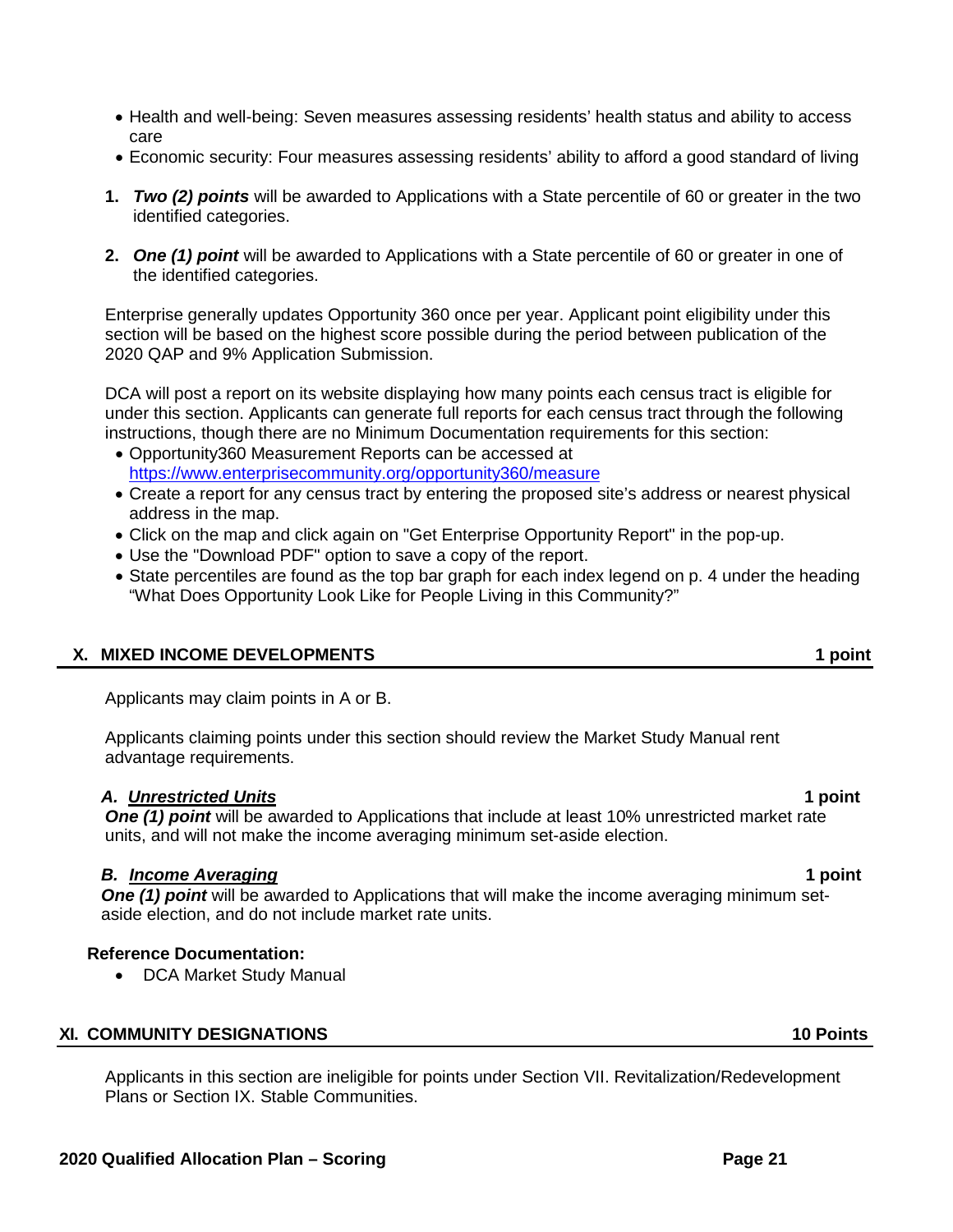Applicants may claim points in either A or B.

# **A.** *HUD Choice Neighborhood Implementation (CNI) Grant* **10 Points**

**Ten (10) points** will be available to an Application that is located in an area that has received a HUD CNI Grant. The CNIawardee must select only one (1) Application to receive these points. This development must be identified in the CNI Grant application.

# **Minimum Documentation:**

- The Application must include the Choice Neighborhood Implementation grant award as well as documentation that the proposed project is included in the targeted area.
- Letter from the CNI awardee confirming that the proposed property has been selected to receive these points.

# *B. Purpose Built Communities* **10 Points**

**Ten (10) points** will be available to one (1) Application that is designated by Purpose Built Communities as furthering one (1) Purpose Built Community's transformation. Purpose Built Communities must select only one (1) Application to receive these points.

# **Minimum Documentation:**

• One (1) letter from Purpose Built Communities nominating one (1) proposed development discussing how the proposed development will further the neighborhood's holistic community revitalization strategy.

# **XII. PHASED DEVELOPMENT 3 Points**

Applicants may only claim points in either XII. Phased Development or XIII. Previous Projects. For purposes of this section**, "Phased Development"** means:

- One tax credit development that will be developed in several physically adjacent phases with different allocations of Credits;
- The phases must share common planning documents which must include a master site plan and may also include documents including parks, green space, and shared amenities between the different phases.
- Each phase of the property should have common ownership entities.
- The Applicant must have site control in place for all phases at the time the initial phase was closed.

**Three (3) points** will be awarded to Applications in the Flexible Pool if the proposed property is part of a Phased Development in which one or more phases received an allocation of 9% tax credits or 4% tax credits within the past six (6) Qualified Allocation Plans and at least one phase has commenced construction by the 2020 Application Submission deadline. Projects that DCA determines are adjacent (as opposed to being Phased Developments) are not eligible for points. DCA will look to the underlying project concept to determine whether the community was originally designed as one development with different phases. Only one phase of a project can receive points during a funding round. In determining whether a project is a phased development, only the second and third phase of a project may receive these points.

# **Minimum Documentation**:

- Master site plan with complete project concept showing all phases.
- Legal documentation that site control was established for all phases when the initial phase is closed.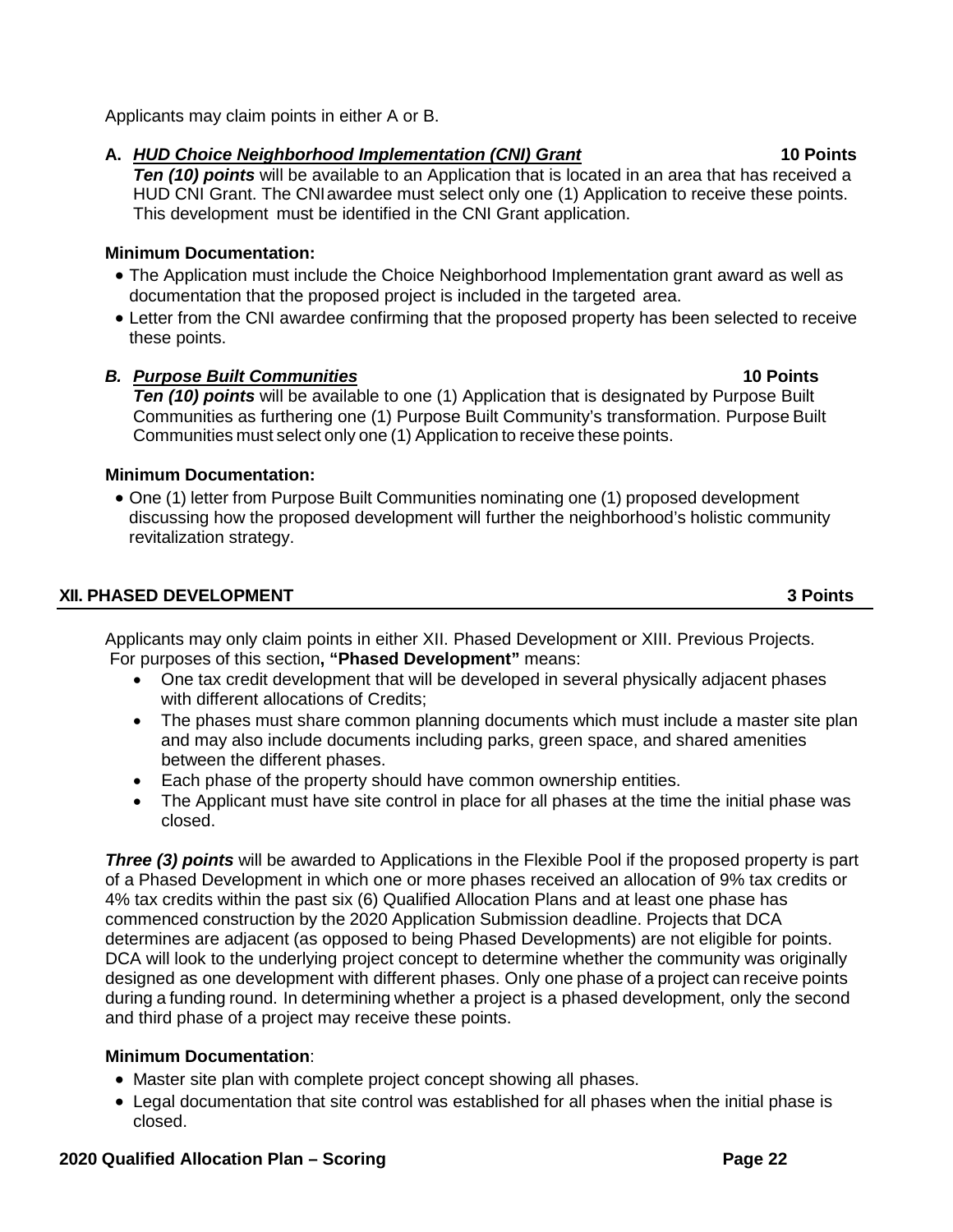### **XIII. PREVIOUS PROJECTS Up to 5 Points**

Applicants may only claim points in either XII. Phased Developments or XIII. Previous Projects. Applicant is eligible for only one option within either A or B.

The following developments are not included in the analysis of previous competitive funding cycles:

• Rural HOME Preservation set aside funded applications.

## *A. 15 Years Lookback Period* **5 Points**

For purposes of this subsection A, if proposing a development in an incorporated area, the Local Government boundary must be of a municipality that was incorporated on or before January 1, 2014.

- **1.** *Five (5) points* will be awarded if the proposed development site is within a current Local Government Boundary that has not been awarded 9% Credits within the last 15 DCA Housing Credit Competitive Rounds.
- **2.** *Four (4) points* will be awarded if the proposed development site is within a current Local Government boundary that has only received one (1) 9% Credits award within the last 15 DCA Housing Credit Competitive Rounds.

## *B. Two to Six Years Lookback Period* **3 Points**

For purposes of this subsection B, the buffers for each pool are the following:

- Flexible pool: 1-mile radius
- Rural pool: Local Government Boundary
- **1.** *Three (3) points* will be awarded if the proposed development site is not within the pool-specific buffer of a 9% Credit development that has received an award in the last six (6) DCA competitive funding cycles.
- **2.** *Two (2) points* will be awarded if the proposed development site is not within the pool-specific buffer of a 9% Credit development that has received an award in the last four (4) DCA competitive funding cycles.
- **3.** *Three (3) points* will be awarded to Flexible Pool Applicants if the proposed development site is:
	- within a 1-mile radius of a transit hub as defined in Scoring IV. Community Transportation Options and;
	- is not within a 1-mile radius of a 9% Credit development that has received an award in the last three (3) DCA competitive funding cycles.
- **4.** *Two (2) points* will be awarded to Flexible Pool Applicants if the proposed development site is:
	- within a 1-mile radius of a transit hub as defined in Scoring IV. Community Transportation Options and;
	- is not within a 1-mile radius of a 9% Credit development that has received an award in the last two (2) DCA competitive funding cycles.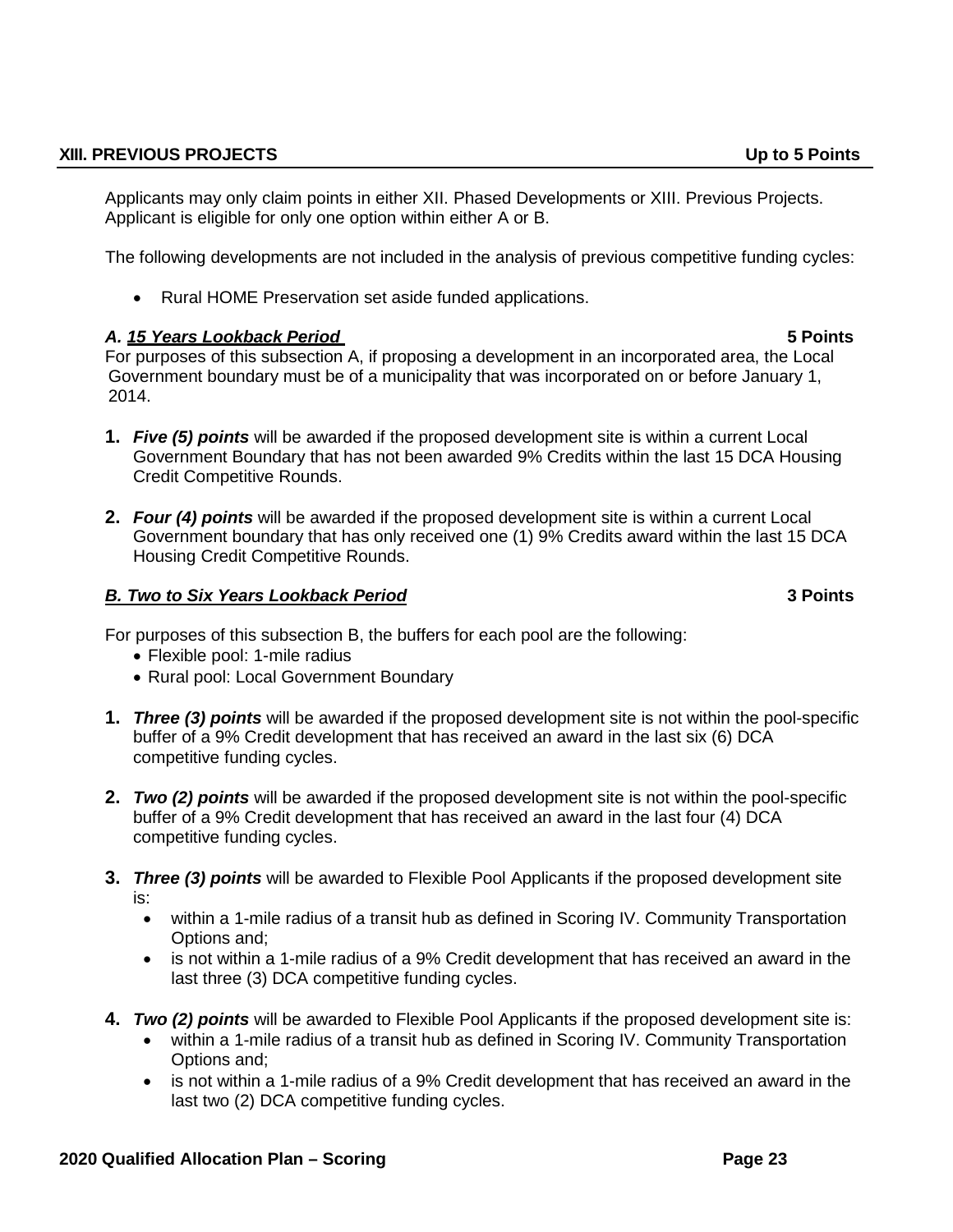## **Reference Documentation:**

• Interactive map of previous 9% awards posted on DCA website.

### **Minimum Documentation:**

- Applicants claiming points due to proximity to a transit hub must submit documentation substantiating that:
	- the public transportation stop qualifies as a transit hub under the definition in Scoring IV. Community Transportation Options
	- the proposed development is within a 1-mile radius of the transit hub

## **XIV. EXTENDED AFFORDABILITY COMMITMENT Up to 4 Points**

Applicants may claim points in A or B. Applicants claiming points in A may also claim a point in C.

### **A.** *Waiver of Qualified Contract Right* **3 Points**

- **1.** *Three (3) points* will be awarded to Owners willing to forgo the Qualified Contract "cancellation option."
- **2.** *Two (2) points* will be awarded to Owners willing to forgo the Qualified Contract "cancellation option" for at least 10 years.
- **3.** *One (1) point* will be awarded to Owners willing to forgo the Qualified Contract "cancellation option" for at least 5 years.

## **B.** *Resident Ownership* **1 Point**

**One (1) point** will be awarded to Owners that commit to submit a plan for resident ownership, acceptable to DCA, at the end of the 15-year Compliance Period. Only single-family styled units are eligible for these points. In order to qualify for resident ownership plan points, Applicants must agree to submit a viable homeownership strategy with the Application for residents who will reside in the units. The strategy must outline the Applicant's exit strategy, calculation of the estimated affordable purchase price for the unit occupied by the resident, and pre-purchase homeownership counseling. All sites must be owned by the Applicant (long-term leases are unacceptable). Applicant must clearly show how the property will be managed during the compliance period and how the resident's down payment will be managed.

### **Minimum Documentation:**

Copy of strategy documents meeting the above requirements must be submitted with Application.

## **C.** *Waiver of Qualified Contract Right and Right of First Refusal* **1 Point**

*One (1) point* will be awarded to Owners that, pursuant to **(***A). Waiver of Qualified Contract*, also commit to provide a right of first refusal to a qualified nonprofit organization or a local housing authority or a wholly-owned subsidiary of such organization if the Owner elects to transfer all or some of his/her interest in the property during the Compliance and Extended Use Period in accordance with DCA requirements set forth in Exhibit B of Appendix II (Scoring) and Section 42(i)(7) of the Code. All applicants are eligible to receive points under this category, regardless of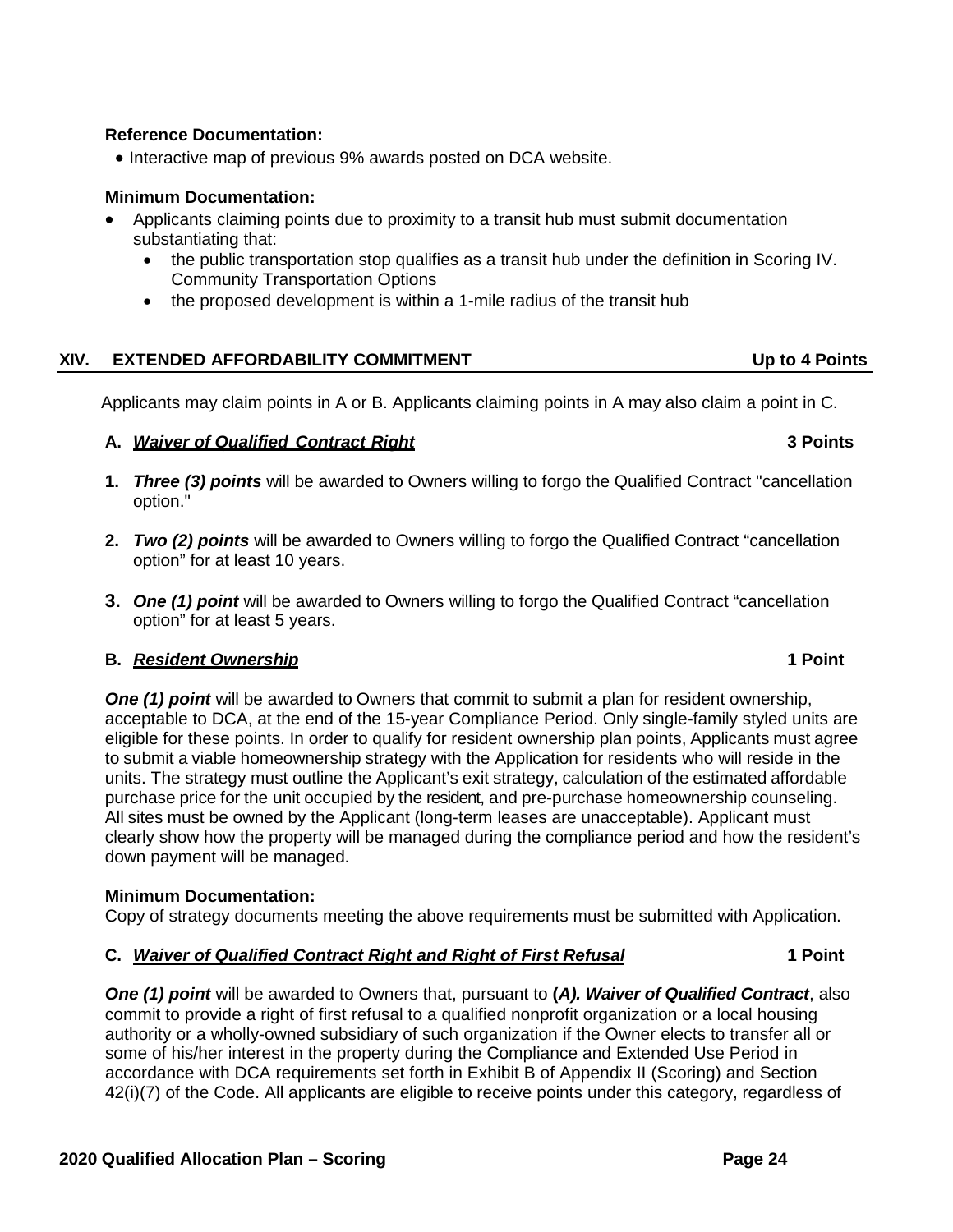whether the sponsor is a nonprofit or a for-profit organization. Additionally, ownership transfers for the purposes of resyndication will not trigger the right of first refusal.

# **XV.EXCEPTIONAL NONPROFIT/PUBLIC HOUSING AUTHORITY 2 Points**

Applicants may claim points in either A or B.

## **A.** *Exceptional Nonprofit* **2 Points**

DCA will award *two (2) points* to two (2) Applications in which the Project Teamincludes a qualified Nonprofit as the managing general partner. (Public housing authorities, their sponsoring entities, affiliated companies or subsidiaries are not eligible for points in this subsection.) Only projects applying and eligible for the nonprofit set aside are eligible for points in this category. The nonprofit must be the entity that meets requirements for the set aside. A qualified Nonprofit may only request consideration for these points for one Application.

Projects qualifying under the CHDO Set Aside or Rural HOME Preservation Set Aside are ineligible. The desired outcome of this category is to award points to strong, innovative, missionoriented nonprofit organization that meet IRS set aside requirements.

Nonprofit entities will be comparatively evaluated and ranked according to how well they meet each of the following criteria:

- Technical expertise in the tax credit program.
- Operating sustainability of the organization.
- Management and governance of the Nonprofit.
- Community impact demonstrated by a record of funding and engaging in activities that have positively impacted communities in addition to housing tax credit development.

The scoring method for the comparative analysis is contained in the DCA Nonprofit Assessment Form. In the event of a tie, DCA will select first any Nonprofit not awarded Exceptional Nonprofit points in the 2018 or 2019 competitive round and second the Applicant(s) with the strongest technical expertise as a tiebreaker.

## **Minimum Documentation:**

- DCA Exceptional Nonprofit/PHA Assessment Form.
- Copy of organization's publicly available federal Form 990 for 2017 and 2018. If the Form 990 is not available, DCA requires a clear explanation and proof of exemption.
- Copy of 2018 and 2019 recent annual audits completed by an independent auditor for the Nonprofit. If the Nonprofit operates on a Fiscal Year ending after Application Submission, the Nonprofit must provide 2017 and 2018 audits.

## **B.** *Exceptional Public Housing Authority* **2 Points**

DCA will award *two (2) points* to one (1) Application in which the Project Team includes a qualified Public Housing Authority (PHA), their sponsoring entities, affiliated companies or subsidiaries. A Project Team may only request these points for one Application.

The desired outcome of this category is to award points to strong, innovative, mission- oriented PHAs. PHA programs, services, and activities funded by HUD or HUD funds will not be considered in this analysis.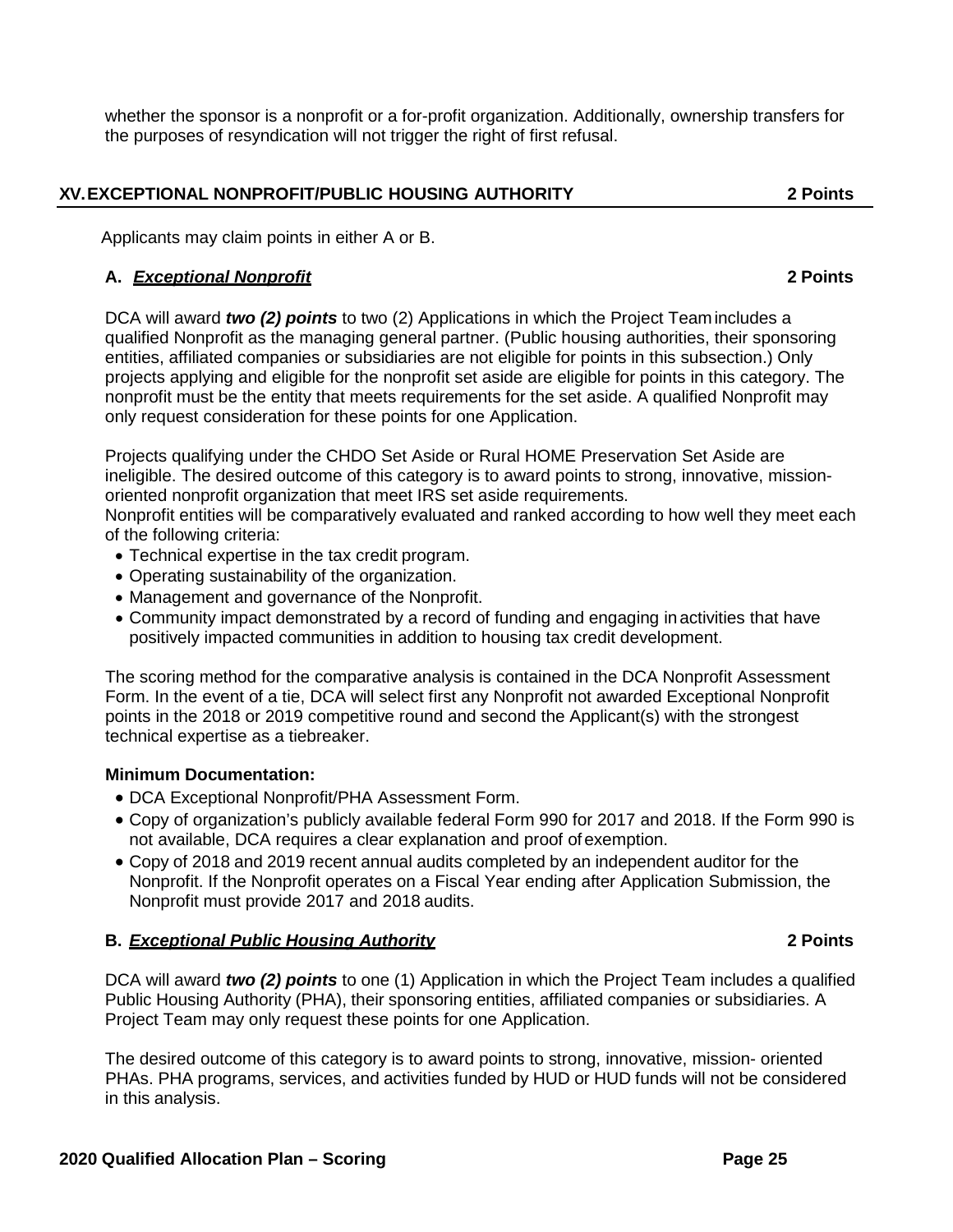PHAs will be comparatively evaluated and ranked according to how well they meet each of the following criteria.

- 1. Technical expertise in the tax credit program.
- 2. Operating sustainability of the organization.
- 3. Management and governance of the PHA.
- 4. Community impact demonstrated by a record of funding and engaging in activities that have positively impacted communities in addition to housing tax credit development.

The scoring method for the comparative analysis is contained in the DCA PHA Assessment Form. In the event of a tie, DCA will select first the PHA not awarded Exceptional PHA points in the 2018 or 2019 competitive rounds and second the PHA with the strongest technical expertise as a tiebreaker.

### **Minimum Documentation:**

- DCA Exceptional Nonprofit/PHA Assessment Form
- Copy of 2018 and 2019 recent annual audits completed by an independent auditor for the PHA. If the PHA operates on a Fiscal Year ending after Application Submission, the PHA must provide 2017 and 2018 audits.

| XVI. | <b>DCA COMMUNITY INITIATIVES</b> | 1 Point |
|------|----------------------------------|---------|
|      |                                  |         |

## *Georgia Initiative for Community Housing (GICH)* **1 Point**

*One (1) point* will be awarded for projects that have a letter from a DCA Georgia Initiative for Community Housing (GICH) team (current or certified alumni) which clearly:

- Identifies the boundaries of their GICH community;
- Identifies the project as located within their stated GICH community boundaries; and
- Is executed by the GICH community's primary or secondary contact on record with the University of Georgia Housing and Demographic Research Center as of May 1, 2020.

Each GICH team may issue only one (1) letter for one project in this year's competitive round. If more than one (1) letter is issued, no project in that community shall be awarded this point.

Alumni GICH Teams which have not successfully completed a GICH Alumni Certification application within the previous two years are ineligible for the point in this section.

### **Minimum Documentation***:*

- Letter executed by the GICH community's primary or secondary contact on record with the University of Georgia Housing and Demographic Research Center as of May 1, 2020, committing the formal support of the majority of GICH members.
- Letter from Local Government agreeing to the issuance of the letter.

For Scattered Site Projects, the above documentation is required from each Local Government for each non-contiguous site.

## **XVII. FAVORABLE FINANCING Up to 4 Points**

Applicants may claim points in A and/or B.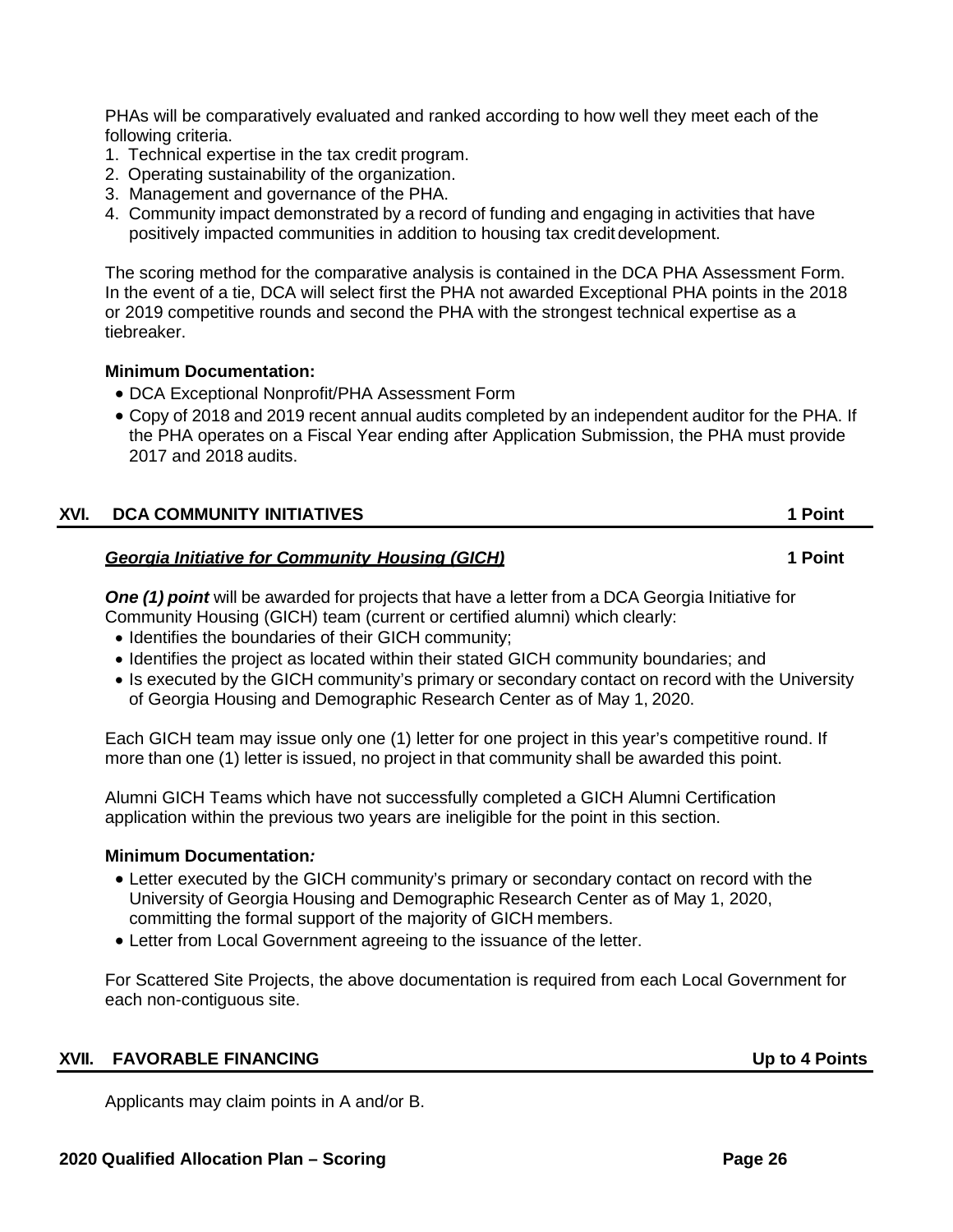To be eligible for points, the following criteria must be met:

### *Pre-Requisites*

- Funding or assistance provided must be binding and unconditional except as set forth in this section.
- Resources must be utilized if the project is selected for funding by DCA.
- Only loans that will be used for both construction and permanent financing phases will be considered for points in this section.
- Loans must be for a minimum period of 10 years at or below long term monthly AFR. DCA may include any fees in the calculation of the overall interest rate. Commitment or award documentation must meet the terms and conditions as applicable specified in Appendix I, Threshold Criteria, Section I. (Permanent financing, limited partnership equity, deferred developer fee and other financing Commitment).

If a lender or related party is providing more than one permanent source of funds, all permanent sources of funds received from this entity or related party must meet the requirements listed in pre-requisites above.

## **A.** *Qualifying Sources for Favorable Financing*. **3 points**

In order to qualify as Favorable Financing, the loans must have a maximum interest rate of long term monthly AFR. New loans or new grants from the following sources that will provide new capital funding will qualify for points under this category:

- 1. Federal Home Loan Bank Affordable Housing Program (AHP).
- 2. Replacement Housing Factor funds (RHF) or other HUD public housing improvement fund.
- 3. HOME funds administered by an entity other than DCA.
- 4. Beltline Grant/Loan.
- 5. Historic tax credit proceeds.
- 6. Community Development Block Grant (CDBG) program funds.
- 7. National Housing Trust Funds.
- 8. TCAP loans passed through a Qualified CDFI revolving loan fund. (These loans only have to meet the first two pre-requisites listed above.)
- 9. Foundation grants, or loans based from grant proceeds that meet the following legal and financial requirements:
	- a) The foundation must be a private foundation as defined in the US Tax Code 26 USCA 509 or a community foundation that is accredited by the National Standards for U.S. Community Foundations.
	- b) Points will only be counted in this section if the foundation is not related to any entity or person in the General Partner or Developer teams and has a history of supplying grants to affordable housing developments.
- 10. Other Federal, State, or local grant funds or loans.

No project participant or affiliate may guarantee, fund, advance, or otherwise provide direct or indirect funding for the purpose of an Application claiming points in this category.

If the seller of the land/property (or any related party) is providing funds to finance the development and claiming these points, the sales price will be reduced from the total funds provided, to calculate the favorable financing points allowable.

*Point Scale*. The total amount (combined) of all new loans and/or new grants will qualify for points according to the following scale: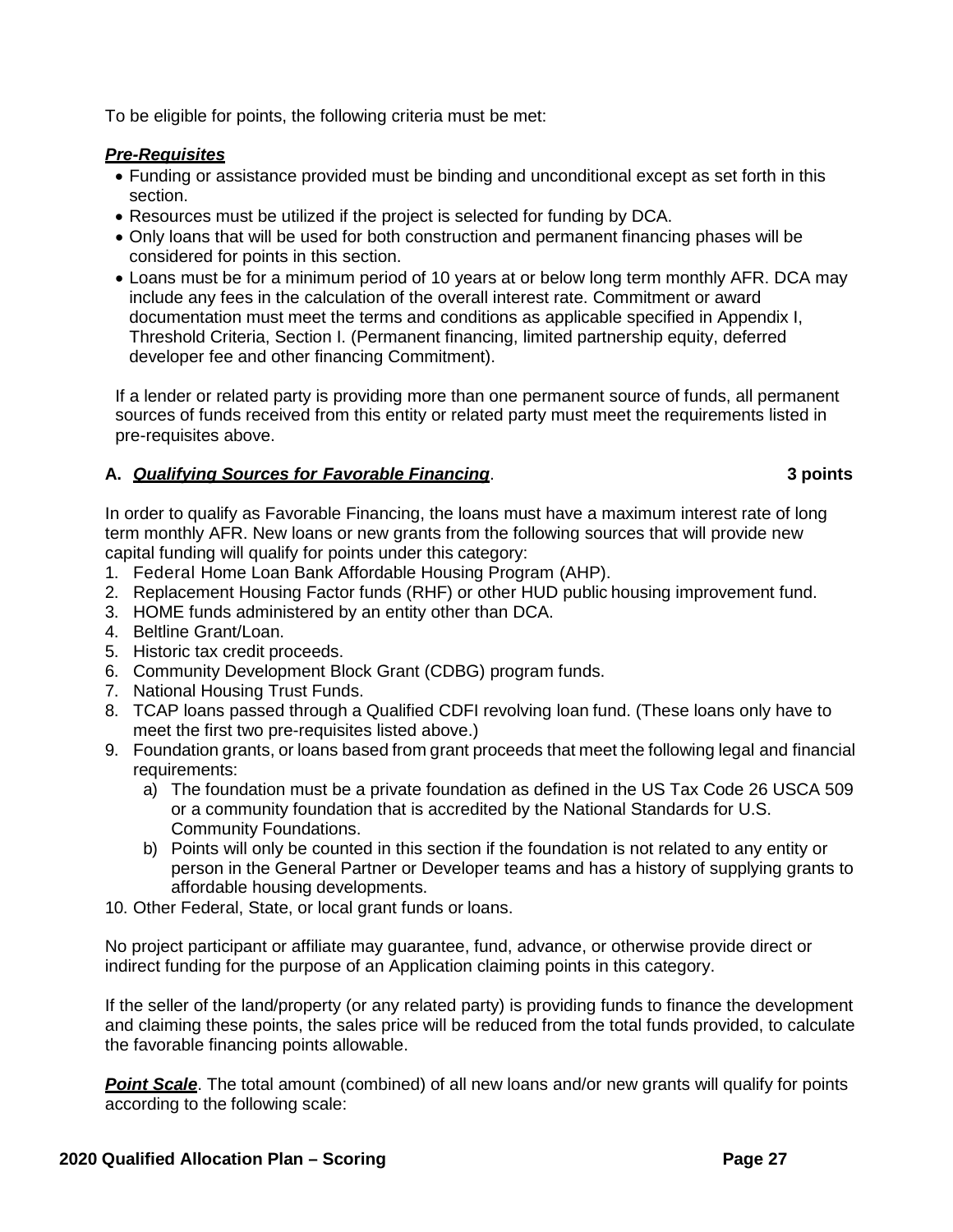| Amount at least 10% of Total Development Cost (TDC) 3 Points |          |
|--------------------------------------------------------------|----------|
| Amount at least 5% but less than 10% of TDC                  | 2 Points |
| Amount at least 2% but less than 5% of TDC                   | 1 Point  |

### **Minimum Documentation:**

- Commitment letter for such new loan and/or grant and/or historic Tax Credit equity commitment letter;
- A copy of the Georgia DNR-HPD and NPS approved Part 1, Part 2 and the Georgiaapproved Part A (for historic tax credits only).

### **B.** *Long Term Ground Lease* **1 Point**

*One (1) point* will be awarded for Applications receiving a long-term ground lease (no less than 45-year) from a local public housing authority or government entity for nominal consideration and no other land costs. DCA defines "nominal consideration" as no more than \$100 per year. Leases can only be considered for points under this sub-section and not under any other scoring sub-section. No funds other than what is disclosed in the Application may be paid for the lease either directly or indirectly. The Lessor must be willing to execute the tax credit Land Use Restriction Agreement in order to qualify for points in this section.

### **Minimum Documentation:**

- A binding long-term executed ground lease or an executed option for a binding long-term ground lease, that clearly provides the right for the applicant to execute a binding agreement upon closing, with a minimum term of forty-five (45) years.
- Letter from Lessor that states it will execute the Land Use Restriction Covenant

## **XVIII. HISTORIC PRESERVATION 2 Points**

Applicants may claim points in either A or B.

## **A.** *Historic Tax Credit Proceeds* **2 Points**

*Two (2) points* will be awarded if the proposed development includes historic tax credit proceeds and is an adaptive reuse of a certified historic structure (either listed individually on the National Register, or as a contributing structure in a National Register Historic District) or is deemed historic via a Georgia DNR-HPD approved NPS Part 1- Evaluation of Significance to have a preliminary determination of listing on the National Register.

Adaptive reuse is defined as the change in use of a building. For purposes of this scoring section, the building or buildings being adaptively reused must constitute at least 30% of the total units. Slabs, sheds, gazebos, trailers/mobile homes, pavilions, pump houses, barns, garages and single-family homes are not eligible for these points. DCA will look to the primary purpose of a structure in determining whether there has been a change in use.

### **Minimum Documentation:**

- Documentation on the previous use of the building.
- Documentation of whether or not the building is occupied.
- Narrative of how building will be reused.
- Copy of Georgia DNR-HPD and NPS approved Part 1 Evaluation of Significance.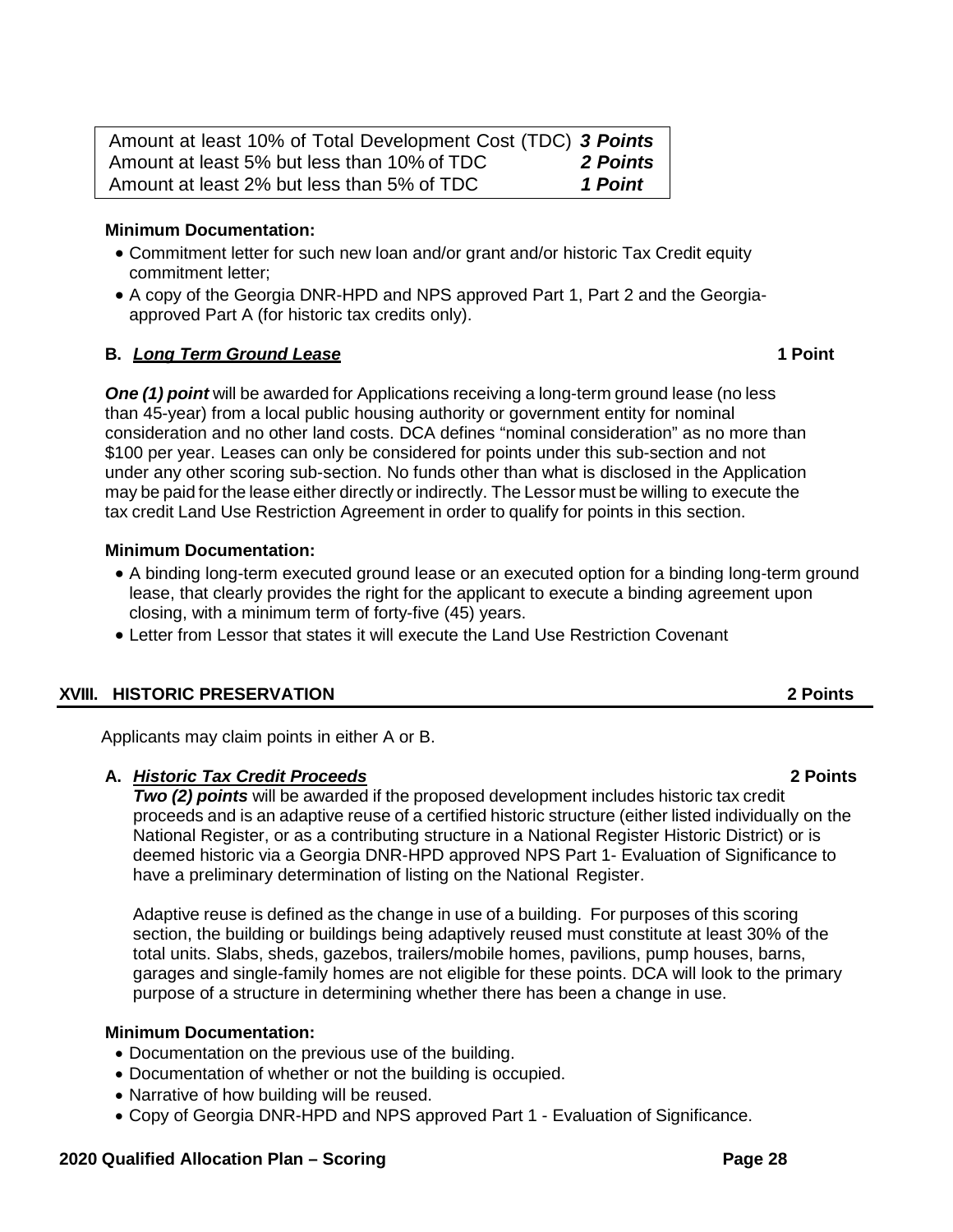• Preliminary equity commitment for historic rehabilitation credit (if applicable). If no historic tax proceeds will be claimed provide a letter explaining the situation in lieu of the requirement for documentation of a preliminary equity commitment.

## **B.** *Historic Structure* **2 Points**

*Two (2) points* will be awarded if property is a certified historic structure (either listed individually on the National Register, or as a contributing structure in a National Register Historic District) or is deemed historic via a Georgia DNR-HPD approved NPS Part 1- Evaluation of Significance to have a preliminary determination of listing on the National Register. The historic structure must house at least 50% of the total units.

## **Minimum Documentation:**

- Copy of Georgia DNR-HPD and NPS approved Part 1 Evaluation of Significance.
- Preliminary equity commitment for historic rehabilitation credit (if applicable). If no historic tax proceeds will be claimed provide a letter explaining the situation in lieu of the requirement for documentation of a preliminary equity commitment.

(DCA encourages Applicants to see [www.GeorgiaSHPO.org](http://www.georgiashpo.org/) for further guidance on the requirements and associated timeframes for the development of projects with historic tax credits. DCA also encourages Applicants to seek the advice of a qualified attorney and/or tax professional before proceeding with any project of this nature.)

# **XIX. COMPLIANCE PERFORMANCE Up to 10 Points**

Each Application will receive a score under this Section that will be made part of the Applicant's DCA Final Score. To arrive at a score in this section, each Application will start with an award of ten (10) Performance Points.

DCA will deduct points for: DCA Administrative Noncompliance, Program Non-compliance, Adverse Circumstances (ACs), and for Significant Adverse Events (SAEs) for which the Applicant has obtained a DCA waiver (see Appendix I Threshold Section XIX. Experience, Capacity and Performance Requirement for General Partner and Developer Entities).

Applicants with Point Deduction Scores of less than ten (10) Performance Points will have the opportunity to claim Point Additions if they can demonstrate achievements in the five areas listed in Subsection B. Calculation of Point Additions.

# *Compliance Score: Determination and Applicability*

- **1.** Compliance score deductions are based on the compliance and performance history of both the General Partnership entity and the Developer entity as well as each Principal of the General Partner and/or Developer entity. Even if DCA determines that an adverse condition is not sufficient to bar an Application from participation in the competitive round, that condition will be evaluated as a noncompliance point deduction.
- **2.** Negative compliance history of an entity cannot be negated by the resignation or removal of a Principal or the selling of a noncompliant Property to a newentity.
- **3.** Point deductions will be made for each Project Team and Principal that were directly or indirectly involved in the General Partnership and/or Development entity of non- performing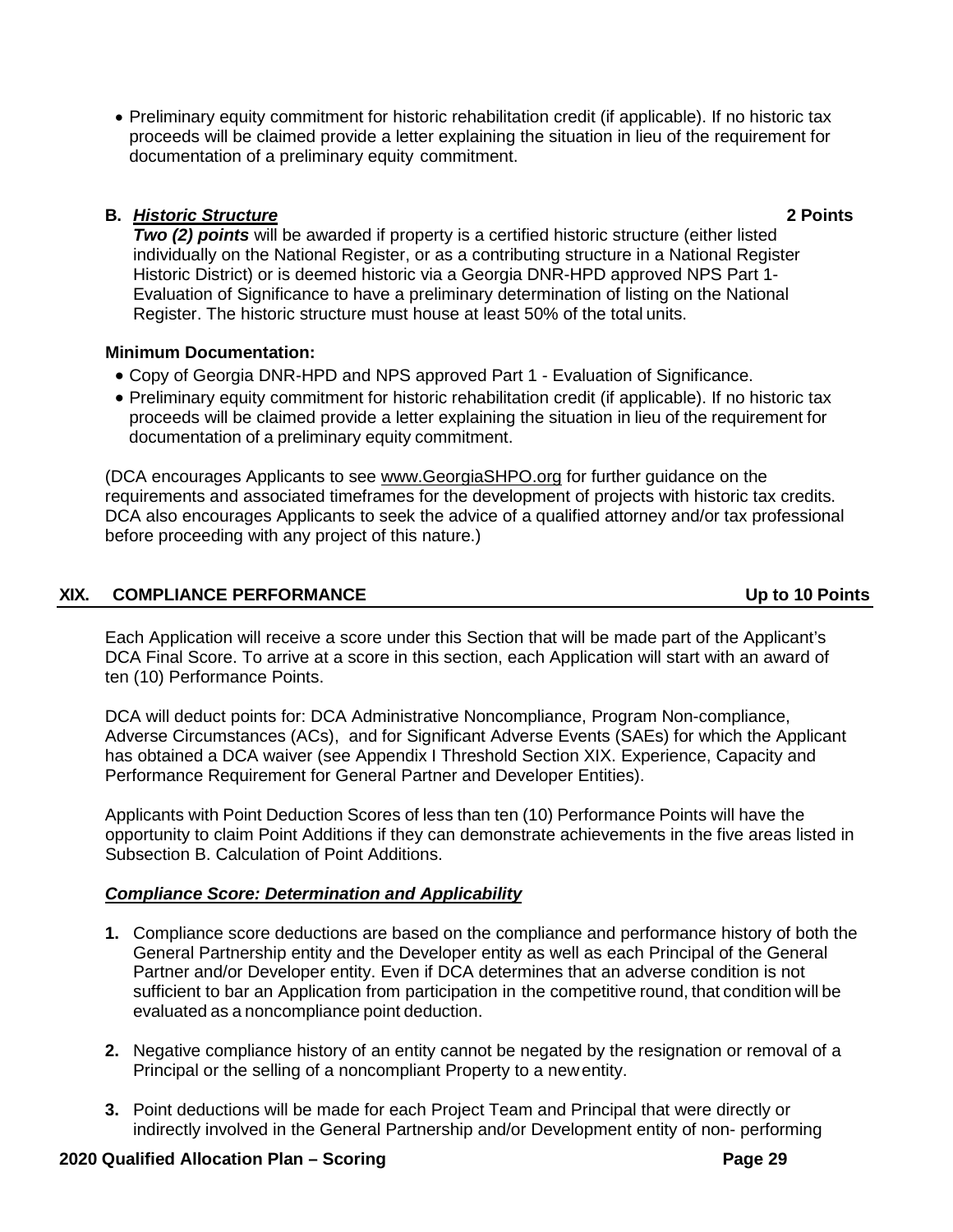projects.

**4.** If a Principal withdraws from an entity with a negative compliance history, the negative compliance history must be claimed by the departing Principal for three (3) years following the date the Principal legally left the company.

# *A. Calculation of Point Deductions*

## **1. Five (5) Point Deduction for Significant Adverse Events**

A *five (5) point* deduction shall be made from the ten (10) Performance Points for the occurrence of each SAE for which a waiver was granted or renewed. These instances include, but are not limited to:

| <b>SIGNIFICANT ADVERSE EVENT</b>                                                                                                                                                                                                                                                                                      | <b>Look Back Period</b><br><b>(From Application</b><br><b>Submission Date)</b> |
|-----------------------------------------------------------------------------------------------------------------------------------------------------------------------------------------------------------------------------------------------------------------------------------------------------------------------|--------------------------------------------------------------------------------|
| Foreclosure of a loan or deed in lieu of foreclosure, which is secured<br>by a tax credit property after the compliance period ended and<br>resulting loss of affordability during the Extended Use Period<br>(commencing on the entry of the judgment of foreclosure)                                                | 5 Years                                                                        |
| Foreclosure of a loan or deed in lieu of foreclosure, which is secured<br>by a tax credit property before the compliance period ended and<br>resulting loss of affordability during the Compliance Period<br>(commencing on the entry of the judgment of foreclosure or filing of<br>the deed, Major Project Failure) | 5 Years                                                                        |
| Default on a HOME loan which results in a foreclosure or deed in lieu<br>of foreclosure and removal of the Owner and property retains<br>affordability (commencing on the entry of the judgment of foreclosure<br>or filing of the deed, Major Project Failure)                                                       | 8 Years                                                                        |
| Senior Lender loan default or foreclosure which results in the<br>extinguishment of a HOME loan security interest and resulting loss<br>of affordability during the Extended Use Period (Major Project<br>Failure)                                                                                                    | 10 Years                                                                       |
| Removal or withdrawal as General Partner or Managing General<br>Partner of an Affordable Housing property other than a DCA<br>approved ownership change with no adverse circumstances<br>surrounding the change                                                                                                       | 5 Years                                                                        |
| A pattern of reoccurring significant uncured physical findings, in the<br>absence of an approved Workout Plan, for any Affordable Housing<br>properties                                                                                                                                                               | 7 Years                                                                        |
| Any outstanding uncured findings from an 8823 or any DCA notice of<br>a finding of non-compliance on a DCA funded property, in the<br>absence of an approved Workout Plan.                                                                                                                                            | 7 Years                                                                        |
| A Fair Housing investigation by any government agency on any<br>Affordable Housing property which resulted in; a lawsuit (regardless<br>of the outcome), a negotiation for settlement, and/or a settlement<br>agreement                                                                                               | 10 Years                                                                       |
| Any violation of DCA's and/or IRS' requirements of a property during<br>the property's Decontrol period following the (1) one-year Qualified<br>Contract period's expiration                                                                                                                                          | 5 Years                                                                        |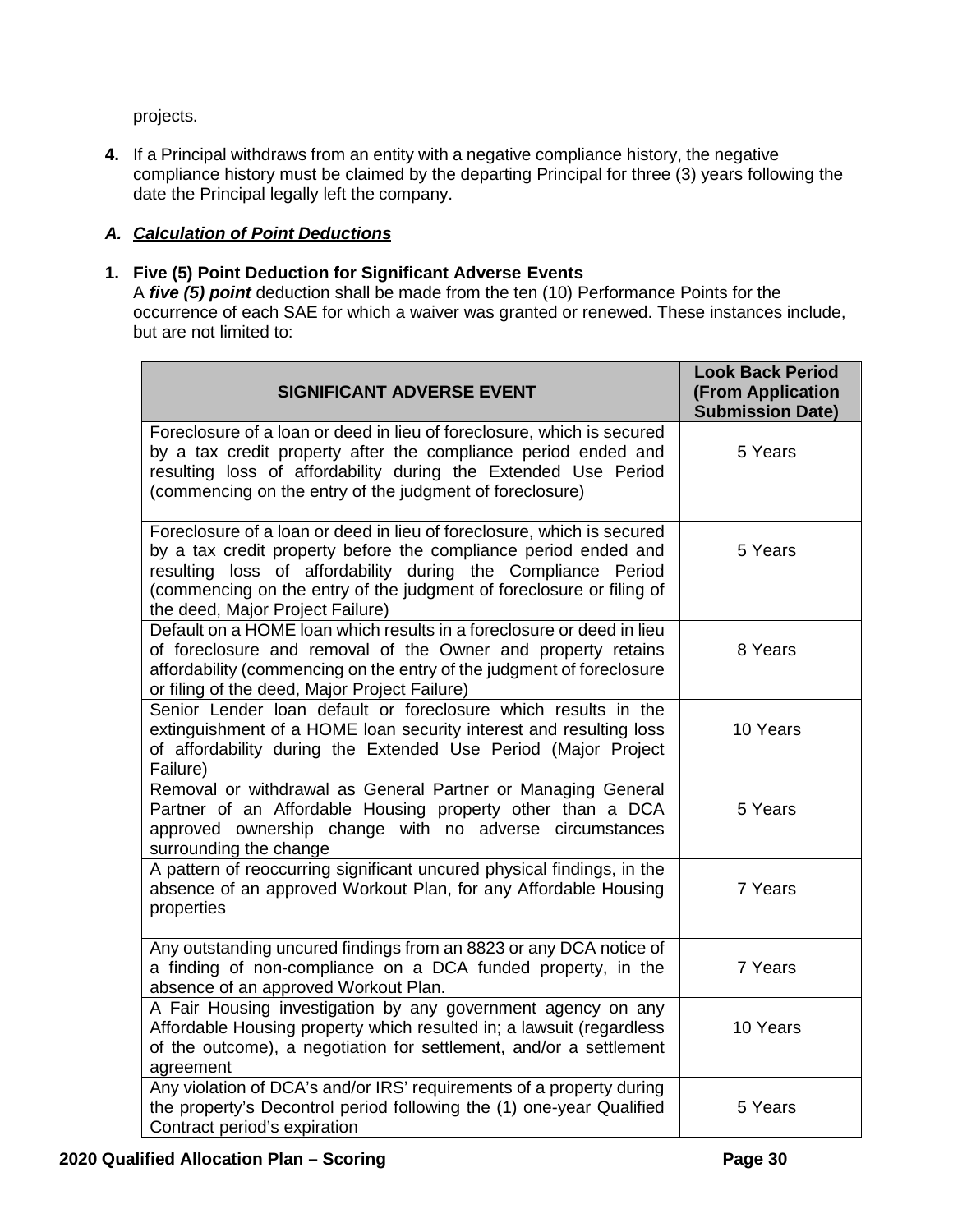| Any determination of an owner(s)'s outright refusal to participate in     |         |
|---------------------------------------------------------------------------|---------|
| the applicable funding program during the Compliance and Extended         | 7 Years |
| Use Period. 'Refusal to participate' includes, but is not limited to; the |         |
| owner's failure to rent units within the rent and income limits, refusal  |         |
| to grant DCA access to the property and or resident files, failure to     |         |
| properly determine qualification for Affordable Housing residents,        |         |
| etc.                                                                      |         |

# **2. Two (2) Point Deduction for Adverse Circumstances**

A *two (2) point* deduction shall be made from the ten (10) Performance Points for each instance of Adverse Circumstance (AC). These instances include, but are not limited to:

| <b>ADVERSE CIRCUMSTANCES</b>                                                                                                                                                                                                                                      | <b>Look Back Period</b><br><b>(From Application</b><br><b>Submission Date)</b> |
|-------------------------------------------------------------------------------------------------------------------------------------------------------------------------------------------------------------------------------------------------------------------|--------------------------------------------------------------------------------|
| Failure to properly notify DCA of a change in the management<br>company for any Affordable Housing property in the DCA portfolio,<br>following the initial award of funding by DCA and no less than 30 days<br>prior the start date of the new management company | 3 Years                                                                        |
| Any determination by DCA, HUD, or the IRS that at least one resident<br>was overcharged rent in the Compliance Period or the Extended Use<br>Period, regardless of whether the rent was paid back to the resident                                                 | 5 Years                                                                        |
| Failure to complete a tenant initial certification or annual<br>recertification of income and assets (TIC), for any tenant of an<br>Affordable Housing property in the DCA portfolio                                                                              | 3 Years                                                                        |
| Failure to timely submit a complete and accurate Annual Owner<br>Certification (AOC) for all applicable funding sources, as required by<br><b>DCA</b>                                                                                                             | 3 Years                                                                        |
| Failure to timely submit any financial reporting for any Affordable<br>Housing property in the DCA portfolio, as required by DCA                                                                                                                                  | 3 Years                                                                        |

# **3. One (1) Point Deduction for DCA Administrative and Program Non-Compliance**

A *one (1) point* deduction shall be made from the ten (10) Performance Points for each instance of DCA Administrative Noncompliance and/or Program Non-Compliance. These instances include, but are not limited to:

| <b>DCA ADMINISTRATIVE NON-COMPLIANCE /</b><br><b>PROGRAM NON-COMPLIANCE</b>                                                                                                                                                                          | <b>Look Back Period</b><br><b>(From Application</b><br><b>Submission Date)</b> |  |
|------------------------------------------------------------------------------------------------------------------------------------------------------------------------------------------------------------------------------------------------------|--------------------------------------------------------------------------------|--|
| Failure to submit the 8609 with Part I and Part II completed, for any<br>Affordable Housing property in the DCA portfolio                                                                                                                            | Until Cured                                                                    |  |
| Failure to timely submit tenant data in Mitas by the 10 <sup>th</sup> of each month<br>for any property in the DCA Affordable Housing portfolio, following at<br>least one (1) written notification from DCA for Mitas reporting non-<br>compliance. | 3 Years                                                                        |  |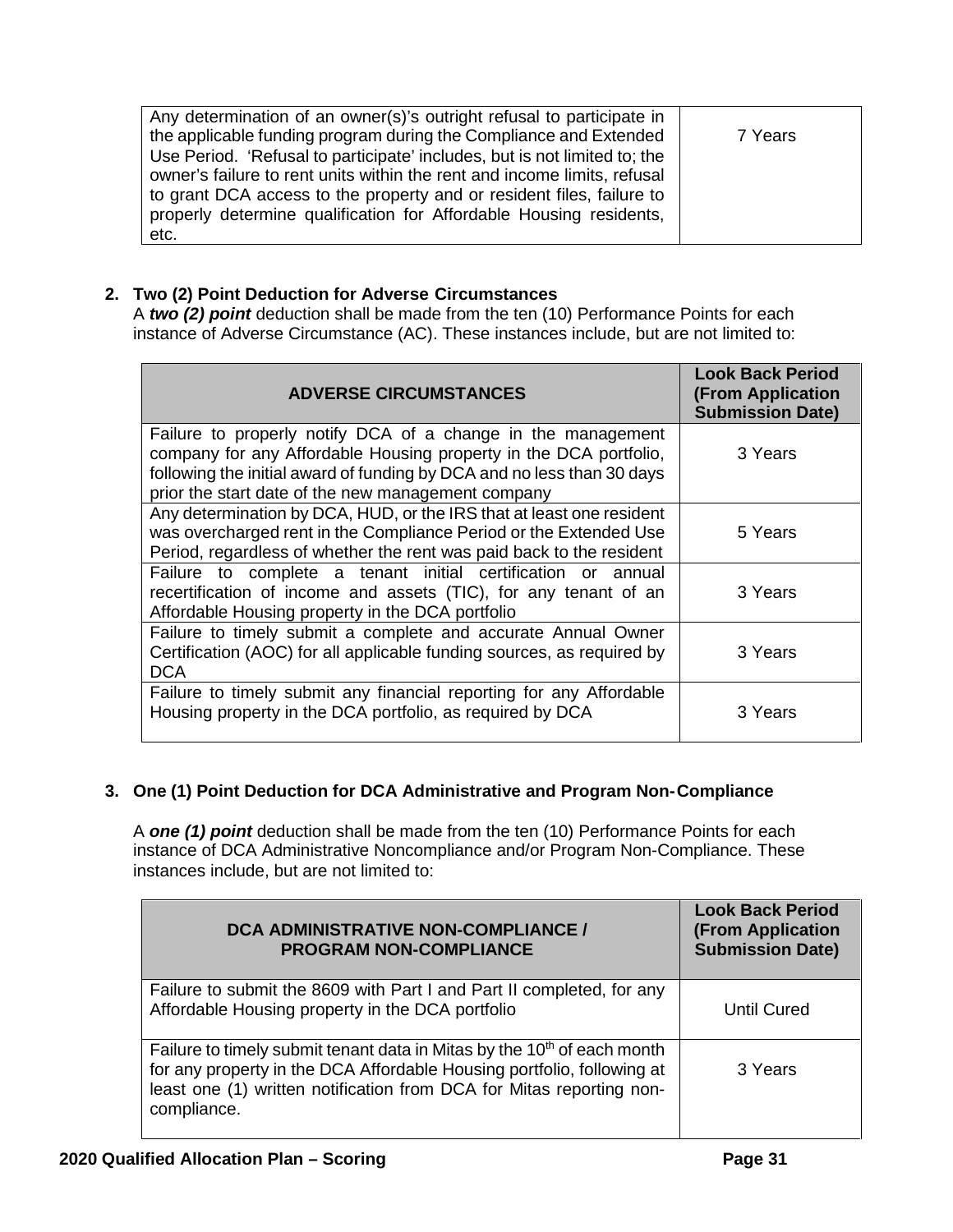| Obtaining a tenant initial certification or annual recertification of<br>income and assets (TIC) beyond the required due date, for any<br>tenant of an Affordable Housing property in the DCA portfolio | 3 Years |
|---------------------------------------------------------------------------------------------------------------------------------------------------------------------------------------------------------|---------|
| Other determination that a property is out of compliance with HOME<br>or LIHTC regulations                                                                                                              | 3 Years |
| Other determination that a property is out of compliance with DCA<br>Affordable Housing Program requirements                                                                                            | 7 Years |

### **Minimum Documentation**

- Waivers related to any Point Deductions must be requested during the Pre- Application process. The document issued by DCA granting the Waiver must be included in the Compliance Performance Tab as part of the Application.
- A separate tab must be included in the Compliance History Summary Section of the Performance Workbook listing only the Georgia Properties for the entire Development Team.

## *B. Calculation of Point Additions*

The following points may be added back to the Owner/General Partner, Developer, or Principal's Compliance Score only if the score after Point Deductions is less than ten (10) points. Documentation of Successful development and current ownership **MUST** be provided.

Point Additions **MAY** be added to offset an Applicant's Point Deduction Score of less than ten (10) points as follows (Applicants are eligible for only one of the following items, 1-5):

- **1.** *One (1) point* will be added if any of the designated Project Team members can demonstrate that he/she has Successfully developed and owns seven (7) Tax Credit or HOME Properties.
- **2.** *Two (2) points* will be added if any of the designated Project Team can demonstrate that he/she has Successfully developed and currently owns eight (8) to ten (10) Tax Credit or HOME Properties.
- **3.** *Three (3) points* will be added if any of the designated Project Team members can demonstrate that he/she has Successfully developed and currently owns eleven (11) to fifteen (15) Tax Credit or HOME Properties.
- **4.** *Four (4) points* will be added if any of the designated Project Team members can demonstrate that he/she has Successfully developed and currently owns sixteen (16) to twenty (20) Tax Credit or HOME Properties.
- **5.** *Five (5) points* will be added if any of the designated Project Team members can demonstrate that he/she has Successfully developed and currently owns more than twenty (20) Tax Credit or HOME Properties.

### **Minimum Required Documents for Point Additions**:

• If claiming Point Additions to cover possible Deduction Points in this section, a listing of Successful Georgia Affordable Developments owned by the Project Team must be submitted for this section's minimum documentation. A separate tab is now reserved in the Performance Workbook for listing Successful Georgia Affordable Properties that are seeking Point Additions in this section, these are properties owned by the Project Team, located only in Georgia.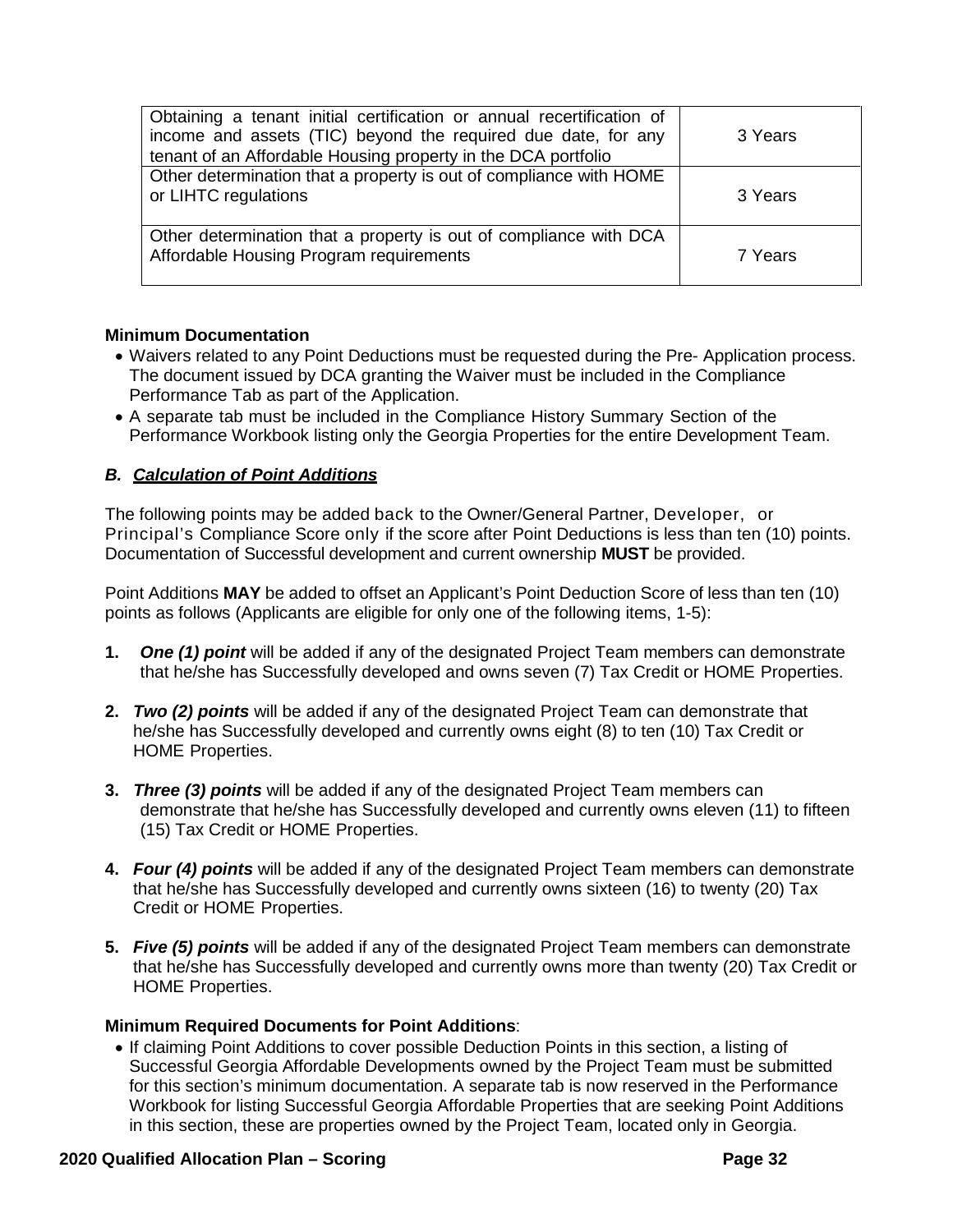- If applicable, a copy of the letter issued by DCA granting the SAE Waiver request that was submitted at Pre-Application or during Threshold review.
- For properties located outside of Georgia, if requested by DCA as part of Threshold Qualification, a letter from the Syndicator or HFA that documents the property compliance status of good standing. The letter of good standing must include percentage of ownership. Failure to provide such documentation upon DCA's request will result in those properties not being included as 'Successful Properties' for additional points.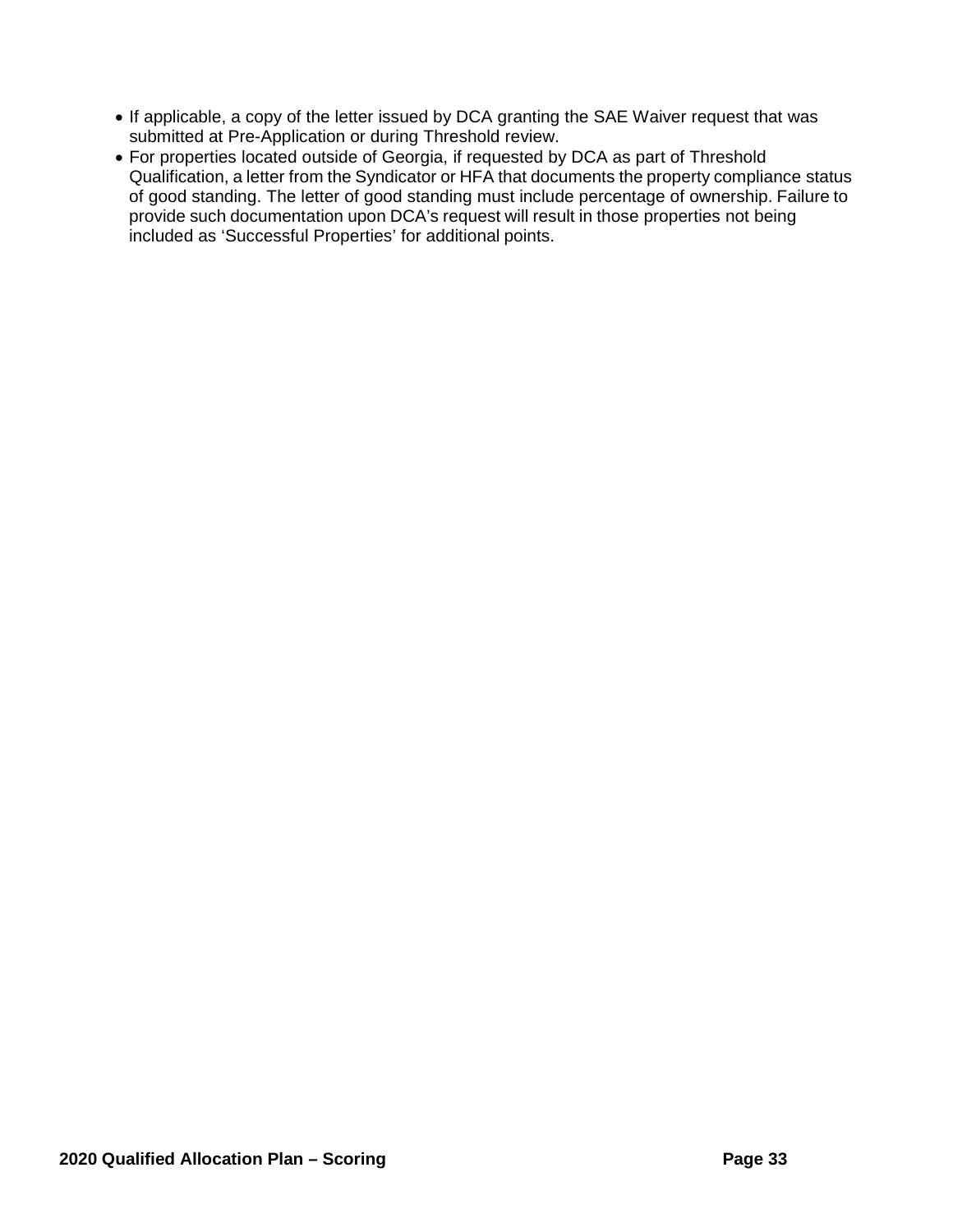## **Exhibit A to Appendix II Rural Counties**

For scoring purposes and for the Rural Set-Aside a project must be designated as rural according to the US Department of Agriculture.

# **OR**

Appear on this list of Rural Counties:

| Appling         | Colquitt  | <b>Harris</b>     | Montgomery        | Thomas        |
|-----------------|-----------|-------------------|-------------------|---------------|
| Atkinson        | Columbia  | Hart              | Morgan            | Tift          |
| <b>Bacon</b>    | Cook      | Irwin             | Murray            | <b>Toombs</b> |
| <b>Baker</b>    | Crawford  | Jackson           | Oconee            | Towns         |
| <b>Baldwin</b>  | Crisp     | <b>Jeff Davis</b> | Oglethorpe        | Treutlen      |
| <b>Banks</b>    | Dade      | Jefferson         | Peach             | Troup         |
| Ben Hill        | Decatur   | <b>Jenkins</b>    | Pierce            | Turner        |
| <b>Berrien</b>  | Dodge     | Johnson           | Polk              | Twiggs        |
| <b>Bleckley</b> | Dooly     | Jones             | Pulaski           | Union         |
| <b>Brantley</b> | Early     | Lamar             | Putnam            | Upson         |
| <b>Brooks</b>   | Echols    | Lanier            | Quitman           | Walker        |
| <b>Bryan</b>    | Effingham | Laurens           | Rabun             | Ware          |
| <b>Bulloch</b>  | Elbert    | Lee               | Randolph          | Warren        |
| <b>Burke</b>    | Emanuel   | Lincoln           | <b>Schley</b>     | Washington    |
| <b>Butts</b>    | Evans     | Long              | Screven           | Wayne         |
| Calhoun         | Fannin    | Lumpkin           | Seminole          | Webster       |
| Camden          | Franklin  | Macon             | <b>Stephens</b>   | Wheeler       |
| Candler         | Gilmer    | Madison           | <b>Stewart</b>    | White         |
| Catoosa         | Glascock  | Marion            | Sumter            | <b>Wilcox</b> |
| Charlton        | Gordon    | <b>McDuffie</b>   | Talbot            | Wilkes        |
| Chattahoochee   | Grady     | McIntosh          | <b>Taliaferro</b> | Wilkinson     |
| Chattooga       | Greene    | Meriwether        | <b>Tattnall</b>   | Worth         |
| Clay            | Habersham | Miller            | Taylor            |               |
| Clinch          | Hancock   | Mitchell          | <b>Telfair</b>    |               |
| Coffee          | Haralson  | Monroe            | <b>Terrell</b>    |               |
|                 |           |                   |                   |               |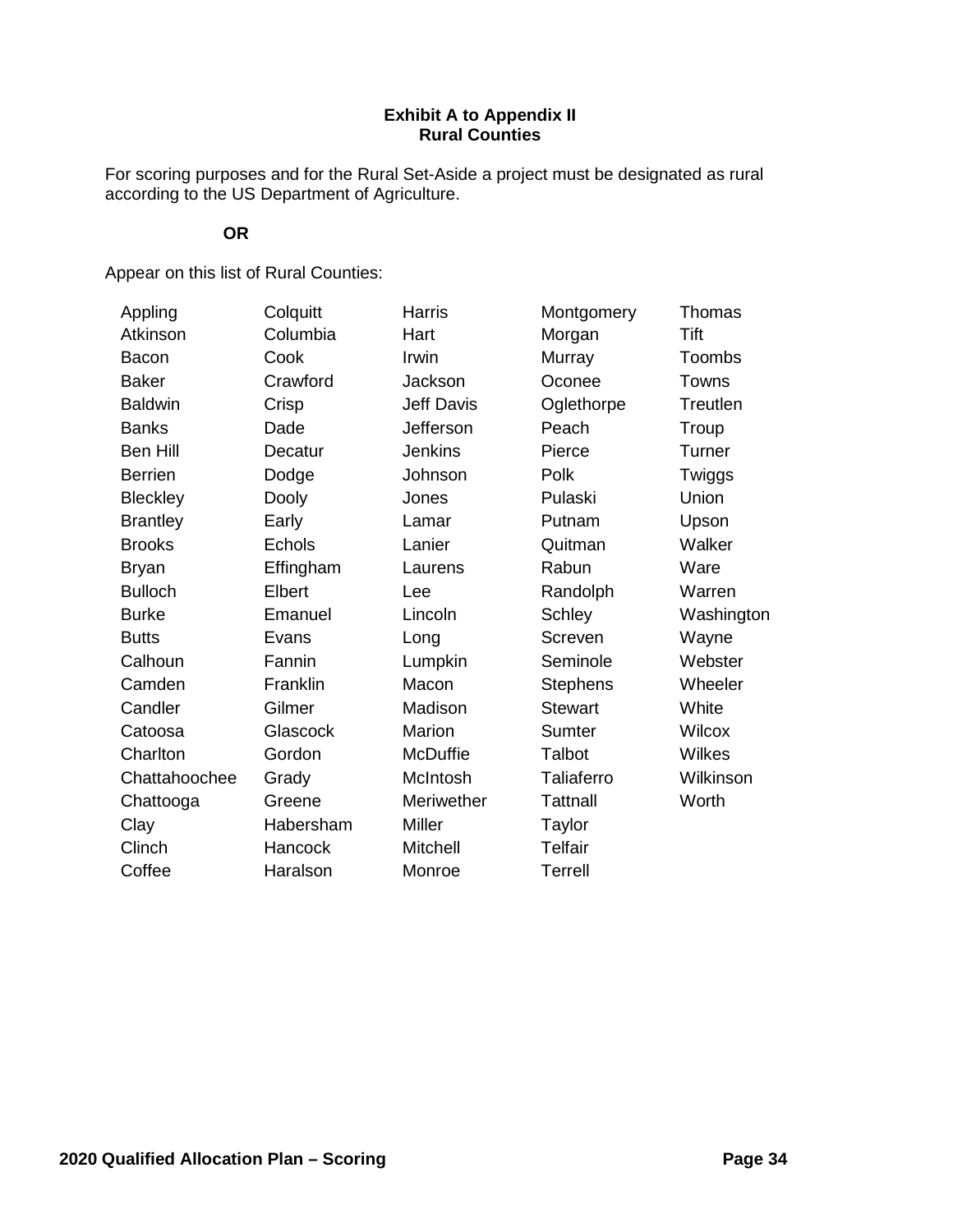## **Exhibit B to Appendix II DCA Right of First Refusal (ROFR) Process**

Applicants receiving points under Scoring Section XIII. Extended Affordability Commitment, C. Right of First Refusal, commit to provide an ROFR to a qualified nonprofit organization or a local housing authority or a wholly-owned subsidiary of such organization in accordance with Section 42(i)(7), the requirements in this section, and subject to DCA approval of the terms. The ROFR process is only triggered when a third party makes an offer on the property or for an ownership interest in the partnership.

All applicants are eligible to receive points under this category, regardless of whether the sponsor is a nonprofit or a for-profit organization. Additionally, ownership transfers for purposes of resyndication will not trigger the right of first refusal process.

The price in an ROFR transaction must not exceed the greater of the minimum purchase price set forth in Section 42(i)(7) of the Code or fair market value of the property, the latter defined to be the as-is restricted and encumbered value of the property, as determined by an appraisal to be commissioned by DCA and paid for by the Owner. DCA will commission the appraisal within thirty (30) days of receiving notification from the Owner of a third party offer.

The ROFR posting period commences on the date DCA posts the property on the DCA website for purposes of soliciting eligible offers under the ROFR process. DCA will post the property on its website once the maximum allowable price has been established according to the appraisal. The maximum duration of the ROFR posting period is 180 days.

In order to be eligible to make an offer on the property or partnership during the ROFR posting period, a potential buyer must meet the following requirements:

- A nonprofit buyer must conform to the "qualified nonprofit" definition set forth in Section 42(h)(5)(C) of the Code;
- All buyers must have achieved the highest standard for developer qualifications in DCA's most recent review of a tax credit application from the entity. This qualification determination must have been issued in the five (5) years prior to the commencement of the ROFR posting period.

The Owner may not accept a third party offer on the property until the ROFR requirement is satisfied. The Owner is free to accept or reject any offer from an eligible buyer during the ROFR posting period, and the Owner may, at their sole discretion, accept an offer during the ROFR posting period that is less than the maximum allowable price. However, if the Owner receives an offer from an eligible buyer at the maximum allowable price during the ROFR posting period and the Owner does not accept the offer, then the ROFR requirement is not satisfied and the Owner may not accept a third party offer upon expiration of the ROFR posting period. If the Owner does not receive an offer from an eligible buyer at the maximum allowable price during the ROFR posting period, then following the end of the ROFR posting period the Owner may accept any third party offer.

The ROFR transaction is not required to close by the end of the ROFR posting period. However, if the Owner and eligible buyer fail to close following the end of the ROFR posting period and DCA determines that failure to close was the fault of the Owner, the ROFR requirement is not satisfied. The Owner may accept a third party offer on the property or partnership if DCA determines that failure to close was the fault of the eligible buyer.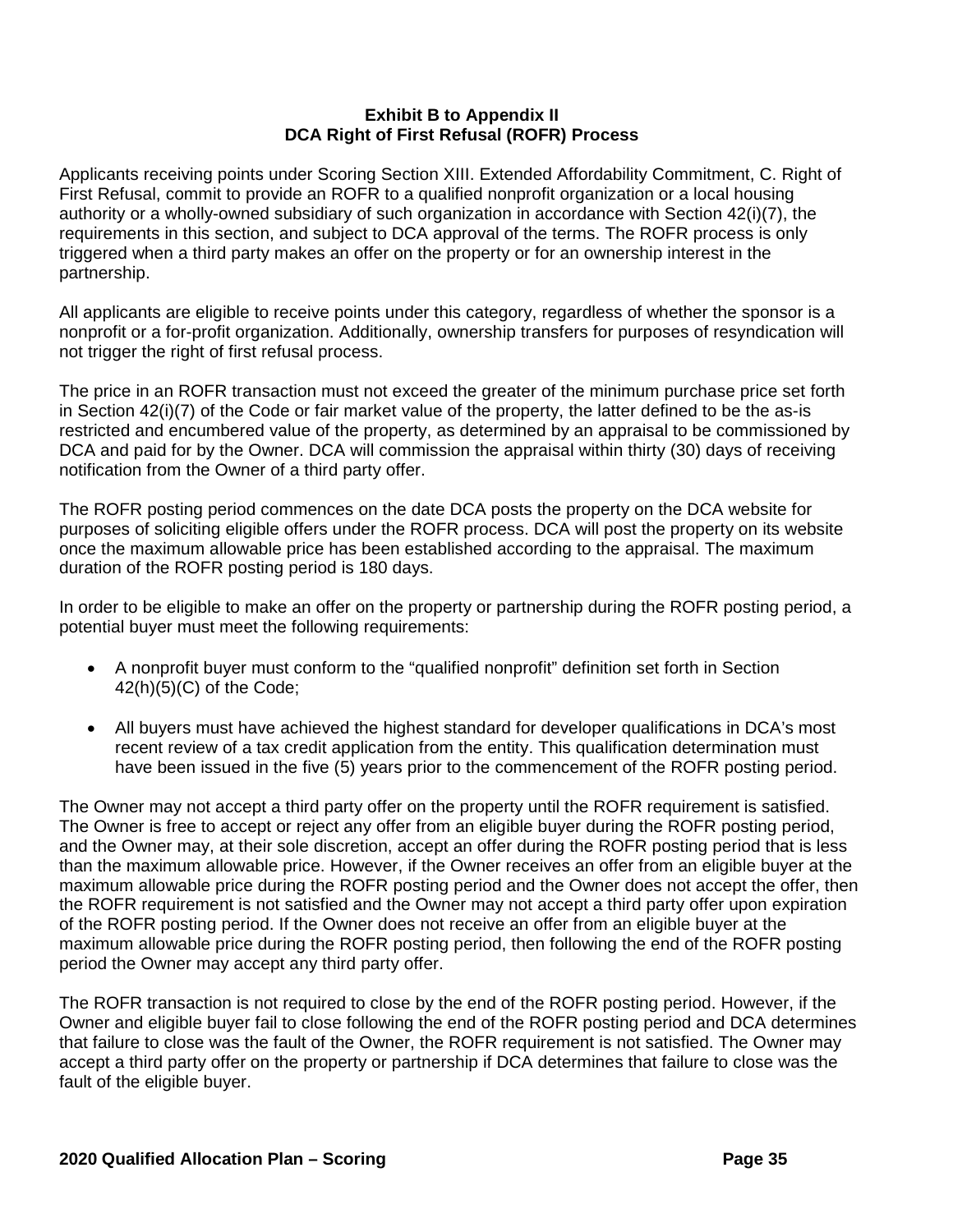## **Appendix III Compliance Monitoring Procedures, Requirements and Penalty Criteria**

The DCA Compliance department will conduct monitoring procedures and requirements to ensure Ownership Entity and Project compliance with Section 42 (m)(1)(B)(iii) of the Internal Revenue Code and all requirements as specified in the QAP.

- A. DCA will require an Owner of a Housing Tax Credit (HTC) project and/or Tax Exempt Bond/Tax Credit property to maintain records for each qualified Housing Credit building in the Project. For each year in the compliance period, the records must show the information required by the record-keeping provisions contained in Section 1.42-5 (b) of the Treasury Regulations.
- B. DCA will require an Owner to retain the records documenting compliance with Section 42 of the Internal Revenue Code (Section 42) for each year as described in Paragraph A above for at least 6 years after the due date (with extensions) for filing the federal income tax return for that year. DCA will also require Owners to retain the records for the first year of the Credit Period for at least 6 years beyond the due date (with extensions) for filing the federal income tax return for the last year of the compliance period of the building.
- C. DCA will require a first-year tenant file review and issuance of a clearance letter from an industry recognized HTC training and file review specialist. Each first-year file with all tax credit qualification documents must be reviewed by a specialist and a summary of their findings must be submitted to DCA within 18 months from the date of the first building being placed in service. Failure to submit the findings will impact future scoring as applicable under the Compliance Performance section for 9% tax credit applications submitted by the owner and the property's ability to be issued a Recertification Waiver (allowing the Ownership Entity to cease full annual recertifications and process tenant selfcertifications for subsequent annual recertifications for 100% HTC properties). Each ownership entity must enter all required tenant data for each property into the DCA online Mitas software program by the 10<sup>th</sup> of each month for the preceding month. The required tenant data must include a report of all tenant move-ins and move-outs (to include onsite transfers) and income recertifications.
- D. An Owner of a Housing Credit Project must submit an online Annual Owner's Certification (AOC) to DCA, under penalty of perjury and as provided in Section 1.42-5 (c)(1) of the Treasury Regulations, by the stated deadline provided on the AOC form and the Compliance Monitoring website each year. All AOC submissions will be reviewed for Section 42 compliance and timely submission. DCA may deduct up to two (2) points from scoring in the application funding round, per Section II (A)(2) of Addendum D, for the Owner's failure to submit an AOC for any project by 5:00 p.m. EST on the stated deadline.
- E. DCA will notify the IRS of an ownership entity's noncompliance or failure to submit an AOC no later than forty-five (45) days after the end of the time allowed for correction and no earlier than the end of the correction period. DCA will notify the IRS by filing IRS Form 8823, Low-Income Housing Credit Agencies Report of Noncompliance for the 15-Year Compliance Period. Under certain circumstances DCA may notify HUD of a failure to submit an AOC.
- F. Each ownership entity must submit an audited annual financial statement and form Schedule A (filed with IRS Form 8609 for each year during the 15-Year Compliance Period) to DCA for each project by May 1st. Each project funded with Housing Credits and HOME funds must submit annual audited financial statements prepared by a licensed Certified Public Accountant. All financial statements must be sent electronically unless otherwise permitted. Paper financial statements will not be accepted. An owner must submit a copy of the Schedule A (IRS Form 8609) Annual Statement filed with the federal income tax return of the Ownership Entity for each Project by May 1st.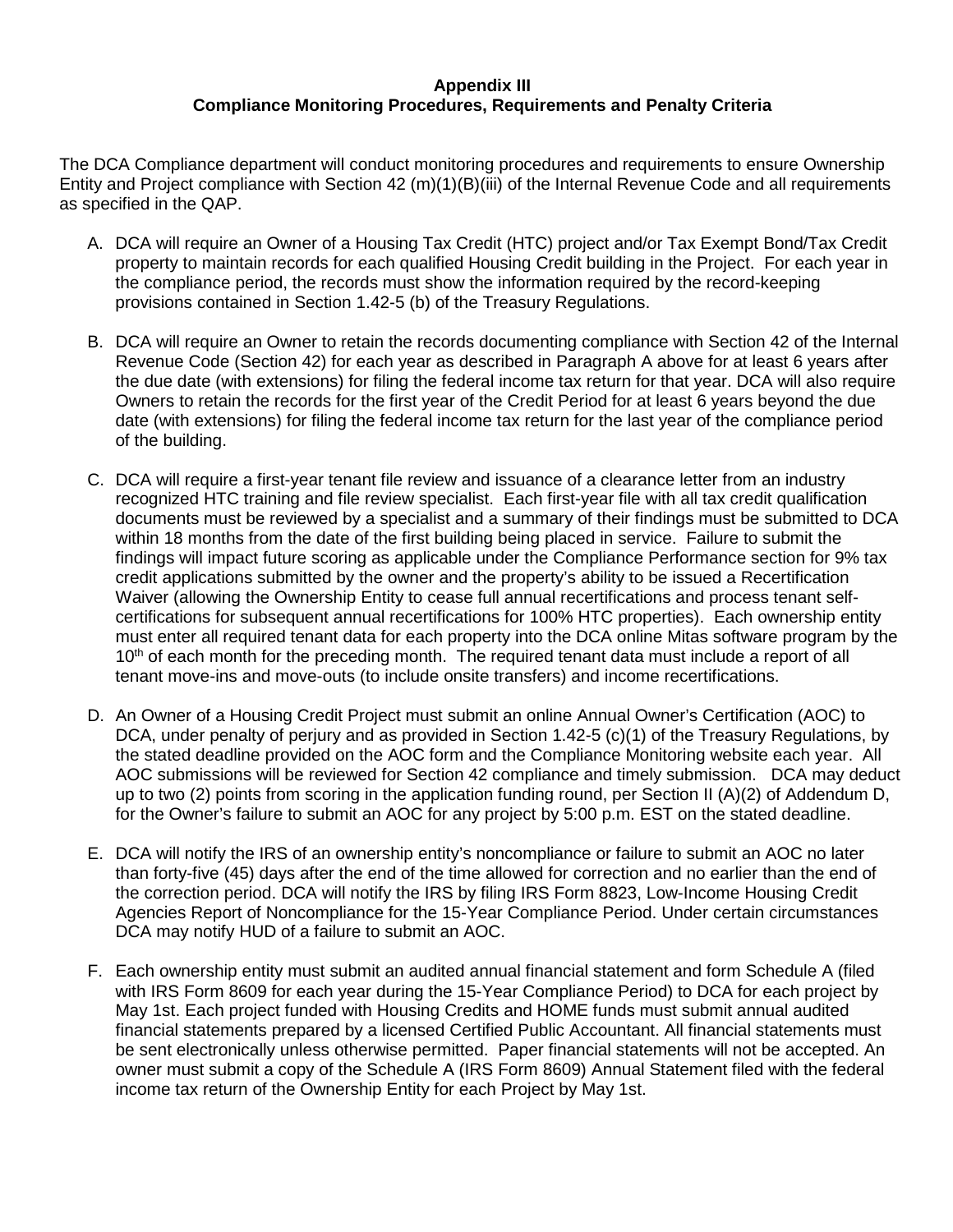- G. Each property having received any funding through DCA at any time will be required to submit a quarterly financial package, to include: a balance sheet, an income and expense report (with budget variances), a general ledger, and a check register. Quarterly financial packages will be due within 30 days of the last day of the month following the end of the quarter. The first package will be due for the quarter after the first tenant occupies a unit on the property.
- H. The ownership entity of any property having received funding through DCA must prepare and submit an Affirmative Fair Housing Marketing Plan (AFHMP) as outlined within this QAP. More detailed and specific information is available on the DCA website with regard to frequency of submission and/or updates, outreach efforts with specific contact information, required forms, etc.
- I. DCA will inspect each required HTC project with a frequency and sample size applied as defined in the DCA Compliance Manual located on the DCA website.
- J. During each Compliance Review/Audit, the ownership entity must submit the Owner Certification of Supportive Services form with corresponding detailed backup, (letters, sign in sheets, etc.) relating to the event and the resident participation. Failure to make submissions will result in State noncompliance and potential point deductions as stated in this QAP.
- K. Each ownership entity must allow DCA, or its designated representative, to perform additional on-site inspections of any HTC unit or building in a Project through the end of the applicable Compliance Period. These additional inspections are separate from any review of tenant files or units under Paragraph I. Inspections performed outside of Paragraph F will be at the expense of the ownership entity. Each unit or building inspection will be performed using the Uniform Physical Condition Standards (UPCS) guidelines established by HUD. The UPCS standards and related definitions provided by HUD (https://www.hud.gov/sites/documents/appendix2-finaldictionary.pdf) provide guidance for at least five hundred twenty (520) compliance protocols. For any additional inspections or re-inspections required by DCA, a \$75.00 per unit fee will be assessed to the property payable to DCA within 30 days of notification of the fees. Re-inspections may be mandated by conditions found during a regularly scheduled inspection, information released by a media outlet, a notification of a resident concern, or any other source.
- L. DCA will promptly notify the ownership entity in writing if DCA is not provided access by either the owner or the management company to inspect and review as described in Paragraphs I and K, or otherwise discovers that the Project does not comply with Section 42. In such event, the ownership entity will be informed in writing of the stipulated period to supply missing documentation or to correct noncompliance commencing on the date of the notification letter.
- M. DCA may charge fees to cover the ongoing administrative expenses in monitoring compliance and to collect all expenses incurred in carrying out its duties as the Housing Credit agency, including, but not limited to, reasonable fees for legal and professional services.
- N. Compliance with the requirements of Section 42 is the responsibility of the ownership entity of the building for which the Housing Credits are allocated. The ownership entity of each building is responsible for compliance with all of the accessibility, adaptive design, and construction requirements, of the Fair Housing Act. Failure to comply with the requirements of Section 42 or the Fair Housing Act may result in the loss of Housing Credits pursuant to Section 1.42-9 of the Treasury Regulations.
- O. DCA monitoring of an Ownership Entity's compliance with the requirements of Section 42 and the Fair Housing Act does not make DCA or the State of Georgia liable to any Ownership Entity or to any shareholder, officer, director, partner, member or manager of any Ownership Entity or of any entity comprising any Ownership Entity for an Ownership Entity's non-compliance therewith.